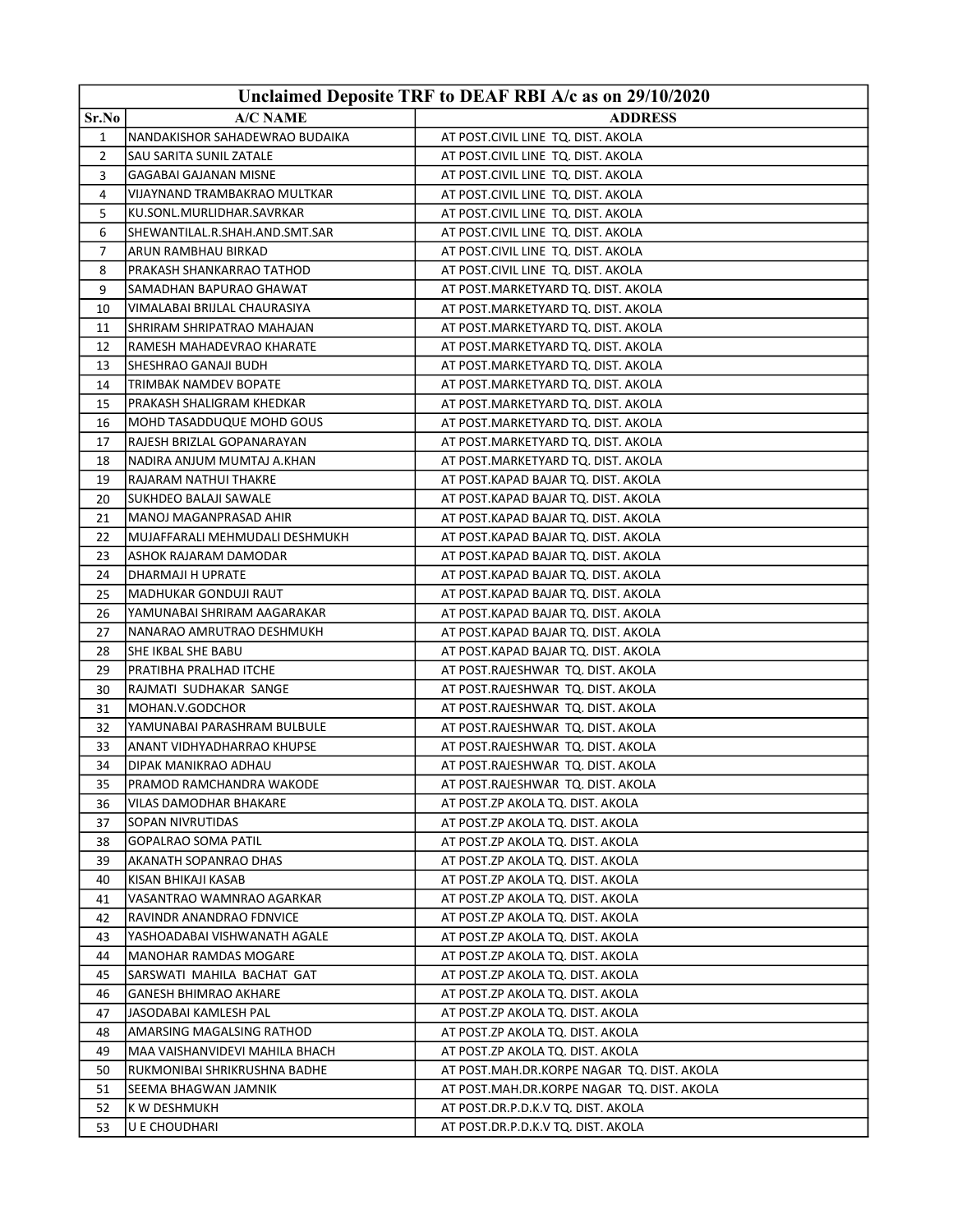| 54  | lJAHUR HASAN SAIFUDDIN DESHMUKH | AT POST.DR.P.D.K.V TQ. DIST. AKOLA    |
|-----|---------------------------------|---------------------------------------|
| 55  | DILIP MANOHAR JAHAGIRDAR        | AT POST.DR.P.D.K.V TQ. DIST. AKOLA    |
| 56  | PRABHAKAR SHANKARRAO BIJWE      | AT POST.DR.P.D.K.V TQ. DIST. AKOLA    |
| 57  | NILESH P DESHMUKH               | AT POST.DR.P.D.K.V TQ. DIST. AKOLA    |
| 58  | MANGESH MANIKRAO MANKAR         | AT POST.DABKI ROAD TQ. DIST. AKOLA    |
| 59  | ISUDHAKAR PANDURANG WAGHLKAR    | AT POST.DABKI ROAD TQ. DIST. AKOLA    |
| 60  | KANCHAN D. CHOPADE              | AT POST.DABKI ROAD TQ. DIST. AKOLA    |
| 61  | UDDHAV AKARAM NAGE              | AT POST.TUKARAM CHAUK TQ. DIST. AKOLA |
| 62  | CHANDRAKANT VITTHALRAO GOPNARY  | AT POST.TUKARAM CHAUK TQ. DIST. AKOLA |
| 63  | HARIBHAU NARAYAN WAHOKAR        | AT POST.BORGAON MANJU TQ. DIST. AKOLA |
| 64  | KASADAN SITARAM LAWALE          | AT POST.BORGAON MANJU TQ. DIST. AKOLA |
| 65  | VASUDEV HIRAMAN WANKHADE        | AT POST.BORGAON MANJU TQ. DIST. AKOLA |
| 66  | RATNDIP DADARAO AMBHORE         | AT POST.BORGAON MANJU TQ. DIST. AKOLA |
| 67  | DINKAR BHIMRAO THORAT           | AT POST.BORGAON MANJU TQ. DIST. AKOLA |
| 68  | CHANDU PUNAJI VASANIK           | AT POST.BORGAON MANJU TQ. DIST. AKOLA |
| 69  | SURESH HARIBHAU KANTALE         | AT POST.BORGAON MANJU TQ. DIST. AKOLA |
| 70  | A.SASHIR PATEL AMINODIN P.      | AT POST.BORGAON MANJU TQ. DIST. AKOLA |
| 71  | <b>BHIMRAO SAKHARAM SAHARE</b>  | AT POST.BORGAON MANJU TQ. DIST. AKOLA |
| 72  | KUSHEDEVATA MAHILA BACHAT GAT   | AT POST.BORGAON MANJU TQ. DIST. AKOLA |
| 73  | LAXMI BAI MAHILA BHATA GAT      | AT POST.BORGAON MANJU TQ. DIST. AKOLA |
| 74  | JAVSAYAK ADHAR DUDH UTPADAK SAH | AT POST.BORGAON MANJU TQ. DIST. AKOLA |
| 75  | RAMRAO S DIWNALE                | AT POST.PALSO BHADE TQ. DIST. AKOLA   |
| 76  | INARAYANRAO NAMDEVRAO BHADE     | AT POST.PALSO BHADE TQ. DIST. AKOLA   |
| 77  | VASUDEV SITARAM GAWANDE         | AT POST.PALSO BHADE TQ. DIST. AKOLA   |
| 78  | RAMKUSHN SHAMRAO SUBHEKAR       | AT POST.PALSO BHADE TQ. DIST. AKOLA   |
| 79  | SUNANDABAI BABARAO MENDHE       | AT POST.PALSO BHADE TQ. DIST. AKOLA   |
| 80  | DIGABAR SHIRIRAM GAWANDE        | AT POST.PALSO BHADE TQ. DIST. AKOLA   |
| 81  | VASUDEV NARAHAR GAWANDE         | AT POST.PALSO BHADE TQ. DIST. AKOLA   |
| 82  | UDAYKUMAR KASHIRAM GAWANDE      | AT POST.PALSO BHADE TQ. DIST. AKOLA   |
| 83  | NAYANDEV GOVIND KHARAD          | AT POST.PALSO BHADE TQ. DIST. AKOLA   |
| 84  | NAMDEV HIRAMAN SHENDE           | AT POST.PALSO BHADE TQ. DIST. AKOLA   |
| 85  | RAMESHWAR BHIMRAO BORDE         | AT POST.PALSO BHADE TQ. DIST. AKOLA   |
| 86  | PACHFULA SHRIRAM SAKHRE         | AT POST.PALSO BHADE TQ. DIST. AKOLA   |
| 87  | PANDHRI JAGDEV GAWANDE          | AT POST.PALSO BHADE TQ. DIST. AKOLA   |
| 88  | RAMBHAU MUNAJI GAWANDE          | AT POST.PALSO BHADE TQ. DIST. AKOLA   |
| 89  | JANARAO SITARAM GAWANDE         | AT POST.PALSO BHADE TQ. DIST. AKOLA   |
| 90  | NARAYAN SHANKAR MALKHEDE        | AT POST.PALSO BHADE TQ. DIST. AKOLA   |
| 91  | LILABAI VINAYAK NAGE            | AT POST.PALSO BHADE TQ. DIST. AKOLA   |
| 92  | RATNABAI KASHIRAM NATKUT        | AT POST.PALSO BHADE TQ. DIST. AKOLA   |
| 93  | SHIVDAS RAMCHANDRA FARKUNDE     | AT POST.PALSO BHADE TQ. DIST. AKOLA   |
| 94  | RANGUBAI TULSHIRAM BADHE        | AT POST.PALSO BHADE TQ. DIST. AKOLA   |
| 95  | MADHUKARRO KISANRAO GAWANDE     | AT POST.PALSO BHADE TQ. DIST. AKOLA   |
| 96  | KAMALBAI BHAURAO TAVAR          | AT POST.PALSO BHADE TQ. DIST. AKOLA   |
| 97  | SUKALAL BHIMARAO TAYDE          | AT POST.PALSO BHADE TQ. DIST. AKOLA   |
| 98  | SAVITA BHIMRAO KHANDARE         | AT POST.PALSO BHADE TQ. DIST. AKOLA   |
| 99  | RATNPRABHA KESHAV GAVANDE       | AT POST.PALSO BHADE TQ. DIST. AKOLA   |
| 100 | JANARDHAN PUNDLIK GAVANDE       | AT POST.PALSO BHADE TQ. DIST. AKOLA   |
| 101 | CHANDRABHAGA VIJAY INGALE       | AT POST.PALSO BHADE TQ. DIST. AKOLA   |
| 102 | ANUSAYA GANGARAM IVNALE         | AT POST.PALSO BHADE TQ. DIST. AKOLA   |
| 103 | DNYANESHWAR PANDURANG KAKADE    | AT POST.PALSO BHADE TQ. DIST. AKOLA   |
| 104 | CHANDU MAROTISA SAVAJI          | AT POST.PALSO BHADE TQ. DIST. AKOLA   |
| 105 | CHANDU MAROTISA SAVAJI          | AT POST.PALSO BHADE TQ. DIST. AKOLA   |
| 106 | VATSALA RAMKRUSHNA SAHARE       | AT POST.PALSO BHADE TQ. DIST. AKOLA   |
| 107 | BHAURAO NARAYAN SARDAR          | AT POST.PALSO BHADE TQ. DIST. AKOLA   |
| 108 | VITHAL JAIDEV TAYADE            | AT POST.PALSO BHADE TQ. DIST. AKOLA   |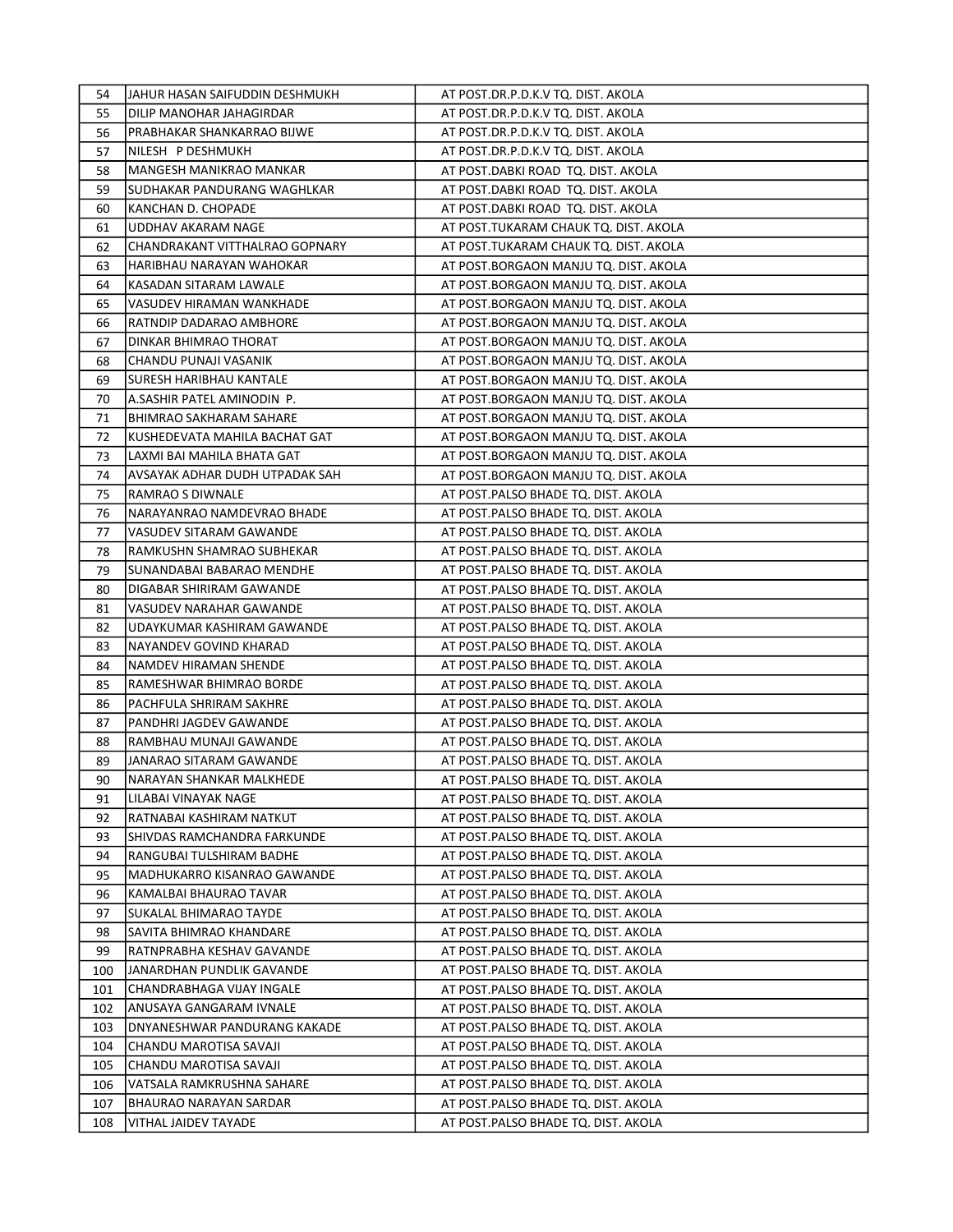| 109 | IPURNAJI SHANKAR GAVANDE      | AT POST.PALSO BHADE TQ. DIST. AKOLA |
|-----|-------------------------------|-------------------------------------|
| 110 | GUNVANTA ANAND KHADE          | AT POST.PALSO BHADE TQ. DIST. AKOLA |
| 111 | ANNAPURNA SHYAMRAO GAVAI      | AT POST.PALSO BHADE TQ. DIST. AKOLA |
| 112 | GITA PANDHARI GEDAM           | AT POST.PALSO BHADE TQ. DIST. AKOLA |
| 113 | AARATI NARHARI WAGHMARE       | AT POST.PALSO BHADE TQ. DIST. AKOLA |
| 114 | NIRMALA VAMAN WANKHADE        | AT POST.PALSO BHADE TQ. DIST. AKOLA |
| 115 | ASAHA SUBHASH INGOLE          | AT POST.PALSO BHADE TQ. DIST. AKOLA |
| 116 | BHIMRAO SHALIGRAM KHANDARE    | AT POST.PALSO BHADE TQ. DIST. AKOLA |
| 117 | JAVINASH M KULAT              | AT POST.PALSO BHADE TQ. DIST. AKOLA |
| 118 | PUNDLIK S NIMKARDE            | AT POST.PALSO BHADE TQ. DIST. AKOLA |
| 119 | PAPU NANA INGLE               | AT POST.PALSO BHADE TQ. DIST. AKOLA |
| 120 | DAULAT VITHUJI AMBHORE        | AT POST.PALSO BHADE TQ. DIST. AKOLA |
| 121 | DWARAKA SHALIGRAM TARAPURE    | AT POST.PALSO BHADE TQ. DIST. AKOLA |
| 122 | ISTRI SAKHI SHG PALSO         | AT POST.PALSO BHADE TQ. DIST. AKOLA |
| 123 | RGOPAL MASAHPANI WPALSOBADHE  | AT POST.PALSO BHADE TQ. DIST. AKOLA |
| 124 | PUNDLIK NARAYAN MANGLE        | AT POST.MHAISANG TQ. DIST. AKOLA    |
| 125 | VISVAS RAMBHAU PATIL          | AT POST.MHAISANG TQ. DIST. AKOLA    |
| 126 | IN C DESHMUKH                 | AT POST.MHAISANG TQ. DIST. AKOLA    |
| 127 | PRADIP MADHUKARAO DESHMUKH    | AT POST.MHAISANG TQ. DIST. AKOLA    |
| 128 | SHRIKRUSHN PANDURANG KAVALE   | AT POST.MHAISANG TQ. DIST. AKOLA    |
| 129 | MAROTI CHINKAJI MESARE        | AT POST.MHAISANG TQ. DIST. AKOLA    |
| 130 | JKAMAL PRA KATE               | AT POST.MHAISANG TQ. DIST. AKOLA    |
| 131 | PURNAJI SAMPAT PAVITRKAR      | AT POST.MHAISANG TQ. DIST. AKOLA    |
| 132 | SHANTABAI NATHUJI VAYZADE     | AT POST.MHAISANG TQ. DIST. AKOLA    |
| 133 | IRATNABAI PANDURANG BHAKRE    | AT POST.MHAISANG TQ. DIST. AKOLA    |
| 134 | JSHKUNTALA MUDGAL MANGALE     | AT POST.MHAISANG TQ. DIST. AKOLA    |
| 135 | ISHAKUNTALA NAMDEVRAO PIPARE  | AT POST.MHAISANG TQ. DIST. AKOLA    |
| 136 | GIRADHAR PURNAJI RAIBOLE      | AT POST.MHAISANG TQ. DIST. AKOLA    |
| 137 | TRAMBAK GULABRAO INGLE        | AT POST.MHAISANG TQ. DIST. AKOLA    |
| 138 | SAVITRIBAI GANGADHAR PARADKAR | AT POST.MHAISANG TQ. DIST. AKOLA    |
| 139 | VIMAL MADHUKAR PATKAR         | AT POST.MHAISANG TQ. DIST. AKOLA    |
| 140 | NARAYAN VIJAYRAO DESHMUKH     | AT POST.MHAISANG TQ. DIST. AKOLA    |
| 141 | <b>SANGITA B CHINTAMANE</b>   | AT POST.MHAISANG TQ. DIST. AKOLA    |
| 142 | UDHAV SHRIRAM THAKRE          | AT POST.MHAISANG TQ. DIST. AKOLA    |
| 143 | KUSUMBAI SUDHAKAR PAGRUT      | AT POST.MHAISANG TQ. DIST. AKOLA    |
| 144 | VINITA SHIVAJIRAO DESHMUKH    | AT POST.MHAISANG TQ. DIST. AKOLA    |
| 145 | MADHUKAR VITHALRAO DESHPANDE  | AT POST.MHAISANG TQ. DIST. AKOLA    |
| 146 | SUBHASH GOVIND BABHULKAR      | AT POST.MHAISANG TQ. DIST. AKOLA    |
| 147 | SHE RAHUP SHE SULEMAN         | AT POST.MHAISANG TQ. DIST. AKOLA    |
| 148 | SHITAL DILIP GAVNDE           | AT POST.MHAISANG TQ. DIST. AKOLA    |
| 149 | JAYRAM ZANGOJI KHANDARE       | AT POST.MHAISANG TQ. DIST. AKOLA    |
| 150 | PALAVI VASANTRAO INGLE        | AT POST.MHAISANG TQ. DIST. AKOLA    |
| 151 | RANJIT VIJAYRAO DESHMUK       | AT POST.MHAISANG TQ. DIST. AKOLA    |
| 152 | HARIBHAU VA DESHMUKH          | AT POST.MHAISANG TQ. DIST. AKOLA    |
| 153 | GOPALRAO PUNDLIKRAO DESHMUKH  | AT POST.MHAISANG TQ. DIST. AKOLA    |
| 154 | MADHUKAR MADHAV KHUMKAR       | AT POST.MHAISANG TQ. DIST. AKOLA    |
| 155 | VASUDEO SUBHAN DOMADAR        | AT POST.MHAISANG TQ. DIST. AKOLA    |
| 156 | ANIL RAGHUNATH KULKARNI       | AT POST.MHAISANG TQ. DIST. AKOLA    |
| 157 | GOKARNA SHANKAR CHAVAN        | AT POST.MHAISANG TQ. DIST. AKOLA    |
| 158 | PRANAYKUMAR DHANUJI GAWAI     | AT POST.MHAISANG TQ. DIST. AKOLA    |
| 159 | PRATIBHA VIJAY GAVANDE        | AT POST.MHAISANG TQ. DIST. AKOLA    |
| 160 | GAJANAN PURUSHOTTAM KAVALE    | AT POST.MHAISANG TQ. DIST. AKOLA    |
| 161 | ANDNDA RAJARAM GAWAI          | AT POST.MHAISANG TQ. DIST. AKOLA    |
| 162 | NALINI PUNDALIKRAO NAFADE     | AT POST.MHAISANG TQ. DIST. AKOLA    |
| 163 | NILABAI BHIMRAO KHEDKAR       | AT POST.MHAISANG TQ. DIST. AKOLA    |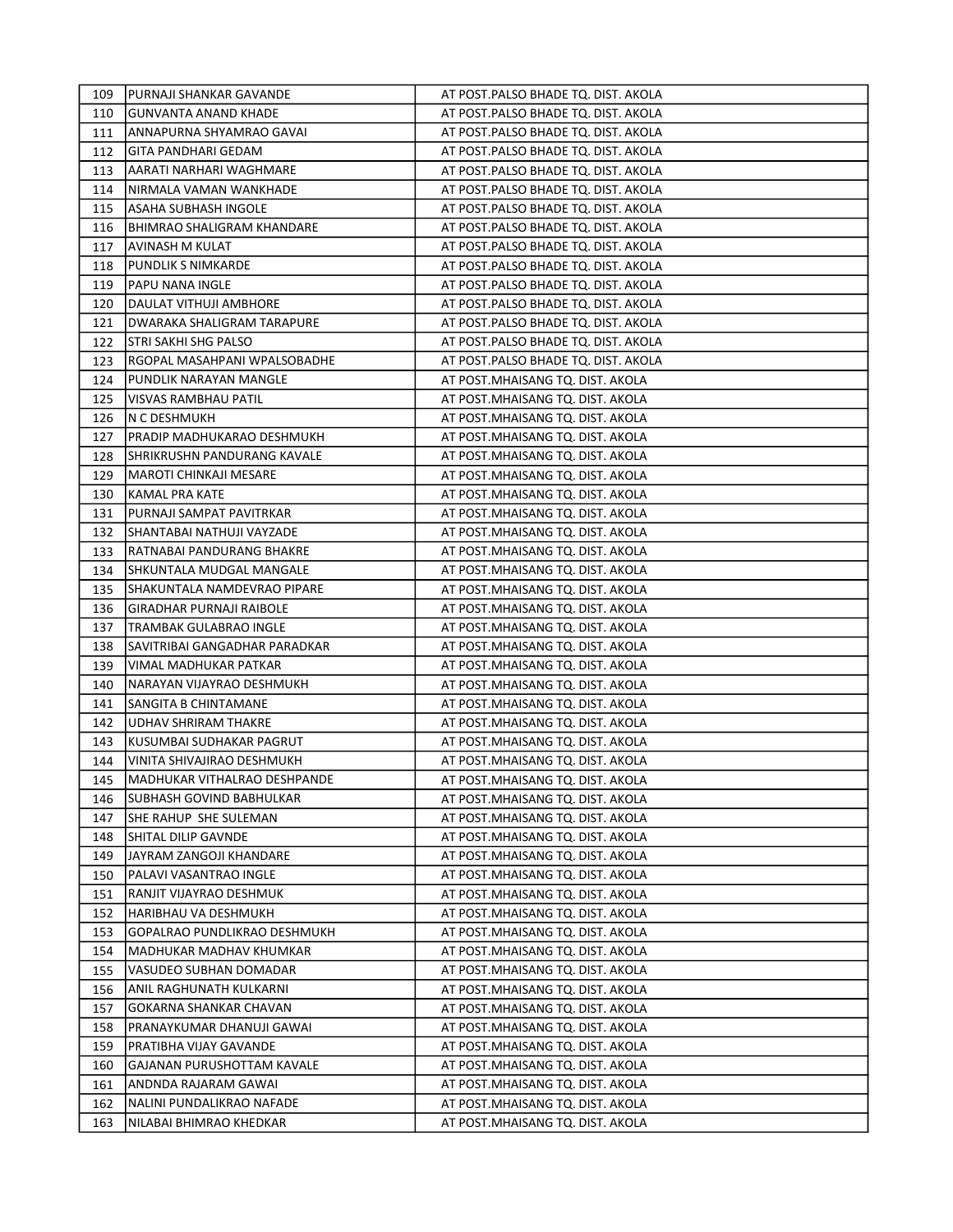| 164 | BALKRUSHNA RAMRAO GAVANDE        | AT POST.MHAISANG TQ. DIST. AKOLA   |
|-----|----------------------------------|------------------------------------|
| 165 | VENUBAI MAHADEV DEVKAR           | AT POST.MHAISANG TQ. DIST. AKOLA   |
| 166 | SUJATA GAJANAN TAYADE            | AT POST.MHAISANG TQ. DIST. AKOLA   |
| 167 | CHANDU RAMKRUSHN GAVLI           | AT POST.MHAISANG TQ. DIST. AKOLA   |
| 168 | SHOBHA VIJAY THAKARE             | AT POST.MHAISANG TQ. DIST. AKOLA   |
| 169 | SHRAVAN JANUJI BHAGAT            | AT POST.KANSHIVANI TQ. DIST. AKOLA |
| 170 | IA SATTAR SULEMAN KACCHI         | AT POST.KANSHIVANI TQ. DIST. AKOLA |
| 171 | VISHVANATH SHIVARAY GANVADE      | AT POST.KANSHIVANI TQ. DIST. AKOLA |
| 172 | TULASHIRAM LASHMAN NILAKHAN      | AT POST.KANSHIVANI TQ. DIST. AKOLA |
| 173 | SAHEBARAV SHRIRAM KAKAD          | AT POST.KANSHIVANI TQ. DIST. AKOLA |
| 174 | ISHIVARAM SITARAM KALASAKAR      | AT POST.KANSHIVANI TQ. DIST. AKOLA |
| 175 | SHESHRAV GANGARAM ENGOLE         | AT POST.KANSHIVANI TQ. DIST. AKOLA |
| 176 | BABAN SHITARAM ENGALE            | AT POST.KANSHIVANI TQ. DIST. AKOLA |
| 177 | NAMDEV HIRAMAN MATE              | AT POST.KANSHIVANI TQ. DIST. AKOLA |
| 178 | SHANTABAI YASHAVANT GAVANDE      | AT POST.KANSHIVANI TQ. DIST. AKOLA |
| 179 | JAVINASH WAMAN KUKADE            | AT POST.KANSHIVANI TQ. DIST. AKOLA |
| 180 | <b>BHIMSEVAK SHRAVAN TELGOTE</b> | AT POST.KANSHIVANI TQ. DIST. AKOLA |
| 181 | VIMAL BHIMSEVAK TELGOTE          | AT POST.KANSHIVANI TQ. DIST. AKOLA |
| 182 | INARENDRA VISHVANATH DHOTE       | AT POST.KANSHIVANI TQ. DIST. AKOLA |
| 183 | BABARAO N BHOMADE                | AT POST.KANSHIVANI TQ. DIST. AKOLA |
| 184 | IKASHIRAM TUKARAM AAKHARE        | AT POST.KANSHIVANI TQ. DIST. AKOLA |
| 185 | ISHRIRAM SURYABHAN PATOND        | AT POST.KANSHIVANI TQ. DIST. AKOLA |
| 186 | ISHANTARAM AANANDARAO KAMBE      | AT POST.KANSHIVANI TQ. DIST. AKOLA |
| 187 | PUNJAJI BANAJI MALDHANE          | AT POST.KANSHIVANI TQ. DIST. AKOLA |
| 188 | ISUMAN RUPRAO DESHMUKH           | AT POST.KANSHIVANI TQ. DIST. AKOLA |
| 189 | FULAVATI SHANKAR WAHURWAGH       | AT POST.KANSHIVANI TQ. DIST. AKOLA |
| 190 | PRIYAM WACHUJI SONONE            | AT POST.KANSHIVANI TQ. DIST. AKOLA |
| 191 | GANESH BHIMARAO WAGHMARE         | AT POST.KANSHIVANI TQ. DIST. AKOLA |
| 192 | DHARMA SHANKAR BHAGAT            | AT POST.KANSHIVANI TQ. DIST. AKOLA |
| 193 | RAMKUSHAN JAYRAM SHEGOKAR        | AT POST.KANSHIVANI TQ. DIST. AKOLA |
| 194 | MANOHAR MAHADEV KHIRODKAR        | AT POST.KANSHIVANI TQ. DIST. AKOLA |
| 195 | RAMKRUSHNA NARAYAN KIRMIRE       | AT POST.KANSHIVANI TQ. DIST. AKOLA |
| 196 | SHIVAJI BANSIRAM GAVANDE         | AT POST.KANSHIVANI TQ. DIST. AKOLA |
| 197 | NARAYAN MAROTI PUDANKAR          | AT POST.KANSHIVANI TQ. DIST. AKOLA |
| 198 | NAMDEVRAO PARSARAM ENGALE        | AT POST.KANSHIVANI TQ. DIST. AKOLA |
| 199 | NAGORAO SITARAM SHINDE           | AT POST.KANSHIVANI TQ. DIST. AKOLA |
| 200 | SUBHASH SHANKARAO UPARAVAT       | AT POST.KANSHIVANI TQ. DIST. AKOLA |
| 201 | VANDANA HIMATRAV WAGHMARE        | AT POST.KANSHIVANI TQ. DIST. AKOLA |
| 202 | JANU LAXIMAN SHERNATH            | AT POST.KANSHIVANI TQ. DIST. AKOLA |
| 203 | VISHNU NARAYAN SARASE            | AT POST.KANSHIVANI TQ. DIST. AKOLA |
| 204 | <b>GOPAL DYARAM KORDE</b>        | AT POST.KANSHIVANI TQ. DIST. AKOLA |
| 205 | <b>GOPAL TUKARAM SARATHE</b>     | AT POST.KANSHIVANI TQ. DIST. AKOLA |
| 206 | VITTHALRAO GOVINDRAO BOBADE      | AT POST.KANSHIVANI TQ. DIST. AKOLA |
| 207 | ARCHANA DILIP WAHURVAGH          | AT POST.KANSHIVANI TQ. DIST. AKOLA |
| 208 | SUBHADRABAI SHRIRAM GAVANDE      | AT POST.KANSHIVANI TQ. DIST. AKOLA |
| 209 | <b>GANESH SURESH KHANDARE</b>    | AT POST.KANSHIVANI TQ. DIST. AKOLA |
| 210 | REKH SATISH RUSE                 | AT POST.KANSHIVANI TQ. DIST. AKOLA |
| 211 | MANAKARNA NARAYN WAGHMARE        | AT POST.KANSHIVANI TQ. DIST. AKOLA |
| 212 | SUNIL MANIK WAGHMARE             | AT POST.KANSHIVANI TQ. DIST. AKOLA |
| 213 | PARVATABAI AAKARAM ENGALE        | AT POST.KANSHIVANI TQ. DIST. AKOLA |
| 214 | KASHIRAM RODAJI KAMBE            | AT POST.KANSHIVANI TQ. DIST. AKOLA |
| 215 | GITABAI RAMACHANDRA TAYDE        | AT POST.KANSHIVANI TQ. DIST. AKOLA |
| 216 | BASIANRAM NARAYAN GAVANDE        | AT POST.KANSHIVANI TQ. DIST. AKOLA |
| 217 | JAVANTABAI PRALAD NANGE          | AT POST.KANSHIVANI TQ. DIST. AKOLA |
| 218 | RAMHARI VISHNUJI MALKAM          | AT POST.KANSHIVANI TQ. DIST. AKOLA |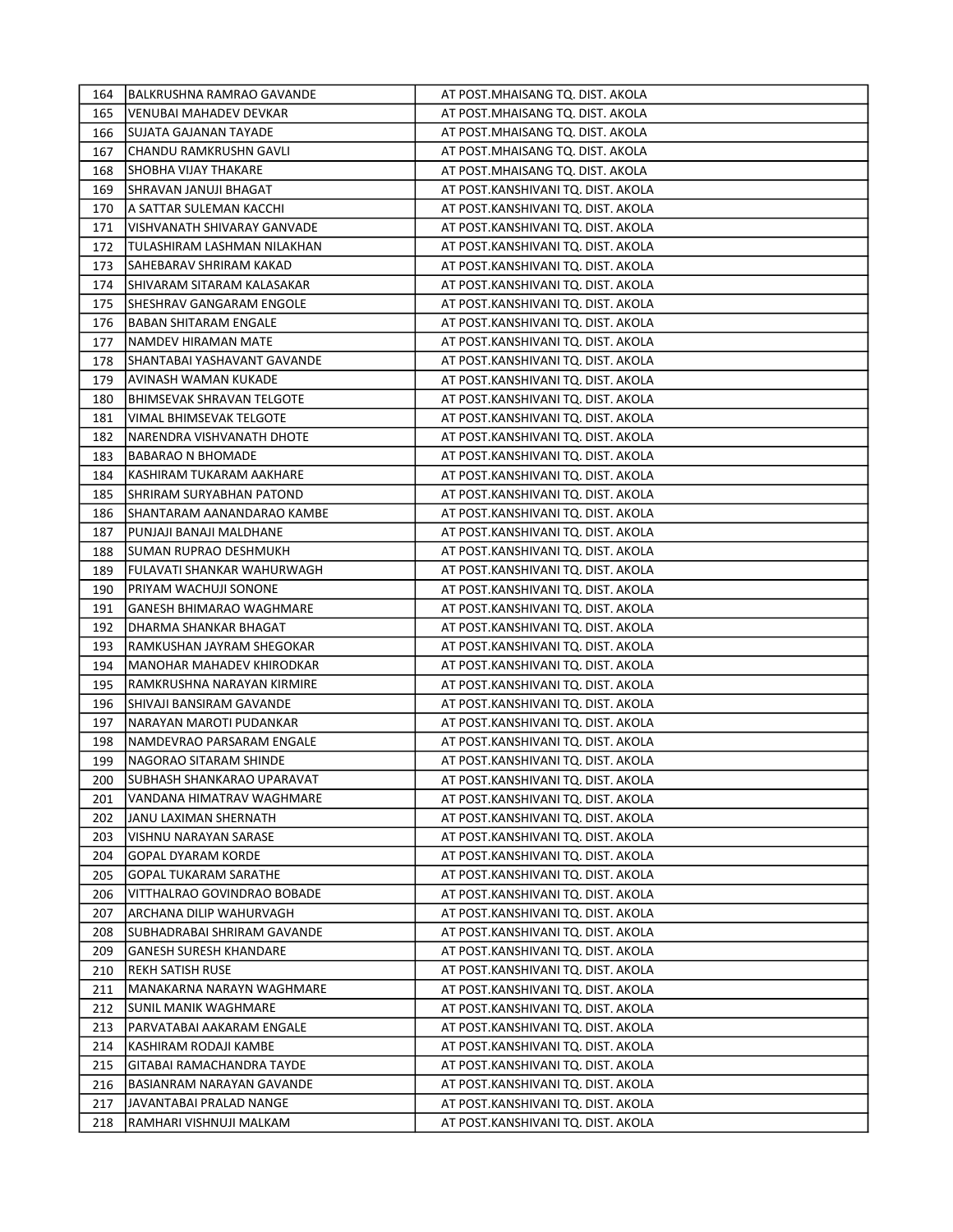| 219 | GAJANAN GOVINDRAO KATKHEDE      | AT POST.KANSHIVANI TQ. DIST. AKOLA |
|-----|---------------------------------|------------------------------------|
| 220 | GUMFABAI ONKAR PATHAK           | AT POST.KANSHIVANI TQ. DIST. AKOLA |
| 221 | KIRAN UTTAMRAO DESHMUKH         | AT POST.KANSHIVANI TQ. DIST. AKOLA |
| 222 | JALKA SAMGAM WAHURVAGH          | AT POST.KANSHIVANI TQ. DIST. AKOLA |
| 223 | ISUNANDA GULABRAO WANKHADE      | AT POST.KANSHIVANI TQ. DIST. AKOLA |
| 224 | RUPAISA TENASAKAR               | AT POST.KANSHIVANI TQ. DIST. AKOLA |
| 225 | SAGITA RAMRAO WANKHADE          | AT POST.KANSHIVANI TQ. DIST. AKOLA |
| 226 | NAJUKARAO SUREBHAN SHEGAVAKAR   | AT POST.KANSHIVANI TQ. DIST. AKOLA |
| 227 | ISHRIBHIM TULSHIRAM INGOLE      | AT POST.KANSHIVANI TQ. DIST. AKOLA |
| 228 | GAJANAN NAMDEV RAUT             | AT POST.KANSHIVANI TQ. DIST. AKOLA |
| 229 | PRATIBHA SURESH DONODE          | AT POST.KANSHIVANI TQ. DIST. AKOLA |
| 230 | USHA RAMBHAU MANGULKAR          | AT POST.KANSHIVANI TO. DIST. AKOLA |
| 231 | <b>VITTHAL B SARASE</b>         | AT POST.KANSHIVANI TQ. DIST. AKOLA |
| 232 | RAMKRUSHN HARICHANDR WAGHMARE   | AT POST.KANSHIVANI TQ. DIST. AKOLA |
| 233 | TRYAMBAKRAO BHAGAWANT MOHITE    | AT POST.KANSHIVANI TQ. DIST. AKOLA |
| 234 | MAHILA B GAT KANSHIVANI         | AT POST.KANSHIVANI TQ. DIST. AKOLA |
| 235 | SHIVRANA B GAT DEVRI            | AT POST.KANSHIVANI TQ. DIST. AKOLA |
| 236 | RADHAKRUSHN B GAT RAHIT         | AT POST.KANSHIVANI TQ. DIST. AKOLA |
| 237 | [SAVITRIBAI M B GAT KANSHIVANI  | AT POST.KANSHIVANI TQ. DIST. AKOLA |
| 238 | JSATYA BHIM M B GAT KANSHIVANI  | AT POST.KANSHIVANI TQ. DIST. AKOLA |
| 239 | IRAMJI M-B GAT PARDI            | AT POST.KANSHIVANI TQ. DIST. AKOLA |
| 240 | ISAVTA MALLI S B GAT KANSHIVANI | AT POST.KANSHIVANI TQ. DIST. AKOLA |
| 241 | KASTAKAR S B GAT KANSHIVANI     | AT POST.KANSHIVANI TQ. DIST. AKOLA |
| 242 | JBIRLA M B GAT KANSHIVANIL      | AT POST.KANSHIVANI TQ. DIST. AKOLA |
| 243 | S GAJANAN M S B GAT KAVILE      | AT POST.KANSHIVANI TQ. DIST. AKOLA |
| 244 | JJAN J S B GAT PARDI            | AT POST.KANSHIVANI TQ. DIST. AKOLA |
| 245 | VIDRBHA S B GAT KAKAD           | AT POST.KANSHIVANI TQ. DIST. AKOLA |
| 246 | VIDRBHA S B GAT KAKAD           | AT POST.KANSHIVANI TQ. DIST. AKOLA |
| 247 | CHANDIKA S B GAT DEVRIL         | AT POST.KANSHIVANI TQ. DIST. AKOLA |
| 248 | SHIVKRUPA S B GAT PANTOD        | AT POST.KANSHIVANI TQ. DIST. AKOLA |
| 249 | GADGE M S B GAT MOZARI          | AT POST.KANSHIVANI TQ. DIST. AKOLA |
| 250 | TUKARAM M S B GAT MOZARIL       | AT POST.KANSHIVANI TQ. DIST. AKOLA |
| 251 | IS GADGE M S B GAT RAHIT        | AT POST.KANSHIVANI TQ. DIST. AKOLA |
| 252 | JADIVASI S B GAT YALVAN         | AT POST.KANSHIVANI TQ. DIST. AKOLA |
| 253 | JAY BAJRANG S B GAT MAZARI      | AT POST.KANSHIVANI TQ. DIST. AKOLA |
| 254 | JAY B S B GAT KANSHIVANI        | AT POST.KANSHIVANI TQ. DIST. AKOLA |
| 255 | ISHIVKRUPA B GAT DEVRI          | AT POST.KANSHIVANI TQ. DIST. AKOLA |
| 256 | GADGE M P S B GAT CHABILE       | AT POST.KANSHIVANI TQ. DIST. AKOLA |
| 257 | JAY BHOLE S B GAT KANSHIVANI    | AT POST.KANSHIVANI TQ. DIST. AKOLA |
| 258 | SANT G B GAT KANSHIVANI         | AT POST.KANSHIVANI TQ. DIST. AKOLA |
| 259 | JAJAU M B GAT TAKLI             | AT POST.KANSHIVANI TQ. DIST. AKOLA |
| 260 | MFULE BWCL GR GHRNIRCOSOKANS    | AT POST.KANSHIVANI TQ. DIST. AKOLA |
| 261 | UDAY NAG CO SO KANSHIVANI       | AT POST.KANSHIVANI TQ. DIST. AKOLA |
| 262 | INI SNTGADGEBABADUDUTPCOSOKAN   | AT POST.KANSHIVANI TQ. DIST. AKOLA |
| 263 | DEVRAO MAROTI RAUT              | AT POST.GANDHIGRAM TQ. DIST. AKOLA |
| 264 | RAMRAO KISAN AWATADE            | AT POST.GANDHIGRAM TQ. DIST. AKOLA |
| 265 | BHIKAJI VITTHUJI KAULKAR        | AT POST.GANDHIGRAM TQ. DIST. AKOLA |
| 266 | PRABHAKAR SAMPAT VILHEKAR       | AT POST.GANDHIGRAM TQ. DIST. AKOLA |
| 267 | RUKHAMABAI AMRUTA SADANSHIV     | AT POST.GANDHIGRAM TQ. DIST. AKOLA |
| 268 | SADHANA MADHUKAR BULE           | AT POST.GANDHIGRAM TQ. DIST. AKOLA |
| 269 | RAMKRUSHANA NATTHUJI MODAK      | AT POST.GANDHIGRAM TQ. DIST. AKOLA |
| 270 | RATIRAM SHAMRAO BHAMBERE        | AT POST.GANDHIGRAM TQ. DIST. AKOLA |
| 271 | SURESH NIVRUTTI SARATE          | AT POST.GANDHIGRAM TQ. DIST. AKOLA |
| 272 | LAKSHMAN MUDGAL HALAWANE        | AT POST.GANDHIGRAM TQ. DIST. AKOLA |
| 273 | SHANTABAI B UPADHYE             | AT POST.GANDHIGRAM TQ. DIST. AKOLA |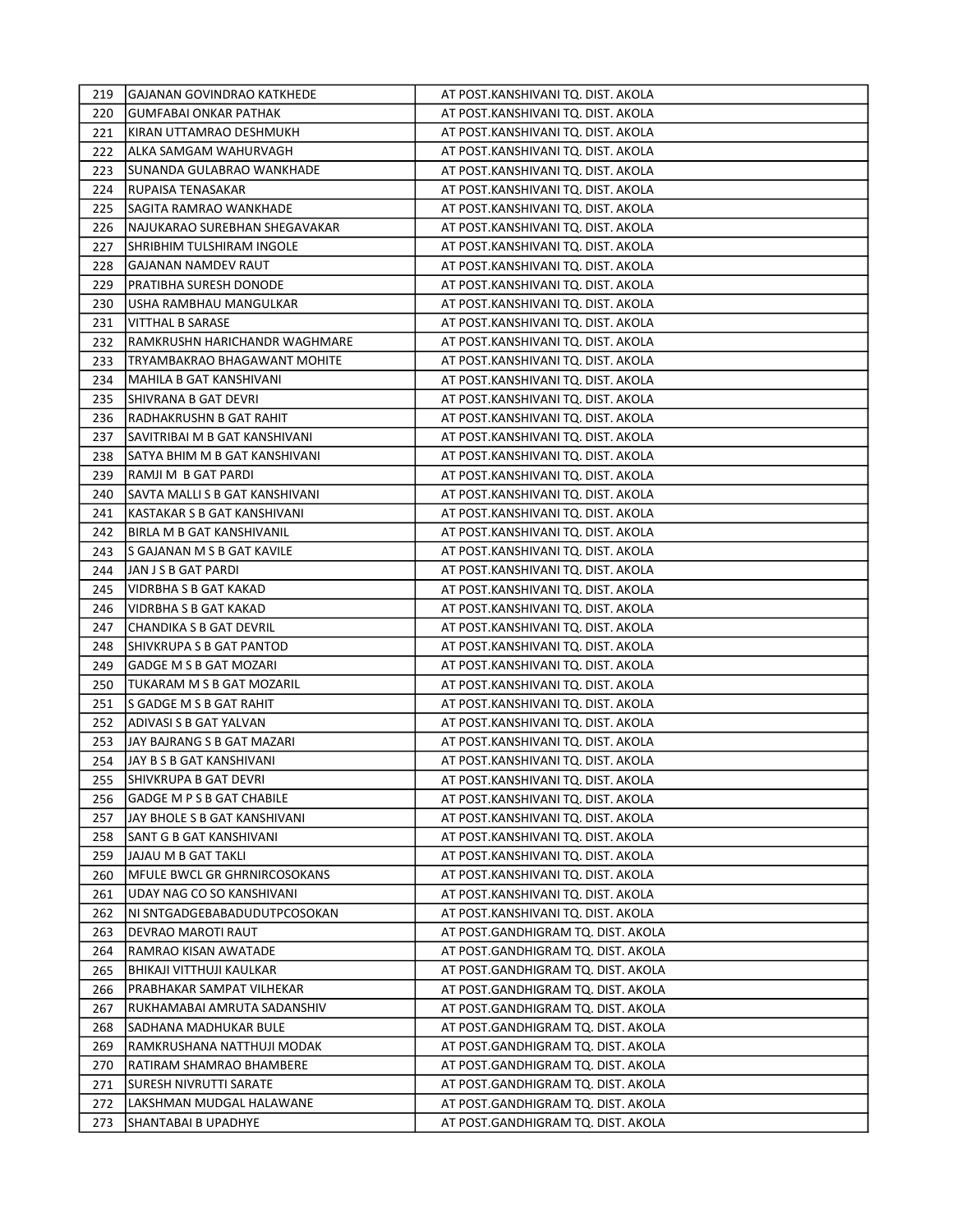| 274 | GULABRAO PANDURANG MAKODE       | AT POST.GANDHIGRAM TQ. DIST. AKOLA |
|-----|---------------------------------|------------------------------------|
| 275 | WASUDEO MAHADEO ADHAU           | AT POST.GANDHIGRAM TQ. DIST. AKOLA |
| 276 | TULSHIRAM NAMDEO PANDE          | AT POST.GANDHIGRAM TQ. DIST. AKOLA |
| 277 | NARMADABAI NARAYAN AGARKAR      | AT POST.GANDHIGRAM TQ. DIST. AKOLA |
| 278 | SURYABHAN DAULAT OVE            | AT POST.GANDHIGRAM TQ. DIST. AKOLA |
| 279 | GOVINDA NATTHU KUKADE           | AT POST.GANDHIGRAM TQ. DIST. AKOLA |
| 280 | RAJENDRA MANOHAR MORSSKAR       | AT POST.GANDHIGRAM TQ. DIST. AKOLA |
| 281 | J B BARADE                      | AT POST.GANDHIGRAM TQ. DIST. AKOLA |
| 282 | SAVITA PRABHAKAR MURTIJAPURKAR  | AT POST.GANDHIGRAM TQ. DIST. AKOLA |
| 283 | RANJANA S INGALE                | AT POST.GANDHIGRAM TQ. DIST. AKOLA |
| 284 | VITTHAL RAMESH AGARKAR          | AT POST.GANDHIGRAM TQ. DIST. AKOLA |
| 285 | <b>BALIRAM NATTHUJI SOLANKE</b> | AT POST.GANDHIGRAM TQ. DIST. AKOLA |
| 286 | MAHANANDA DNYANDEO JAMNIK       | AT POST.GANDHIGRAM TQ. DIST. AKOLA |
| 287 | SUNIL SHALIGRAM BAWANE          | AT POST.GANDHIGRAM TQ. DIST. AKOLA |
| 288 | MIRA SHRIKRUSHNA HALWANE        | AT POST.GANDHIGRAM TQ. DIST. AKOLA |
| 289 | LILABAI NARAYANRAO BHAMBERE     | AT POST.GANDHIGRAM TQ. DIST. AKOLA |
| 290 | SHILA GOWARDHAN KHAWALE         | AT POST.GANDHIGRAM TQ. DIST. AKOLA |
| 291 | GANESH MANIKRAO BHAMBERE        | AT POST.GANDHIGRAM TQ. DIST. AKOLA |
| 292 | GOPAL ARJUN ADHAU               | AT POST.GANDHIGRAM TQ. DIST. AKOLA |
| 293 | RAJESH PANJABRAO BHUIBHAR       | AT POST.GANDHIGRAM TQ. DIST. AKOLA |
| 294 | KAMAL SABU SADANSHIV            | AT POST.GANDHIGRAM TQ. DIST. AKOLA |
| 295 | IKRUSHNA ONKAR WADEKAR          | AT POST.GANDHIGRAM TQ. DIST. AKOLA |
| 296 | TULSHIRAM GANPAT CHANDAN        | AT POST.GANDHIGRAM TQ. DIST. AKOLA |
| 297 | MAROTI CHANDRABHAN HALAWANE     | AT POST.GANDHIGRAM TQ. DIST. AKOLA |
| 298 | JAYSHRI SANJAY INGALE           | AT POST.GANDHIGRAM TQ. DIST. AKOLA |
| 299 | BHAGWANT BALIRAM BHAMBERE       | AT POST.GANDHIGRAM TQ. DIST. AKOLA |
| 300 | PRABHAWATI DEOLAL PHURSURE      | AT POST.GANDHIGRAM TQ. DIST. AKOLA |
| 301 | BABULAL MALHARI JADHAV          | AT POST.GANDHIGRAM TQ. DIST. AKOLA |
| 302 | JIAGANNATH MAROTI KASAR         | AT POST.GANDHIGRAM TQ. DIST. AKOLA |
| 303 | VISHWASRAO HARIBHAU BHAMBERE    | AT POST.GANDHIGRAM TQ. DIST. AKOLA |
| 304 | SK KHALIL SK IBRAHIM            | AT POST.GANDHIGRAM TQ. DIST. AKOLA |
| 305 | SURESH MAROTI RATHOD            | AT POST.GANDHIGRAM TQ. DIST. AKOLA |
| 306 | MAINABAI TRYEMBAK PATIL         | AT POST.GANDHIGRAM TQ. DIST. AKOLA |
| 307 | GANESH LAKSHMAN NANDANE         | AT POST.GANDHIGRAM TQ. DIST. AKOLA |
| 308 | SHAILESH RAMSINGH RATHOD        | AT POST.GANDHIGRAM TQ. DIST. AKOLA |
| 309 | VENUTAI WASUDEO BANERKAR        | AT POST.GANDHIGRAM TQ. DIST. AKOLA |
| 310 | RAMKRUSHNA NAGORAO MHAISANE     | AT POST.GANDHIGRAM TQ. DIST. AKOLA |
| 311 | ANNAPURNA NAMDEO WAIDKAR        | AT POST.GANDHIGRAM TQ. DIST. AKOLA |
| 312 | KAMAJI NARAYAN MANNAUT          | AT POST.GANDHIGRAM TQ. DIST. AKOLA |
| 313 | PADAMA CHANDRAKANT GAWANDE      | AT POST.GANDHIGRAM TQ. DIST. AKOLA |
| 314 | YOGESH KAMAJI MANNAUT           | AT POST.GANDHIGRAM TQ. DIST. AKOLA |
| 315 | RUGVED NATWAR MANNAUT           | AT POST.GANDHIGRAM TQ. DIST. AKOLA |
| 316 | ISUGRIV NAMDEO MANNAUT          | AT POST.GANDHIGRAM TQ. DIST. AKOLA |
| 317 | ATARYAMI DIPAK MANNAUT          | AT POST.GANDHIGRAM TQ. DIST. AKOLA |
| 318 | VIKASH DIPAK MANNAUT            | AT POST.GANDHIGRAM TQ. DIST. AKOLA |
| 319 | SIYA RITESH NANAUT              | AT POST.GANDHIGRAM TQ. DIST. AKOLA |
| 320 | DIPAK JANRAO SAPKAL             | AT POST.GANDHIGRAM TQ. DIST. AKOLA |
| 321 | USHA RAJU SOLANKE               | AT POST.GANDHIGRAM TQ. DIST. AKOLA |
| 322 | SNEHA BABARAO RAUT              | AT POST.GANDHIGRAM TQ. DIST. AKOLA |
| 323 | LAKSHMI LAKSHAMAN MAKODE        | AT POST.GANDHIGRAM TQ. DIST. AKOLA |
| 324 | MAHADEO SHIVRAM JADHAV          | AT POST.GANDHIGRAM TQ. DIST. AKOLA |
| 325 | MAHALAXMI BCG DHAMANA           | AT POST.GANDHIGRAM TQ. DIST. AKOLA |
| 326 | DNANESHWARI MAHILA BCG VIRAT    | AT POST.GANDHIGRAM TQ. DIST. AKOLA |
| 327 | S GADGEBABA BCG GANDHIGRAM      | AT POST.GANDHIGRAM TQ. DIST. AKOLA |
| 328 | YUVA BCG GOPALKHED              | AT POST.GANDHIGRAM TQ. DIST. AKOLA |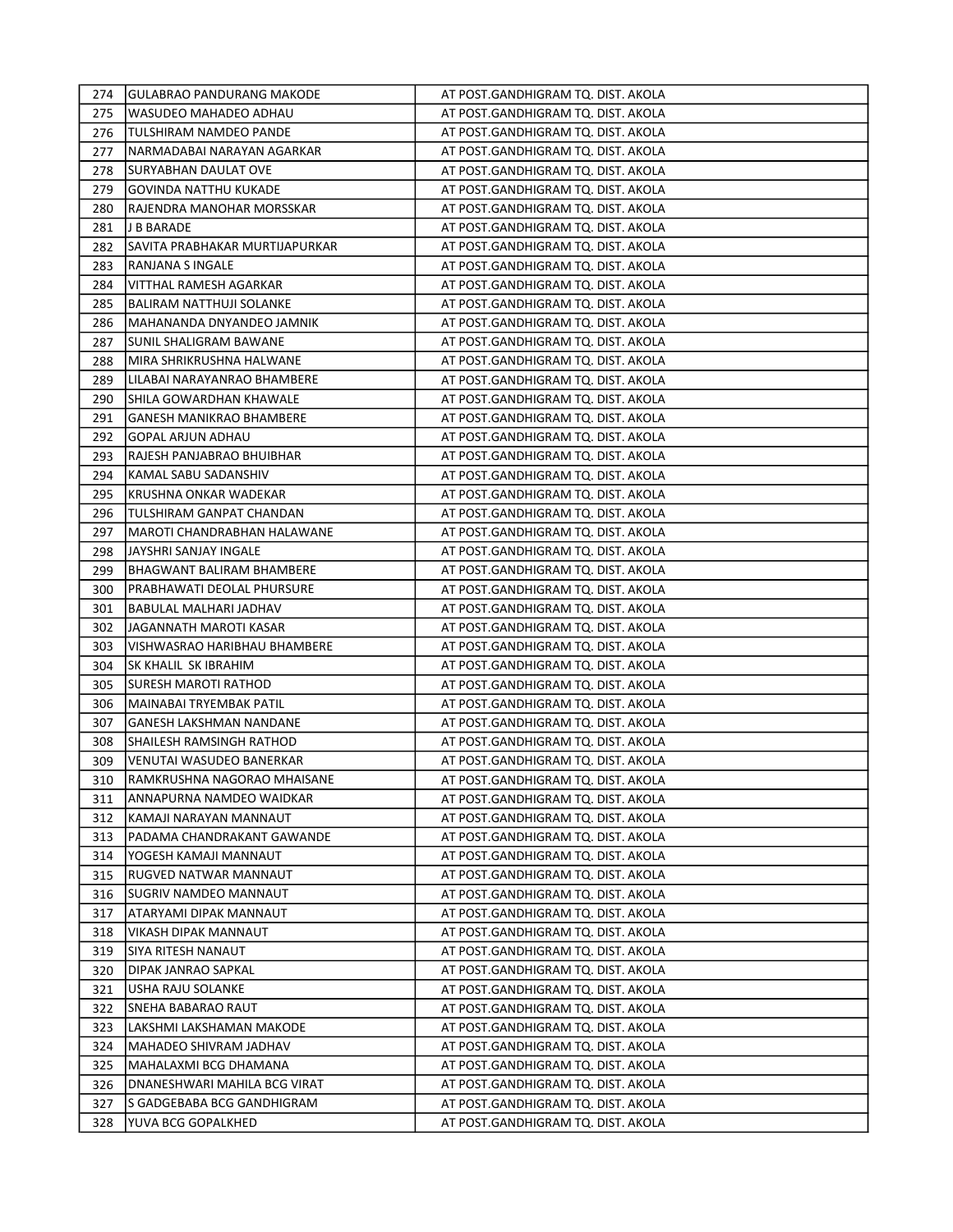| 329 | PRAGATI BCG GOPALKHED          | AT POST.GANDHIGRAM TQ. DIST. AKOLA      |
|-----|--------------------------------|-----------------------------------------|
| 330 | GJANAN M S BCG GOPALKHED       | AT POST.GANDHIGRAM TQ. DIST. AKOLA      |
| 331 | lJAY DURGA S BCG GOPALKHED     | AT POST.GANDHIGRAM TQ. DIST. AKOLA      |
| 332 | PRAGATI MAHILA GANDHIGRAM      | AT POST.GANDHIGRAM TQ. DIST. AKOLA      |
| 333 | MAHALXMI BCG GANDHIGRAM        | AT POST.GANDHIGRAM TQ. DIST. AKOLA      |
| 334 | RAMABAI MAHILA VALABHNAGAR     | AT POST.GANDHIGRAM TQ. DIST. AKOLA      |
| 335 | GAJANAN M BCG GOPALKHED        | AT POST.GANDHIGRAM TQ. DIST. AKOLA      |
| 336 | GAJAJAN M P BCG TAMASWADI      | AT POST.GANDHIGRAM TQ. DIST. AKOLA      |
| 337 | ISARTHAK M BCG GOPALKHED       | AT POST.GANDHIGRAM TQ. DIST. AKOLA      |
| 338 | MAHADEVRAO NAMDEO BHATKULE     | AT POST.CHIKHALGAON TQ. DIST. AKOLA     |
| 339 | SATISH VITHAL THORAT           | AT POST.CHIKHALGAON TQ. DIST. AKOLA     |
| 340 | ARCHANA PRAMOD KHANDARE        | AT POST.CHIKHALGAON TQ. DIST. AKOLA     |
| 341 | FAHIM BEG TASLIM BEG           | AT POST.DAHIHANDA TQ. DIST. AKOLA       |
| 342 | GOKUL MAROTI ATHWALE           | AT POST.DAHIHANDA TQ. DIST. AKOLA       |
| 343 | HARICHANDRA KISAN DANDI        | AT POST.DAHIHANDA TQ. DIST. AKOLA       |
| 344 | CHANDRABHAGA BALIRAM PALASPGAR | AT POST.DAHIHANDA TQ. DIST. AKOLA       |
| 345 | lsakhubai jyotiram athawale    | AT POST.DAHIHANDA TQ. DIST. AKOLA       |
| 346 | MU J P U SHALA DAHIHANDA       | AT POST.DAHIHANDA TQ. DIST. AKOLA       |
| 347 | IS S P J P SHALA HINGNI        | AT POST.DAHIHANDA TQ. DIST. AKOLA       |
| 348 | SSA MPSP J P SHALA GANORI      | AT POST.DAHIHANDA TQ. DIST. AKOLA       |
| 349 | ISSA MPSC J P SHALA DAHIHANDA  | AT POST.DAHIHANDA TQ. DIST. AKOLA       |
| 350 | IGRAM V E SOC DAHIHANDA        | AT POST.DAHIHANDA TQ. DIST. AKOLA       |
| 351 | IP S G S SANSTHA DAHIHANDA     | AT POST.DAHIHANDA TQ. DIST. AKOLA       |
| 352 | JA BHIM S V BHIMTEKDI          | AT POST.DAHIHANDA TQ. DIST. AKOLA       |
| 353 | IA S BHARTIYA B S S HINGNI     | AT POST.DAHIHANDA TQ. DIST. AKOLA       |
| 354 | ISHAMRAO RAMJIR MANVAR         | AT POST.PATUR NANDAPUR TQ. DIST. AKOLA  |
| 355 | JATMARAM GOMAJI KATHANE        | AT POST.PATUR NANDAPUR TQ. DIST. AKOLA  |
| 356 | BALIRAM M WADKAR               | AT POST.PATUR NANDAPUR TQ. DIST. AKOLA  |
| 357 | RAMESH G INGOLE                | AT POST.PATUR NANDAPUR TQ. DIST. AKOLA  |
| 358 | VIMAL B PASARE                 | AT POST.PATUR NANDAPUR TQ. DIST. AKOLA  |
| 359 | SIDHARTH D AADOLE              | AT POST.PATUR NANDAPUR TQ. DIST. AKOLA  |
| 360 | DURGABAI MOTIRAM SHEGOKAR      | AT POST.PATUR NANDAPUR TQ. DIST. AKOLA  |
| 361 | <b>GULAB GANPAT PANDIT</b>     | AT POST.PATUR NANDAPUR TQ. DIST. AKOLA  |
| 362 | DEVLAL NARAYAN BHONGE          | AT POST.PATUR NANDAPUR TQ. DIST. AKOLA  |
| 363 | VASANT RAMCHANDRA GULHANE      | AT POST.PATUR NANDAPUR TQ. DIST. AKOLA  |
| 364 | VINAY DEVRAO JADHAV            | AT POST.PATUR NANDAPUR TQ. DIST. AKOLA  |
| 365 | PURNAJI TULSHIRAM MULE         | AT POST.PATUR NANDAPUR TQ. DIST. AKOLA  |
| 366 | BHIVA BAPURAO SHINDE           | AT POST.PATUR NANDAPUR TQ. DIST. AKOLA  |
| 367 | KHUSHAL PARASHRAM AGALE        | AT POST.PATUR NANDAPUR TQ. DIST. AKOLA  |
| 368 | SUNANDA PANDURANG PUNDE        | AT POST. PATUR NANDAPUR TQ. DIST. AKOLA |
| 369 | USHA ASHOK HEDA                | AT POST. PATUR NANDAPUR TQ. DIST. AKOLA |
| 370 | JYOTI BHAURAO PAZARE           | AT POST. PATUR NANDAPUR TQ. DIST. AKOLA |
| 371 | DILIP T CHAKRANARAYAN          | AT POST.PATUR NANDAPUR TQ. DIST. AKOLA  |
| 372 | PRAGATI K DESHMUKH             | AT POST.PATUR NANDAPUR TQ. DIST. AKOLA  |
| 373 | KESHAV RAMKRUSHNA MANWAR       | AT POST.PATUR NANDAPUR TQ. DIST. AKOLA  |
| 374 | IZP URDU SCH PATUR             | AT POST.PATUR NANDAPUR TQ. DIST. AKOLA  |
| 375 | GR VIK KANI MH VID PATUR NAN   | AT POST.PATUR NANDAPUR TQ. DIST. AKOLA  |
| 376 | YASHWANT GR SAM YOJANA P N     | AT POST.PATUR NANDAPUR TQ. DIST. AKOLA  |
| 377 | GUNWANTRAO DESHMUKH VACH KAV   | AT POST.PATUR NANDAPUR TQ. DIST. AKOLA  |
| 378 | DAT MAHARAJ BCG                | AT POST.PATUR NANDAPUR TQ. DIST. AKOLA  |
| 379 | JIAY KISAN BCG BORGAON M       | AT POST.PATUR NANDAPUR TQ. DIST. AKOLA  |
| 380 | MAHATMA P BCG BORGAON M.       | AT POST.PATUR NANDAPUR TQ. DIST. AKOLA  |
| 381 | KAMDHENU S BCG PATUR N.        | AT POST.PATUR NANDAPUR TQ. DIST. AKOLA  |
| 382 | KAMDHENU S BCG PATUR N.        | AT POST.PATUR NANDAPUR TQ. DIST. AKOLA  |
| 383 | YUVA S. BCG SONKHARU           | AT POST.PATUR NANDAPUR TQ. DIST. AKOLA  |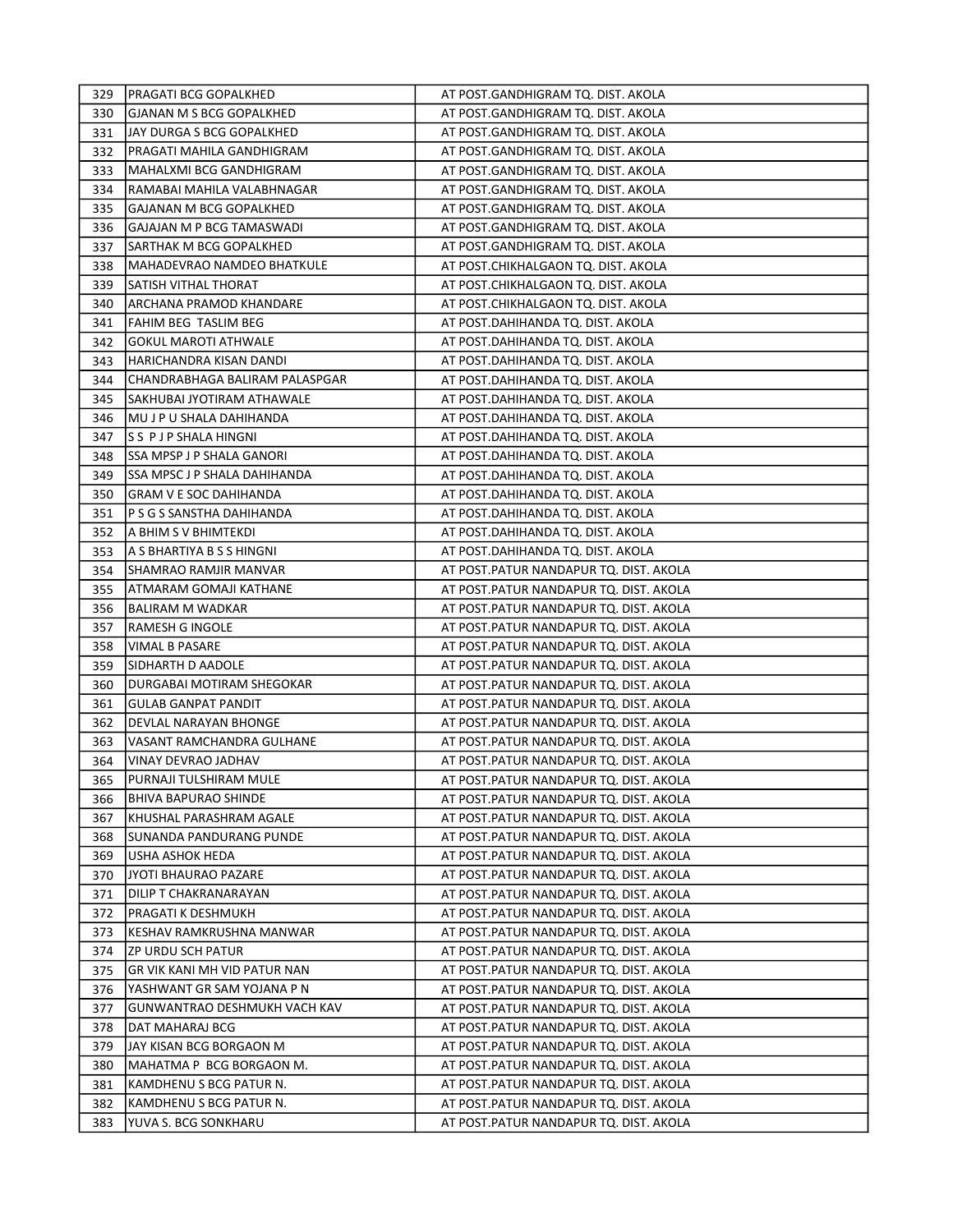| 384 | AHILYA BCG SONKHARU              | AT POST.PATUR NANDAPUR TQ. DIST. AKOLA  |
|-----|----------------------------------|-----------------------------------------|
| 385 | SAI S. BCG SONKHAS               | AT POST.PATUR NANDAPUR TQ. DIST. AKOLA  |
| 386 | lVISHESH S BCG PATUR N.          | AT POST.PATUR NANDAPUR TQ. DIST. AKOLA  |
| 387 | RUSHI M. S. BCG PATUR N.         | AT POST.PATUR NANDAPUR TQ. DIST. AKOLA  |
| 388 | MAULI S BCG BORGAON M.           | AT POST.PATUR NANDAPUR TQ. DIST. AKOLA  |
| 389 | RAMABAI A BCG BORGAON M.         | AT POST. PATUR NANDAPUR TQ. DIST. AKOLA |
| 390 | SWAMI S. BCG PATUR N.            | AT POST.PATUR NANDAPUR TQ. DIST. AKOLA  |
| 391 | SANTAJI M S BCG PATUR N.         | AT POST.PATUR NANDAPUR TQ. DIST. AKOLA  |
| 392 | RADHAKRUSHN S BCG PATUR N.       | AT POST.PATUR NANDAPUR TQ. DIST. AKOLA  |
| 393 | KRUSHIKNYA BCG DABKI             | AT POST.PATUR NANDAPUR TQ. DIST. AKOLA  |
| 394 | GADGEBABA BCG DADLI              | AT POST.PATUR NANDAPUR TQ. DIST. AKOLA  |
| 395 | ISEVA SOC DAPKI                  | AT POST.PATUR NANDAPUR TQ. DIST. AKOLA  |
| 396 | SEVA SOC PATUR N 2               | AT POST.PATUR NANDAPUR TQ. DIST. AKOLA  |
| 397 | NIYO GULAB MILK PRO SOC          | AT POST.PATUR NANDAPUR TQ. DIST. AKOLA  |
| 398 | UMA MAHESHWAR MILK PRO           | AT POST.PATUR NANDAPUR TQ. DIST. AKOLA  |
| 399 | NIYO SANT RAVIDAS MAG AUDO       | AT POST.PATUR NANDAPUR TQ. DIST. AKOLA  |
| 400 | SHANKAR DOULAT MOHOD             | AT POST.PATUR NANDAPUR TQ. DIST. AKOLA  |
| 401 | DHANSHAM RAMDAS VIJAYKAR         | AT POST.KURANKHED TQ. DIST. AKOLA       |
| 402 | JIAYWANTA NARAYAN GAWANDE        | AT POST.KURANKHED TQ. DIST. AKOLA       |
| 403 | JM.PHAHIM M. RAHIM               | AT POST.KURANKHED TQ. DIST. AKOLA       |
| 404 | GOVINDRAO P ARTURKAR             | AT POST.KURANKHED TQ. DIST. AKOLA       |
| 405 | TUKODOJI MAHARAJ G JAVALA        | AT POST.KURANKHED TQ. DIST. AKOLA       |
| 406 | TUKODOJI MAHARAJ G JAVALA        | AT POST.KURANKHED TQ. DIST. AKOLA       |
| 407 | ISEVA SAH SOC KURANKHED          | AT POST.KURANKHED TQ. DIST. AKOLA       |
| 408 | ISHRIKRISHNA BAHU. MAHILA SOC    | AT POST.KURANKHED TQ. DIST. AKOLA       |
| 409 | CHAKRADHAR SWAMI MAJUR SOC       | AT POST.KURANKHED TQ. DIST. AKOLA       |
| 410 | KHANSAHEB MEHBUBIYA NEW SPORTS   | AT POST.KURANKHED TQ. DIST. AKOLA       |
| 411 | ISANT GADGEBABA SU.BEROJGAR SOC  | AT POST.KURANKHED TQ. DIST. AKOLA       |
| 412 | PANCHASHIL SU-BE MAGAS COLLEGE   | AT POST.KURANKHED TQ. DIST. AKOLA       |
| 413 | PANCHAFULA KASHIRAM KATE         | AT POST.GOREGAON TQ. DIST. AKOLA        |
| 414 | DAGADU BALU PAVAR                | AT POST.GOREGAON TQ. DIST. AKOLA        |
| 415 | KESHAV TRAMBAK MALI              | AT POST.GOREGAON TQ. DIST. AKOLA        |
| 416 | <b>GHANSHYAM NARAYAN PIMPALE</b> | AT POST.GOREGAON TQ. DIST. AKOLA        |
| 417 | RANJANA MADHUKAR INGALE          | AT POST.GOREGAON TQ. DIST. AKOLA        |
| 418 | GULAB NARAYAN WAKODE             | AT POST.GOREGAON TQ. DIST. AKOLA        |
| 419 | DIPMALA ARUN SARAP               | AT POST.GOREGAON TQ. DIST. AKOLA        |
| 420 | H.M. Z.P. SHALA MAZOD            | AT POST.GOREGAON TQ. DIST. AKOLA        |
| 421 | VASUDEV RAMCHANDRA PATHRIKAR     | AT POST.GOREGAON TQ. DIST. AKOLA        |
| 422 | SHRIRAM SUPAJI DHORE             | AT POST.GOREGAON TQ. DIST. AKOLA        |
| 423 | DINKAR SARANGDHAR SARODE         | AT POST.GOREGAON TQ. DIST. AKOLA        |
| 424 | RAMESH KASHIRAM SULTANE          | AT POST.GOREGAON TQ. DIST. AKOLA        |
| 425 | <b>VIJAY H SHENDE</b>            | AT POST.UMARI TQ. DIST. AKOLA           |
| 426 | SACHIN RAMESH KALE               | AT POST.UMARI TQ. DIST. AKOLA           |
| 427 | RAJESH K. KHANDARE               | AT POST.UMARI TQ. DIST. AKOLA           |
| 428 | DIPAK P. ATHAVALE                | AT POST.UMARI TQ. DIST. AKOLA           |
| 429 | MANDA MADHUKAR GANORKAR          | AT POST.UMARI TQ. DIST. AKOLA           |
| 430 | RAJSHREE KISHOR JAISWAL          | AT POST.UMARI TQ. DIST. AKOLA           |
| 431 | ROSHAN KISHOR JAISWAL            | AT POST.UMARI TQ. DIST. AKOLA           |
| 432 | SANJAY SUKHDEV PINJARKAR         | AT POST.UMARI TQ. DIST. AKOLA           |
| 433 | VASANTRAO HARIBHAU DHORE         | AT POST.KHADKI TQ. DIST. AKOLA          |
| 434 | SAVITA S. JADHAV                 | AT POST.KHADKI TQ. DIST. AKOLA          |
| 435 | RAMPRASAD SHRIPATRAO BORKAR      | AT POST.RANPISE NAGAR TQ. DIST. AKOLA   |
| 436 | MRUNAL GAJANAN PATIL             | AT POST.RANPISE NAGAR TQ. DIST. AKOLA   |
| 437 | GAURI GANESH SELF HELP GRUP JA   | AT POST.RANPISE NAGAR TQ. DIST. AKOLA   |
| 438 | SAKHARAM AKAJI GOPNARAYAN        | AT POST.AAGAR TQ. DIST. AKOLA           |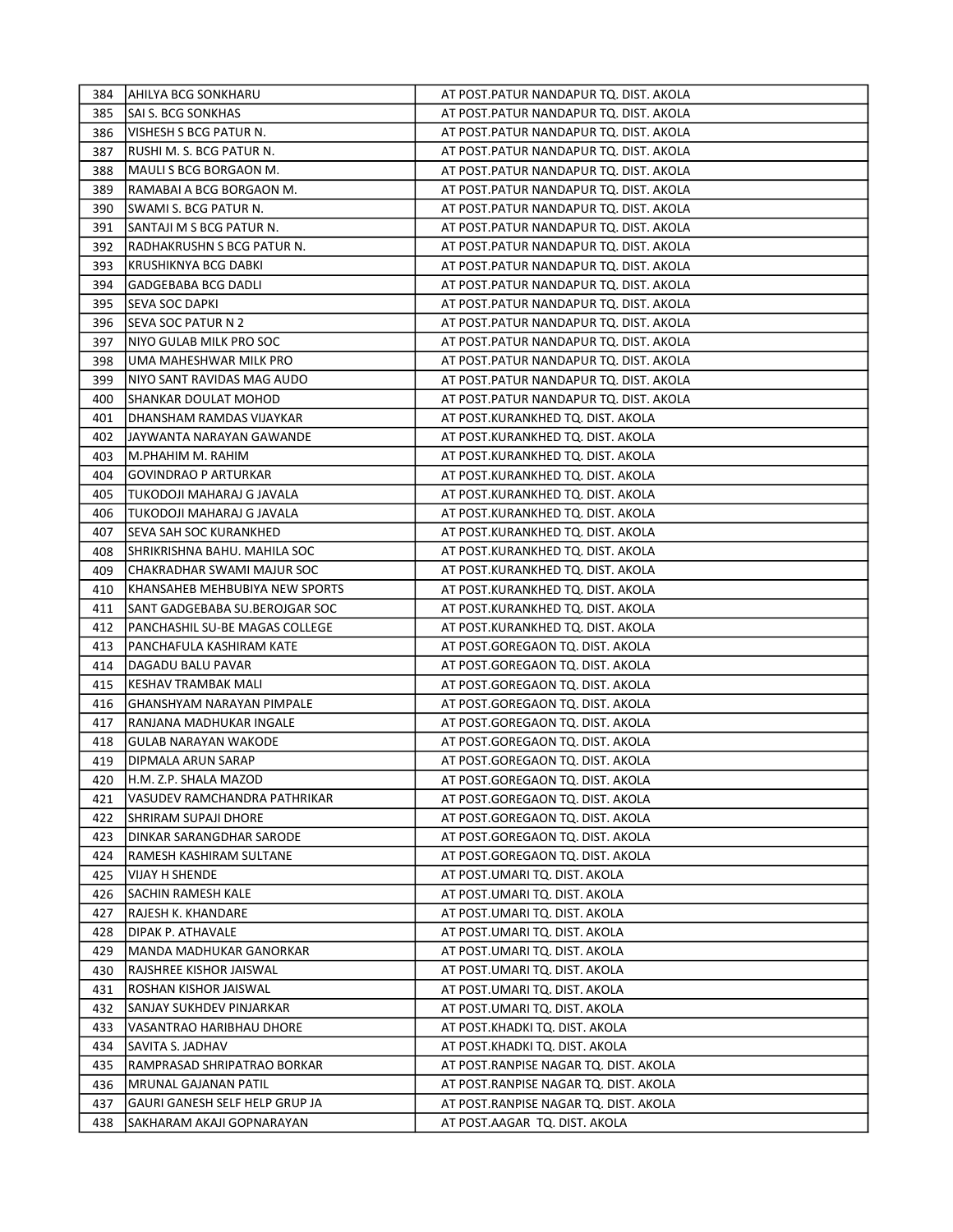| 439 | ISHANKAR MIRAJI SIRSAT           | AT POST.AAGAR TQ. DIST. AKOLA                  |
|-----|----------------------------------|------------------------------------------------|
| 440 | YASHVANT SAMPAT SIRSAT           | AT POST.AAGAR TQ. DIST. AKOLA                  |
| 441 | YASHVANT SAMPAT SIRSAT           | AT POST.AAGAR TQ. DIST. AKOLA                  |
| 442 | PUJABAI DNYANDEV GAYAKVAD        | AT POST.AAGAR TQ. DIST. AKOLA                  |
| 443 | GYANDEV RAMKRUSHNA SANGADE       | AT POST.AAGAR TQ. DIST. AKOLA                  |
| 444 | SUBHADRABAI LAKSHMAN DHORE       | AT POST.AAGAR TQ. DIST. AKOLA                  |
| 445 | GAJANAN PARASRAM ALOT            | AT POST.AAGAR TQ. DIST. AKOLA                  |
| 446 | VILASH LAKSHMAN ADHAV            | AT POST.AAGAR TQ. DIST. AKOLA                  |
| 447 | SAVITA SURESH CHAVARE            | AT POST.AAGAR TQ. DIST. AKOLA                  |
| 448 | RAMESH SADASHIV MADULKAR         | AT POST.AAGAR TQ. DIST. AKOLA                  |
| 449 | VASUDEV DNYANESHWAR TADE         | AT POST.AAGAR TQ. DIST. AKOLA                  |
| 450 | MANOJ RAMNIVASH AGRAVAL          | AT POST.AAGAR TQ. DIST. AKOLA                  |
| 451 | <b>BHONDUJI FUKAT VACHANALAY</b> | AT POST.AAGAR TQ. DIST. AKOLA                  |
| 452 | RAMDAS JAGDEO BHISE              | AT POST.AAGAR TQ. DIST. AKOLA                  |
| 453 | SHRIRAM MAROTI AHIR              | AT POST.AAGAR TQ. DIST. AKOLA                  |
| 454 | PRADIP BAJARANGSINGH RAGHUVANS   | AT POST.RATANLAL PLOT TQ. DIST. AKOLA          |
| 455 | ANANTA PANJABRAO PALKHEDE        | AT POST.RATANLAL PLOT TQ. DIST. AKOLA          |
| 456 | TAUSIF AHAMAD LATIF AHMAD        | AT POST.RATANLAL PLOT TQ. DIST. AKOLA          |
| 457 | ISHIV CHATRAPATI SHIVAJI YAYAM   | AT POST.BARSHITAKLI TQ.BARSHITAKLI DIST. AKOLA |
| 458 | RAGHUNATH JAGANNATH SALUNKE      | AT POST.BARSHITAKLI TQ.BARSHITAKLI DIST. AKOLA |
| 459 | AJAY DINESH PANAAD               | AT POST.BARSHITAKLI TQ.BARSHITAKLI DIST. AKOLA |
| 460 | SADANAN SHALIGRAM MAHALLE        | AT POST.BARSHITAKLI TQ.BARSHITAKLI DIST. AKOLA |
| 461 | CHANDRABHAGA RAJARAM PATHARKAR   | AT POST.BARSHITAKLI TQ.BARSHITAKLI DIST. AKOLA |
| 462 | lRAJENDRA RAMBHAU DESHMUKH       | AT POST.BARSHITAKLI TQ.BARSHITAKLI DIST. AKOLA |
| 463 | TUKARAM NASUJI BARAT             | AT POST.BARSHITAKLI TQ.BARSHITAKLI DIST. AKOLA |
| 464 | GAJANAN VAMAN KAVARE             | AT POST.BARSHITAKLI TQ.BARSHITAKLI DIST. AKOLA |
| 465 | NIRMALA BALKRUSHANA KHANDARE     | AT POST.BARSHITAKLI TQ.BARSHITAKLI DIST. AKOLA |
| 466 | RAHUL SUDHAKAR GHUNGE            | AT POST.BARSHITAKLI TQ.BARSHITAKLI DIST. AKOLA |
| 467 | DEVKABAI SUKHDEV TAYDE           | AT POST.BARSHITAKLI TQ.BARSHITAKLI DIST. AKOLA |
| 468 | KAILAS RAMCHANDRA RAJGURU        | AT POST.BARSHITAKLI TQ.BARSHITAKLI DIST. AKOLA |
| 469 | IMRAN KHAN ABARAR KHAN           | AT POST.BARSHITAKLI TQ.BARSHITAKLI DIST. AKOLA |
| 470 | TQ. SAKSHARTA ABHIYAN SAMITI     | AT POST.BARSHITAKLI TQ.BARSHITAKLI DIST. AKOLA |
| 471 | P. B. SONLANKE POUNTI            | AT POST.BARSHITAKLI TQ.BARSHITAKLI DIST. AKOLA |
| 472 | D.V.S.Y. PANIPURAVATA            | AT POST.BARSHITAKLI TQ.BARSHITAKLI DIST. AKOLA |
| 473 | <b>BHAVISH NIRVAH NIDHI</b>      | AT POST.BARSHITAKLI TQ.BARSHITAKLI DIST. AKOLA |
| 474 | IRADHESHAM KISAN TAMSETWAR       | AT POST.PINJAR TQ.BARSHITAKLI DIST. AKOLA      |
| 475 | HIRAMAN F SHATE                  | AT POST.PINJAR TQ.BARSHITAKLI DIST. AKOLA      |
| 476 | SRIRAM Z RATHOD                  | AT POST.PINJAR TQ.BARSHITAKLI DIST. AKOLA      |
| 477 | SK. SALAM SK KARIM               | AT POST.PINJAR TQ.BARSHITAKLI DIST. AKOLA      |
| 478 | VIMAL A BAVASKAR                 | AT POST.PINJAR TQ.BARSHITAKLI DIST. AKOLA      |
| 479 | RAMESH D SAVLE                   | AT POST.PINJAR TQ.BARSHITAKLI DIST. AKOLA      |
| 480 | RAJKANYA T GHANGAO               | AT POST.PINJAR TQ.BARSHITAKLI DIST. AKOLA      |
| 481 | DILIP K RATHOD                   | AT POST.PINJAR TQ.BARSHITAKLI DIST. AKOLA      |
| 482 | KISHOR U GANAVIR                 | AT POST.PINJAR TQ.BARSHITAKLI DIST. AKOLA      |
| 483 | RANJEET L JADHAO                 | AT POST.PINJAR TQ.BARSHITAKLI DIST. AKOLA      |
| 484 | TULSABAI M GADBIL                | AT POST.PINJAR TQ.BARSHITAKLI DIST. AKOLA      |
| 485 | VIR BHAGTSING B V SCHOOL TITVA   | AT POST.PINJAR TQ.BARSHITAKLI DIST. AKOLA      |
| 486 | GAYATRI S S MITRA BACHAT GAT     | AT POST.PINJAR TQ.BARSHITAKLI DIST. AKOLA      |
| 487 | MADUKAR VITHOBA KALE             | AT POST.MAHAN TQ.BARSHITAKLI DIST. AKOLA       |
| 488 | PADMINA GAJANAN GORE             | AT POST.MAHAN TQ.BARSHITAKLI DIST. AKOLA       |
| 489 | SUBHASH NARSING RATHOD           | AT POST.MAHAN TQ.BARSHITAKLI DIST. AKOLA       |
| 490 | SK KAJIM S NAJIM                 | AT POST.MAHAN TQ.BARSHITAKLI DIST. AKOLA       |
| 491 | GULAB L ADE                      | AT POST.MAHAN TQ.BARSHITAKLI DIST. AKOLA       |
| 492 | DEVIDAS T LEKURAWADE             | AT POST.MAHAN TQ.BARSHITAKLI DIST. AKOLA       |
| 493 | APSHANABI KASHAMKHA              | AT POST.MAHAN TQ.BARSHITAKLI DIST. AKOLA       |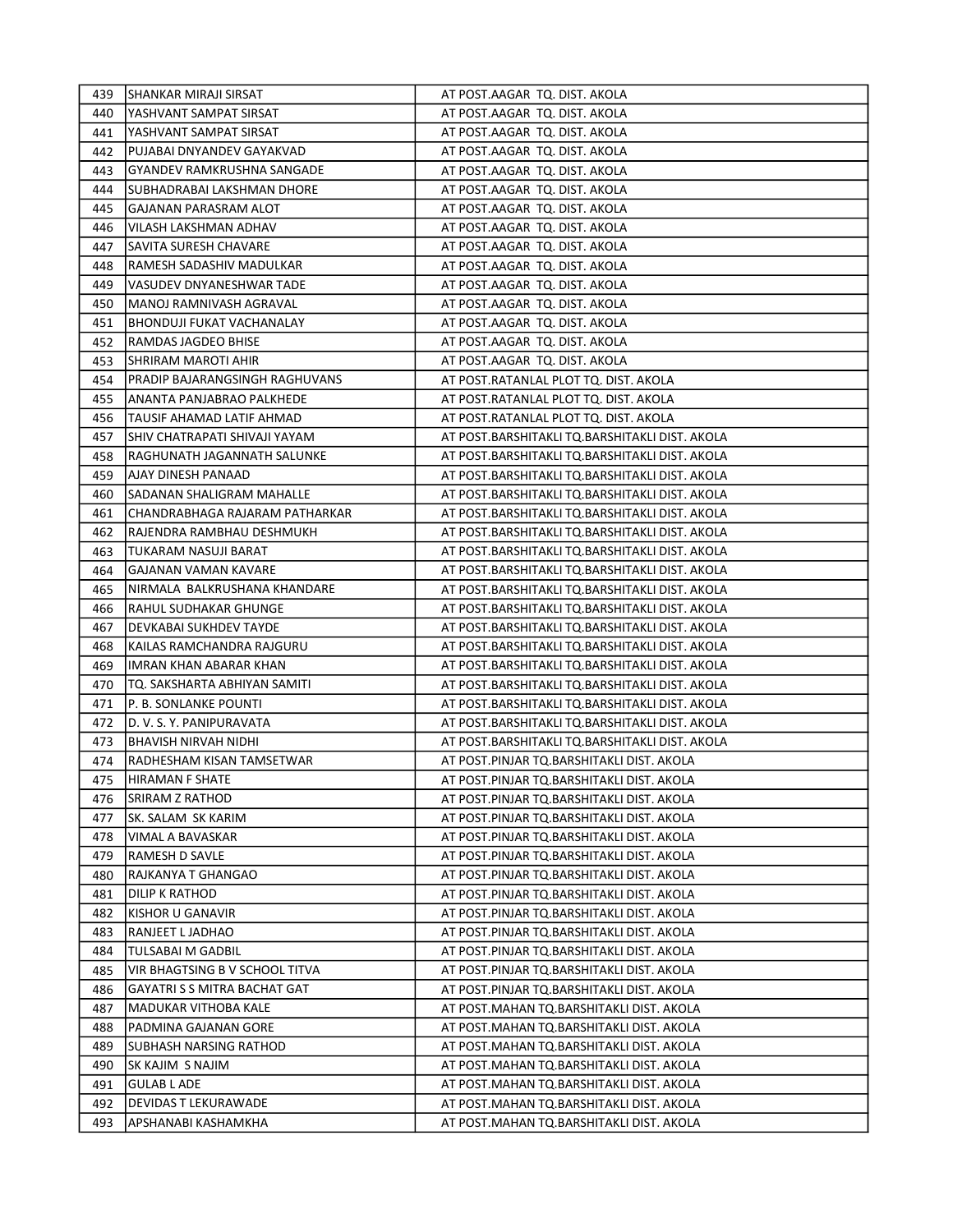| 494 | lVITTHAL HARIBHAU AMBEKAR      | AT POST.MAHAN TQ.BARSHITAKLI DIST. AKOLA         |
|-----|--------------------------------|--------------------------------------------------|
| 495 | CHATRAPATI SHIVAJI M.M.B GAT   | AT POST.MAHAN TQ.BARSHITAKLI DIST. AKOLA         |
| 496 | GAJANAN M MAHILA BACHAT G HARD | AT POST.MAHAN TQ.BARSHITAKLI DIST. AKOLA         |
| 497 | NANDAKISHOR S JAYSWAL          | AT POST.KANHERI SARAP TQ.BARSHITAKLI DIST. AKOLA |
| 498 | GODAVARI M AVACHAR             | AT POST.KANHERI SARAP TQ.BARSHITAKLI DIST. AKOLA |
| 499 | IF S A AHAMAD K                | AT POST.KANHERI SARAP TQ.BARSHITAKLI DIST. AKOLA |
| 500 | PURUSHOTTAM S JAVARKAR         | AT POST.KANHERI SARAP TQ.BARSHITAKLI DIST. AKOLA |
| 501 | <b>GAJANAN S KHAMBALKAR</b>    | AT POST.KANHERI SARAP TQ.BARSHITAKLI DIST. AKOLA |
| 502 | PANKAJ K GHUMAN                | AT POST.KANHERI SARAP TQ.BARSHITAKLI DIST. AKOLA |
| 503 | SHALINIBAI P GAWANDE           | AT POST.KANHERI SARAP TQ.BARSHITAKLI DIST. AKOLA |
| 504 | ISHARAD G DESHMUKHA            | AT POST.KANHERI SARAP TQ.BARSHITAKLI DIST. AKOLA |
| 505 | IGANESHA D AHIR                | AT POST.KANHERI SARAP TQ.BARSHITAKLI DIST. AKOLA |
| 506 | GOPAL P GAWANDE                | AT POST.KANHERI SARAP TQ.BARSHITAKLI DIST. AKOLA |
| 507 | DHNYNDEV N KHANDARE            | AT POST.KANHERI SARAP TQ.BARSHITAKLI DIST. AKOLA |
| 508 | NANDU R GAVALI                 | AT POST.KANHERI SARAP TQ.BARSHITAKLI DIST. AKOLA |
| 509 | LILABAI J NIKOLE               | AT POST.KANHERI SARAP TQ.BARSHITAKLI DIST. AKOLA |
| 510 | BRIJMOHAN C BHARTIYA           | AT POST.KANHERI SARAP TQ.BARSHITAKLI DIST. AKOLA |
| 511 | JYUBER A.KHAN ABRARRAHIM KHAN  | AT POST.KANHERI SARAP TQ.BARSHITAKLI DIST. AKOLA |
| 512 | RAHAT ANJUM HYATKHA PANNA      | AT POST.KANHERI SARAP TQ.BARSHITAKLI DIST. AKOLA |
| 513 | THAVARA G PAWAR                | AT POST.KANHERI SARAP TO.BARSHITAKLI DIST. AKOLA |
| 514 | IMOHAN N BOTHE                 | AT POST.KANHERI SARAP TQ.BARSHITAKLI DIST. AKOLA |
| 515 | IPANDURANG M AVACHAR           | AT POST.KANHERI SARAP TQ.BARSHITAKLI DIST. AKOLA |
| 516 | KASIRAM T INGALE               | AT POST.KANHERI SARAP TQ.BARSHITAKLI DIST. AKOLA |
| 517 | IVILASH PRITAM SHINDE          | AT POST.KANHERI SARAP TQ.BARSHITAKLI DIST. AKOLA |
| 518 | IMAHADEV MAROTI DONGARE        | AT POST.KANHERI SARAP TQ.BARSHITAKLI DIST. AKOLA |
| 519 | <b>ISUSHILA AVDHUT TAPRE</b>   | AT POST.KANHERI SARAP TQ.BARSHITAKLI DIST. AKOLA |
| 520 | IVIVEK KESHAW KOKATE           | AT POST.KANHERI SARAP TQ.BARSHITAKLI DIST. AKOLA |
| 521 | PRALHADD TULASHIRAM SHINDE     | AT POST.KANHERI SARAP TQ.BARSHITAKLI DIST. AKOLA |
| 522 | MALATIBAI MADHUSUDHAN KATHOLE  | AT POST.KANHERI SARAP TQ.BARSHITAKLI DIST. AKOLA |
| 523 | KISANRAO RAMCHANDRA MHASAYE    | AT POST.KANHERI SARAP TQ.BARSHITAKLI DIST. AKOLA |
| 524 | GIRISH MOHANLAL KOTHARI        | AT POST.KANHERI SARAP TQ.BARSHITAKLI DIST. AKOLA |
| 525 | VIMAL NARESH GHANBAHADUR       | AT POST.KANHERI SARAP TQ.BARSHITAKLI DIST. AKOLA |
| 526 | SUDHDEVI RAMLALJI GUPTA        | AT POST.KANHERI SARAP TQ.BARSHITAKLI DIST. AKOLA |
| 527 | TULSAN B UMARKHA               | AT POST.KANHERI SARAP TQ.BARSHITAKLI DIST. AKOLA |
| 528 | SHANTABAI NARAYAN KHADE        | AT POST.KANHERI SARAP TQ.BARSHITAKLI DIST. AKOLA |
| 529 | LAJIBAI SATRAMDAS JIVATRAMANI  | AT POST.KANHERI SARAP TQ.BARSHITAKLI DIST. AKOLA |
| 530 | PRAKASH S GIVATRAMANI          | AT POST.KANHERI SARAP TQ.BARSHITAKLI DIST. AKOLA |
| 531 | CHANDATAI ASHOKRAO POHARE      | AT POST.KANHERI SARAP TQ.BARSHITAKLI DIST. AKOLA |
| 532 | RAVINDRA BHALCHADRA KULKARNI   | AT POST.KANHERI SARAP TQ.BARSHITAKLI DIST. AKOLA |
| 533 | HARI BHAWSING PAWAR            | AT POST.KANHERI SARAP TQ.BARSHITAKLI DIST. AKOLA |
| 534 | BHAGAVAN BHIKAJI GORE          | AT POST.KANHERI SARAP TQ.BARSHITAKLI DIST. AKOLA |
| 535 | USHABAI PRAKASH WAGHADE        | AT POST.KANHERI SARAP TQ.BARSHITAKLI DIST. AKOLA |
| 536 | BABURAO SHRIRAM RAUT           | AT POST.KANHERI SARAP TQ.BARSHITAKLI DIST. AKOLA |
| 537 | RUPALI DILIP JADHAV            | AT POST.KANHERI SARAP TQ.BARSHITAKLI DIST. AKOLA |
| 538 | MAHADEV VAMAN PAWAR            | AT POST.KANHERI SARAP TQ.BARSHITAKLI DIST. AKOLA |
| 539 | SANGITA DILIPPURI GOSAVI       | AT POST.KANHERI SARAP TQ.BARSHITAKLI DIST. AKOLA |
| 540 | ISUMEDH BASHIRAM INGLE         | AT POST.KANHERI SARAP TQ.BARSHITAKLI DIST. AKOLA |
| 541 | NIYO M PR SHELI MESARAV        | AT POST.KANHERI SARAP TQ.BARSHITAKLI DIST. AKOLA |
| 542 | ISUAAKHARE DUDH U SANGH        | AT POST.KANHERI SARAP TQ.BARSHITAKLI DIST. AKOLA |
| 543 | G PANI CLEAN SA PARANDA        | AT POST.KANHERI SARAP TQ.BARSHITAKLI DIST. AKOLA |
| 544 | MA FULE SU BESH S ARANDA       | AT POST.KANHERI SARAP TQ.BARSHITAKLI DIST. AKOLA |
| 545 | JJAY HANUMAN MAJURKAMANKS      | AT POST.KANHERI SARAP TQ.BARSHITAKLI DIST. AKOLA |
| 546 | BADANI MANGU JADHAV            | AT POST.DHABA TQ.BARSHITAKLI DIST. AKOLA         |
| 547 | PUNJAJI CHIDAJI INGLE          | AT POST.DHABA TQ.BARSHITAKLI DIST. AKOLA         |
| 548 | GAJANAN RAMRAO DHORE           | AT POST.DHABA TQ.BARSHITAKLI DIST. AKOLA         |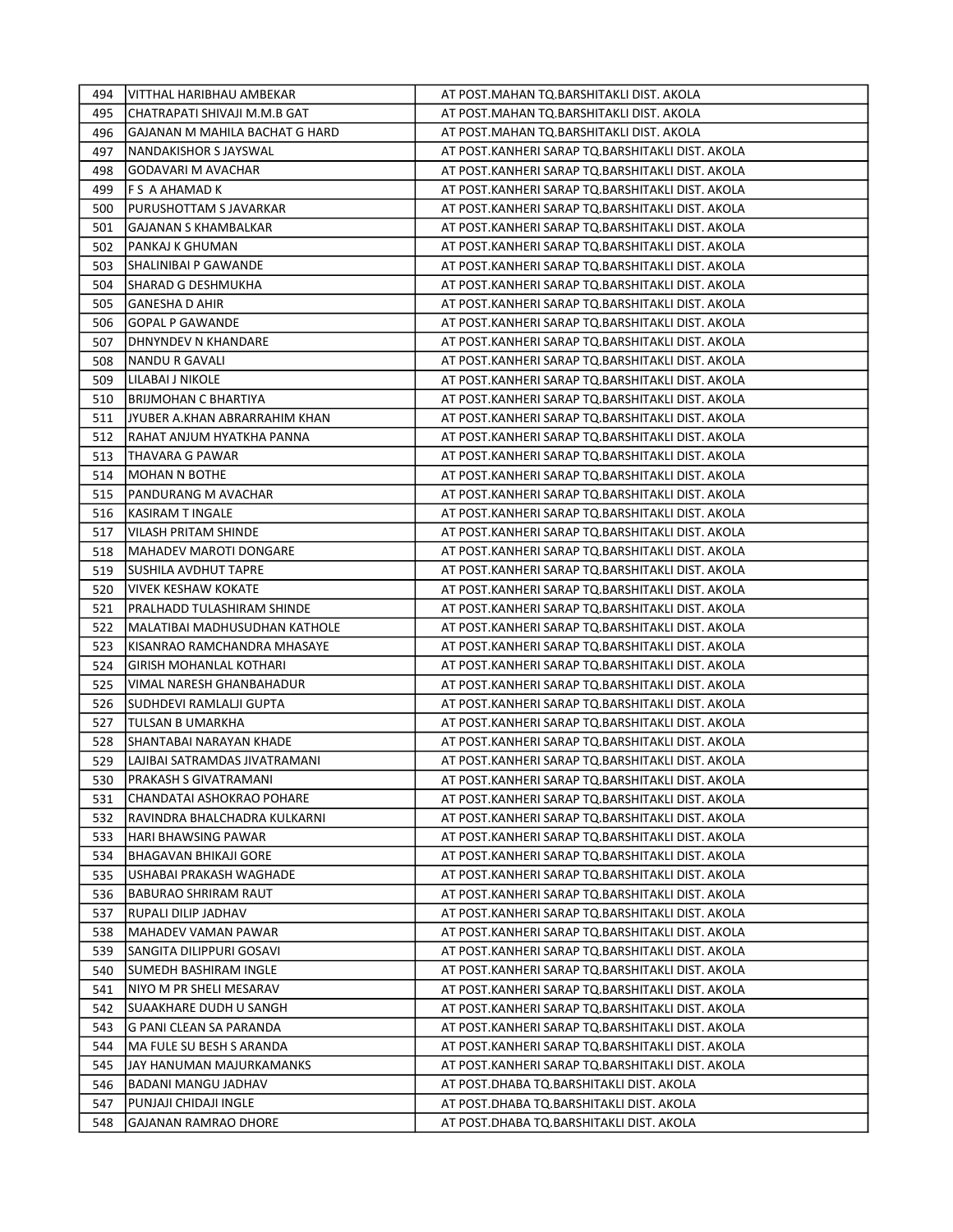| 549 | ITUKARAM KISAN KARVATE       | AT POST.DHABA TQ.BARSHITAKLI DIST. AKOLA |
|-----|------------------------------|------------------------------------------|
| 550 | RAMSING RATANSING PAWAR      | AT POST.DHABA TQ.BARSHITAKLI DIST. AKOLA |
| 551 | ISHRIKRUSHNA NARAYAN KHARAT  | AT POST.DHABA TQ.BARSHITAKLI DIST. AKOLA |
| 552 | INARAYAN GUNWANT FATE        | AT POST.DHABA TQ.BARSHITAKLI DIST. AKOLA |
| 553 | HARIBHAU PARASRAM KARVATE    | AT POST.DHABA TQ.BARSHITAKLI DIST. AKOLA |
| 554 | VINAYAK BANDU INGALE         | AT POST.DHABA TQ.BARSHITAKLI DIST. AKOLA |
| 555 | MADAN DHANSING RATHOD        | AT POST.DHABA TQ.BARSHITAKLI DIST. AKOLA |
| 556 | ISHESHRAO MAKHRAM JADHAV     | AT POST.DHABA TQ.BARSHITAKLI DIST. AKOLA |
| 557 | VISHVAS UTTAM CHAUHAN        | AT POST.DHABA TQ.BARSHITAKLI DIST. AKOLA |
| 558 | <b>RANGLAL KALU RATHOD</b>   | AT POST.DHABA TQ.BARSHITAKLI DIST. AKOLA |
| 559 | HIMMAT KALUSING RATHOD       | AT POST.DHABA TQ.BARSHITAKLI DIST. AKOLA |
| 560 | BHIMRAO SADASHIV JADHAV      | AT POST.DHABA TO.BARSHITAKLI DIST. AKOLA |
| 561 | VENUBAI BHIMRAO GALAT        | AT POST.DHABA TQ.BARSHITAKLI DIST. AKOLA |
| 562 | BABAN B RATHOD               | AT POST.DHABA TQ.BARSHITAKLI DIST. AKOLA |
| 563 | DAYARAM NARAYAN CHAVHAN      | AT POST.DHABA TQ.BARSHITAKLI DIST. AKOLA |
| 564 | MADHUKAR P SAWALE            | AT POST.DHABA TQ.BARSHITAKLI DIST. AKOLA |
| 565 | NIRMALA AMRUT JADHAV         | AT POST.DHABA TQ.BARSHITAKLI DIST. AKOLA |
| 566 | SUNIL KESHAVRAO PATIL        | AT POST.DHABA TQ.BARSHITAKLI DIST. AKOLA |
| 567 | GRAMIN PANI PURWATHA DHABA   | AT POST.DHABA TQ.BARSHITAKLI DIST. AKOLA |
| 568 | ISEC GR PAN CHOHOGAON        | AT POST.DHABA TQ.BARSHITAKLI DIST. AKOLA |
| 569 | ITUPTI GAT NIBI              | AT POST.DHABA TQ.BARSHITAKLI DIST. AKOLA |
| 570 | ISANTOSHIMATA GAT RAJANKHED  | AT POST.DHABA TQ.BARSHITAKLI DIST. AKOLA |
| 571 | WASANTRAO NAIK SHET LOHGAD   | AT POST.DHABA TQ.BARSHITAKLI DIST. AKOLA |
| 572 | IKESHANGOPAL AIEDAN RATHI    | AT POST.AKOT MAIN TQ.AKOT DIST. AKOLA    |
| 573 | PANJABRAO GANPATRAO GAYAKWAD | AT POST.AKOT MAIN TQ.AKOT DIST. AKOLA    |
| 574 | JANANTRAO ATAMARAM KARALE    | AT POST.AKOT MAIN TQ.AKOT DIST. AKOLA    |
| 575 | IRAMBHAU GANGARAM AKOTKAR    | AT POST.AKOT MAIN TQ.AKOT DIST. AKOLA    |
| 576 | ISHRIRAM AMRUT SARODE        | AT POST.AKOT MAIN TQ.AKOT DIST. AKOLA    |
| 577 | JANILA AMBADAS BODARE        | AT POST.AKOT MAIN TQ.AKOT DIST. AKOLA    |
| 578 | SINDHUTAI DEVIDAS JABHULAKAR | AT POST.AKOT MAIN TQ.AKOT DIST. AKOLA    |
| 579 | BEBITAI ANANDRAO YEVALE      | AT POST.AKOT MAIN TQ.AKOT DIST. AKOLA    |
| 580 | SHEK KOJA SHEK GULAB         | AT POST.AKOT MAIN TQ.AKOT DIST. AKOLA    |
| 581 | ARUN JAYNARAYAN HARKAND      | AT POST.AKOT MAIN TQ.AKOT DIST. AKOLA    |
| 582 | VINIAK NAGORAO FOKMARE       | AT POST.AKOT MAIN TQ.AKOT DIST. AKOLA    |
| 583 | lS.HABEBULLA SAY AMISHA      | AT POST.AKOT MAIN TQ.AKOT DIST. AKOLA    |
| 584 | İKIRAN GOPALRAO DAGORE       | AT POST. AKOT MAIN TO. AKOT DIST. AKOLA  |
| 585 | SUSIL PARKASH INGLE          | AT POST.AKOT MAIN TQ.AKOT DIST. AKOLA    |
| 586 | GOPALRAO SAMPAT BHAGAT       | AT POST.AKOT MAIN TQ.AKOT DIST. AKOLA    |
| 587 | PRATIMA ATMARAM DIGAR        | AT POST.AKOT MAIN TQ.AKOT DIST. AKOLA    |
| 588 | NARAYAN NAMDEO NAVLE         | AT POST.AKOT MAIN TQ.AKOT DIST. AKOLA    |
| 589 | MANGESH RAMBHAU AKOTKAR      | AT POST.AKOT MAIN TQ.AKOT DIST. AKOLA    |
| 590 | AMBADAS SAMPAT BAGHADE       | AT POST.AKOT MAIN TQ.AKOT DIST. AKOLA    |
| 591 | BANSILAL MAHADEO GAYDHAR     | AT POST.AKOT MAIN TQ.AKOT DIST. AKOLA    |
| 592 | ISUKHADEV SHIVRAO KHERTE     | AT POST.AKOT MAIN TQ.AKOT DIST. AKOLA    |
| 593 | MNOHAR SAMPAT NAVLE          | AT POST.AKOT MAIN TO.AKOT DIST. AKOLA    |
| 594 | DIGABAR TUKARAM NARE         | AT POST.AKOT MAIN TQ.AKOT DIST. AKOLA    |
| 595 | IRAJANA VIJAY KULAT          | AT POST.AKOT MAIN TQ.AKOT DIST. AKOLA    |
| 596 | VENUTAI AJABRAO SHELKE       | AT POST.AKOT MAIN TQ.AKOT DIST. AKOLA    |
| 597 | MAHADEO RAMKRUSHAN BAGAT     | AT POST.AKOT MAIN TQ.AKOT DIST. AKOLA    |
| 598 | PANJABRAO SHRIRAM THAKRE     | AT POST.AKOT MAIN TQ.AKOT DIST. AKOLA    |
| 599 | MYUR SEVDAS KATORE           | AT POST.AKOT MAIN TQ.AKOT DIST. AKOLA    |
| 600 | BALKRUSHNA NARAYAN NITONE    | AT POST.AKOT MAIN TQ.AKOT DIST. AKOLA    |
| 601 | RAJENDRA MAROTIRAO FARKHADE  | AT POST.AKOT MAIN TQ.AKOT DIST. AKOLA    |
| 602 | VIJAY MAROTI DATIR           | AT POST.AKOT MAIN TQ.AKOT DIST. AKOLA    |
| 603 | ASHWINI BALKRUSHNA TALOKAR   | AT POST.AKOT MAIN TQ.AKOT DIST. AKOLA    |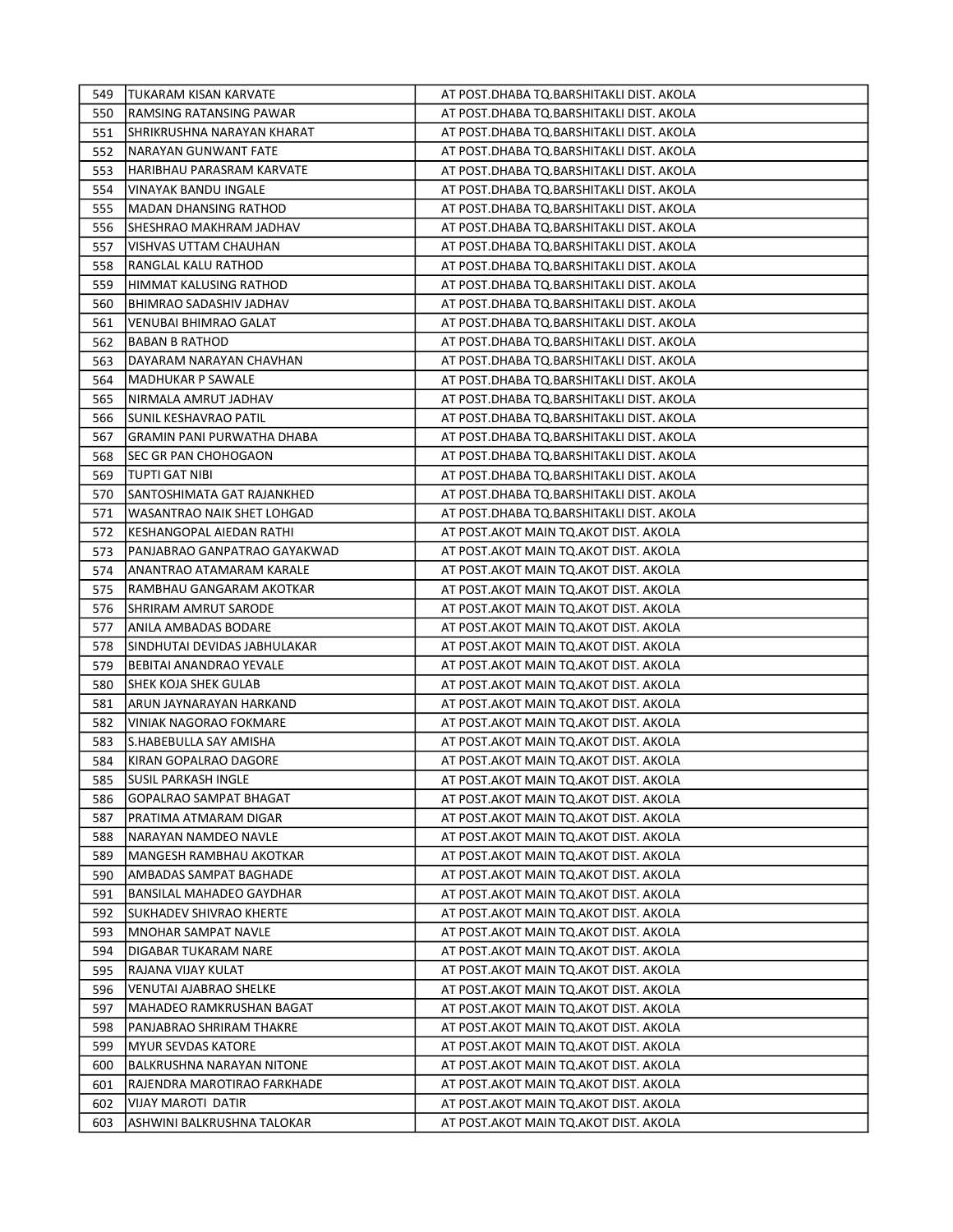| 604 | IMANOHAR MOTIRAM MAVSKAR        | AT POST.AKOT MAIN TQ.AKOT DIST. AKOLA              |
|-----|---------------------------------|----------------------------------------------------|
| 605 | ISHRIRAM BABU GAVATE            | AT POST.AKOT MAIN TQ.AKOT DIST. AKOLA              |
| 606 | RAMESHWAR DASHRAT DHURVE        | AT POST.AKOT MAIN TQ.AKOT DIST. AKOLA              |
| 607 | PRAVIN SHRIKRUSHNA MANKAR       | AT POST.AKOT MAIN TQ.AKOT DIST. AKOLA              |
| 608 | <b>VIJAY GULJAR SURTANE</b>     | AT POST.AKOT MAIN TQ.AKOT DIST. AKOLA              |
| 609 | MOTIRAM RAJERAM KASDEKAR        | AT POST.AKOT MAIN TQ.AKOT DIST. AKOLA              |
| 610 | KALIBAI SHANTARAM JAMUNKAR      | AT POST.AKOT MAIN TQ.AKOT DIST. AKOLA              |
| 611 | NANDU BABYA GAVATE              | AT POST.AKOT MAIN TQ.AKOT DIST. AKOLA              |
| 612 | IATUL MANOHARRAO TOLMARE        | AT POST.AKOT MAIN TQ.AKOT DIST. AKOLA              |
| 613 | LALITABAI J.ASHOK JAIYSWAL      | AT POST.AKOT MAIN TQ.AKOT DIST. AKOLA              |
| 614 | DHYANESHVAR WASANT KARALE       | AT POST.AKOT MAIN TQ.AKOT DIST. AKOLA              |
| 615 | TALUKA SAK. ABHI. SAMITI AKOT   | AT POST.AKOT MAIN TQ.AKOT DIST. AKOLA              |
| 616 | JJYOTIBA PHULE MAHILA SHG KHAIR | AT POST.AKOT MAIN TQ.AKOT DIST. AKOLA              |
| 617 | JJAY SEVA S.S.MAHILA B.G.PIMPRI | AT POST.AKOT MAIN TO.AKOT DIST. AKOLA              |
| 618 | KAMLA MATHURADAS DAGA           | AT POST.AKOT CITY TQ.AKOT DIST. AKOLA              |
| 619 | JKESHAV SUKHADEV NANDANE        | AT POST.AKOT CITY TQ.AKOT DIST. AKOLA              |
| 620 | IA.RAUF A SAMAD                 | AT POST.AKOT CITY TQ.AKOT DIST. AKOLA              |
| 621 | NANDKISHOR R ZAMRE              | AT POST.AKOT CITY TQ.AKOT DIST. AKOLA              |
| 622 | JATUL VISHVANATH HADOLE         | AT POST.AKOT CITY TQ.AKOT DIST. AKOLA              |
| 623 | JABEDABI KALIMULLA KHA          | AT POST.AKOT CITY TQ.AKOT DIST. AKOLA              |
| 624 | JA FARUK A RAUF                 | AT POST.AKOT CITY TO.AKOT DIST. AKOLA              |
| 625 | JAJABRAO RATIRAM SOLANKE        | AT POST.AKOT CITY TQ.AKOT DIST. AKOLA              |
| 626 | ITUKARAM SAMPAT BODKHE          | AT POST.AKOT CITY TQ.AKOT DIST. AKOLA              |
| 627 | INAJEMA KHATUN APAK. JUBEDA KHA | AT POST.AKOT CITY TQ.AKOT DIST. AKOLA              |
| 628 | RANA TARNNUM P.A.RAUF           | AT POST.AKOT CITY TQ.AKOT DIST. AKOLA              |
| 629 | IASHOK SHRIDHAR DEVAR           | AT POST.AKOT CITY TQ.AKOT DIST. AKOLA              |
| 630 | MOHAN GUOTAM SAPAKAL            | AT POST.AKOT NARSHING MANDIR TQ.AKOT DIST. AKOLA   |
| 631 | DAMODHAR TUKARAM CHORE          | AT POST.AKOT NARSHING MANDIR TQ.AKOT DIST. AKOLA   |
| 632 | ISHARDA ATAMARAM GHATE          | AT POST.AKOT NARSHING MANDIR TQ.AKOT DIST. AKOLA   |
| 633 | IMAHENDRA LAXMAN BETALE         | AT POST.AKOT NARSHING MANDIR TQ.AKOT DIST. AKOLA   |
| 634 | SAGAR GAJANAN KAPSE             | AT POST. AKOT NARSHING MANDIR TQ. AKOT DIST. AKOLA |
| 635 | MADHURI SURESH DHARME           | AT POST.AKOT NARSHING MANDIR TQ.AKOT DIST. AKOLA   |
| 636 | TULSHIRAM N THAKARE             | AT POST.RAUNDALA TO.AKOT DIST. AKOLA               |
| 637 | JASHOK P AVALE                  | AT POST.RAUNDALA TQ.AKOT DIST. AKOLA               |
| 638 | VASULAL G LAKHE                 | AT POST.RAUNDALA TQ.AKOT DIST. AKOLA               |
| 639 | JANUJI BEERA GAVAI              | AT POST.RAUNDALA TQ.AKOT DIST. AKOLA               |
| 640 | LEELA BIRBAL TAYADE             | AT POST.RAUNDALA TQ.AKOT DIST. AKOLA               |
| 641 | DEVKABAI H SATARKAR             | AT POST.RAUNDALA TQ.AKOT DIST. AKOLA               |
| 642 | SUKHUBHAI TULSHIRAM AHERKAR     | AT POST.RAUNDALA TQ.AKOT DIST. AKOLA               |
| 643 | PRALHAD PANDURANG MANKAR        | AT POST.RAUNDALA TQ.AKOT DIST. AKOLA               |
| 644 | PRATIBHA VAMANRAO DIKKAR        | AT POST.RAUNDALA TQ.AKOT DIST. AKOLA               |
| 645 | ATUL RAMKRUSHN DAKHODE          | AT POST.RAUNDALA TQ.AKOT DIST. AKOLA               |
| 646 | SULBHA WAMAN DIKAR              | AT POST.RAUNDALA TQ.AKOT DIST. AKOLA               |
| 647 | lGAJANAN MAHARAJ ALEWADI        | AT POST.RAUNDALA TQ.AKOT DIST. AKOLA               |
| 648 | IS SHIROMANI BCG ROUNDALA       | AT POST.RAUNDALA TQ.AKOT DIST. AKOLA               |
| 649 | IBHATAT BCG ROUNDALA            | AT POST.RAUNDALA TQ.AKOT DIST. AKOLA               |
| 650 | ISWAMI VIVEKANAND ROUNDALA      | AT POST.RAUNDALA TQ.AKOT DIST. AKOLA               |
| 651 | JEKATA SHETKARI BCG MANABDA     | AT POST.RAUNDALA TQ.AKOT DIST. AKOLA               |
| 652 | JAY GAJANAN BCG ALEWADI         | AT POST.RAUNDALA TQ.AKOT DIST. AKOLA               |
| 653 | JIAI GAJANAN BCG PARALA         | AT POST.RAUNDALA TQ.AKOT DIST. AKOLA               |
| 654 | GAJANAN MAHARAJ MAHELA SELF HE  | AT POST.RAUNDALA TQ.AKOT DIST. AKOLA               |
| 655 | JJIJAU MAHILA BCG ROUNDALA      | AT POST.RAUNDALA TQ.AKOT DIST. AKOLA               |
| 656 | GOVIND MAHILA BCG ROUNDALA      | AT POST.RAUNDALA TQ.AKOT DIST. AKOLA               |
| 657 | KASTAKAR BCG ROUNDALA           | AT POST.RAUNDALA TQ.AKOT DIST. AKOLA               |
| 658 | VASUDEO MAHARAJ DAPURA          | AT POST.RAUNDALA TQ.AKOT DIST. AKOLA               |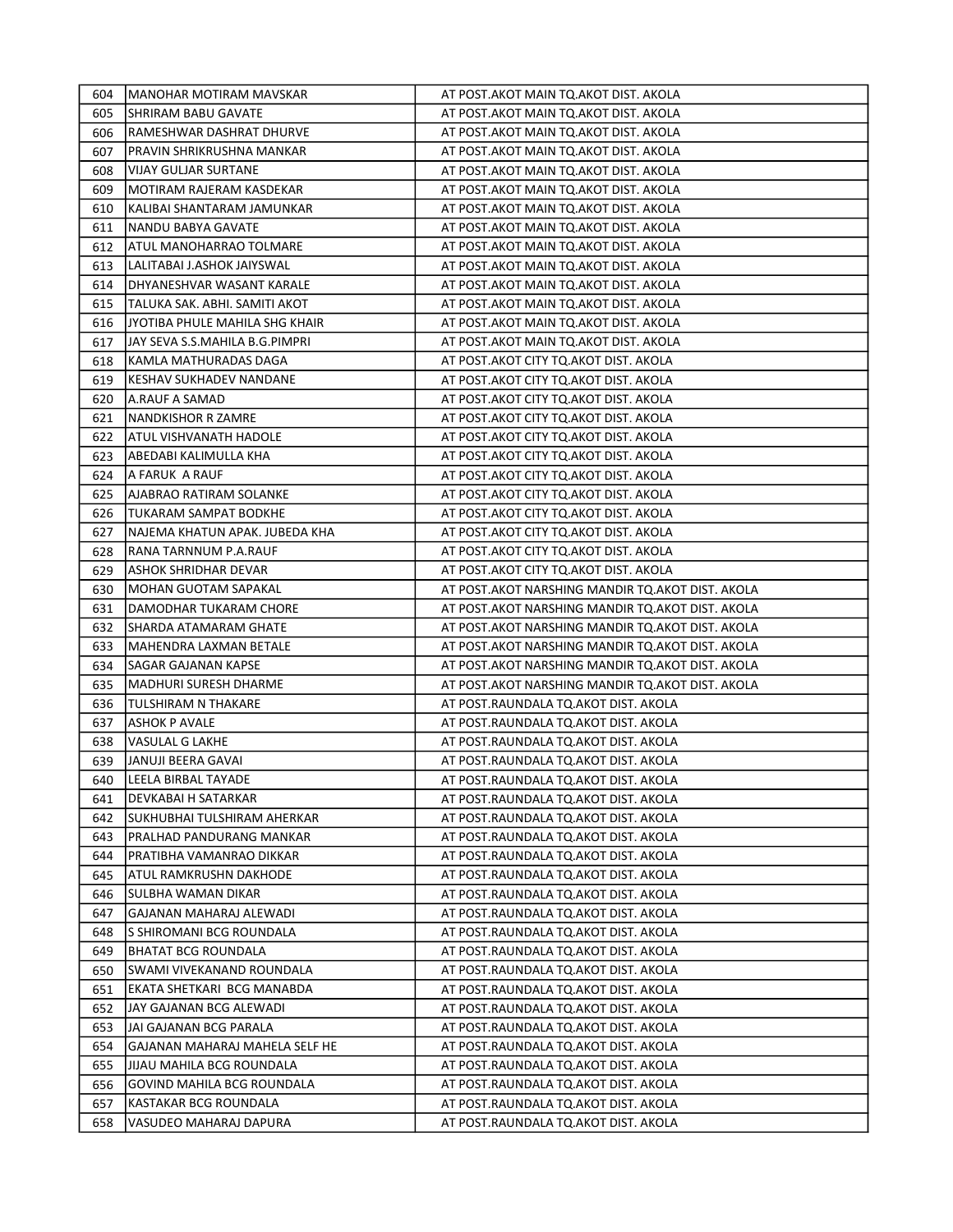| 659 | INAMDEO JAGDEO NAVGHARE         | AT POST. CHOTTA BAZARTQ.AKOT DIST. AKOLA  |
|-----|---------------------------------|-------------------------------------------|
| 660 | ISHIVCHARAN NARAYANSING THAKUR  | AT POST. CHOTTA BAZARTQ.AKOT DIST. AKOLA  |
| 661 | MAROTI SHRAWAN DHANBHAR         | AT POST. CHOTTA BAZARTQ.AKOT DIST. AKOLA  |
| 662 | KISANRAO SHANKARAO MONDHOKAR    | AT POST. CHOTTA BAZARTQ.AKOT DIST. AKOLA  |
| 663 | MINATAI SHRIRAM DOD             | AT POST. CHOTTA BAZARTQ.AKOT DIST. AKOLA  |
| 664 | LAKSHAM GOPAL DAHIBHAT          | AT POST. CHOTTA BAZARTQ.AKOT DIST. AKOLA  |
| 665 | ASHOK N. TEKADE                 | AT POST. CHOTTA BAZARTQ.AKOT DIST. AKOLA  |
| 666 | MANIKRAO VADAL                  | AT POST. CHOTTA BAZARTQ.AKOT DIST. AKOLA  |
| 667 | GULABRAO DEORAO INGALE          | AT POST. CHOTTA BAZARTQ.AKOT DIST. AKOLA  |
| 668 | TARABAI NANARAO MODAK           | AT POST. CHOTTA BAZARTQ.AKOT DIST. AKOLA  |
| 669 | PRAMOD NARAYAN PACHCORE         | AT POST. CHOTTA BAZARTQ.AKOT DIST. AKOLA  |
| 670 | RAHUL RAMKRUSHNA MAHISNE        | AT POST. CHOTTA BAZARTQ.AKOT DIST. AKOLA  |
| 671 | GAJANAN AJABRAO POTE            | AT POST. CHOTTA BAZARTQ.AKOT DIST. AKOLA  |
| 672 | GANESH S PANDE                  | AT POST. CHOTTA BAZARTQ.AKOT DIST. AKOLA  |
| 673 | JEKTA SW. SAH.B.G. DHAMANA      | AT POST. CHOTTA BAZARTQ.AKOT DIST. AKOLA  |
| 674 | YASHVANT S S BACHAT GAT         | AT POST. CHOTTA BAZARTQ.AKOT DIST. AKOLA  |
| 675 | PANDHARI KISAN CHORE            | AT POST. WARUL JAULKA TQ.AKOT DIST. AKOLA |
| 676 | DAMODHAR TULSHIRAM GAWANDE      | AT POST. WARUL JAULKA TQ.AKOT DIST. AKOLA |
| 677 | ISUSHILA SHRIKRUSHNA GAWANDE    | AT POST. WARUL JAULKA TQ.AKOT DIST. AKOLA |
| 678 | SHANTABAI JANRAO OLAMBE         | AT POST. WARUL JAULKA TQ.AKOT DIST. AKOLA |
| 679 | UDEBHAN ZEBA GHAN               | AT POST. WARUL JAULKA TO AKOT DIST. AKOLA |
| 680 | IDROPATA DNYANDEO DOKE          | AT POST. WARUL JAULKA TQ.AKOT DIST. AKOLA |
| 681 | VIJAYKUMAR SAHEBRAO GAWANDE     | AT POST. WARUL JAULKA TQ.AKOT DIST. AKOLA |
| 682 | ISAMRAT SHYAMRAO GHANBAHADUR    | AT POST. WARUL JAULKA TQ.AKOT DIST. AKOLA |
| 683 | ISANGHMITRA S BCG JAULAKA       | AT POST. WARUL JAULKA TQ.AKOT DIST. AKOLA |
| 684 | GAJANAN M BCG UAULKA            | AT POST. WARUL JAULKA TQ.AKOT DIST. AKOLA |
| 685 | VITHAL S BCG VARUR              | AT POST. WARUL JAULKA TQ.AKOT DIST. AKOLA |
| 686 | SHETKARI S BCG VARUR            | AT POST. WARUL JAULKA TO AKOT DIST. AKOLA |
| 687 | GOMATA S BCG MARODA             | AT POST. WARUL JAULKA TQ.AKOT DIST. AKOLA |
| 688 | SHRIRAM J S BCG LOTKHED         | AT POST. WARUL JAULKA TQ.AKOT DIST. AKOLA |
| 689 | IYUVASHAKTI M S BCG WARULJAULKA | AT POST. WARUL JAULKA TQ.AKOT DIST. AKOLA |
| 690 | SAINATH M BCG LOTKHED           | AT POST. WARUL JAULKA TQ.AKOT DIST. AKOLA |
| 691 | ISHANKAR LAXMAN SHILKE          | AT POST. AKOLKHED TQ.AKOT DIST. AKOLA     |
| 692 | PANDURANG RAJARAM RODE          | AT POST. AKOLKHED TQ.AKOT DIST. AKOLA     |
| 693 | ISHAMRAO PUNJAJI BORODE         | AT POST. AKOLKHED TQ.AKOT DIST. AKOLA     |
| 694 | <b>SHRIPAT SOMA JAMBHLE</b>     | AT POST. AKOLKHED TQ.AKOT DIST. AKOLA     |
| 695 | LANKABAI JANRAO NICHAL          | AT POST. AKOLKHED TQ.AKOT DIST. AKOLA     |
| 696 | DIPAK UTTAM LANDE               | AT POST. AKOLKHED TQ.AKOT DIST. AKOLA     |
| 697 | KASHIRAM MAROTI WANKHADE        | AT POST. AKOLKHED TQ.AKOT DIST. AKOLA     |
| 698 | MAHADEV RAMJI DUDHE             | AT POST. AKOLKHED TO AKOT DIST. AKOLA     |
| 699 | <b>GAJANAN GANPAT NICHAL</b>    | AT POST. AKOLKHED TQ.AKOT DIST. AKOLA     |
| 700 | A.SADIK SHE.RAHEMATULLAKHA      | AT POST. AKOLKHED TQ.AKOT DIST. AKOLA     |
| 701 | RAMKRUSHNA TULSHIRAM DEV        | AT POST. AKOLKHED TQ.AKOT DIST. AKOLA     |
| 702 | VASNAT SURYBHAN TADE            | AT POST. AKOLKHED TQ.AKOT DIST. AKOLA     |
| 703 | TULASIRAM SHANTARAM DUDHE       | AT POST. AKOLKHED TQ.AKOT DIST. AKOLA     |
| 704 | CHAYA DATTATRAY KULKARNI        | AT POST. AKOLKHED TQ.AKOT DIST. AKOLA     |
| 705 | IN KISHAOR PURUSHOTAM INGLE     | AT POST. AKOLKHED TQ.AKOT DIST. AKOLA     |
| 706 | LAXMAN MANAJI PATIL             | AT POST. AKOLKHED TQ.AKOT DIST. AKOLA     |
| 707 | ISUBHADRABAI SHAMRAO GANORKAR   | AT POST. AKOLKHED TQ.AKOT DIST. AKOLA     |
| 708 | MANDATAI RAMESH SAVLE           | AT POST. AKOLKHED TQ.AKOT DIST. AKOLA     |
| 709 | PRALHAD WAMAN GHATOL            | AT POST. AKOLKHED TQ.AKOT DIST. AKOLA     |
| 710 | JASHK TUKARAM GOTHAWAL          | AT POST. AKOLKHED TQ.AKOT DIST. AKOLA     |
| 711 | <b>CHAYA SURESH AMBHORE</b>     | AT POST. AKOLKHED TQ.AKOT DIST. AKOLA     |
| 712 | KASABAI RAMA KALE               | AT POST. AKOLKHED TQ.AKOT DIST. AKOLA     |
| 713 | VITHAL BACHAT GAT               | AT POST. AKOLKHED TQ.AKOT DIST. AKOLA     |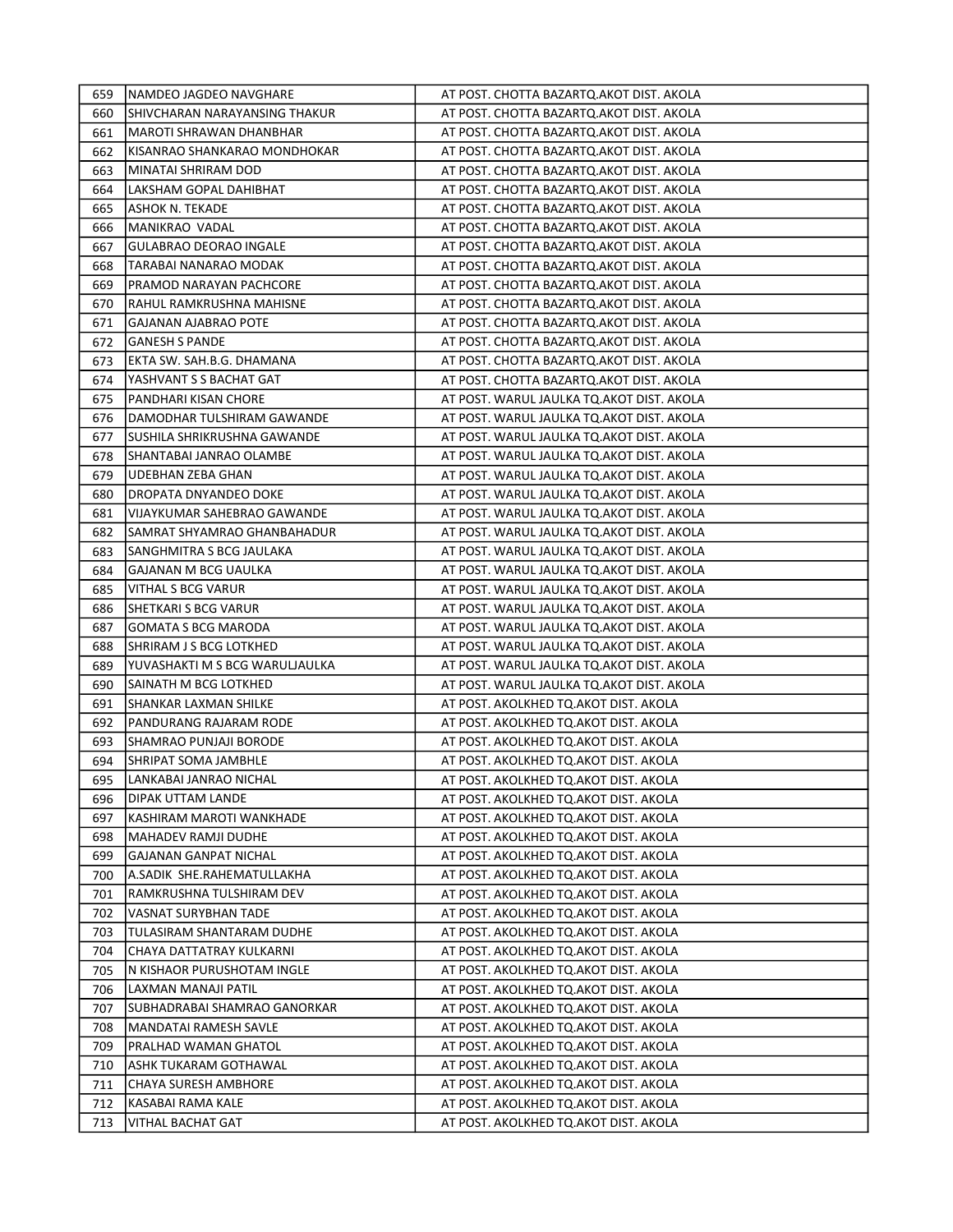| 714 | ISHANTIVAN SAH PANI SANSHTA     | AT POST. AKOLKHED TQ.AKOT DIST. AKOLA       |
|-----|---------------------------------|---------------------------------------------|
| 715 | ISHALIKRAM KASIRAM DAMODHAR     | AT POST. KUTASA TQ.AKOT DIST. AKOLA         |
| 716 | HARISH POPATLAL DETHIYA         | AT POST. KUTASA TQ.AKOT DIST. AKOLA         |
| 717 | NIRMALA VISHVNATH WANKHADE      | AT POST. KUTASA TQ.AKOT DIST. AKOLA         |
| 718 | KAMALA SITARAM GAVARGURU        | AT POST. KUTASA TQ.AKOT DIST. AKOLA         |
| 719 | DEVIDAS SAHEB TAPRE             | AT POST. KUTASA TQ.AKOT DIST. AKOLA         |
| 720 | GAUKARNA VITHAL SAVARKAR        | AT POST. KUTASA TQ.AKOT DIST. AKOLA         |
| 721 | WAMAN SAMPAT DONGARE            | AT POST. KUTASA TQ.AKOT DIST. AKOLA         |
| 722 | IAJAB RAMCHANDR ZAMRE           | AT POST. KUTASA TQ.AKOT DIST. AKOLA         |
| 723 | APHATB SHAUKT ALI               | AT POST. KUTASA TQ.AKOT DIST. AKOLA         |
| 724 | ISURESH RATIRAM CHAVAN          | AT POST. KUTASA TQ.AKOT DIST. AKOLA         |
| 725 | JALATAB SHOUKAT ALI DESHAMUKH   | AT POST. KUTASA TQ.AKOT DIST. AKOLA         |
| 726 | VANDANA GAJANAN GAVANDE         | AT POST. KUTASA TQ.AKOT DIST. AKOLA         |
| 727 | BHARATI PRABHAKAR GHATOL        | AT POST.MUNDGAON TQ.AKOT DIST. AKOLA        |
| 728 | JALKA SHRAVAN BHARAKSHE         | AT POST.MUNDGAON TQ.AKOT DIST. AKOLA        |
| 729 | ISHUBHANGI BAPURAO MHAISANE     | AT POST.MUNDGAON TQ.AKOT DIST. AKOLA        |
| 730 | DHANRAJ K SAPKAL                | AT POST.MUNDGAON TQ.AKOT DIST. AKOLA        |
| 731 | VANMALA PANJAB BHISE            | AT POST.MUNDGAON TQ.AKOT DIST. AKOLA        |
| 732 | JIYOTI BHASKAR DAHIBHAN         | AT POST.MUNDGAON TQ.AKOT DIST. AKOLA        |
| 733 | SAI SABIR SAI BASHIR            | AT POST.MUNDGAON TQ.AKOT DIST. AKOLA        |
| 734 | IKALPANA RAMESHWAR CHANDNE      | AT POST.MUNDGAON TQ.AKOT DIST. AKOLA        |
| 735 | INIY ATHARVA DUD UTP SAN MUNDGA | AT POST.MUNDGAON TQ.AKOT DIST. AKOLA        |
| 736 | IMO.USUF NEKNAM URDU EDU.SOCITY | AT POST.TELHARA MAIN TQ.TELHARA DIST. AKOLA |
| 737 | RAHUFKANH HABIBKANH KANH        | AT POST.TELHARA MAIN TQ.TELHARA DIST. AKOLA |
| 738 | PANDURANG SHANKAR NAGE          | AT POST.TELHARA MAIN TQ.TELHARA DIST. AKOLA |
| 739 | IMOTIRAMAPPA ASARAAPPA DANDWE   | AT POST.TELHARA MAIN TQ.TELHARA DIST. AKOLA |
| 740 | VINOD DHYANDEO ANNADATE         | AT POST.TELHARA MAIN TQ.TELHARA DIST. AKOLA |
| 741 | UTTAM PAYRU WANKHADE            | AT POST.TELHARA MAIN TQ.TELHARA DIST. AKOLA |
| 742 | MANIKRAO BAPURAO KHARODE        | AT POST.TELHARA MAIN TO.TELHARA DIST. AKOLA |
| 743 | DURGABAI SHEKO DAMODAR          | AT POST.TELHARA MAIN TQ.TELHARA DIST. AKOLA |
| 744 | GOVINDA BABAN ANARKAR           | AT POST.TELHARA MAIN TQ.TELHARA DIST. AKOLA |
| 745 | IKUSUM VASUDEV ROTHE            | AT POST.TELHARA MAIN TQ.TELHARA DIST. AKOLA |
| 746 | ISHAYMRAO SADASHIV UNHALE       | AT POST.TELHARA MAIN TQ.TELHARA DIST. AKOLA |
| 747 | KHATUNBEE BHUREKANH             | AT POST.TELHARA MAIN TO.TELHARA DIST. AKOLA |
| 748 | KESHARBAI GOPALRAO PATRIKAR     | AT POST.TELHARA MAIN TQ.TELHARA DIST. AKOLA |
| 749 | RAJKUMAR GULABRAO SHENDE        | AT POST.TELHARA MAIN TQ.TELHARA DIST. AKOLA |
| 750 | PRATHAMESH RAMKRUSHNA BAHAKAR   | AT POST.TELHARA MAIN TQ.TELHARA DIST. AKOLA |
| 751 | M MUSDDIK M SADIK               | AT POST.TELHARA MAIN TQ.TELHARA DIST. AKOLA |
| 752 | MANOHAR DATTUJI TAYDE           | AT POST.TELHARA MAIN TO.TELHARA DIST. AKOLA |
| 753 | KAMRUNSHA SHBIRSHA              | AT POST.TELHARA CITY TO.TELHARA DIST. AKOLA |
| 754 | CHAITALI SHRIDHAR KUTE          | AT POST.TELHARA CITY TQ.TELHARA DIST. AKOLA |
| 755 | SHRI S H G TELHARA              | AT POST.TELHARA CITY TQ.TELHARA DIST. AKOLA |
| 756 | [SHIKARI SONO JAMNUKAR          | AT POST.HIWARKHED TQ.TELHARA DIST. AKOLA    |
| 757 | HARIBHAU PUNDLIK MARKE          | AT POST.HIWARKHED TQ.TELHARA DIST. AKOLA    |
| 758 | RAMLAL GANU BETHE               | AT POST.HIWARKHED TQ.TELHARA DIST. AKOLA    |
| 759 | ISHREEKRUSHNA HARIRAM PAGDHUNE  | AT POST.HIWARKHED TQ.TELHARA DIST. AKOLA    |
| 760 | CHANDRABHAN SITARAM SHITRE      | AT POST.HIWARKHED TQ.TELHARA DIST. AKOLA    |
| 761 | MOTO BUDHA                      | AT POST.HIWARKHED TQ.TELHARA DIST. AKOLA    |
| 762 | KISHOR MADHUKAR KOLHE           | AT POST.HIWARKHED TQ.TELHARA DIST. AKOLA    |
| 763 | SRADHANJALI GANESH SHINGOKAR    | AT POST.HIWARKHED TQ.TELHARA DIST. AKOLA    |
| 764 | TULSHIRAM VITHUJI WAKODE        | AT POST.HIWARKHED TQ.TELHARA DIST. AKOLA    |
| 765 | TULSHIDAS GHATU ZARA            | AT POST.HIWARKHED TQ.TELHARA DIST. AKOLA    |
| 766 | <b>BHABBA ZOLE GAWATE</b>       | AT POST.HIWARKHED TQ.TELHARA DIST. AKOLA    |
| 767 | KOSYALBAI RAMBHAU NERKAR        | AT POST.HIWARKHED TQ.TELHARA DIST. AKOLA    |
| 768 | MAJITKHA CHOTUKHA               | AT POST.HIWARKHED TQ.TELHARA DIST. AKOLA    |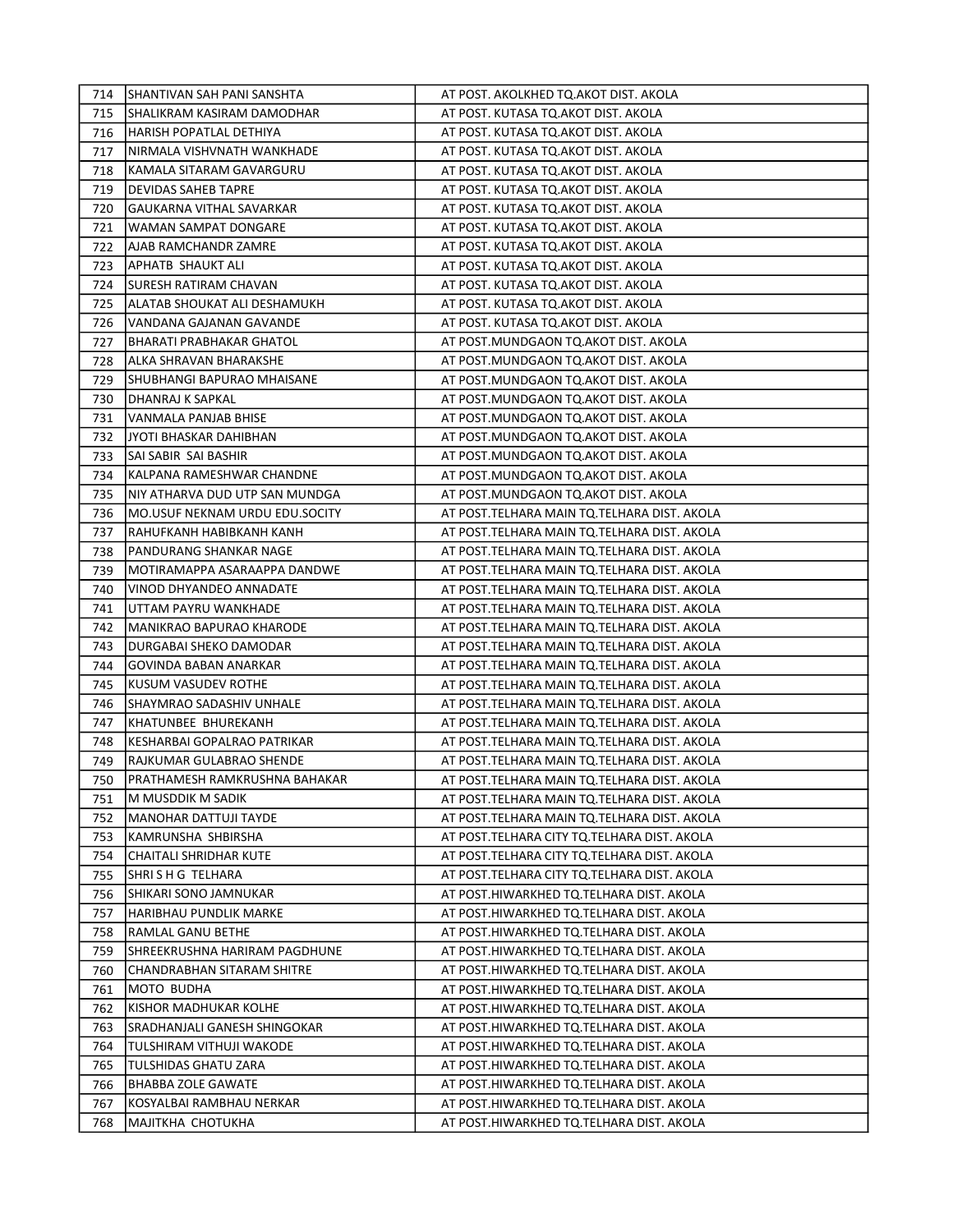| 769 | KAMALA RAJU JAMUNKAR           | AT POST.HIWARKHED TQ.TELHARA DIST. AKOLA  |
|-----|--------------------------------|-------------------------------------------|
| 770 | AJAY SHIKARI JAMUNKAR          | AT POST.HIWARKHED TQ.TELHARA DIST. AKOLA  |
| 771 | ISANJAY NARAYAN WAKODE         | AT POST.HIWARKHED TQ.TELHARA DIST. AKOLA  |
| 772 | PRAVIN JAGANNATH GAWATE        | AT POST.HIWARKHED TQ.TELHARA DIST. AKOLA  |
| 773 | IMAHAR SING DONGAR SING MURHI  | AT POST.HIWARKHED TQ.TELHARA DIST. AKOLA  |
| 774 | LILAWATI MAHADEV KAKAD         | AT POST.HIWARKHED TQ.TELHARA DIST. AKOLA  |
| 775 | SHE ISMAIL SHE YASIN           | AT POST.HIWARKHED TQ.TELHARA DIST. AKOLA  |
| 776 | BISMILLA KHA RAHEMAN KHA       | AT POST.HIWARKHED TQ.TELHARA DIST. AKOLA  |
| 777 | ANISODDIN MO HANIF             | AT POST.HIWARKHED TQ.TELHARA DIST. AKOLA  |
| 778 | IBISMILLAKHAN BHUREKHAN        | AT POST.HIWARKHED TQ.TELHARA DIST. AKOLA  |
| 779 | PRAKASH ONKARRAO RAKHONDE      | AT POST.HIWARKHED TQ.TELHARA DIST. AKOLA  |
| 780 | KALPANA SAMADHAN BODALE        | AT POST.HIWARKHED TQ.TELHARA DIST. AKOLA  |
| 781 | GAJANAN BABAN PINJARKAR        | AT POST.HIWARKHED TQ.TELHARA DIST. AKOLA  |
| 782 | MOTI BUDHA ZARA                | AT POST.HIWARKHED TQ.TELHARA DIST. AKOLA  |
| 783 | PRADIP KUMARSING CHAUGAL       | AT POST.HIWARKHED TQ.TELHARA DIST. AKOLA  |
| 784 | VIMAL RAMESHRAO POKE           | AT POST.HIWARKHED TQ.TELHARA DIST. AKOLA  |
| 785 | A S MANWAR                     | AT POST.HIWARKHED TQ.TELHARA DIST. AKOLA  |
| 786 | JAGDISH VISHAMBHAR SHARMA      | AT POST.DANAPUR TQ.TELHARA DIST. AKOLA    |
| 787 | SADASHIV NAMDEO VIKHE          | AT POST.DANAPUR TQ.TELHARA DIST. AKOLA    |
| 788 | VAIDYAKIY ADHIKARI PHC DANAPUR | AT POST.DANAPUR TQ.TELHARA DIST. AKOLA    |
| 789 | VISHNU S GHAYAL                | AT POST.DANAPUR TQ.TELHARA DIST. AKOLA    |
| 790 | AKANKSHA MAHENDRA SHAHA        | AT POST.DANAPUR TQ.TELHARA DIST. AKOLA    |
| 791 | JMOTIRAM VITHOBA FOKMARE       | AT POST.DANAPUR TQ.TELHARA DIST. AKOLA    |
| 792 | DEVKABAI MUKUND NATKUT         | AT POST.DANAPUR TQ.TELHARA DIST. AKOLA    |
| 793 | JAAI BHAVANI SHG DANAPUR       | AT POST.DANAPUR TQ.TELHARA DIST. AKOLA    |
| 794 | ISHA PU AVCHAR                 | AT POST.PATHARDI TQ.TELHARA DIST. AKOLA   |
| 795 | PUNDLIK NAMDEV PATHRIKAR       | AT POST.PATHARDI TQ.TELHARA DIST. AKOLA   |
| 796 | SADASHIV SHANKAR KHOTRE        | AT POST.PATHARDI TQ.TELHARA DIST. AKOLA   |
| 797 | SADASHIV NATTHU BHANGE         | AT POST.PATHARDI TQ.TELHARA DIST. AKOLA   |
| 798 | MANOHAR MOTIRAM GUJAR          | AT POST.PATHARDI TQ.TELHARA DIST. AKOLA   |
| 799 | MANABAI SITARAM ZAPARDE        | AT POST.PATHARDI TQ.TELHARA DIST. AKOLA   |
| 800 | BABARAO GULABRAO KUKDE         | AT POST.PATHARDI TQ.TELHARA DIST. AKOLA   |
| 801 | PUNJAJI MOTIRAM NERKAR         | AT POST.PATHARDI TQ.TELHARA DIST. AKOLA   |
| 802 | MANGALA VINOD GHLAP            | AT POST.PATHARDI TQ.TELHARA DIST. AKOLA   |
| 803 | VASNAT WAMANRAO KUKDE          | AT POST.PATHARDI TQ.TELHARA DIST. AKOLA   |
| 804 | KISAN B MOHOD                  | AT POST.PATHARDI TQ.TELHARA DIST. AKOLA   |
| 805 | RAJKUMAR K SIRASKAR            | AT POST.PATHARDI TQ.TELHARA DIST. AKOLA   |
| 806 | <b>VIJAY B KHARVAR</b>         | AT POST.PATHARDI TQ.TELHARA DIST. AKOLA   |
| 807 | R S ADHAU                      | AT POST.PATHARDI TQ.TELHARA DIST. AKOLA   |
| 808 | SATRAM J RAJPUT                | AT POST.PATHARDI TQ.TELHARA DIST. AKOLA   |
| 809 | SAKHI MAHILA GAT PATHARDI      | AT POST. PATHARDI TO. TELHARA DIST. AKOLA |
| 810 | KISANGOPAL DAMODHAR RATHI      | AT POST.PATHARDI TQ.TELHARA DIST. AKOLA   |
| 811 | RAMCHNDRA JAYRAM KUYATE        | AT POST.BELKHED TQ.TELHARA DIST. AKOLA    |
| 812 | SHANKAR PANDURANG TOHARE       | AT POST.BELKHED TQ.TELHARA DIST. AKOLA    |
| 813 | BHASKAR BAJIRAO BODALE         | AT POST.BELKHED TQ.TELHARA DIST. AKOLA    |
| 814 | VISHWANATH NAGOJI WANKHADE     | AT POST.BELKHED TQ.TELHARA DIST. AKOLA    |
| 815 | S.HASAN S SATTAR               | AT POST.BELKHED TQ.TELHARA DIST. AKOLA    |
| 816 | ISHANTABAI SHANKAR GOMASE      | AT POST.BELKHED TQ.TELHARA DIST. AKOLA    |
| 817 | KOKILA SHRIRAM YELWANKAR       | AT POST.BELKHED TQ.TELHARA DIST. AKOLA    |
| 818 | MANABAI SHRERANG JADHAU        | AT POST.BELKHED TQ.TELHARA DIST. AKOLA    |
| 819 | VILAS VISHWANATH RAHATE        | AT POST.BELKHED TQ.TELHARA DIST. AKOLA    |
| 820 | BHASHKAR PANDHARI VASE         | AT POST.BELKHED TQ.TELHARA DIST. AKOLA    |
| 821 | BHASHKAR PANDHARI VASE         | AT POST.BELKHED TQ.TELHARA DIST. AKOLA    |
| 822 | GIRDHARILAL KUNJILAL RATHI     | AT POST.AADSUL TQ.TELHARA DIST. AKOLA     |
| 823 | AJABRAO RAMKRUSHANA DABERAO    | AT POST.AADSUL TQ.TELHARA DIST. AKOLA     |
|     |                                |                                           |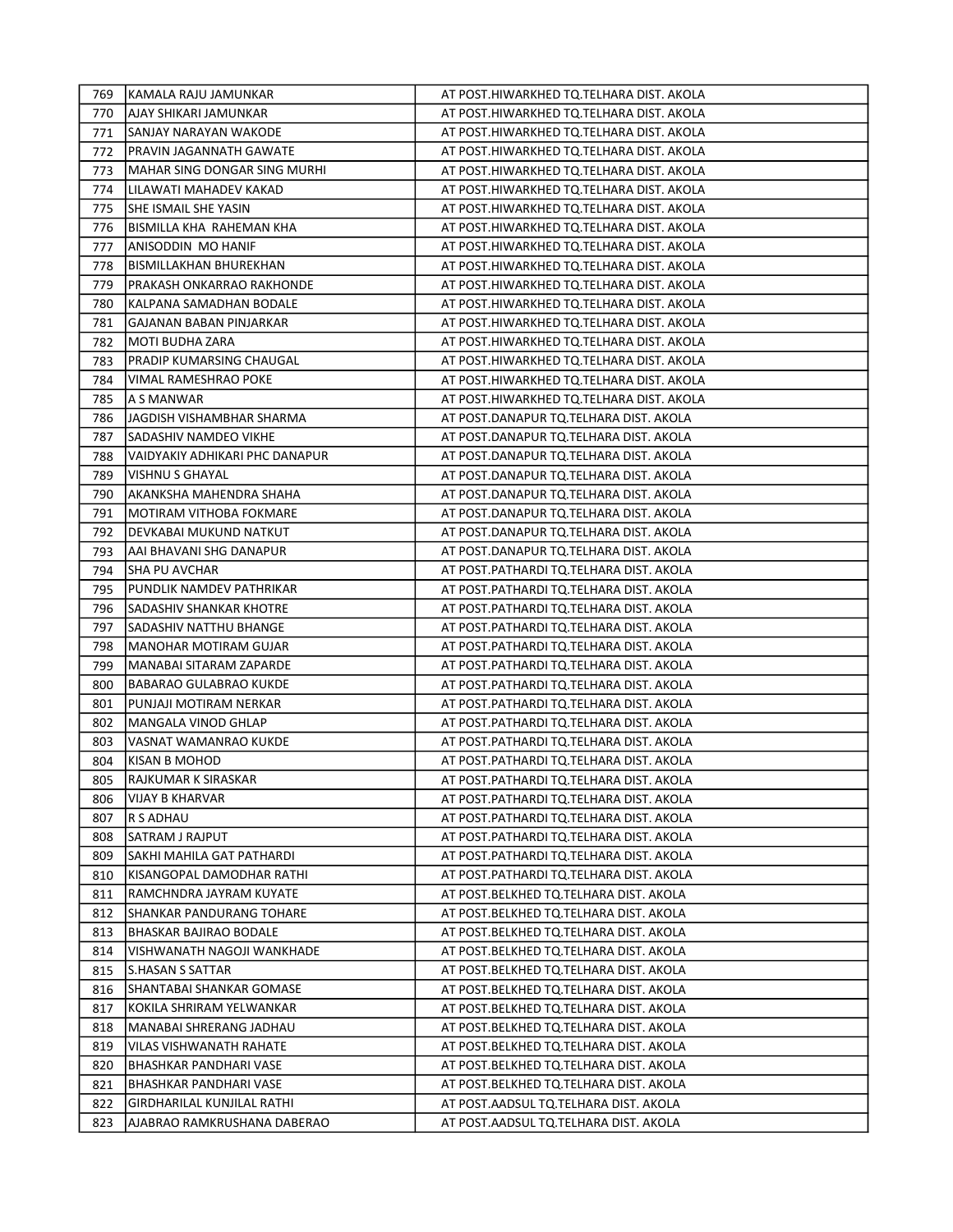| 824 | IPARWATABAI SHIVHARI TATHOD        | AT POST.AADSUL TQ.TELHARA DIST. AKOLA           |
|-----|------------------------------------|-------------------------------------------------|
| 825 | <b>BRAMHADEV JANARDHAN DABERAO</b> | AT POST.AADSUL TQ.TELHARA DIST. AKOLA           |
| 826 | AJABRAO PANDHARI TAPOD             | AT POST.AADSUL TQ.TELHARA DIST. AKOLA           |
| 827 | SHE. KHALIL  SHE. KADIR            | AT POST.AADSUL TQ.TELHARA DIST. AKOLA           |
| 828 | PRABHAKAR JAYRAM ABARTE            | AT POST.AADSUL TQ.TELHARA DIST. AKOLA           |
| 829 | ANANTA ABAK VADATAKAR              | AT POST.AADSUL TQ.TELHARA DIST. AKOLA           |
| 830 | MUKTABAI SHIVAJI BILEWAR           | AT POST.AADSUL TQ.TELHARA DIST. AKOLA           |
| 831 | PRADIPKUMAR PURUSHHOTTAM RAVAT     | AT POST.AADSUL TQ.TELHARA DIST. AKOLA           |
| 832 | RATNPRABHA BHAGAVAN PANDE          | AT POST.AADSUL TQ.TELHARA DIST. AKOLA           |
| 833 | <b>BALIRAM GANPAT BHONGRE</b>      | AT POST.AADSUL TQ.TELHARA DIST. AKOLA           |
| 834 | SUMAN PRALHAD FOKAMARE             | AT POST.AADSUL TQ.TELHARA DIST. AKOLA           |
| 835 | SAPANA BINSENT GHANABAHADUR        | AT POST.AADSUL TQ.TELHARA DIST. AKOLA           |
| 836 | KUSUM UTTAM INGALE                 | AT POST.AADSUL TQ.TELHARA DIST. AKOLA           |
| 837 | MITRPREM SARKARI M ADSUL           | AT POST.AADSUL TQ.TELHARA DIST. AKOLA           |
| 838 | JAYDURGA SAHKARI M ADSUL           | AT POST.AADSUL TQ.TELHARA DIST. AKOLA           |
| 839 | <b>BAHUJAN HITAYA ADSUL</b>        | AT POST.AADSUL TQ.TELHARA DIST. AKOLA           |
| 840 | MAHATMA JYOTIBA PHULE ADSUL        | AT POST.AADSUL TQ.TELHARA DIST. AKOLA           |
| 841 | LAKI BCG KHAKRA                    | AT POST.AADSUL TQ.TELHARA DIST. AKOLA           |
| 842 | VAISHNAVI MAHILA BCG NER           | AT POST.AADSUL TQ.TELHARA DIST. AKOLA           |
| 843 | JAYKISAN BCG TELHARA               | AT POST.AADSUL TQ.TELHARA DIST. AKOLA           |
| 844 | ISHALIKRAM SUKHADEO GAYGOL         | AT POST.ADAGAON BUJRUK TQ.TELHARA DIST. AKOLA   |
| 845 | IINDRABHAN SURYBHAN DEULKAR        | AT POST. ADAGAON BUJRUK TO. TELHARA DIST. AKOLA |
| 846 | RAMKRUSHNA RAMBHAU NIMKARDE        | AT POST.ADAGAON BUJRUK TQ.TELHARA DIST. AKOLA   |
| 847 | PUNA KEJU UKE                      | AT POST.ADAGAON BUJRUK TQ.TELHARA DIST. AKOLA   |
| 848 | UTTAM SHANDU BHAVASAR              | AT POST. ADAGAON BUJRUK TQ. TELHARA DIST. AKOLA |
| 849 | SHANTARAM TULSHIRAM DHOKANE        | AT POST. ADAGAON BUJRUK TQ. TELHARA DIST. AKOLA |
| 850 | VITHAL SHUKHADEO KHIRODKAR         | AT POST.ADAGAON BUJRUK TQ.TELHARA DIST. AKOLA   |
| 851 | SUMITRABAI RAMCHANDRA METKAR       | AT POST. ADAGAON BUJRUK TQ. TELHARA DIST. AKOLA |
| 852 | ISY GULAB SY ABDULLA               | AT POST.ADAGAON BUJRUK TQ.TELHARA DIST. AKOLA   |
| 853 | ANIL SHRIDHAR JOSHI                | AT POST.ADAGAON BUJRUK TQ.TELHARA DIST. AKOLA   |
| 854 | TAIMUR SHAH MAULA SHAH             | AT POST. ADAGAON BUJRUK TO. TELHARA DIST. AKOLA |
| 855 | A MUJAMMIL A SHAHID                | AT POST.ADAGAON BUJRUK TQ.TELHARA DIST. AKOLA   |
| 856 | <b>GULABRAO BABAN AWACHAR</b>      | AT POST.ADAGAON BUJRUK TQ.TELHARA DIST. AKOLA   |
| 857 | JAYKRUSHNA BALIRAM RAUT            | AT POST. ADAGAON BUJRUK TQ. TELHARA DIST. AKOLA |
| 858 | CHANDRABHAN NAMDEO NIMKARDE        | AT POST.ADAGAON BUJRUK TQ.TELHARA DIST. AKOLA   |
| 859 | ASHOK BHAGVANTRAO DESHMUKH         | AT POST. ADAGAON BUJRUK TQ. TELHARA DIST. AKOLA |
| 860 | SHARIFODDIN MIRAJODDIN             | AT POST.ADAGAON BUJRUK TQ.TELHARA DIST. AKOLA   |
| 861 | <b>GAJANAN BHANUDAS SONONE</b>     | AT POST. ADAGAON BUJRUK TQ. TELHARA DIST. AKOLA |
| 862 | <b>GOKULA RAMESH METKAR</b>        | AT POST. ADAGAON BUJRUK TO. TELHARA DIST. AKOLA |
| 863 | AJMATSHAHA AHAMADSHAHA             | AT POST.ADAGAON BUJRUK TQ.TELHARA DIST. AKOLA   |
| 864 | RAMKRUSHNA HARIBHAU RANDE          | AT POST. ADAGAON BUJRUK TQ. TELHARA DIST. AKOLA |
| 865 | SUSHILA SADASHIV BHAD              | AT POST.ADAGAON BUJRUK TQ.TELHARA DIST. AKOLA   |
| 866 | AJABRAO SADASHIV GAVAI             | AT POST.ADAGAON BUJRUK TQ.TELHARA DIST. AKOLA   |
| 867 | TULASIRAM SAMPAT PATAKE            | AT POST.ADAGAON BUJRUK TQ.TELHARA DIST. AKOLA   |
| 868 | SHIVAJI VINOD METKAR               | AT POST.ADAGAON BUJRUK TQ.TELHARA DIST. AKOLA   |
| 869 | DEVAKABAI RAMBHAU RANDE            | AT POST.ADAGAON BUJRUK TQ.TELHARA DIST. AKOLA   |
| 870 | HAJERABI KARIM KHA                 | AT POST.ADAGAON BUJRUK TQ.TELHARA DIST. AKOLA   |
| 871 | RAMRAO MOTIRAM THUTE               | AT POST.ADAGAON BUJRUK TQ.TELHARA DIST. AKOLA   |
| 872 | SHRIRAM SURYABHAN VANARE           | AT POST.ADAGAON BUJRUK TQ.TELHARA DIST. AKOLA   |
| 873 | VASANTA NATHUJI KOTHALKAR          | AT POST. ADAGAON BUJRUK TQ. TELHARA DIST. AKOLA |
| 874 | VAISHALI N DESHMUKH                | AT POST.ADAGAON BUJRUK TQ.TELHARA DIST. AKOLA   |
| 875 | SHAFIYODDIN SIRAJODDIN             | AT POST. ADAGAON BUJRUK TQ. TELHARA DIST. AKOLA |
| 876 | NITIN GOPAL WANKHADE               | AT POST.ADAGAON BUJRUK TQ.TELHARA DIST. AKOLA   |
| 877 | PRASHANT JAGNATH VAKOTE            | AT POST. ADAGAON BUJRUK TQ. TELHARA DIST. AKOLA |
| 878 | VENUTAI MARI AGARE                 | AT POST.ADAGAON BUJRUK TQ.TELHARA DIST. AKOLA   |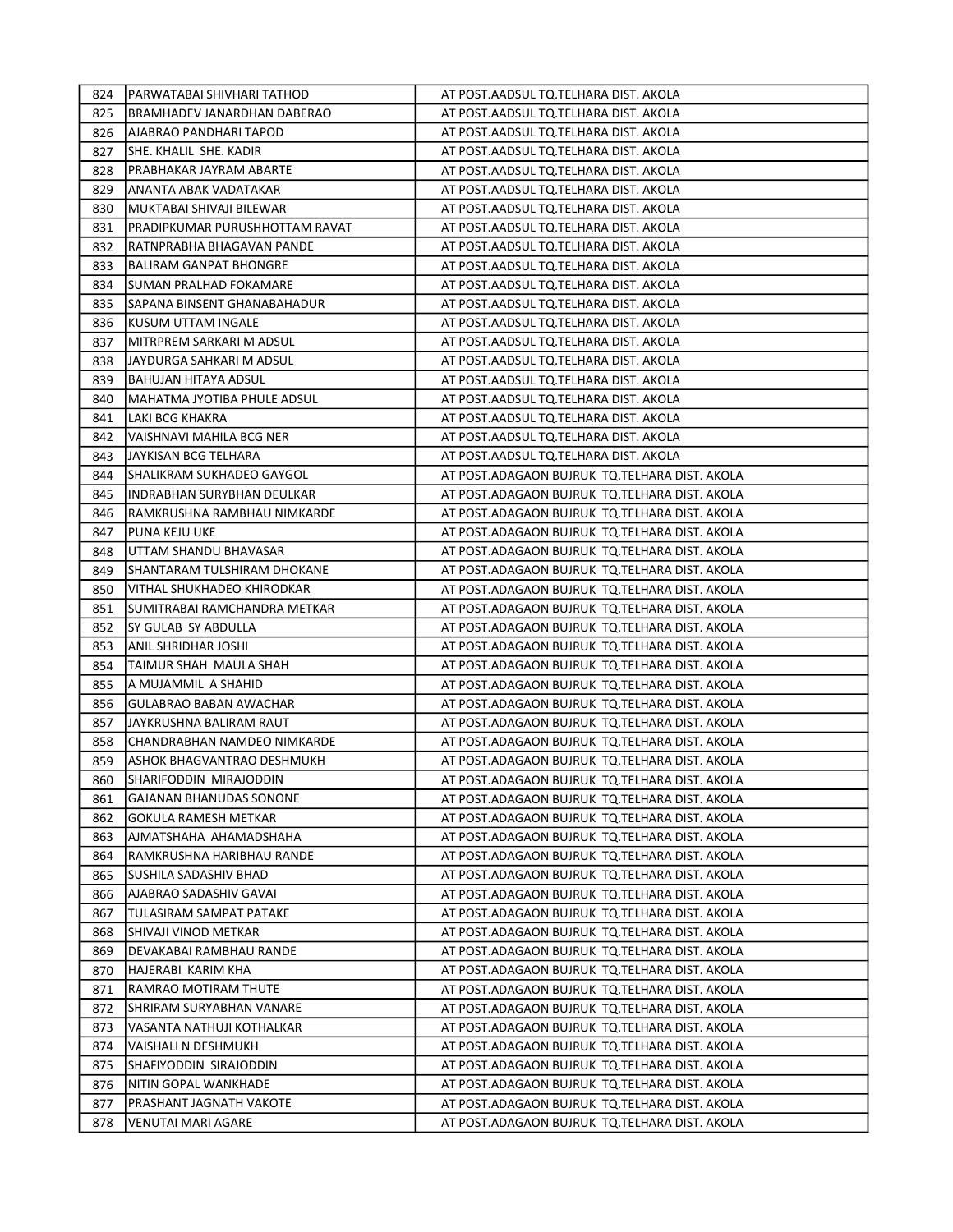| 879 | IPADMA DAMOSHAR WANKHADE       | AT POST.ADAGAON BUJRUK TQ.TELHARA DIST. AKOLA |
|-----|--------------------------------|-----------------------------------------------|
| 880 | RAMKHSNA HRICHNDR VAGH         | AT POST.BALAPUR TQ.BALAPUR DIST. AKOLA        |
| 881 | KAMLABAI VISHNU GIRI           | AT POST.BALAPUR TQ.BALAPUR DIST. AKOLA        |
| 882 | ISHANTABAI RAMBHAU PAWAR       | AT POST.BALAPUR TQ.BALAPUR DIST. AKOLA        |
| 883 | SINDUBAI UTTAM SONONE          | AT POST.BALAPUR TQ.BALAPUR DIST. AKOLA        |
| 884 | YAVARKHA YASHINKHA             | AT POST.BALAPUR TQ.BALAPUR DIST. AKOLA        |
| 885 | ALKA SHRIKRUSHNA GHONGE        | AT POST.BALAPUR TQ.BALAPUR DIST. AKOLA        |
| 886 | GAJANAN DEOLAL KASURKAR        | AT POST.BALAPUR TQ.BALAPUR DIST. AKOLA        |
| 887 | SAUD AHEMAD ABD.GAFUR          | AT POST. BALAPUR TO. BALAPUR DIST. AKOLA      |
| 888 | RAHUL DILIP HIWRALE            | AT POST.BALAPUR TQ.BALAPUR DIST. AKOLA        |
| 889 | AMAR JANARDHAN KHANDARE        | AT POST.BALAPUR TQ.BALAPUR DIST. AKOLA        |
| 890 | İKU. UJWALA KAILASH KATYARAMAL | AT POST.BALAPUR TO.BALAPUR DIST. AKOLA        |
| 891 | DNYANESHWAR VISHWAS TAYADE     | AT POST.BALAPUR TQ.BALAPUR DIST. AKOLA        |
| 892 | GITA PANDURANG BHAGAT          | AT POST.BALAPUR TQ.BALAPUR DIST. AKOLA        |
| 893 | MAHANANDA RAVINDR DAHIKAR      | AT POST.BALAPUR TQ.BALAPUR DIST. AKOLA        |
| 894 | <b>SHALIGRAM SHRIRAM UMALE</b> | AT POST.URAL TQ.BALAPUR DIST. AKOLA           |
| 895 | IPRAVIN SRIKRUKSHN DIVARE      | AT POST.URAL TQ.BALAPUR DIST. AKOLA           |
| 896 | VASTLYA NARAYAN BADHE          | AT POST.URAL TQ.BALAPUR DIST. AKOLA           |
| 897 | BHASKAR MAHADEV TALE           | AT POST.URAL TQ.BALAPUR DIST. AKOLA           |
| 898 | JRAMCHNDR JAYRAM DAYNKAR       | AT POST.URAL TQ.BALAPUR DIST. AKOLA           |
| 899 | IHAMID ESAMIYA DESHMUKHA       | AT POST.URAL TQ.BALAPUR DIST. AKOLA           |
| 900 | JJAYARAM BHAGWAN INGALE        | AT POST.URAL TQ.BALAPUR DIST. AKOLA           |
| 901 | ISHANKAR SHALIGRAM UMALE       | AT POST.URAL TQ.BALAPUR DIST. AKOLA           |
| 902 | IMANIK MAHADEO KHEDKAR         | AT POST.URAL TQ.BALAPUR DIST. AKOLA           |
| 903 | ANJANBAI TULSHIRAM PANDE       | AT POST.URAL TQ.BALAPUR DIST. AKOLA           |
| 904 | SHILPKAR ASHOK DAMODAR         | AT POST.URAL TQ.BALAPUR DIST. AKOLA           |
| 905 | ISARANGDHAR TRAMBAK THAKARE    | AT POST.URAL TQ.BALAPUR DIST. AKOLA           |
| 906 | KAUSLYA RAMKISN PANPALIYA      | AT POST.URAL TQ.BALAPUR DIST. AKOLA           |
| 907 | MAHADEO SADASHIV KHEDAKAR      | AT POST. WADEGAON TO. BALAPUR DIST. AKOLA     |
| 908 | SUKHADEV MAROTI DHORE          | AT POST.WADEGAON TQ.BALAPUR DIST. AKOLA       |
| 909 | ISUKHADEV M POTDUKHE           | AT POST.WADEGAON TQ.BALAPUR DIST. AKOLA       |
| 910 | VASUDEV DOULAT NAKAT           | AT POST.WADEGAON TQ.BALAPUR DIST. AKOLA       |
| 911 | BHIKAJI VITTHAL DHORE          | AT POST.WADEGAON TQ.BALAPUR DIST. AKOLA       |
| 912 | BHAGAVAN SUKHADEO KALE         | AT POST. WADEGAON TO. BALAPUR DIST. AKOLA     |
| 913 | VITTHAL YAMAJI PATODE          | AT POST.WADEGAON TQ.BALAPUR DIST. AKOLA       |
| 914 | lavdhut shankar katkhede       | AT POST. WADEGAON TO. BALAPUR DIST. AKOLA     |
| 915 | RAMBHAU SADASHIV UJADE         | AT POST.WADEGAON TQ.BALAPUR DIST. AKOLA       |
| 916 | MADHUKAR DJAGADEO WADHOKAR     | AT POST. WADEGAON TO. BALAPUR DIST. AKOLA     |
| 917 | NAMDEV NARAYAN SONTAKKE        | AT POST. WADEGAON TO. BALAPUR DIST. AKOLA     |
| 918 | AATMARAM NAMDEV INGALE         | AT POST. WADEGAON TO. BALAPUR DIST. AKOLA     |
| 919 | RAJARAM RODI MANKAR            | AT POST. WADEGAON TO BALAPUR DIST. AKOLA      |
| 920 | DHYANDEV NAMDEV SAPKAL         | AT POST. WADEGAON TO BALAPUR DIST. AKOLA      |
| 921 | RAMDAS BALUJI SHEGOKAR         | AT POST.WADEGAON TQ.BALAPUR DIST. AKOLA       |
| 922 | SHILABAI GANGARAM GHEGHATE     | AT POST.WADEGAON TQ.BALAPUR DIST. AKOLA       |
| 923 | HAPHIJABI MOHMAD YUSUF         | AT POST.WADEGAON TQ.BALAPUR DIST. AKOLA       |
| 924 | VASUDEO NAMDEO SAPAKAL         | AT POST. WADEGAON TO BALAPUR DIST. AKOLA      |
| 925 | NARAYAN SIDHUJI BHOPALE        | AT POST.WADEGAON TQ.BALAPUR DIST. AKOLA       |
| 926 | GAJANAN RAMKRUSHNA MAIHSANE    | AT POST.WADEGAON TQ.BALAPUR DIST. AKOLA       |
| 927 | RAMESH NARAYAN LATHE           | AT POST.WADEGAON TQ.BALAPUR DIST. AKOLA       |
| 928 | RAMESH NARAYAN LATHE           | AT POST. WADEGAON TO. BALAPUR DIST. AKOLA     |
| 929 | GUMPHABAI JANRAO NAKAT         | AT POST. WADEGAON TO BALAPUR DIST. AKOLA      |
| 930 | BHAGAWAN KHANH AMBHORE         | AT POST.WADEGAON TQ.BALAPUR DIST. AKOLA       |
| 931 | DHANESHVAR KASHIRAM PATHARAKAR | AT POST.WADEGAON TQ.BALAPUR DIST. AKOLA       |
| 932 | PANDURANG YASHWANT AVACHAR     | AT POST.WADEGAON TQ.BALAPUR DIST. AKOLA       |
| 933 | PRALHAD BHIMRAO INGALE         | AT POST.WADEGAON TQ.BALAPUR DIST. AKOLA       |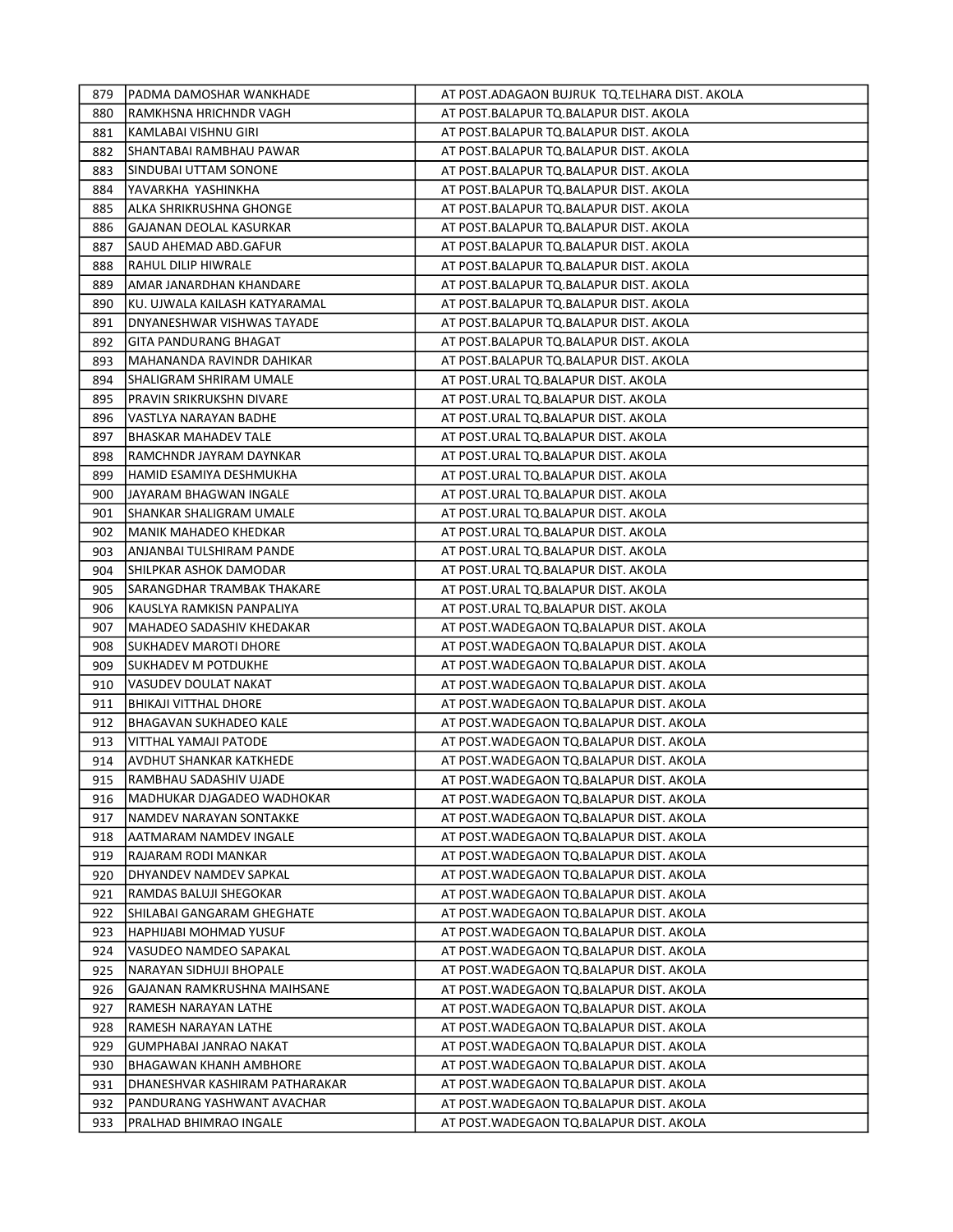| 934 | IGODABAI KUKAJI INGALE         | AT POST. WADEGAON TO BALAPUR DIST. AKOLA  |
|-----|--------------------------------|-------------------------------------------|
| 935 | BABAN ZYABUJI GAWAI            | AT POST. WADEGAON TO. BALAPUR DIST. AKOLA |
| 936 | IBHASKAR TRYAMBAK GAWAI        | AT POST. WADEGAON TO BALAPUR DIST. AKOLA  |
| 937 | ISUMEETRA SAHADEO MANKAR       | AT POST. WADEGAON TO. BALAPUR DIST. AKOLA |
| 938 | ISAMPAT MALHARI MANE           | AT POST.WADEGAON TQ.BALAPUR DIST. AKOLA   |
| 939 | UKARDA NARAYAN KACHALE         | AT POST.WADEGAON TQ.BALAPUR DIST. AKOLA   |
| 940 | YASHODABAI KHUSHAL TAYDE       | AT POST.WADEGAON TQ.BALAPUR DIST. AKOLA   |
| 941 | BHIKU ATMARAM KALE             | AT POST.NIMBA TQ.BALAPUR DIST. AKOLA      |
| 942 | JIANARDHAN RAMCHANDRA CHAVHAN  | AT POST.NIMBA TQ.BALAPUR DIST. AKOLA      |
| 943 | DHONDU BALIRAM UMBARKAR        | AT POST.NIMBA TQ.BALAPUR DIST. AKOLA      |
| 944 | D M DHUMALE                    | AT POST.NIMBA TQ.BALAPUR DIST. AKOLA      |
| 945 | IRAMESHSING GUMANSING RAJPUT   | AT POST.NIMBA TQ.BALAPUR DIST. AKOLA      |
| 946 | SAKHARAM BIPPANA TAYADE        | AT POST.NIMBA TQ.BALAPUR DIST. AKOLA      |
| 947 | RATNAPRABHA DINKARRAO SHELAKE  | AT POST.NIMBA TQ.BALAPUR DIST. AKOLA      |
| 948 | JIANABAI BHAGAVAN TAYADE       | AT POST.NIMBA TQ.BALAPUR DIST. AKOLA      |
| 949 | MADHUKAR NATTHUHJI THOKANE     | AT POST.NIMBA TQ.BALAPUR DIST. AKOLA      |
| 950 | RATNABAI DEVIDAS KHOTTE        | AT POST.NIMBA TQ.BALAPUR DIST. AKOLA      |
| 951 | ISANTOSH VASUDEV SHINGOLKAR    | AT POST.NIMBA TQ.BALAPUR DIST. AKOLA      |
| 952 | NARMADABAI PANDHARI KHARODE    | AT POST.NIMBA TQ.BALAPUR DIST. AKOLA      |
| 953 | KAMALABAI SHRIRAM GIRHE        | AT POST.NIMBA TQ.BALAPUR DIST. AKOLA      |
| 954 | NARENDRA VASUDEVRAO SHINGOLKAR | AT POST.NIMBA TQ.BALAPUR DIST. AKOLA      |
| 955 | ITEJRAO LAXMAN PATIL           | AT POST.NIMBA TO.BALAPUR DIST. AKOLA      |
| 956 | IBHAGAVAN GANAPAT MARODE       | AT POST.NIMBA TQ.BALAPUR DIST. AKOLA      |
| 957 | IRAVINDRA DEVRAO KAPADE        | AT POST.NIMBA TQ.BALAPUR DIST. AKOLA      |
| 958 | MAMTA DHNYANDEV BONDE          | AT POST.NIMBA TQ.BALAPUR DIST. AKOLA      |
| 959 | JASHOK LAXMANRAO THOKANE       | AT POST.NIMBA TQ.BALAPUR DIST. AKOLA      |
| 960 | ISEVAKRAM DHNYANDEV PANVATE    | AT POST.NIMBA TQ.BALAPUR DIST. AKOLA      |
| 961 | VASUDEV LAXMAN SHINGOLKAR      | AT POST.NIMBA TQ.BALAPUR DIST. AKOLA      |
| 962 | MANOHAR U MALI                 | AT POST.NIMBA TQ.BALAPUR DIST. AKOLA      |
| 963 | RAJABHAU O TAYDE               | AT POST.NIMBA TQ.BALAPUR DIST. AKOLA      |
| 964 | ISUNANDA P KARALE              | AT POST.NIMBA TQ.BALAPUR DIST. AKOLA      |
| 965 | JJANKABAI NAMDEV INGALE        | AT POST.NIMBA TQ.BALAPUR DIST. AKOLA      |
| 966 | MANKARNABAI P THAKARE          | AT POST.NIMBA TQ.BALAPUR DIST. AKOLA      |
| 967 | BHASKAR LAKSHMAN MADI          | AT POST.NIMBA TQ.BALAPUR DIST. AKOLA      |
| 968 | RAMROA SHAMRAO GHAVAT          | AT POST.NIMBA TQ.BALAPUR DIST. AKOLA      |
| 969 | NIVRUTTI P CHOPADE             | AT POST.NIMBA TQ.BALAPUR DIST. AKOLA      |
| 970 | <b>SUNANDA P DHANGARE</b>      | AT POST.NIMBA TQ.BALAPUR DIST. AKOLA      |
| 971 | LAXIMIBAI B BAJAR              | AT POST.NIMBA TQ.BALAPUR DIST. AKOLA      |
| 972 | MAHADEV T NAGOLKAR             | AT POST.NIMBA TO.BALAPUR DIST. AKOLA      |
| 973 | IBANDU R TAYDE                 | AT POST.NIMBA TQ.BALAPUR DIST. AKOLA      |
| 974 | VINA KISHORE DESHMUKH          | AT POST.NIMBA TQ.BALAPUR DIST. AKOLA      |
| 975 | TATHAGAT DHAMM S BAHU S S NIMB | AT POST.NIMBA TQ.BALAPUR DIST. AKOLA      |
| 976 | SAIEDABI ISMODIN               | AT POST.PARAS TQ.BALAPUR DIST. AKOLA      |
| 977 | UTTAM BALIRAM LANDE            | AT POST.PARAS TQ.BALAPUR DIST. AKOLA      |
| 978 | RANGALAL RAMUJI CHAVAN         | AT POST.PARAS TQ.BALAPUR DIST. AKOLA      |
| 979 | ISHE SALAR SHE ASHIN           | AT POST.PARAS TQ.BALAPUR DIST. AKOLA      |
| 980 | IPADMAVATI MADHUSUDAN KULKARNI | AT POST.PARAS TQ.BALAPUR DIST. AKOLA      |
| 981 | JATUL AJABRAO KALASKAR         | AT POST.PARAS TQ.BALAPUR DIST. AKOLA      |
| 982 | IMANGALSING BHAGWANSING CHAVAN | AT POST.PARAS TQ.BALAPUR DIST. AKOLA      |
| 983 | [S.ELIYAS S.KADIR              | AT POST.PARAS TQ.BALAPUR DIST. AKOLA      |
| 984 | SUMAN RAMBHAU ZONE             | AT POST.PARAS TQ.BALAPUR DIST. AKOLA      |
| 985 | PRASHANT BALABHAU TAYDE        | AT POST.PARAS TQ.BALAPUR DIST. AKOLA      |
| 986 | SANTOSH RAMDAS SATHE           | AT POST.PARAS TQ.BALAPUR DIST. AKOLA      |
| 987 | TRIGUNA SATYAWAN TIKAR         | AT POST.PARAS TQ.BALAPUR DIST. AKOLA      |
| 988 | NAXMAN N KALPANDE              | AT POST.PARAS TQ.BALAPUR DIST. AKOLA      |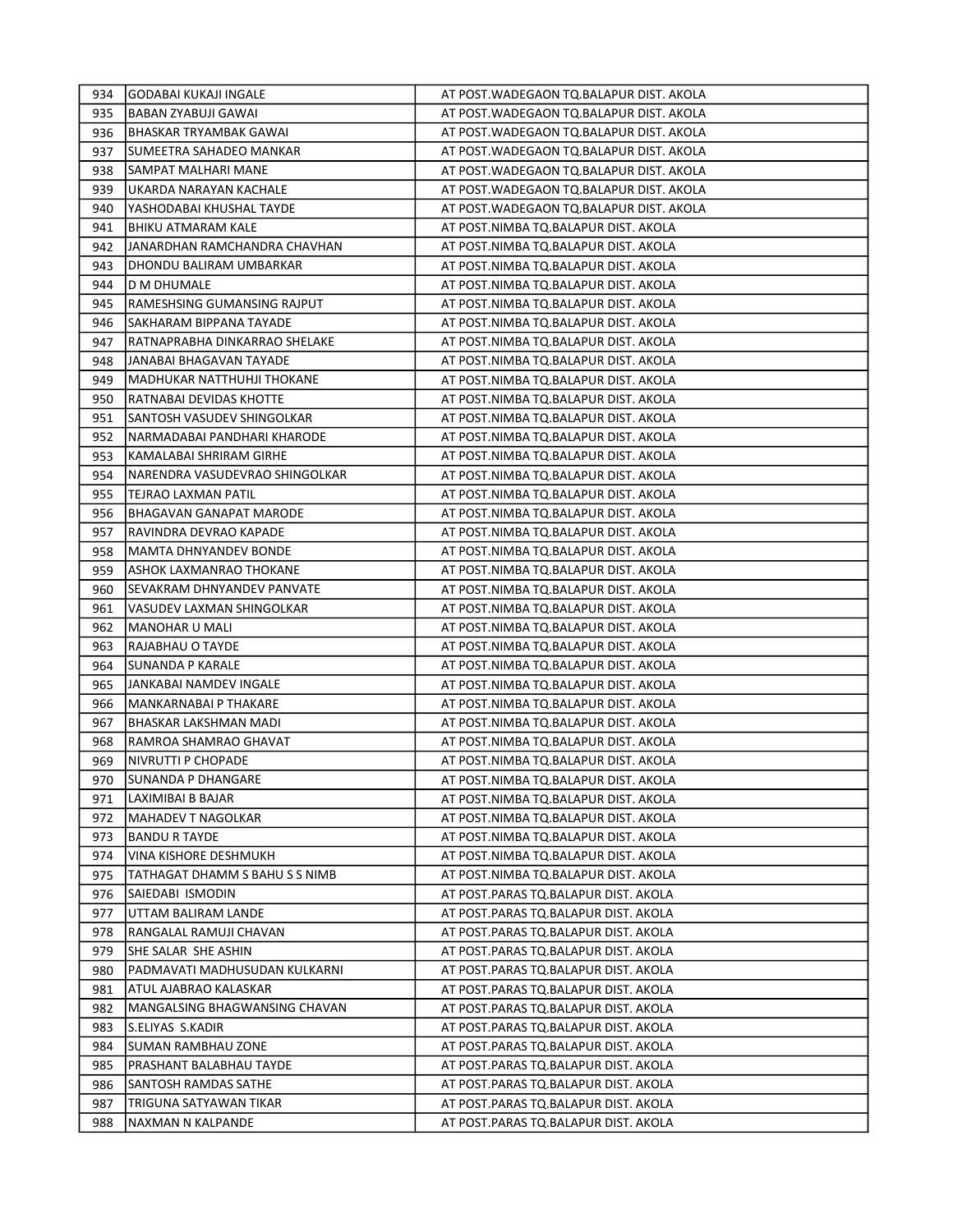| 989  | IPUNJABAI DAGDU MHAISNE              | AT POST.PARAS TQ.BALAPUR DIST. AKOLA   |
|------|--------------------------------------|----------------------------------------|
| 990  | A PHARUK A RAUF                      | AT POST.PARAS TQ.BALAPUR DIST. AKOLA   |
| 991  | <b>DIPAK ENTERPRISES PARAS</b>       | AT POST.PARAS TQ.BALAPUR DIST. AKOLA   |
| 992  | SURBHAN RAMBHAU RAUT                 | AT POST.PARAS TQ.BALAPUR DIST. AKOLA   |
| 993  | AJAY RAJARAM KAMBLE                  | AT POST.PARAS TQ.BALAPUR DIST. AKOLA   |
| 994  | <b>PRAKASH AMRUTA THOSRE</b>         | AT POST.PARAS TQ.BALAPUR DIST. AKOLA   |
| 995  | M JJABAH CANTING PARAS               | AT POST.PARAS TQ.BALAPUR DIST. AKOLA   |
| 996  | <b>MAHESH ARUN TAYDE</b>             | AT POST.PARAS TQ.BALAPUR DIST. AKOLA   |
| 997  | DINESH MADANLAL SAHU                 | AT POST.PARAS TQ.BALAPUR DIST. AKOLA   |
| 998  | RAGINI RAVINDR OENBE                 | AT POST.PARAS TQ.BALAPUR DIST. AKOLA   |
| 999  | <b>GOKULA SHESHRAO INGLE</b>         | AT POST. PARAS TO. BALAPUR DIST. AKOLA |
| 1000 | lsharada subhash ugale               | AT POST.PARAS TO.BALAPUR DIST. AKOLA   |
| 1001 | TUSHAR SIDHARTH SADASHIV             | AT POST.PARAS TQ.BALAPUR DIST. AKOLA   |
| 1002 | PRATIBHA MILIND MASODAKAR            | AT POST.PARAS TQ.BALAPUR DIST. AKOLA   |
| 1003 | IM VASHIM M TASIM                    | AT POST.PARAS TQ.BALAPUR DIST. AKOLA   |
| 1004 | JMAHADEO MAROTI SARDAR               | AT POST.PARAS TQ.BALAPUR DIST. AKOLA   |
| 1005 | <b>PRAMOD ANANDA KHEDKAR</b>         | AT POST.PARAS TQ.BALAPUR DIST. AKOLA   |
| 1006 | IVASUDEV SURYABHAN GHYAR             | AT POST.HATRUN TQ.BALAPUR DIST. AKOLA  |
| 1007 | ITULSHIRAM HARI JADHAV               | AT POST.HATRUN TQ.BALAPUR DIST. AKOLA  |
| 1008 | IBHASKAR PUANJAJI KHAWLE             | AT POST.HATRUN TQ.BALAPUR DIST. AKOLA  |
| 1009 | ISHALIGRAM SADASHIW PARSKAR          | AT POST.HATRUN TQ.BALAPUR DIST. AKOLA  |
| 1010 | IRATNAKALA NARAYAN GAYAKVAD          | AT POST.HATRUN TQ.BALAPUR DIST. AKOLA  |
| 1011 | IMURLIDHAR NARAYAN GAWANDE           | AT POST.HATRUN TO.BALAPUR DIST. AKOLA  |
| 1012 | <b>IRAMESH R PARASAKAR</b>           | AT POST.HATRUN TQ.BALAPUR DIST. AKOLA  |
| 1013 | <b>RAJKUMAR MOHANLAL RATHI</b>       | AT POST.HATRUN TQ.BALAPUR DIST. AKOLA  |
|      | 1014 INAMDEV MAHADEV KOUSAL          | AT POST.HATRUN TQ.BALAPUR DIST. AKOLA  |
| 1015 | <b>JARUN SHALIKRAM PATIL</b>         | AT POST.HATRUN TQ.BALAPUR DIST. AKOLA  |
| 1016 | IBHIKABAI RAMASANT FUKAT             | AT POST.HATRUN TQ.BALAPUR DIST. AKOLA  |
| 1017 | IVASUDEV BARKU BANSOD                | AT POST.HATRUN TQ.BALAPUR DIST. AKOLA  |
| 1018 | JJAYBHOLE BCG MALWADA                | AT POST.HATRUN TQ.BALAPUR DIST. AKOLA  |
| 1019 | JJANRAO MAHARAJ BCG SHINGOLI         | AT POST.HATRUN TQ.BALAPUR DIST. AKOLA  |
| 1020 | <b>RAMABAI BCG MALWADA</b>           | AT POST.HATRUN TQ.BALAPUR DIST. AKOLA  |
| 1021 | <b>IJYOTIBA PHULE BCG HATRUN</b>     | AT POST.HATRUN TQ.BALAPUR DIST. AKOLA  |
| 1022 | <b>ISWAMI BCG BORGAON</b>            | AT POST.HATRUN TQ.BALAPUR DIST. AKOLA  |
| 1023 | <b>IKRUSHIRATNA BCG MANJARI</b>      | AT POST.HATRUN TQ.BALAPUR DIST. AKOLA  |
| 1024 | GAJANAN MAHARAJ BORGAON              | AT POST.HATRUN TQ.BALAPUR DIST. AKOLA  |
| 1025 | <b>JDATKRUPA MAHILA BCG SHINGOLI</b> | AT POST.HATRUN TQ.BALAPUR DIST. AKOLA  |
|      | 1026 BABASAHEB BCG BALAPUR           | AT POST.HATRUN TQ.BALAPUR DIST. AKOLA  |
| 1027 | AVDHUT NAMDEV AVATIRAK               | AT POST.VYALA TQ.BALAPUR DIST. AKOLA   |
| 1028 | JRAJKANYA SHANKAR MANGTE             | AT POST.VYALA TQ.BALAPUR DIST. AKOLA   |
| 1029 | GULABRAO SHALIGRAM GHOGARE           | AT POST. VYALA TQ. BALAPUR DIST. AKOLA |
|      | 1030   VASUDEO GOVINDA SIRSAT        | AT POST.VYALA TQ.BALAPUR DIST. AKOLA   |
| 1031 | <b>ISHYAMRAO SONAJI INGLE</b>        | AT POST.PATUR TQ.PATUR DIST. AKOLA     |
|      | 1032 J H CHAVAN                      | AT POST.PATUR TQ.PATUR DIST. AKOLA     |
|      | 1033 KISHOR MAHADEVRAO RAKONDE       | AT POST.PATUR TQ.PATUR DIST. AKOLA     |
| 1034 | <b>GANPAT SAMPAT INGLE</b>           | AT POST.PATUR TQ.PATUR DIST. AKOLA     |
| 1035 | VILAS RAJARAM GAVALI                 | AT POST.PATUR TQ.PATUR DIST. AKOLA     |
|      | 1036   MO.AKHALAS MAKSUD             | AT POST.PATUR TQ.PATUR DIST. AKOLA     |
| 1037 | <b>RAJESH BHANUDAS SONONE</b>        | AT POST.PATUR TQ.PATUR DIST. AKOLA     |
| 1038 | MANJU SUDHIR DESHMUKH                | AT POST.PATUR TQ.PATUR DIST. AKOLA     |
| 1039 | SUDHARM SHANKARRAO HANDE             | AT POST.PATUR TQ.PATUR DIST. AKOLA     |
| 1040 | KIRTI RAMESH TAYADE                  | AT POST.PATUR TQ.PATUR DIST. AKOLA     |
| 1041 | JARSHIYA ANJUM SY. KASAM APK SY      | AT POST.PATUR TQ.PATUR DIST. AKOLA     |
| 1042 | PRAMOD SHRIKRUSHNA AKHARE            | AT POST.PATUR TQ.PATUR DIST. AKOLA     |
| 1043 | G.V.A.S.DALIT. VASTI .YO             | AT POST.PATUR TQ.PATUR DIST. AKOLA     |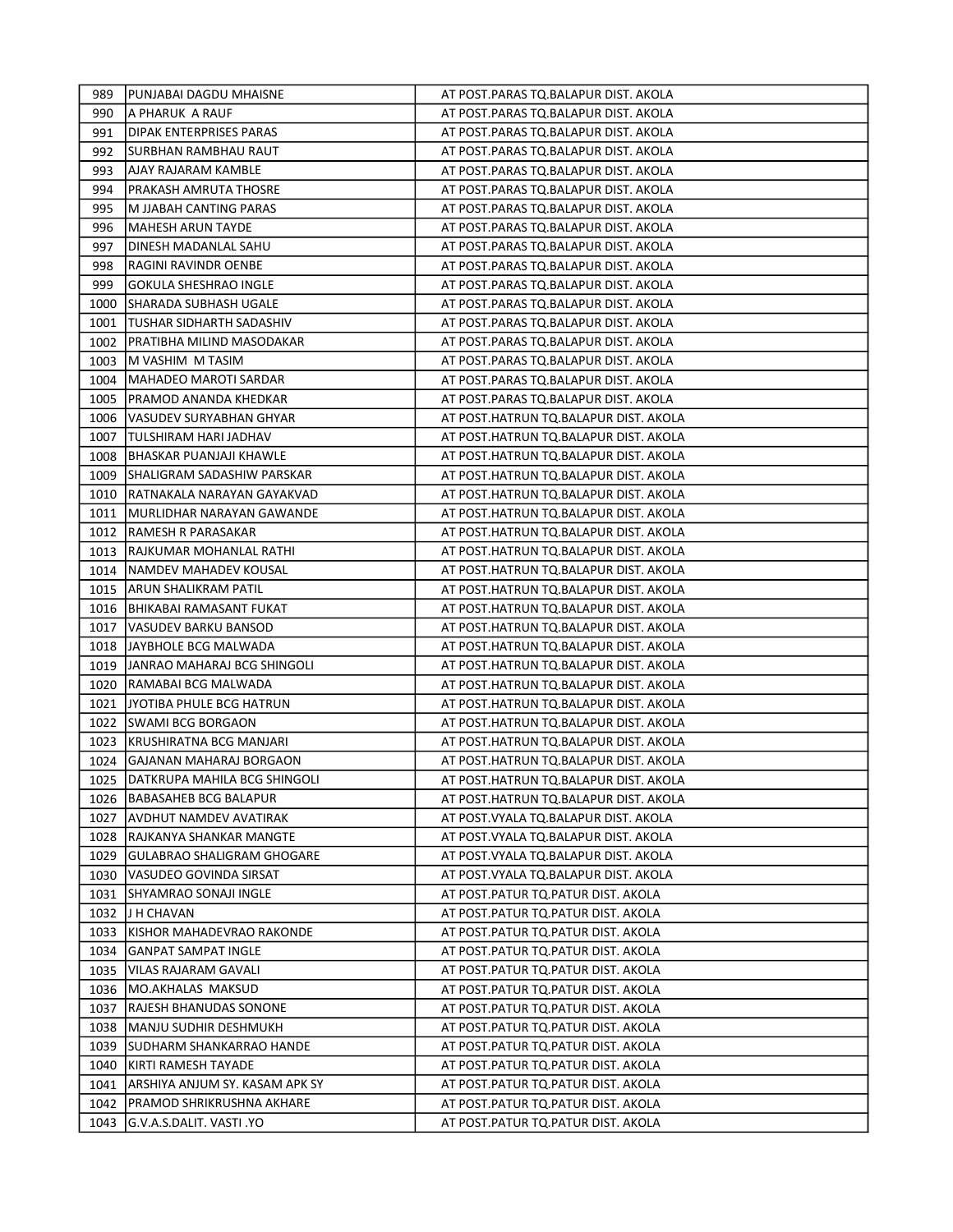|      | 1044 MU Z P PRI SCHOOL NANDKHED       | AT POST.PATUR TQ.PATUR DIST. AKOLA   |
|------|---------------------------------------|--------------------------------------|
|      | 1045   MULCHAND F CHAUDHARI           | AT POST.CHANNI TQ.PATUR DIST. AKOLA  |
| 1046 | <b>IMULCHAND F CHAUDHARI</b>          | AT POST.CHANNI TQ.PATUR DIST. AKOLA  |
| 1047 | NARESH NAVARMAL CHAUDHARI             | AT POST.CHANNI TQ.PATUR DIST. AKOLA  |
| 1048 | NARESH NAVARMAL CHAUDHARI             | AT POST.CHANNI TQ.PATUR DIST. AKOLA  |
| 1049 | SHILUTAI BHARAT SADAR                 | AT POST.CHANNI TQ.PATUR DIST. AKOLA  |
| 1050 | LALSIGH SITARAM RATHOD                | AT POST.CHANNI TQ.PATUR DIST. AKOLA  |
| 1051 | KIRAN DEVSIGH SADAR                   | AT POST.CHANNI TQ.PATUR DIST. AKOLA  |
| 1052 | <b>SHESHARAO JAYRAM ANBHORE</b>       | AT POST.CHANNI TQ.PATUR DIST. AKOLA  |
| 1053 | <b>ISANTOSH WASUDEV DHORE</b>         | AT POST.CHANNI TQ.PATUR DIST. AKOLA  |
| 1054 | <b>TULSHIRAM JAYRAM KIRTANE</b>       | AT POST.CHANNI TQ.PATUR DIST. AKOLA  |
| 1055 | <b>SHAMPAT SHANKAR MUKE</b>           | AT POST.ALEGAON TO.PATUR DIST. AKOLA |
|      | 1056   TAHKURNAHT YASHVANT MAAHJANKAR | AT POST.ALEGAON TQ.PATUR DIST. AKOLA |
| 1057 | MOTIRAM GANPAT MUTRDKAR               | AT POST.ALEGAON TQ.PATUR DIST. AKOLA |
| 1058 | GULABRAO NAMDEORAO MAHALE             | AT POST.ALEGAON TQ.PATUR DIST. AKOLA |
| 1059 | NITIN VASANTARAO ROVALAKAR            | AT POST.ALEGAON TQ.PATUR DIST. AKOLA |
| 1060 | IRAHIMABI G MUSA                      | AT POST.ALEGAON TQ.PATUR DIST. AKOLA |
| 1061 | ISUDIR JAYWANTRAO TAWEAR              | AT POST.ALEGAON TQ.PATUR DIST. AKOLA |
| 1062 | MAROTI LAXMAN KARAVATE                | AT POST.ALEGAON TQ.PATUR DIST. AKOLA |
| 1063 | INDU NAYABRAO TALE                    | AT POST.ALEGAON TQ.PATUR DIST. AKOLA |
| 1064 | lRAJARAM SHANKAR KUDARGE              | AT POST.ALEGAON TQ.PATUR DIST. AKOLA |
| 1065 | MIRA SUDESH GANVIR                    | AT POST.ALEGAON TQ.PATUR DIST. AKOLA |
| 1066 | MATHURABAI PUNDLIK SAVLE              | AT POST.ALEGAON TQ.PATUR DIST. AKOLA |
| 1067 | SAI IMRAN SAI KHAJA                   | AT POST.ALEGAON TQ.PATUR DIST. AKOLA |
| 1068 | MANGLA KAILAS TAJNE                   | AT POST.ALEGAON TQ.PATUR DIST. AKOLA |
| 1069 | GANGADEVI DUDH UDPA SAH SOC           | AT POST.ALEGAON TQ.PATUR DIST. AKOLA |
| 1070 | IKAMDHENU DUDH UTPA SAH SOC           | AT POST.ALEGAON TQ.PATUR DIST. AKOLA |
| 1071 | INIYO NUTAN MAGAS DU UT S S JAM       | AT POST.ALEGAON TQ.PATUR DIST. AKOLA |
| 1072 | KAUSALYA GHU TARAN S S AMBASHI        | AT POST.ALEGAON TQ.PATUR DIST. AKOLA |
| 1073 | NIRGUNA DUGH UTP SOC ALEGAON          | AT POST.ALEGAON TQ.PATUR DIST. AKOLA |
| 1074 | NARAYAN MALLHARI SANGE                | AT POST.ALEGAON TQ.PATUR DIST. AKOLA |
| 1075 | <b>GANAPAT S RAKHONDE</b>             | AT POST.ALEGAON TQ.PATUR DIST. AKOLA |
| 1076 | <b>SUPAJI V PAJAI</b>                 | AT POST.ALEGAON TQ.PATUR DIST. AKOLA |
| 1077 | MAHADEV D REVALE                      | AT POST.ALEGAON TQ.PATUR DIST. AKOLA |
| 1078 | <b>SITARAM N ZODPE</b>                | AT POST.ALEGAON TO.PATUR DIST. AKOLA |
| 1079 | <b>PANCHSHILABAI R KIRATKAR</b>       | AT POST.ALEGAON TQ.PATUR DIST. AKOLA |
|      | 1080 SITARAM B MESARE                 | AT POST.ALEGAON TO.PATUR DIST. AKOLA |
| 1081 | MANKARNABAI MOTIRAM GHABALGAON        | AT POST.ALEGAON TQ.PATUR DIST. AKOLA |
| 1082 | CHANDRAKALA PANDURANG BELURKAR        | AT POST.ALEGAON TO.PATUR DIST. AKOLA |
| 1083 | PRAMILA SHANKAR KHARATE               | AT POST.ALEGAON TQ.PATUR DIST. AKOLA |
| 1084 | JANABAI BALU REVALE                   | AT POST.ALEGAON TO.PATUR DIST. AKOLA |
| 1085 | RENUKA SRIKRUSHNA SRINATH             | AT POST.ALEGAON TQ.PATUR DIST. AKOLA |
| 1086 | RADHABAI SUPAJI PAJAI                 | AT POST.ALEGAON TO.PATUR DIST. AKOLA |
| 1087 | SHANTI GANESH KUYATE                  | AT POST.ALEGAON TO.PATUR DIST. AKOLA |
| 1088 | SEVA SAH SOC VIVRA 2                  | AT POST.ALEGAON TQ.PATUR DIST. AKOLA |
| 1089 | DATTA DIGAMBAR BAHU UD                | AT POST.ALEGAON TO.PATUR DIST. AKOLA |
| 1090 | INIYO GAJANAN MAH PANI                | AT POST.ALEGAON TO.PATUR DIST. AKOLA |
| 1091 | RAJKUMAR KASHIRAM SHELKE              | AT POST.SASTI TQ.PATUR DIST. AKOLA   |
| 1092 | ISUBODH RAMKRUSHNA NALAKANDE          | AT POST.SASTI TQ.PATUR DIST. AKOLA   |
| 1093 | IDNYANESHWARI SAHDEO BADRKHE          | AT POST.SASTI TQ.PATUR DIST. AKOLA   |
| 1094 | BHAGWAN BABAN GAVANDE                 | AT POST.SASTI TQ.PATUR DIST. AKOLA   |
| 1095 | A.SALIM A.KADIR                       | AT POST.SASTI TQ.PATUR DIST. AKOLA   |
| 1096 | VASANT HARIBHAU WAKCHAVRE             | AT POST.SASTI TQ.PATUR DIST. AKOLA   |
| 1097 | SURYABHAN M BAND                      | AT POST.SASTI TQ.PATUR DIST. AKOLA   |
| 1098 | <b>SURESH M BORKAR</b>                | AT POST.SASTI TQ.PATUR DIST. AKOLA   |
|      |                                       |                                      |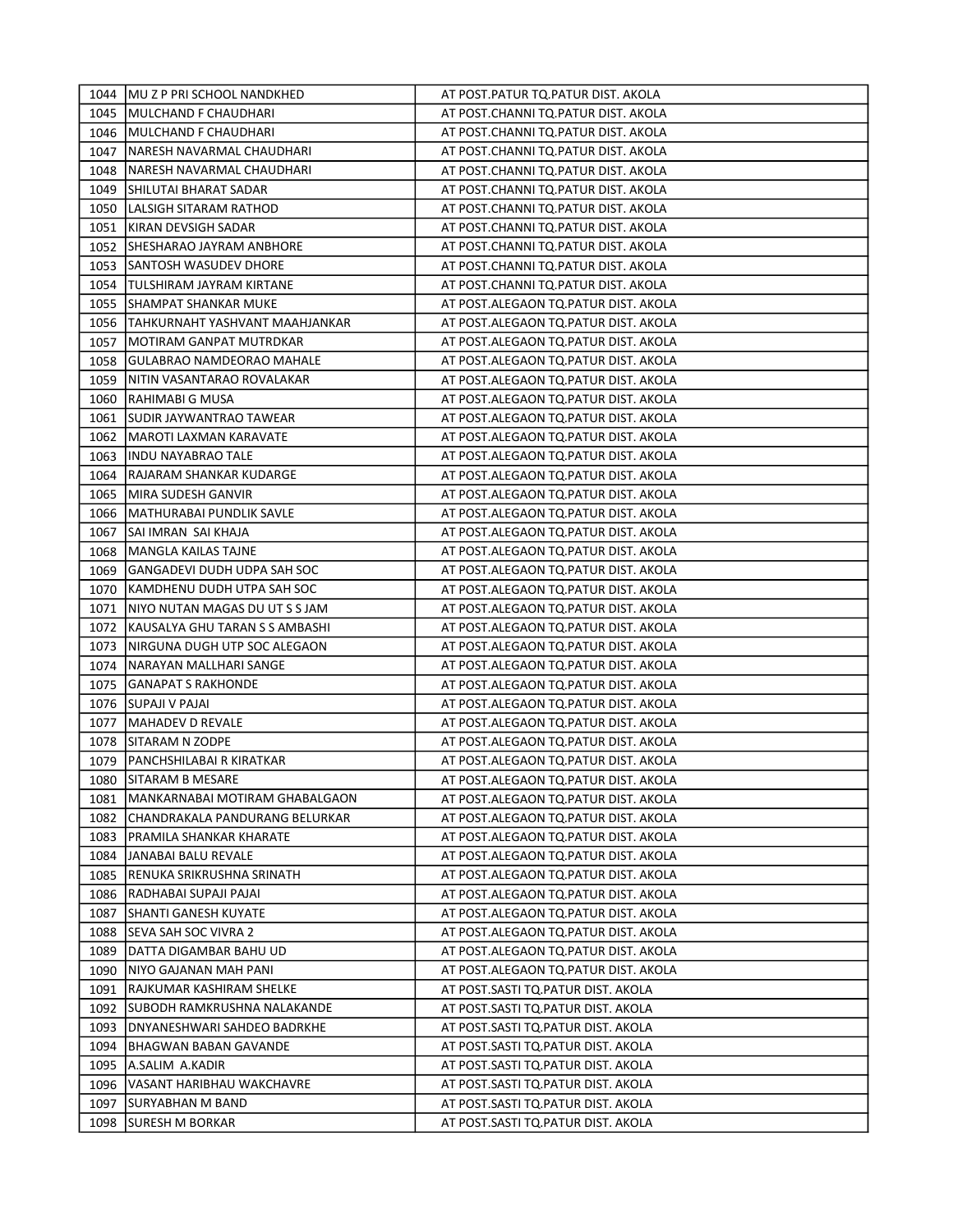|      | 1099 A.KALIM A TSLIM                  | AT POST.SASTI TQ.PATUR DIST. AKOLA                       |
|------|---------------------------------------|----------------------------------------------------------|
| 1100 | <b>SANJAY B MEHARE</b>                | AT POST.SASTI TQ.PATUR DIST. AKOLA                       |
| 1101 | RUKHMABAI U HIVRALE                   | AT POST.SASTI TQ.PATUR DIST. AKOLA                       |
| 1102 | ISURESH HARIDAS RAUT                  | AT POST.SASTI TQ.PATUR DIST. AKOLA                       |
| 1103 | ANJANABAI VASUDEV BAND                | AT POST.SASTI TQ.PATUR DIST. AKOLA                       |
| 1104 | <b>SUKHDEV SAMPAT AMBHORE</b>         | AT POST.SASTI TQ.PATUR DIST. AKOLA                       |
| 1105 | A.FARUKH A.RAHIM                      | AT POST.SASTI TQ.PATUR DIST. AKOLA                       |
| 1106 | <b>SRIRAM BHIWSAN CHAVARE</b>         | AT POST.SASTI TQ.PATUR DIST. AKOLA                       |
| 1107 | <b>IBHAGWAN VITTHAL MATHANKAR</b>     | AT POST.SASTI TQ.PATUR DIST. AKOLA                       |
| 1108 | RAJABHAU KESHAVRAO DESHMUKH           | AT POST.SASTI TQ.PATUR DIST. AKOLA                       |
| 1109 | <b>JDEVAKABAI B DABERAO</b>           | AT POST.SASTI TQ.PATUR DIST. AKOLA                       |
|      | 1110   SOPAN GGYANUJI KAMBALE         | AT POST.SASTI TQ.PATUR DIST. AKOLA                       |
| 1111 | JJAY YOGESHVAR MAHILA GAT             | AT POST.SASTI TQ.PATUR DIST. AKOLA                       |
|      | 1112   ST GADGEBABA SHET GAT          | AT POST.SASTI TQ.PATUR DIST. AKOLA                       |
|      | 1113   SOPINATH M SHET GAT            | AT POST.SASTI TQ.PATUR DIST. AKOLA                       |
|      | 1114   MORYYA SHET GAT                | AT POST.SASTI TQ.PATUR DIST. AKOLA                       |
|      | 1115 JJAYBAJARANG SEVA GAT            | AT POST.SASTI TQ.PATUR DIST. AKOLA                       |
|      | 1116   VIVEK DOODH UTPA SANGH SASTI   | AT POST.SASTI TQ.PATUR DIST. AKOLA                       |
|      | 1117 JJAGDAMBA UTPADAK CO SO SASTI    | AT POST.SASTI TQ.PATUR DIST. AKOLA                       |
|      | 1118 SANMITRA VIKAS SAN SASTI         | AT POST.SASTI TQ.PATUR DIST. AKOLA                       |
|      | 1119 KISNA NANU INGOLE                | AT POST.MURTIZAPUR MAIN TQ.MURTIZAPUR DIST. AKOLA        |
|      | 1120   VISHNU SITARAM CHAUDHARI       | AT POST.MURTIZAPUR MAIN TQ.MURTIZAPUR DIST. AKOLA        |
|      | 1121   VITTHAL R TALE                 | AT POST.MURTIZAPUR MAIN TQ.MURTIZAPUR DIST. AKOLA        |
|      | 1122   M.UNUS M. YAKUB                | AT POST.MURTIZAPUR MAIN TQ.MURTIZAPUR DIST. AKOLA        |
| 1123 | <b>RAHEMAN KHAN HATIK SHAH</b>        | AT POST.MURTIZAPUR MAIN TQ.MURTIZAPUR DIST. AKOLA        |
|      | 1124   VASLYABAI MAHADEW VANJARI      | AT POST. MURTIZAPUR MAIN TO. MURTIZAPUR DIST. AKOLA      |
|      | 1125 SHAKUNTALA RAMRAO SARODE         | AT POST.MURTIZAPUR MAIN TQ.MURTIZAPUR DIST. AKOLA        |
|      | 1126 SITABAI GANPAT GULLANE           | AT POST.MURTIZAPUR MAIN TQ.MURTIZAPUR DIST. AKOLA        |
| 1127 | JDEVSING RATANSING PAWAR              | AT POST. MURTIZAPUR MAIN TO. MURTIZAPUR DIST. AKOLA      |
| 1128 | VITTHAL GANPAT DHAKULKAR              | AT POST.MURTIZAPUR MAIN TQ.MURTIZAPUR DIST. AKOLA        |
| 1129 | JPARVATABAI DURYADHAN RAHUT           | AT POST. MURTIZAPUR MAIN TO. MURTIZAPUR DIST. AKOLA      |
| 1130 | <b>CHANDRAKANT VITHOBA TONDALE</b>    | AT POST.MURTIZAPUR MAIN TQ.MURTIZAPUR DIST. AKOLA        |
| 1131 | <b>TAYARABIN ALAHODHIN</b>            | AT POST. MURTIZAPUR MAIN TO. MURTIZAPUR DIST. AKOLA      |
| 1132 | INARAYANSHINGH LAKSHIMAN JAT          | AT POST. MURTIZAPUR MAIN TO. MURTIZAPUR DIST. AKOLA      |
| 1133 | <b>IKAMLABAI RAMESH MAKODE</b>        | AT POST.MURTIZAPUR MAIN TQ.MURTIZAPUR DIST. AKOLA        |
|      | 1134 BHASKAR PARSHARAM TANBADE        | AT POST.MURTIZAPUR MAIN TQ.MURTIZAPUR DIST. AKOLA        |
|      | 1135   LILABAI BHASHKAR VAKODE        | AT POST. MURTIZAPUR MAIN TQ. MURTIZAPUR DIST. AKOLA      |
|      | 1136   VASANT BHIMRAO BHOLE           | AT POST.MURTIZAPUR MAIN TQ.MURTIZAPUR DIST. AKOLA        |
| 1137 | PRALAD NARAYAN BHATKAR                | AT POST.MURTIZAPUR MAIN TQ.MURTIZAPUR DIST. AKOLA        |
| 1138 | BABARAO GULABRAO SULE                 | AT POST.MURTIZAPUR MAIN TQ.MURTIZAPUR DIST. AKOLA        |
| 1139 | MAHADEV GOVIND KURHADE                | AT POST.MURTIZAPUR MAIN TQ.MURTIZAPUR DIST. AKOLA        |
| 1140 | FULABAI ARUN LAKHOTIYA                | AT POST.MURTIZAPUR MAIN TQ.MURTIZAPUR DIST. AKOLA        |
| 1141 | [SANGHAPAL SOMAJI LANJEWAR            | AT POST.MURTIZAPUR MAIN TQ.MURTIZAPUR DIST. AKOLA        |
| 1142 | IGAUKARNA PUNDALIK BHALTILE           | AT POST.MURTIZAPUR MAIN TQ.MURTIZAPUR DIST. AKOLA        |
| 1143 | GOVRDHAN AANDA RATHOD                 | AT POST.MURTIZAPUR MAIN TQ.MURTIZAPUR DIST. AKOLA        |
| 1144 | GANESH NAOGORAO GAWANDE               | AT POST.MURTIZAPUR MAIN TQ.MURTIZAPUR DIST. AKOLA        |
| 1145 | <b>SHAKUNTLA JANRAO DHABHADE</b>      | AT POST.MURTIZAPUR MAIN TQ.MURTIZAPUR DIST. AKOLA        |
|      | 1146   AJABRAO SHRIRAM JADHAO         | AT POST.MURTIZAPUR MAIN TQ.MURTIZAPUR DIST. AKOLA        |
| 1147 | <b>SHANTA/DARBAR KAUR BISANSING K</b> | AT POST.MURTIZAPUR MAIN TQ.MURTIZAPUR DIST. AKOLA        |
| 1148 | <b>SY.ANWAR SY.AFAZAL</b>             | AT POST.MURTIZAPUR MAIN TQ.MURTIZAPUR DIST. AKOLA        |
| 1149 | KHURSHNRAO ASHISHRAO TAPRE            | AT POST.MURTIZAPUR MARKET YARD TQ.MURTIZAPUR DIST. AKOLA |
| 1150 | DARKABAI PURNAJI MORE                 | AT POST.MURTIZAPUR MARKET YARD TQ.MURTIZAPUR DIST. AKOLA |
| 1151 | PUNDLIK PANDURANG THAKAL              | AT POST.MURTIZAPUR MARKET YARD TQ.MURTIZAPUR DIST. AKOLA |
| 1152 | GUNVANT MOTIRAM WANKHADE              | AT POST.MURTIZAPUR MARKET YARD TQ.MURTIZAPUR DIST. AKOLA |
| 1153 | SUNITA SURESH MALTHANE                | AT POST.MURTIZAPUR MARKET YARD TQ.MURTIZAPUR DIST. AKOLA |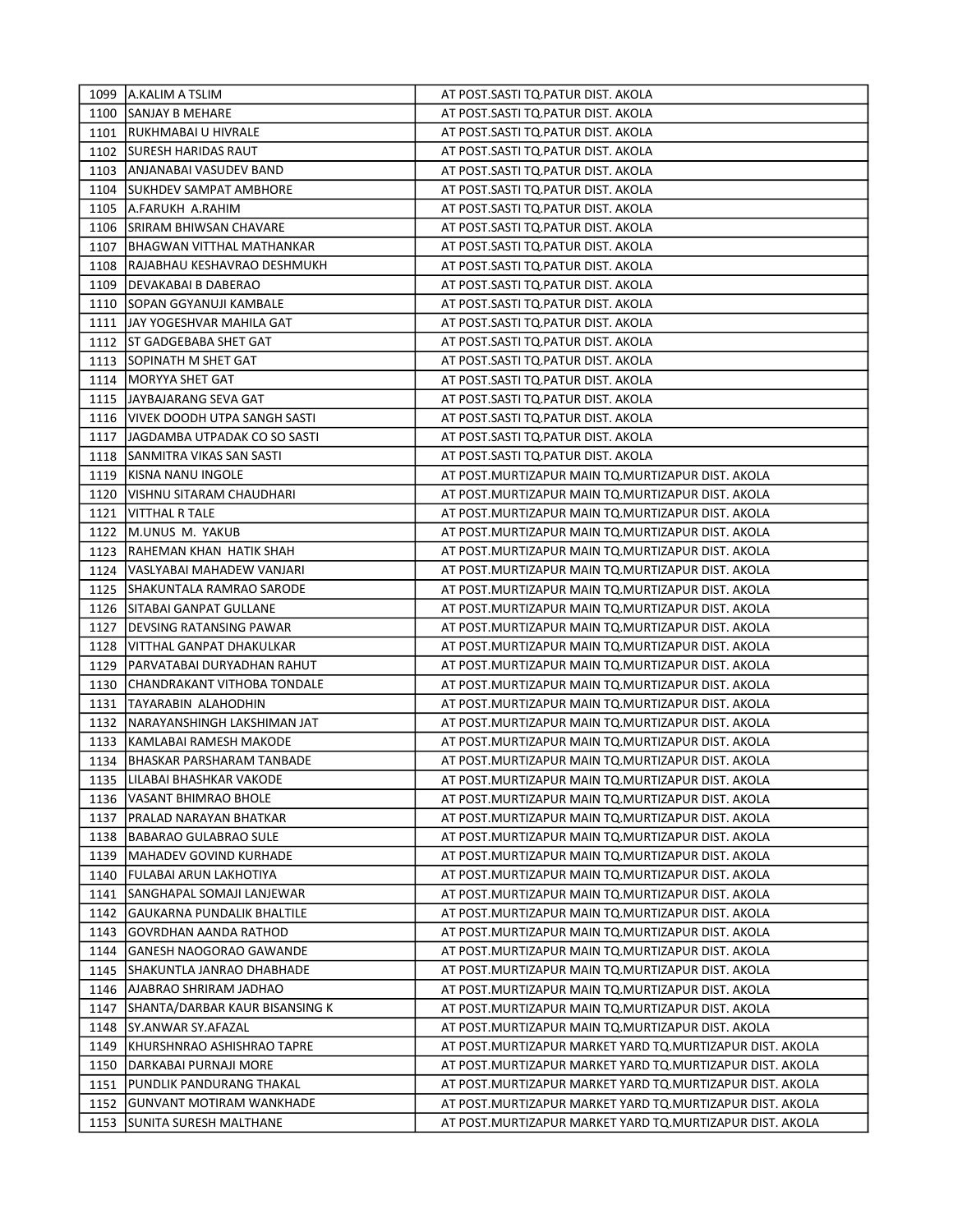|      | 1154   DINYA KUTE                  | AT POST.MURTIZAPUR MARKET YARD TQ.MURTIZAPUR DIST. AKOLA |
|------|------------------------------------|----------------------------------------------------------|
| 1155 | <b>PUNJAJI SHANKAR ATEKAR</b>      | AT POST.MURTIZAPUR MARKET YARD TQ.MURTIZAPUR DIST. AKOLA |
| 1156 | <b>IPRABHAKAR GOVIDRAO SARDAR</b>  | AT POST.MURTIZAPUR MARKET YARD TQ.MURTIZAPUR DIST. AKOLA |
| 1157 | ICHANDRABHAGA BAJIRAO PATHARE      | AT POST.MURTIZAPUR MARKET YARD TQ.MURTIZAPUR DIST. AKOLA |
| 1158 | <b>RAMABAI R AMYAKATR</b>          | AT POST.MURTIZAPUR MARKET YARD TQ.MURTIZAPUR DIST. AKOLA |
| 1159 | ANITA DILIP JADHAV                 | AT POST.MURTIZAPUR MARKET YARD TQ.MURTIZAPUR DIST. AKOLA |
| 1160 | IKISAN DASHRATH LAWARKAR           | AT POST.MURTIZAPUR CITY TQ.MURTIZAPUR DIST. AKOLA        |
| 1161 | MAROTI SHRIRAMJI AMBALKAR          | AT POST.MURTIZAPUR CITY TQ.MURTIZAPUR DIST. AKOLA        |
| 1162 | BHATKAR SHESHRAO DESHMUKH          | AT POST.MURTIZAPUR CITY TQ.MURTIZAPUR DIST. AKOLA        |
| 1163 | DAHNRAJ NATTUJI BONDE              | AT POST.MURTIZAPUR CITY TQ.MURTIZAPUR DIST. AKOLA        |
| 1164 | GULABRAO R MEHRE                   | AT POST.MURTIZAPUR CITY TQ.MURTIZAPUR DIST. AKOLA        |
| 1165 | NIJAMODIN A SATTAR                 | AT POST.MURTIZAPUR CITY TQ.MURTIZAPUR DIST. AKOLA        |
| 1166 | GATU SHEKUJI KHANDEKAR             | AT POST.MURTIZAPUR CITY TQ.MURTIZAPUR DIST. AKOLA        |
| 1167 | CHETAN KISHOR NAGWAN               | AT POST.MURTIZAPUR CITY TQ.MURTIZAPUR DIST. AKOLA        |
| 1168 | MINABAI KISHORRAO NAGWAN           | AT POST.MURTIZAPUR CITY TQ.MURTIZAPUR DIST. AKOLA        |
| 1169 | JBALU AOMKAR WAGMAARE              | AT POST.MURTIZAPUR CITY TQ.MURTIZAPUR DIST. AKOLA        |
| 1170 | <b>SHALINI ANIL KHARAD</b>         | AT POST.MURTIZAPUR CITY TQ.MURTIZAPUR DIST. AKOLA        |
| 1171 | INAVDURGA MA. B. G. CHIKHLI        | AT POST.MURTIZAPUR CITY TQ.MURTIZAPUR DIST. AKOLA        |
| 1172 | ISHANKAR KISANRAO HOLE             | AT POST.MANA TQ.MURTIZAPUR DIST. AKOLA                   |
|      | 1173   PRABHAKAR MADHAV EKHANDE    | AT POST.MANA TO.MURTIZAPUR DIST. AKOLA                   |
| 1174 | IPUSHPA A. KASAT                   | AT POST.MANA TQ.MURTIZAPUR DIST. AKOLA                   |
|      | 1175   KAMLABAI KISANRAO KHANDEKAR | AT POST.MANA TQ.MURTIZAPUR DIST. AKOLA                   |
|      | 1176  RAMKRUSHNA NARAYAN TALE      | AT POST.MANA TQ.MURTIZAPUR DIST. AKOLA                   |
| 1177 | <b>IDNAYNDEV TUKARAM NINGHOT</b>   | AT POST.MANA TQ.MURTIZAPUR DIST. AKOLA                   |
| 1178 | VACCHALABAI S TAYADE               | AT POST.MANA TQ.MURTIZAPUR DIST. AKOLA                   |
| 1179 | JDADARAO H WANKHADE                | AT POST.MANA TQ.MURTIZAPUR DIST. AKOLA                   |
| 1180 | GODAVARI RAMRAO GHAKULKAR          | AT POST.MANA TQ.MURTIZAPUR DIST. AKOLA                   |
| 1181 | JINDUBAI DINKAR PACHDE             | AT POST.MANA TQ.MURTIZAPUR DIST. AKOLA                   |
| 1182 | JUJWAL PRAYAG RAUT                 | AT POST.MANA TQ.MURTIZAPUR DIST. AKOLA                   |
| 1183 | <b>SHANKAR MAHADEVRAO DONGARE</b>  | AT POST.MANA TQ.MURTIZAPUR DIST. AKOLA                   |
| 1184 | PRAMOD GANESHRAO PRAJAPATI         | AT POST.MANA TQ.MURTIZAPUR DIST. AKOLA                   |
| 1185 | MAHADEV GANAJI GAWAI               | AT POST.MANA TQ.MURTIZAPUR DIST. AKOLA                   |
| 1186 | VIMALBAI RAJENDRA APP KAWATKR      | AT POST.MANA TQ.MURTIZAPUR DIST. AKOLA                   |
| 1187 | MENDHE VIDY. BORTA A.I.G           | AT POST.MANA TQ.MURTIZAPUR DIST. AKOLA                   |
| 1188 | YADAWRAO VISHAVAS SABALE           | AT POST.KURUM TQ.MURTIZAPUR DIST. AKOLA                  |
| 1189 | IANNAPURNA A. SONONE               | AT POST.KARANJA MAIN.TQ.KARANJA DIST. WASHIM             |
|      | 1190 SAMARBEG NMASIRBEG MIRAZA     | AT POST.KARANJA MAIN.TQ.KARANJA DIST. WASHIM             |
| 1191 | GHANSHAM SHIVRAM THAKARE           | AT POST.KARANJA MAIN.TQ.KARANJA DIST. WASHIM             |
| 1192 | MAHADAV SHRIRAM THAKARE            | AT POST.KARANJA MAIN.TQ.KARANJA DIST. WASHIM             |
| 1193 | <b>SURESH MAHADEVAPPA BONKILE</b>  | AT POST.KARANJA MAIN.TQ.KARANJA DIST. WASHIM             |
| 1194 | JUNGLI BHIKARI MUNNIWALE           | AT POST.KARANJA MAIN.TQ.KARANJA DIST. WASHIM             |
| 1195 | PUDLIK RAMCHANDR SHAHAKAR          | AT POST.KARANJA MAIN.TQ.KARANJA DIST. WASHIM             |
| 1196 | MOHAN VISHVANATH DAHAPUTE          | AT POST.KARANJA MAIN.TQ.KARANJA DIST. WASHIM             |
| 1197 | NILKANTH NAGDEV KUTE               | AT POST.KARANJA MAIN.TQ.KARANJA DIST. WASHIM             |
| 1198 | GIRIDHAR DEVIDAS DESHMUKH          | AT POST.KARANJA MAIN.TQ.KARANJA DIST. WASHIM             |
| 1199 | <b>SITARAM TUKARAM SURWE</b>       | AT POST.KARANJA MAIN.TQ.KARANJA DIST. WASHIM             |
| 1200 | LAXMAN HARI MANWAR                 | AT POST.KARANJA MAIN.TQ.KARANJA DIST. WASHIM             |
| 1201 | JANNAPURANABAI BABARAO WARADAE     | AT POST.KARANJA MAIN.TQ.KARANJA DIST. WASHIM             |
| 1202 | ISHRIRAM SHYAMRAO KARDE            | AT POST.KARANJA MAIN.TQ.KARANJA DIST. WASHIM             |
| 1203 | BHAVRAO MARAKI BOLKE               | AT POST.KARANJA MAIN.TQ.KARANJA DIST. WASHIM             |
| 1204 | NANASA SADASHIV JIRAPURE           | AT POST.KARANJA MAIN.TQ.KARANJA DIST. WASHIM             |
| 1205 | JKAUSALAYABAI VITTHAL LADNE        | AT POST.KARANJA MAIN.TQ.KARANJA DIST. WASHIM             |
| 1206 | JMAROTI SHANKAR KHARAKE            | AT POST.KARANJA MAIN.TQ.KARANJA DIST. WASHIM             |
| 1207 | CHANDABAI VAGUJI INGLE             | AT POST.KARANJA MAIN.TQ.KARANJA DIST. WASHIM             |
| 1208 | H M CHAVHAN                        | AT POST.KARANJA MAIN.TQ.KARANJA DIST. WASHIM             |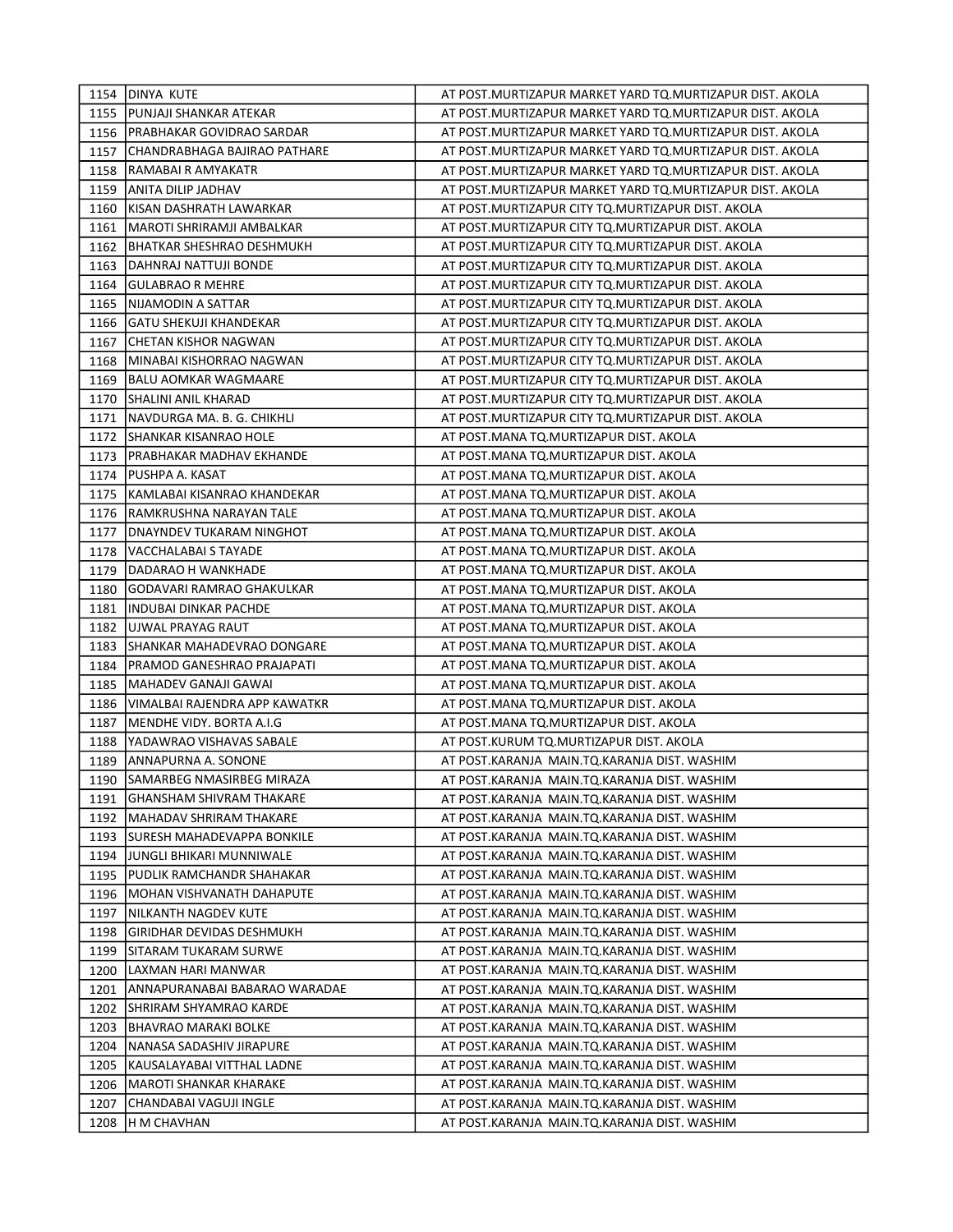|      | 1209   JIJABAI VAMAN RATHOD        | AT POST.KARANJA MAIN.TQ.KARANJA DIST. WASHIM |
|------|------------------------------------|----------------------------------------------|
|      | 1210   KALABAI SAKHARAM KOLPE      | AT POST.KARANJA MAIN.TQ.KARANJA DIST. WASHIM |
|      | 1211 RAYBHAN ABHIMAN KAKE          | AT POST.KARANJA MAIN.TQ.KARANJA DIST. WASHIM |
| 1212 | <b>MAHADEV TULSHIRAM AWATE</b>     | AT POST.KARANJA MAIN.TQ.KARANJA DIST. WASHIM |
|      | 1213 H D KANGANE                   | AT POST.KARANJA MAIN.TQ.KARANJA DIST. WASHIM |
| 1214 | INAJABAI D CHAVHAN                 | AT POST.KARANJA MAIN.TQ.KARANJA DIST. WASHIM |
|      | 1215 IC B RATHOD                   | AT POST.KARANJA MAIN.TQ.KARANJA DIST. WASHIM |
|      | 1216 K T AMBHORE                   | AT POST.KARANJA MAIN.TQ.KARANJA DIST. WASHIM |
|      | 1217  JUBEDABI SHE MEHBUB          | AT POST.KARANJA MAIN.TQ.KARANJA DIST. WASHIM |
|      | 1218 J R ROKADE                    | AT POST.KARANJA MAIN.TQ.KARANJA DIST. WASHIM |
|      | 1219 J R ROKADE                    | AT POST.KARANJA MAIN.TQ.KARANJA DIST. WASHIM |
|      | 1220 S C CHAUDHARI                 | AT POST.KARANJA MAIN.TQ.KARANJA DIST. WASHIM |
| 1221 | <b>IK F RATHOD</b>                 | AT POST.KARANJA MAIN.TQ.KARANJA DIST. WASHIM |
|      | 1222 JATMARAM CHANDRABHAN LINGHATE | AT POST.KARANJA MAIN.TQ.KARANJA DIST. WASHIM |
| 1223 | <b>IMAHADEV VYANKAT KHADSE</b>     | AT POST.KARANJA MAIN.TQ.KARANJA DIST. WASHIM |
| 1224 | <b>PANDURANG GOVINDA GULDE</b>     | AT POST.KARANJA MAIN.TQ.KARANJA DIST. WASHIM |
|      | 1225 JJANABAI DATTU AMBHORE        | AT POST.KARANJA MAIN.TQ.KARANJA DIST. WASHIM |
|      | 1226   BABARAO VITHUJI BHAVKARE    | AT POST.KARANJA MAIN.TQ.KARANJA DIST. WASHIM |
| 1227 | VATSALABAI NAMDEVRAO BHISAM        | AT POST.KARANJA MAIN.TQ.KARANJA DIST. WASHIM |
|      | 1228 SHAMRAO WAYLUJI KHANDARE      | AT POST.KARANJA MAIN.TQ.KARANJA DIST. WASHIM |
| 1229 | <b>IRUPRAO NATHTHUJI SONTHKKE</b>  | AT POST.KARANJA MAIN.TQ.KARANJA DIST. WASHIM |
| 1230 | IUKANDASING GOWARDHAN RATHOD       | AT POST.KARANJA MAIN.TQ.KARANJA DIST. WASHIM |
|      | 1231   UDDHAV DAMODHAR NICHAL      | AT POST.KARANJA MAIN.TQ.KARANJA DIST. WASHIM |
|      | 1232   SUVARNA DILEEP PAWAR        | AT POST.KARANJA MAIN.TQ.KARANJA DIST. WASHIM |
|      | 1233 JANITA BHAGWAT KADU           | AT POST.KARANJA MAIN.TQ.KARANJA DIST. WASHIM |
|      | 1234   MAHADAV DHANAJI BODASE      | AT POST.KARANJA MAIN.TQ.KARANJA DIST. WASHIM |
|      | 1235   D.KUMAR NEMASA KHANDARE     | AT POST.KARANJA MAIN.TQ.KARANJA DIST. WASHIM |
|      | 1236 SHILABAI TRAMBAK PATEKAR      | AT POST.KARANJA MAIN.TQ.KARANJA DIST. WASHIM |
|      | 1237   PRASHANT APPARAM CHAUDHARI  | AT POST.KARANJA MAIN.TQ.KARANJA DIST. WASHIM |
| 1238 | JARCHANA TULSHIRAM BHAGAT          | AT POST.KARANJA MAIN.TQ.KARANJA DIST. WASHIM |
| 1239 | <b>JGAJANAN MAHADEO PATIL</b>      | AT POST.KARANJA MAIN.TQ.KARANJA DIST. WASHIM |
| 1240 | JDEOKABAI PANDURANG DEOKAR         | AT POST.KARANJA MAIN.TQ.KARANJA DIST. WASHIM |
| 1241 | <b>SHASHIKALA A.JADHAO</b>         | AT POST.KARANJA MAIN.TQ.KARANJA DIST. WASHIM |
| 1242 | ISUDHIR KESHORAO INGLE             | AT POST.KARANJA MAIN.TQ.KARANJA DIST. WASHIM |
| 1243 | INIRMALABAI GAJANAN KALE           | AT POST.KARANJA MAIN.TQ.KARANJA DIST. WASHIM |
|      | 1244   VIMAL SAHEBRAO RAMTEKE      | AT POST.KARANJA MAIN.TQ.KARANJA DIST. WASHIM |
|      | 1245   HASINA BANSI CHAUDHARI      | AT POST.KARANJA MAIN.TQ.KARANJA DIST. WASHIM |
| 1246 | <b>SITABAI DATTARAM MATRE</b>      | AT POST.KARANJA MAIN.TQ.KARANJA DIST. WASHIM |
| 1247 | lGAJANAN KANIRAM RATHOD            | AT POST.KARANJA MAIN.TQ.KARANJA DIST. WASHIM |
| 1248 | AASARAM HARSING PAWAR              | AT POST.KARANJA MAIN.TQ.KARANJA DIST. WASHIM |
| 1249 | KASTURI BAHU MANAV VIKAS MANDA     | AT POST.KARANJA MAIN.TQ.KARANJA DIST. WASHIM |
| 1250 | ANIL DAULAT SOLANKE                | AT POST.KARANJA CITY.TQ.KARANJA DIST. WASHIM |
| 1251 | <b>VIJAY DEVIDAS BHAD</b>          | AT POST.KARANJA CITY.TQ.KARANJA DIST. WASHIM |
| 1252 | THE INDUSTRIAL VIVING CO-OP SO     | AT POST.KARANJA CITY.TQ.KARANJA DIST. WASHIM |
| 1253 | ISHERKHA AMAHAKHA                  | AT POST.KARANJA CITY.TQ.KARANJA DIST. WASHIM |
| 1254 | M P THAKRE                         | AT POST.KAMARGAON .TQ.KARANJA DIST. WASHIM   |
| 1255 | DAYARAM SADASHIV RAUT              | AT POST.KAMARGAON .TQ.KARANJA DIST. WASHIM   |
| 1256 | JMUSTAFA KHA MU KHA PATHAN         | AT POST.KAMARGAON .TQ.KARANJA DIST. WASHIM   |
| 1257 | WAMAN TUKARAM NAVALE               | AT POST.KAMARGAON .TQ.KARANJA DIST. WASHIM   |
| 1258 | GOKUL MADAN RATHOD                 | AT POST.KAMARGAON .TQ.KARANJA DIST. WASHIM   |
| 1259 | GOVARDHAN CHABULAL TALN            | AT POST.KAMARGAON .TQ.KARANJA DIST. WASHIM   |
| 1260 | VILAS KASIRAO DHORE                | AT POST.KAMARGAON .TQ.KARANJA DIST. WASHIM   |
| 1261 | FAKIRJI RAMJI SATOTE               | AT POST.KAMARGAON .TQ.KARANJA DIST. WASHIM   |
| 1262 | SAROJANI MOHAN WANKHADE            | AT POST.KAMARGAON .TQ.KARANJA DIST. WASHIM   |
| 1263 | SADANAND RAMESHWAR MHASAYE         | AT POST.KAMARGAON .TQ.KARANJA DIST. WASHIM   |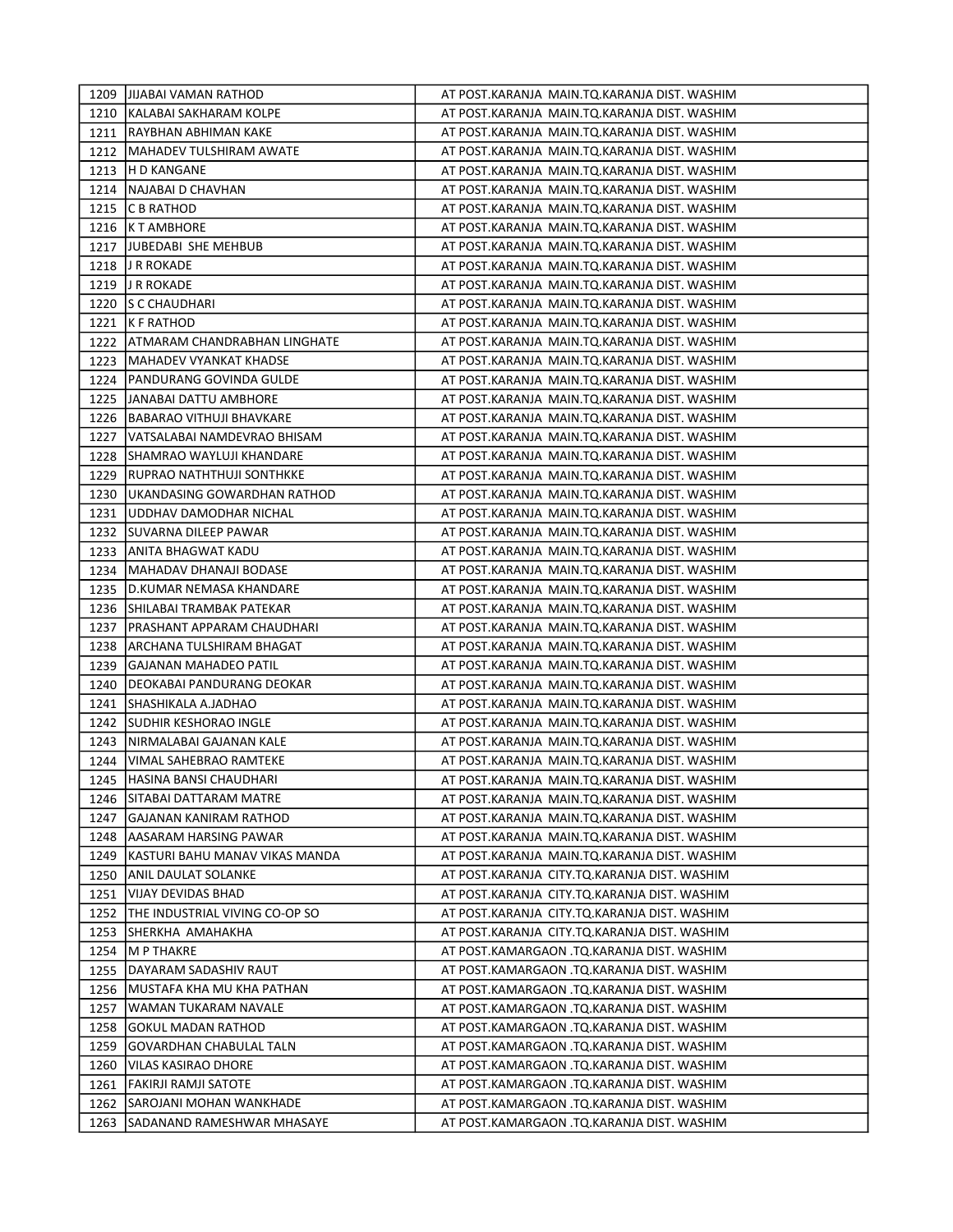|      | 1264   DNYANESHWAR PUNDLIK MAHALLE | AT POST.KAMARGAON .TQ.KARANJA DIST. WASHIM      |
|------|------------------------------------|-------------------------------------------------|
| 1265 | WAMAN RAMBHAU SAIRISE              | AT POST.KAMARGAON .TO.KARANJA DIST. WASHIM      |
|      | 1266 KAMALABAI DADARAO GAWANDE     | AT POST.KAMARGAON .TQ.KARANJA DIST. WASHIM      |
| 1267 | <b>SUDAM KASHIRAM SURJUSE</b>      | AT POST.KAMARGAON .TQ.KARANJA DIST. WASHIM      |
| 1268 | IYADAORAO PUNDLIKRAO MAHALLE       | AT POST.KAMARGAON .TQ.KARANJA DIST. WASHIM      |
| 1269 | <b>PARVINBI AB. KAYYUM</b>         | AT POST.KAMARGAON .TQ.KARANJA DIST. WASHIM      |
| 1270 | JANJANA VISHNU KATKAR              | AT POST.KAMARGAON .TQ.KARANJA DIST. WASHIM      |
| 1271 | <b>SYED KADIR SYED AALAM</b>       | AT POST.KAMARGAON .TQ.KARANJA DIST. WASHIM      |
| 1272 | <b>SHANKAR MAROTI SHENDE</b>       | AT POST.KAMARGAON .TQ.KARANJA DIST. WASHIM      |
| 1273 | JARJUN SHANKARRAO AKNAR            | AT POST.KAMARGAON .TQ.KARANJA DIST. WASHIM      |
| 1274 | IPRADIP OMKAR HIWALE               | AT POST.KAMARGAON .TQ.KARANJA DIST. WASHIM      |
| 1275 | IVINAY J INGOLE                    | AT POST.UMBARADA BAZAR .TQ.KARANJA DIST. WASHIM |
|      | 1276 ISANTOSH GAJANAN DHAKARE      | AT POST.UMBARADA BAZAR .TQ.KARANJA DIST. WASHIM |
| 1277 | <b>SHAMJI PAMAJI SOMNATHE</b>      | AT POST.UMBARADA BAZAR .TQ.KARANJA DIST. WASHIM |
| 1278 | KUSUMBAI VASANTRAO JOSHI           | AT POST.UMBARADA BAZAR .TQ.KARANJA DIST. WASHIM |
| 1279 | <b>SHAMRAO BHIWAJI LUNGE</b>       | AT POST.UMBARADA BAZAR .TQ.KARANJA DIST. WASHIM |
| 1280 | BISMILLAKHA RAHIMKHA KHAN          | AT POST.UMBARADA BAZAR .TQ.KARANJA DIST. WASHIM |
| 1281 | NANDU SHRIRAM MODAK                | AT POST.UMBARADA BAZAR .TQ.KARANJA DIST. WASHIM |
| 1282 | JDILIP MAHADEVRAO GULKAR           | AT POST.UMBARADA BAZAR .TQ.KARANJA DIST. WASHIM |
|      | 1283   NAGORAO SAHEBRAO DESHMUKH   | AT POST.UMBARADA BAZAR .TO.KARANJA DIST. WASHIM |
| 1284 | JDATTA SONBA PANDIT                | AT POST.UMBARADA BAZAR .TQ.KARANJA DIST. WASHIM |
| 1285 | ILONKARAN SURAJKARAN BANG          | AT POST.UMBARADA BAZAR .TQ.KARANJA DIST. WASHIM |
|      | 1286   DHANANJAY LAKSHMAN LAKADE   | AT POST.UMBARADA BAZAR .TQ.KARANJA DIST. WASHIM |
| 1287 | IMAROTI KISAN ATKARI               | AT POST.UMBARADA BAZAR .TQ.KARANJA DIST. WASHIM |
| 1288 | IINDUBAI SAHEBRAO POLE             | AT POST.UMBARADA BAZAR .TQ.KARANJA DIST. WASHIM |
|      | 1289   MAHADEO GONDUJI MAHAJAN     | AT POST.UMBARADA BAZAR .TQ.KARANJA DIST. WASHIM |
|      | 1290   BHAURAO RAGHOJI MANWAR      | AT POST.UMBARADA BAZAR .TQ.KARANJA DIST. WASHIM |
|      | 1291 SHIVDAS LALSING RATHOD        | AT POST.UMBARADA BAZAR .TQ.KARANJA DIST. WASHIM |
|      | 1292   SAHEBRAO TIMAJI LANJEWAR    | AT POST.UMBARADA BAZAR .TQ.KARANJA DIST. WASHIM |
| 1293 | INAGORAO KISAN EAKNAR              | AT POST.UMBARADA BAZAR .TQ.KARANJA DIST. WASHIM |
| 1294 | JRAMESH MAROTI KHARDE              | AT POST.UMBARADA BAZAR .TQ.KARANJA DIST. WASHIM |
| 1295 | <b>SANTOSH SAHEBRAO TURAK</b>      | AT POST.UMBARADA BAZAR .TQ.KARANJA DIST. WASHIM |
| 1296 | <b>ISURESH RAMKRUSHNA SAWARKAR</b> | AT POST.UMBARADA BAZAR .TQ.KARANJA DIST. WASHIM |
| 1297 | JPRASHANT DEOMAN KAMBLE            | AT POST.UMBARADA BAZAR .TQ.KARANJA DIST. WASHIM |
| 1298 | IBHAGIRATHI AMBADAS CHANDURKAR     | AT POST.UMBARADA BAZAR .TO.KARANJA DIST. WASHIM |
| 1299 | BHAGARTABAI SHAMRAO INGOLE         | AT POST.UMBARADA BAZAR .TQ.KARANJA DIST. WASHIM |
|      | 1300 ASHABAI NARHARI CHOUDHARY     | AT POST.UMBARADA BAZAR .TQ.KARANJA DIST. WASHIM |
| 1301 | BAPUNA RAMA RAUT                   | AT POST.UMBARADA BAZAR .TQ.KARANJA DIST. WASHIM |
| 1302 | MOTIRAM NAMDEO DHAKTODE            | AT POST.UMBARADA BAZAR .TO.KARANJA DIST. WASHIM |
| 1303 | PRATAPGIR GANPAT GIR               | AT POST.UMBARADA BAZAR .TQ.KARANJA DIST. WASHIM |
| 1304 | SAYANKABAI SAMBHAJI KAMBLE         | AT POST.UMBARADA BAZAR .TQ.KARANJA DIST. WASHIM |
| 1305 | PANDURANG SHIVAJI SHENDRE          | AT POST.UMBARADA BAZAR .TQ.KARANJA DIST. WASHIM |
| 1306 | NARAYAN LAHANUJI SWARGE            | AT POST.UMBARADA BAZAR .TQ.KARANJA DIST. WASHIM |
| 1307 | LAXMAN NARAYANSA PACHGADE          | AT POST.UMBARADA BAZAR .TQ.KARANJA DIST. WASHIM |
| 1308 | <b>SHANTA UTTAM JAWNJAL</b>        | AT POST.UMBARADA BAZAR .TQ.KARANJA DIST. WASHIM |
| 1309 | AKOSH FULSING RATHOD               | AT POST.UMBARADA BAZAR .TQ.KARANJA DIST. WASHIM |
| 1310 | <b>KALAVATI KESHAV KALE</b>        | AT POST.UMBARADA BAZAR .TQ.KARANJA DIST. WASHIM |
| 1311 | JDNYANESHWARI NAMDEO SINHE         | AT POST.UMBARADA BAZAR .TQ.KARANJA DIST. WASHIM |
| 1312 | KANTABAI JIVANRAM DESHMUKH         | AT POST.UMBARADA BAZAR .TQ.KARANJA DIST. WASHIM |
| 1313 | JPANDURANG TUKARAM GULHANE         | AT POST.UMBARADA BAZAR .TQ.KARANJA DIST. WASHIM |
| 1314 | JPRAVIN MANOHAR RAUT               | AT POST.UMBARADA BAZAR .TQ.KARANJA DIST. WASHIM |
|      | 1315   LAXMIBAI MAROTI WARGHAT     | AT POST.UMBARADA BAZAR .TQ.KARANJA DIST. WASHIM |
| 1316 | RATNAPRABHA RAJENDRA PETKAR        | AT POST.UMBARADA BAZAR .TQ.KARANJA DIST. WASHIM |
| 1317 | MADHUKAR NATTHUJI WANKHADE         | AT POST.UMBARADA BAZAR .TQ.KARANJA DIST. WASHIM |
| 1318 | DAYARAM BHIKAJI JADHAV             | AT POST.UMBARADA BAZAR .TQ.KARANJA DIST. WASHIM |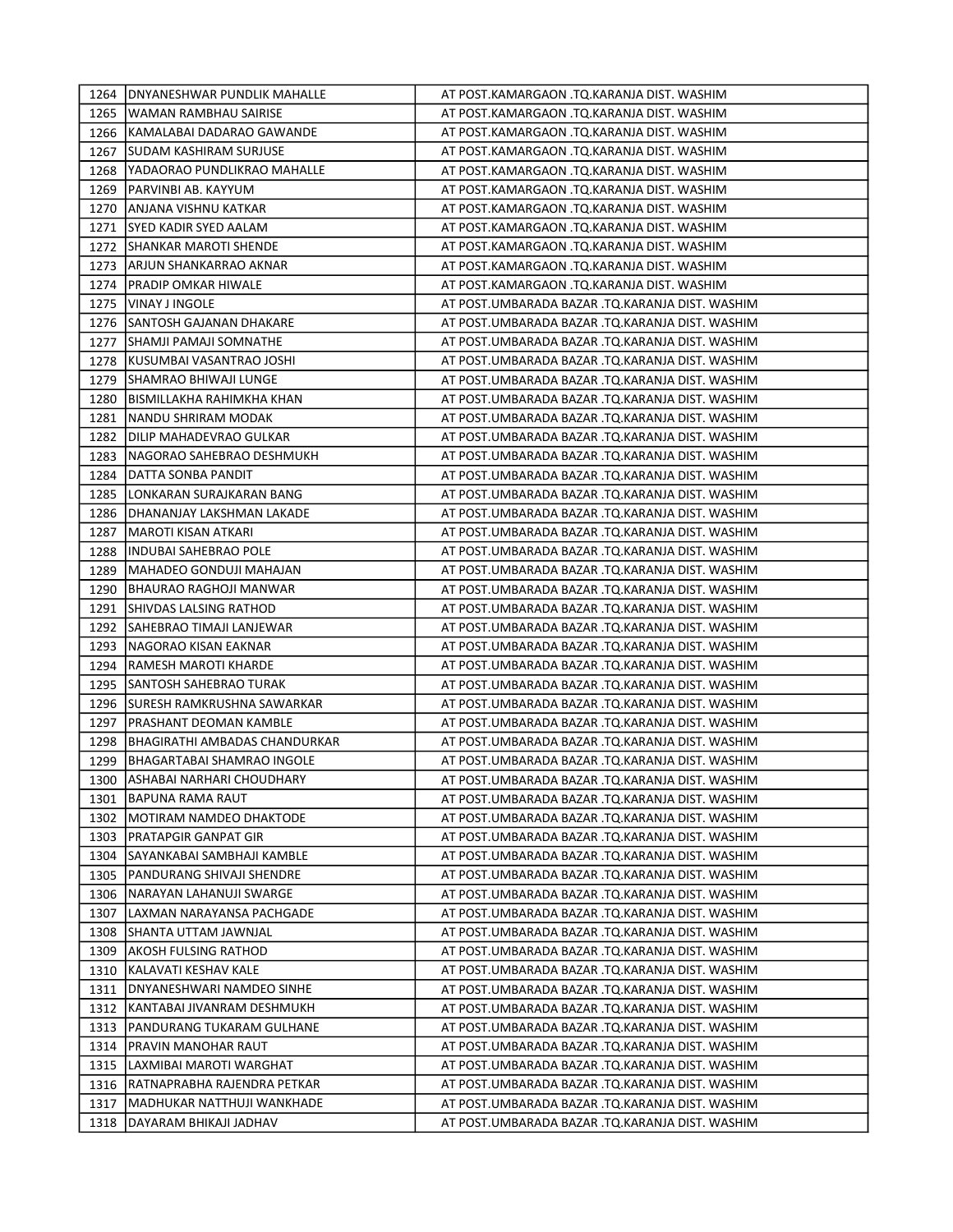|      | 1319   SANJAY KISANRAO LAHAMGE       | AT POST.UMBARADA BAZAR .TQ.KARANJA DIST. WASHIM |
|------|--------------------------------------|-------------------------------------------------|
|      | 1320   UKANDA DAGADAJI PANGSE        | AT POST.UMBARADA BAZAR .TQ.KARANJA DIST. WASHIM |
| 1321 | <b>SHRIKANT SHANKAR GHARAT</b>       | AT POST.UMBARADA BAZAR .TQ.KARANJA DIST. WASHIM |
| 1322 | <b>RAJENDRA VITTHAL INGOLE</b>       | AT POST.UMBARADA BAZAR .TQ.KARANJA DIST. WASHIM |
|      | 1323 BAJIRAO PANDUJI GHOTKAR         | AT POST.UMBARADA BAZAR .TQ.KARANJA DIST. WASHIM |
| 1324 | <b>IRUPA DADARAO JAMNIK</b>          | AT POST.UMBARADA BAZAR .TQ.KARANJA DIST. WASHIM |
| 1325 | <b>SUBHASH ISHWARDAS SONTAKKE</b>    | AT POST.UMBARADA BAZAR .TQ.KARANJA DIST. WASHIM |
| 1326 | <b>SHALIKRAM GOVINDRAO BHIVARKAR</b> | AT POST.UMBARADA BAZAR .TQ.KARANJA DIST. WASHIM |
| 1327 | VISHNU SONAJI MORE                   | AT POST.UMBARADA BAZAR .TQ.KARANJA DIST. WASHIM |
| 1328 | JRAMESH RAMDAS KAKDE                 | AT POST.UMBARADA BAZAR .TQ.KARANJA DIST. WASHIM |
| 1329 | JOM SHANKAR PUND                     | AT POST.UMBARADA BAZAR .TQ.KARANJA DIST. WASHIM |
| 1330 | <b>JGRAM PANCHAYT SUKLI</b>          | AT POST.UMBARADA BAZAR .TQ.KARANJA DIST. WASHIM |
| 1331 | KISAN BACHAT GAT                     | AT POST.UMBARADA BAZAR .TQ.KARANJA DIST. WASHIM |
|      | 1332 RAMABAI MAHILA BACHAT GAT       | AT POST.UMBARADA BAZAR .TQ.KARANJA DIST. WASHIM |
|      | 1333   JAYSHIV SHANKAR BACHAT GAT    | AT POST.UMBARADA BAZAR .TQ.KARANJA DIST. WASHIM |
|      | 1334   MAULI PURUSH BACHAT GAT       | AT POST.UMBARADA BAZAR .TQ.KARANJA DIST. WASHIM |
|      | 1335 GURUKRUPA PURUSH BACHAT GAT     | AT POST.UMBARADA BAZAR .TQ.KARANJA DIST. WASHIM |
|      | 1336   TAWAKKAL SHETKARI BACHAT GAT  | AT POST.UMBARADA BAZAR .TQ.KARANJA DIST. WASHIM |
| 1337 | JOMSAI MAHILA BACHAT GAT             | AT POST.UMBARADA BAZAR .TQ.KARANJA DIST. WASHIM |
|      | 1338   PRESIDENT PUB EDU SOC MRZ     | AT POST.DHANAJ BU .TQ.KARANJA DIST. WASHIM      |
|      | 1339 BAPURAO UDEBHAN RAUT            | AT POST.DHANAJ BU .TQ.KARANJA DIST. WASHIM      |
| 1340 | ISAYRABAI MANKCHAND BOTHARA          | AT POST.DHANAJ BU .TQ.KARANJA DIST. WASHIM      |
| 1341 | <b>JUDHAVRAO VITHOBA DHULE</b>       | AT POST.DHANAJ BU .TQ.KARANJA DIST. WASHIM      |
|      | 1342 ISHEVANTA GANPATH GULHANE       | AT POST.DHANAJ BU .TQ.KARANJA DIST. WASHIM      |
|      | 1343   VACHAJHABAI GEDAJI KAMBLE     | AT POST.DHANAJ BU .TQ.KARANJA DIST. WASHIM      |
|      | 1344   RADHUBAI GOTUJI INGALE        | AT POST.DHANAJ BU .TQ.KARANJA DIST. WASHIM      |
|      | 1345   M. B. BHENDE                  | AT POST.DHANAJ BU .TQ.KARANJA DIST. WASHIM      |
|      | 1346   NARAYAN DAMADASA GULHANE      | AT POST.DHANAJ BU .TQ.KARANJA DIST. WASHIM      |
| 1347 | <b>RAMESH H SARADA</b>               | AT POST.DHANAJ BU .TQ.KARANJA DIST. WASHIM      |
| 1348 | JBHIMARAO RAMARAO MODAK              | AT POST.DHANAJ BU .TQ.KARANJA DIST. WASHIM      |
|      | 1349   VASANTA KISANSA GULHANE       | AT POST.DHANAJ BU .TQ.KARANJA DIST. WASHIM      |
| 1350 | INARAYAN SHAMBHUAPPA NIMBALVAR       | AT POST.DHANAJ BU .TQ.KARANJA DIST. WASHIM      |
| 1351 | <b>ISURYABHAN KRUSHNAJI BELASALE</b> | AT POST.DHANAJ BU .TQ.KARANJA DIST. WASHIM      |
| 1352 | <b>IRAMDAS MAROTI ISIKAR</b>         | AT POST.DHANAJ BU .TQ.KARANJA DIST. WASHIM      |
| 1353 | JHARIBHAU RAJENDRA KADU              | AT POST.DHANAJ BU .TQ.KARANJA DIST. WASHIM      |
|      | 1354   HUKUMCHANDRA RAMCHANDRA LAHE  | AT POST.DHANAJ BU .TQ.KARANJA DIST. WASHIM      |
|      | 1355   BHIMRAO ASRAJI BHUSARI        | AT POST.DHANAJ BU .TQ.KARANJA DIST. WASHIM      |
| 1356 | RAMKRUSHNA TUKAARAM SHIRABHATE       | AT POST.DHANAJ BU .TQ.KARANJA DIST. WASHIM      |
| 1357 | DILIP CHAMPALAL LODHA                | AT POST.DHANAJ BU .TQ.KARANJA DIST. WASHIM      |
| 1358 | KISAN TUKARAM GULHANE                | AT POST.DHANAJ BU .TQ.KARANJA DIST. WASHIM      |
| 1359 | SUNITA TULSHIRAM BOTHRA              | AT POST.DHANAJ BU .TQ.KARANJA DIST. WASHIM      |
| 1360 | KANCHAN TULSHILRAM BOTHAL            | AT POST.DHANAJ BU .TQ.KARANJA DIST. WASHIM      |
| 1361 | DILIP BHIMRAO PHULKALE               | AT POST.DHANAJ BU .TQ.KARANJA DIST. WASHIM      |
| 1362 | PRAMILA BABAN AMBARKAR               | AT POST.DHANAJ BU .TQ.KARANJA DIST. WASHIM      |
| 1363 | KISAN JHIGUJI NAVLE                  | AT POST.DHANAJ BU .TQ.KARANJA DIST. WASHIM      |
| 1364 | DHANNU FULAJI RADHOT                 | AT POST.DHANAJ BU .TQ.KARANJA DIST. WASHIM      |
| 1365 | IKISANSA DOULATSA BANARSE            | AT POST.DHANAJ BU .TQ.KARANJA DIST. WASHIM      |
| 1366 | JINDOBAI TRANBAK KADU                | AT POST.DHANAJ BU .TQ.KARANJA DIST. WASHIM      |
| 1367 | JPURN SHRAVAN THAKRE                 | AT POST.DHANAJ BU .TQ.KARANJA DIST. WASHIM      |
| 1368 | INAMDEV LAXMAN DHOLE                 | AT POST.DHANAJ BU .TQ.KARANJA DIST. WASHIM      |
| 1369 | JPRABHAKAR KISANRAO DOGRE            | AT POST.DHANAJ BU .TQ.KARANJA DIST. WASHIM      |
| 1370 | <b>SHRIPAL BABAN AMBARKAR</b>        | AT POST.DHANAJ BU .TQ.KARANJA DIST. WASHIM      |
| 1371 | VINOD BALKISAN JAJU                  | AT POST.DHANAJ BU .TQ.KARANJA DIST. WASHIM      |
| 1372 | MAHENDRE SITARAM CHAVDAS             | AT POST.DHANAJ BU .TQ.KARANJA DIST. WASHIM      |
| 1373 | VIJAY I LOSH                         | AT POST.DHANAJ BU .TQ.KARANJA DIST. WASHIM      |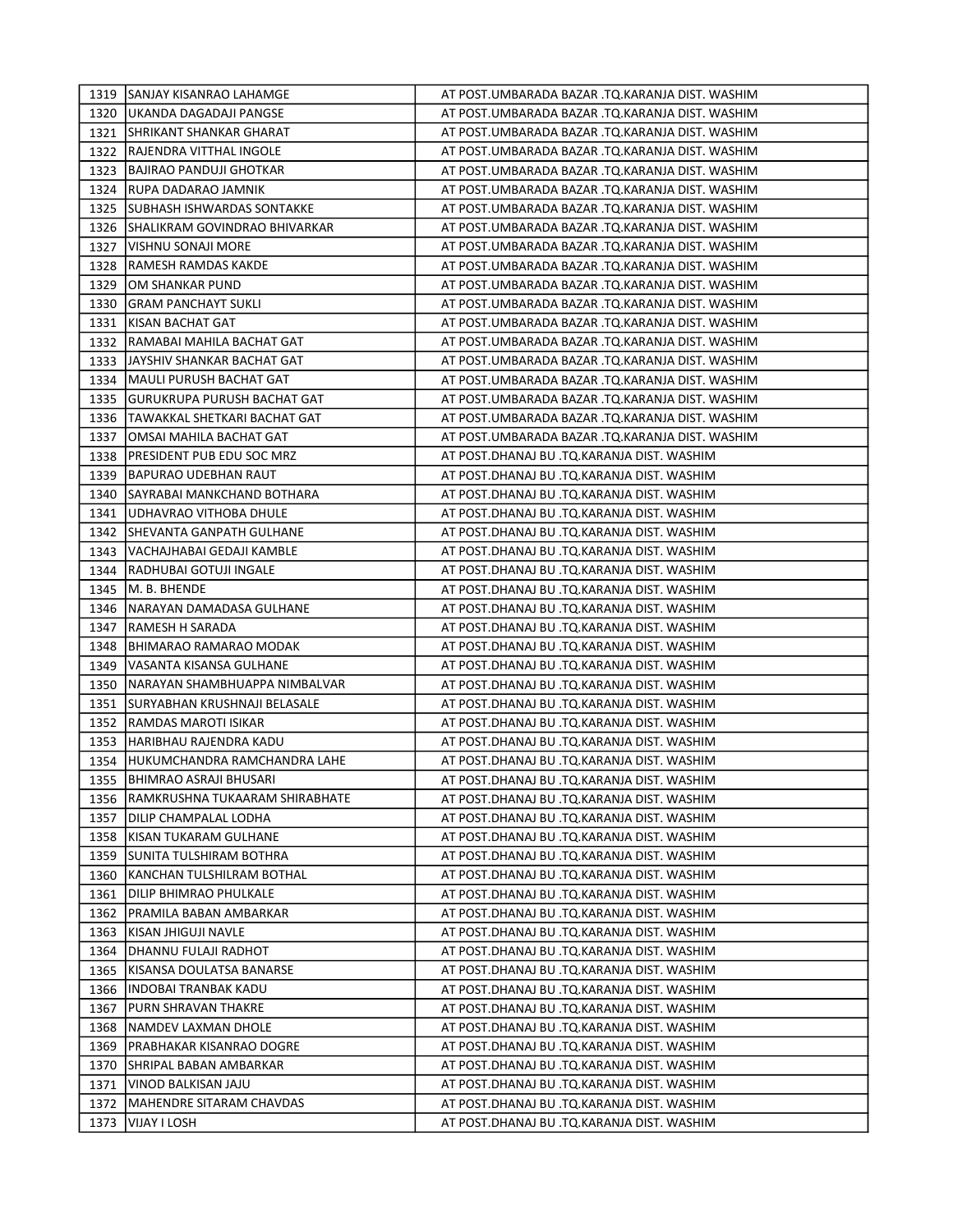|      | 1374   DURGABAI S RAUT                | AT POST.DHANAJ BU .TQ.KARANJA DIST. WASHIM |
|------|---------------------------------------|--------------------------------------------|
| 1375 | <b>VARSHA SUBHASH MUNDE</b>           | AT POST.DHANAJ BU .TQ.KARANJA DIST. WASHIM |
| 1376 | ICHINDHUJI KISANRAO JADHOV            | AT POST.DHANAJ BU .TQ.KARANJA DIST. WASHIM |
| 1377 | MURALIDHAR G UGALE                    | AT POST.DHANAJ BU .TQ.KARANJA DIST. WASHIM |
| 1378 | ISUKHDEV SITARAM SHEGOKAR             | AT POST.DHANAJ BU .TQ.KARANJA DIST. WASHIM |
| 1379 | TULAJABAI TUKARAM LANDKAR             | AT POST.DHANAJ BU .TQ.KARANJA DIST. WASHIM |
| 1380 | IGANESH DATTUJI PNCHAL                | AT POST.DHANAJ BU .TQ.KARANJA DIST. WASHIM |
| 1381 | AATUL PANJAB KADU                     | AT POST.DHANAJ BU .TQ.KARANJA DIST. WASHIM |
| 1382 | JMURADSHAHA TUKDUSHA DIVANKAR         | AT POST.DHANAJ BU .TQ.KARANJA DIST. WASHIM |
| 1383 | RIJAWANA NAJIR AHMAD                  | AT POST.DHANAJ BU .TQ.KARANJA DIST. WASHIM |
| 1384 | MANDAJI GOVARDHAN WANKHADE            | AT POST.DHANAJ BU .TQ.KARANJA DIST. WASHIM |
| 1385 | IGIRISHKUMAR SURAJMAL BOTHRA          | AT POST.DHANAJ BU .TQ.KARANJA DIST. WASHIM |
| 1386 | GIRISHKUMAR SURAJMAL BOTHRA           | AT POST.DHANAJ BU .TQ.KARANJA DIST. WASHIM |
| 1387 | JDEVKABAI NARAYAN BIHEVAR             | AT POST.DHANAJ BU .TQ.KARANJA DIST. WASHIM |
| 1388 | HIMMAT PUNDLIK BORKAR                 | AT POST.DHANAJ BU .TQ.KARANJA DIST. WASHIM |
| 1389 | <b>SUNITA RAMAKANT RATHOD</b>         | AT POST.DHANAJ BU .TQ.KARANJA DIST. WASHIM |
| 1390 | RAMESH NATHMALJI TAPDIYA              | AT POST.DHANAJ BU .TQ.KARANJA DIST. WASHIM |
| 1391 | NALUBAI DNYNESHWAR SAIRISE            | AT POST.DHANAJ BU .TQ.KARANJA DIST. WASHIM |
| 1392 | VISHAVAS BHIMRAO KULMALI              | AT POST.DHANAJ BU .TQ.KARANJA DIST. WASHIM |
|      | 1393   BHIMRAO KISAN ADHHAVALE        | AT POST.DHANAJ BU .TQ.KARANJA DIST. WASHIM |
| 1394 | IKAUSALLIYA KISAN DUPARE              | AT POST.DHANAJ BU .TQ.KARANJA DIST. WASHIM |
| 1395 | <b>SITA CHATRU JADHOV</b>             | AT POST.DHANAJ BU .TQ.KARANJA DIST. WASHIM |
|      | 1396   NILESH ANBADAS PANDHE          | AT POST.DHANAJ BU .TQ.KARANJA DIST. WASHIM |
| 1397 | <b>IPRAMILA MANIKRAO BHENDE</b>       | AT POST.DHANAJ BU .TQ.KARANJA DIST. WASHIM |
| 1398 | <b>IBIHARILAL NAMDEV WAGHMARE</b>     | AT POST.DHANAJ BU .TQ.KARANJA DIST. WASHIM |
|      | 1399   RUKHMABAI MAROTRAO GULHANE     | AT POST.DHANAJ BU .TQ.KARANJA DIST. WASHIM |
| 1400 | <b>SARASVATA TULSHIRAM BANSOD</b>     | AT POST.DHANAJ BU .TQ.KARANJA DIST. WASHIM |
| 1401 | CHANDRABHAGA GOVINDA ALAMWAR          | AT POST.DHANAJ BU .TQ.KARANJA DIST. WASHIM |
| 1402 | MAHESH DAMODHAR NAGECHA               | AT POST.DHANAJ BU .TQ.KARANJA DIST. WASHIM |
| 1403 | INARMADABAI RAMCHANDRA DAFDE          | AT POST.DHANAJ BU .TQ.KARANJA DIST. WASHIM |
| 1404 | VINOD DEVMAN SHENDE                   | AT POST.DHANAJ BU .TQ.KARANJA DIST. WASHIM |
| 1405 | RINA KISHORRAO DHAKE                  | AT POST.DHANAJ BU .TQ.KARANJA DIST. WASHIM |
| 1406 | PUSHPA AWDHUT BANDE                   | AT POST.DHANAJ BU .TQ.KARANJA DIST. WASHIM |
| 1407 | JISHVAR MAHADEV BHALIRAO              | AT POST.DHANAJ BU .TQ.KARANJA DIST. WASHIM |
| 1408 | IINDRAPAL GANGARAM THAKUR             | AT POST.DHANAJ BU .TQ.KARANJA DIST. WASHIM |
| 1409 | LILAJ NAJUKRAO DESHMOKH               | AT POST.DHANAJ BU .TQ.KARANJA DIST. WASHIM |
|      | 1410   RAMESH HIRMAN RATHOD           | AT POST.DHANAJ BU .TQ.KARANJA DIST. WASHIM |
| 1411 | R. MU. THAKRE                         | AT POST.DHANAJ BU .TQ.KARANJA DIST. WASHIM |
| 1412 | M P GAJANAN M DUDH SOC PIMPRI         | AT POST.DHANAJ BU .TO.KARANJA DIST. WASHIM |
| 1413 | <b>HM ZP SCHOOL DHANAJ BK</b>         | AT POST.DHANAJ BU .TQ.KARANJA DIST. WASHIM |
| 1414 | HM KANISHTA PRI SCH NAGALWADI         | AT POST.DHANAJ BU .TQ.KARANJA DIST. WASHIM |
| 1415 | HM ZP SCHOOL BHIVARI                  | AT POST.DHANAJ BU .TQ.KARANJA DIST. WASHIM |
| 1416 | <b>HM ZP SCHOOL RAGATI</b>            | AT POST.DHANAJ BU .TQ.KARANJA DIST. WASHIM |
| 1417 | SARPANCH SACHIV GP RAHATI             | AT POST.DHANAJ BU .TQ.KARANJA DIST. WASHIM |
|      | 1418   HMZP PRI MARATHISCH HIVRA LAHE | AT POST.DHANAJ BU .TQ.KARANJA DIST. WASHIM |
| 1419 | INIYOJIT KHATESHWAR MAH DUDH          | AT POST.DHANAJ BU .TQ.KARANJA DIST. WASHIM |
| 1420 | <b>JHM ZP SCHOOL MEHA</b>             | AT POST.DHANAJ BU .TQ.KARANJA DIST. WASHIM |
| 1421 | JBALAJI SHIKSHAN SOC DHANAJ BK        | AT POST.DHANAJ BU .TQ.KARANJA DIST. WASHIM |
| 1422 | INIYOJIT SHRISHMBHU SHESHNAG          | AT POST.DHANAJ BU .TQ.KARANJA DIST. WASHIM |
| 1423 | IZP PRI SCHOOL HIVRA LAHE             | AT POST.DHANAJ BU .TQ.KARANJA DIST. WASHIM |
| 1424 | JPANIPURVATHA SAMITI DHOTRA D         | AT POST.DHANAJ BU .TQ.KARANJA DIST. WASHIM |
|      | 1425   NIYOJIT TUKDOJI MAH DUDH HIVRA | AT POST.DHANAJ BU .TQ.KARANJA DIST. WASHIM |
| 1426 | GAV VIKAS SAMITI BHAMBDEVI            | AT POST.DHANAJ BU .TQ.KARANJA DIST. WASHIM |
| 1427 | SARPANCH SACHIV PANIPUR YOJANA        | AT POST.DHANAJ BU .TQ.KARANJA DIST. WASHIM |
| 1428 | NIYOJIT MALHAR MAHILA DUDH SOC        | AT POST.DHANAJ BU .TQ.KARANJA DIST. WASHIM |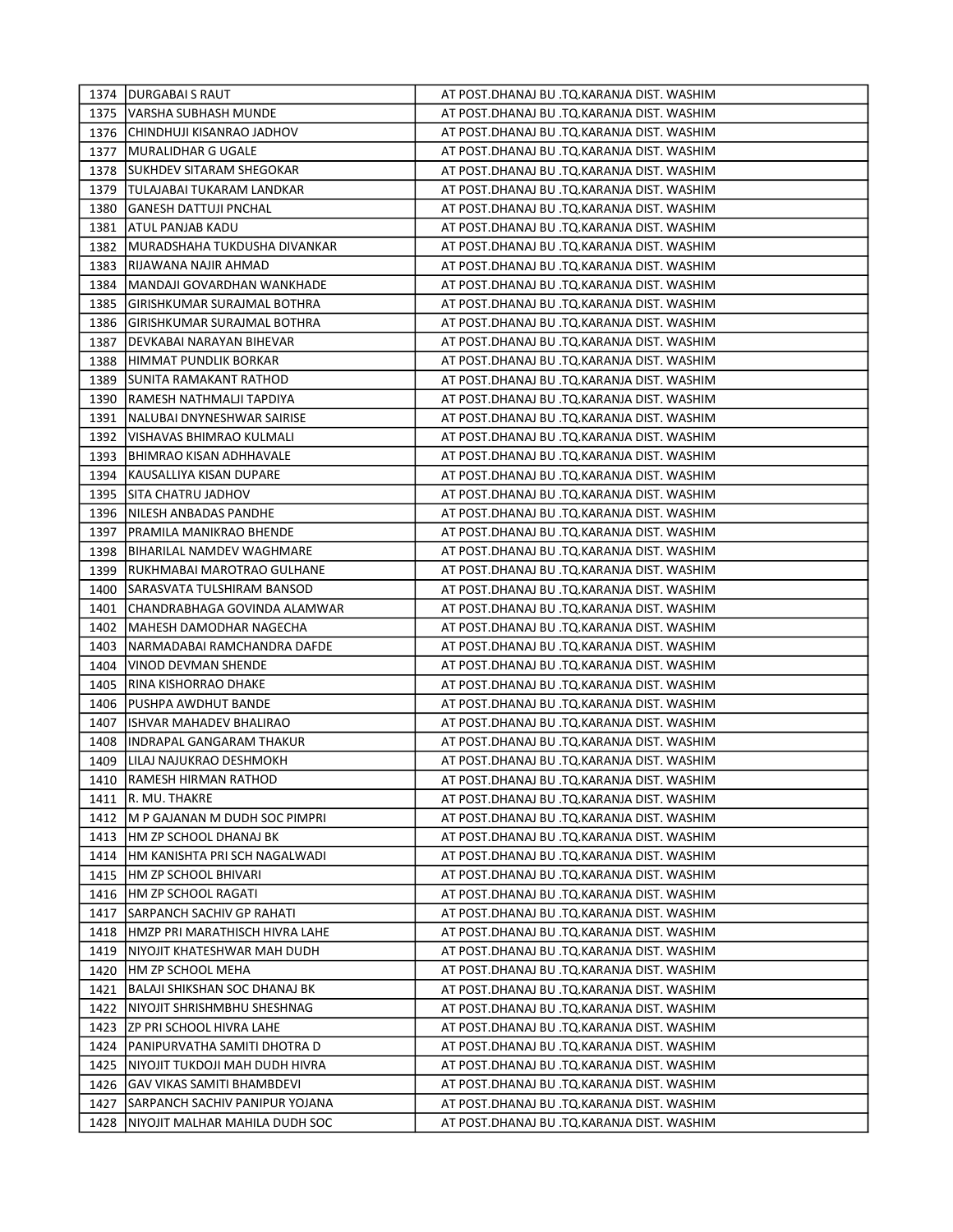| 1429   A. DESHMUKH JINING PRESING MAN      | AT POST.MANBHA .TQ.KARANJA DIST. WASHIM             |
|--------------------------------------------|-----------------------------------------------------|
| 1430<br>IBABULAL SURYABHAN RANGE           | AT POST.MANBHA .TQ.KARANJA DIST. WASHIM             |
| 1431<br>JDEVIDAS NATTHUJI KAMANKAR         | AT POST.MANBHA .TQ.KARANJA DIST. WASHIM             |
| JRAJKUMAR BABARAO RAUT<br>1432             | AT POST.MANBHA .TQ.KARANJA DIST. WASHIM             |
| 1433<br> VITTAL RATANSINGH CHAVAN          | AT POST.MANBHA .TQ.KARANJA DIST. WASHIM             |
| 1434<br>JJAYRAM RAMCHANDRA THAKARE         | AT POST.MANBHA .TQ.KARANJA DIST. WASHIM             |
| 1435<br>JANJANABAI KASHINATH MANVAR        | AT POST.MANBHA .TQ.KARANJA DIST. WASHIM             |
| KAUSALYABAI PARASHRAM CHAVAN<br>1436       | AT POST.MANBHA .TQ.KARANJA DIST. WASHIM             |
| 1437<br>IRAMESH KANHUJI UGHADE             | AT POST.MANBHA .TQ.KARANJA DIST. WASHIM             |
| 1438<br>JA.MAJIT A.YUSUF A.                | AT POST.MANBHA .TQ.KARANJA DIST. WASHIM             |
| 1439<br>BAINABAI MAROTI SAVALE             | AT POST.MANBHA .TQ.KARANJA DIST. WASHIM             |
| <b>ISAHEBRAO RAMKRUSHNA PADHEN</b><br>1440 | AT POST.MANBHA .TO.KARANJA DIST. WASHIM             |
| JUDDHAV BAJIRAO MULE<br>1441               | AT POST.MANBHA .TQ.KARANJA DIST. WASHIM             |
| 1442<br><b>SANJAY PRALHAD JOSHI</b>        | AT POST.MANBHA .TQ.KARANJA DIST. WASHIM             |
| 1443   LILABAI KISANRAO GAIKWAD            | AT POST.MANBHA .TQ.KARANJA DIST. WASHIM             |
| <b>SK.ALAODDIN SHAMSHODDIN SK</b><br>1444  | AT POST.MANBHA .TQ.KARANJA DIST. WASHIM             |
| 1445   HIRALAXMI P. PATHAK                 | AT POST.MANBHA .TQ.KARANJA DIST. WASHIM             |
| 1446 SUNITA PRALHAD KADU                   | AT POST.MANBHA .TQ.KARANJA DIST. WASHIM             |
| 1447   MEHARUNNISA MUJAFFARKHA KHAN        | AT POST.MANBHA .TQ.KARANJA DIST. WASHIM             |
| 1448   RANI GAJANAN RAUT                   | AT POST.MANBHA .TQ.KARANJA DIST. WASHIM             |
| 1449   ANJUMFARAH VAHIDBEG MIRZA           | AT POST.MANBHA .TQ.KARANJA DIST. WASHIM             |
| 1450 ISHIVAJI GANGARAM DHOKAL              | AT POST.POHA .TQ.KARANJA DIST. WASHIM               |
| 1451   BHARTI JAGDISH GAIKWAD              | AT POST.POHA .TQ.KARANJA DIST. WASHIM               |
| 1452   HARSHAL RAGHUNATH RAUT              | AT POST.POHA .TQ.KARANJA DIST. WASHIM               |
| 1453 SARASVATI PRALHAD LASANKUTE           | AT POST.POHA .TQ.KARANJA DIST. WASHIM               |
| 1454 HM VSANT VI POHA                      | AT POST.POHA .TQ.KARANJA DIST. WASHIM               |
| 1455<br>JVACHAJHABAI GEDAJI KAMBLE         | AT POST.POHA .TQ.KARANJA DIST. WASHIM               |
| 1456 JJAY BHAVANI M GAT WADHAVI            | AT POST.POHA .TQ.KARANJA DIST. WASHIM               |
| 1457<br>JINDHIRA GANDHI M GAT WADHAVI      | AT POST.POHA .TQ.KARANJA DIST. WASHIM               |
| 1458<br>JRADHEKRUSHNA DU UTP SAN POHA      | AT POST.POHA .TQ.KARANJA DIST. WASHIM               |
| 1459 JJIKAR IBARAHIM MAMDANI               | AT POST.KAJLESHWAR .TQ.KARANJA DIST. WASHIM         |
| <b>IRAVI RAMESH BHAD</b><br>1460           | AT POST.KAJLESHWAR .TQ.KARANJA DIST. WASHIM         |
| 1461<br>ISHIVBA MAROTI BHINGARE            | AT POST.KAJLESHWAR .TQ.KARANJA DIST. WASHIM         |
| 1462   NATHU MAROTI DEVKATHE               | AT POST.KAJLESHWAR .TQ.KARANJA DIST. WASHIM         |
| 1463<br><b>IKUSUM KHAN AYUJAKHAN</b>       | AT POST.KAJLESHWAR .TQ.KARANJA DIST. WASHIM         |
| 1464   AJABRAO VISHAVNATH GANESHPURE       | AT POST.KAJLESHWAR .TQ.KARANJA DIST. WASHIM         |
| 1465 SHAMAJI SHEKH MUSTFA SHEKGH           | AT POST.KAJLESHWAR .TO.KARANJA DIST. WASHIM         |
| VENUBAI PRALHADRAO GHOTE<br>1466           | AT POST.KAJLESHWAR .TQ.KARANJA DIST. WASHIM         |
| MANISH DEVIDAS UPADHYE<br>1467             | AT POST.KAJLESHWAR .TQ.KARANJA DIST. WASHIM         |
| RAJKUMAR KESARIMAL KHANDELWAL<br>1468      | AT POST.KAJLESHWAR .TQ.KARANJA DIST. WASHIM         |
| PRASHANT MANOHAR BHAD<br>1469              | AT POST.KAJLESHWAR .TQ.KARANJA DIST. WASHIM         |
| 1470<br>ANIL BAPURAO KAPALE                | AT POST.KAJLESHWAR .TQ.KARANJA DIST. WASHIM         |
| 1471<br>JJALSWARAJ P GP JANORI             | AT POST.KAJLESHWAR .TQ.KARANJA DIST. WASHIM         |
| 1472<br>IRASHATRSANT TUKDOJI .S. B,.GAT    | AT POST.KAJLESHWAR .TQ.KARANJA DIST. WASHIM         |
| MAULI SS.S.B. GAT<br>1473                  | AT POST.KAJLESHWAR .TQ.KARANJA DIST. WASHIM         |
| 1474<br>JSAI VYAM KI EDU PRKAJALESHA       | AT POST.KAJLESHWAR .TQ.KARANJA DIST. WASHIM         |
| 1475<br><b>BHOJA SEWARAM ADE</b>           | AT POST.MANGRULPIR MAIN .TQ MANGRULPIR DIST. WASHIM |
| 1476<br>JDNYANADEV MAHADU THOMBRE          | AT POST.MANGRULPIR MAIN .TQ MANGRULPIR DIST. WASHIM |
| 1477<br> BAJIRAO SHAMA RATHOD              | AT POST.MANGRULPIR MAIN .TQ MANGRULPIR DIST. WASHIM |
| 1478<br>ISAMSHER KHA SAIFUDDIN             | AT POST.MANGRULPIR MAIN .TQ MANGRULPIR DIST. WASHIM |
| RAFIK ABDULLA KHAN<br>1479                 | AT POST.MANGRULPIR MAIN .TQ MANGRULPIR DIST. WASHIM |
| 1480<br> BHIMRAO BAJIRAO THAKREE           | AT POST.MANGRULPIR MAIN .TQ MANGRULPIR DIST. WASHIM |
| 1481<br>NAMDEV KISAN KHADASE               | AT POST.MANGRULPIR MAIN .TQ MANGRULPIR DIST. WASHIM |
| 1482<br>SUNILRAO JAYAVANTRAO SOLANKE       | AT POST.MANGRULPIR MAIN .TQ MANGRULPIR DIST. WASHIM |
| 1483<br>GAJANAN SUKHDEV SAMRAT             | AT POST.MANGRULPIR MAIN .TQ MANGRULPIR DIST. WASHIM |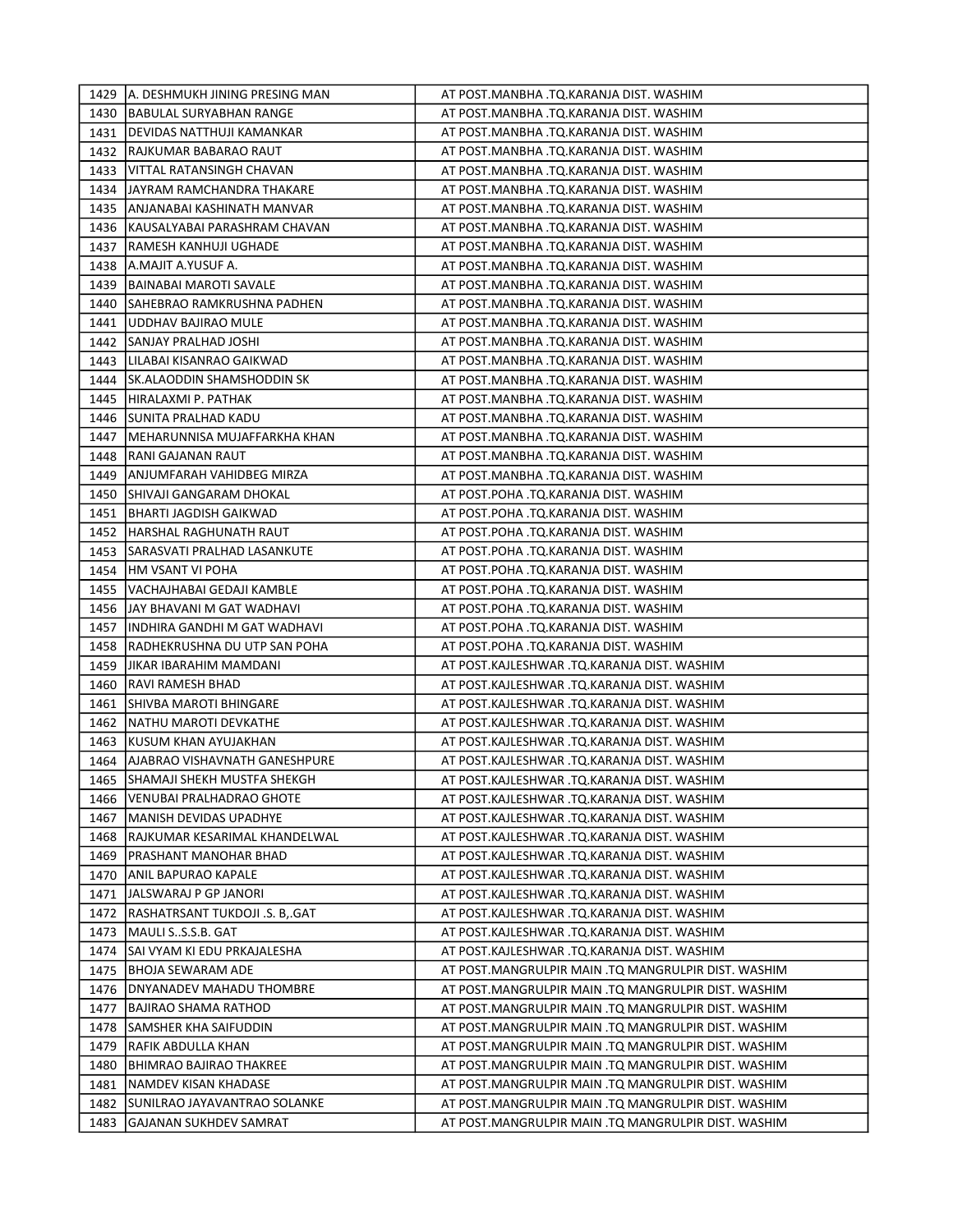|      | 1484 IJAGU B GARWE                  | AT POST.MANGRULPIR MAIN .TQ MANGRULPIR DIST. WASHIM |
|------|-------------------------------------|-----------------------------------------------------|
| 1485 | <b>BABAN PANDURANG KAMBLE</b>       | AT POST.MANGRULPIR MAIN .TO MANGRULPIR DIST. WASHIM |
| 1486 | <b>JDNYANESHWAR PUNDLIK NIKAM</b>   | AT POST.MANGRULPIR MAIN .TQ MANGRULPIR DIST. WASHIM |
| 1487 | ANIL BOBALE                         | AT POST.MANGRULPIR MAIN .TQ MANGRULPIR DIST. WASHIM |
| 1488 | DNYANDEV PRALHAD BHOYAR             | AT POST.MANGRULPIR MAIN .TQ MANGRULPIR DIST. WASHIM |
| 1489 | IBABANRAO TURERAO DESHMUKHA         | AT POST.MANGRULPIR MAIN .TQ MANGRULPIR DIST. WASHIM |
| 1490 | NARAYAN VITTHAL GHUSE               | AT POST.MANGRULPIR MAIN .TQ MANGRULPIR DIST. WASHIM |
| 1491 | YOGESH BALKRUSHNA JOLHE             | AT POST.MANGRULPIR MAIN .TQ MANGRULPIR DIST. WASHIM |
| 1492 | ISHIVAJI N. AMBHORE                 | AT POST.MANGRULPIR MAIN .TQ MANGRULPIR DIST. WASHIM |
| 1493 | ISITARAM GANPAT UGLE                | AT POST.MANGRULPIR MAIN .TQ MANGRULPIR DIST. WASHIM |
| 1494 | PURUSHOTTAM SAKHARAM MAHENDRA       | AT POST.MANGRULPIR MAIN .TQ MANGRULPIR DIST. WASHIM |
| 1495 | BHIMRAO SHIVRAM POHANE              | AT POST.MANGRULPIR MAIN .TQ MANGRULPIR DIST. WASHIM |
| 1496 | MADHUKAR ANADARAO DESHAMUKHA        | AT POST.MANGRULPIR MAIN .TQ MANGRULPIR DIST. WASHIM |
| 1497 | lM  USATAD M MUSHTAK                | AT POST.MANGRULPIR MAIN .TQ MANGRULPIR DIST. WASHIM |
| 1498 | ISHIVAJI KRUSHN CHAWHAN             | AT POST.MANGRULPIR MAIN .TQ MANGRULPIR DIST. WASHIM |
| 1499 | RAJANA NARAYANA THAKARE             | AT POST.MANGRULPIR MAIN .TQ MANGRULPIR DIST. WASHIM |
| 1500 | NARAYAN NAMDEV THAKARE              | AT POST.MANGRULPIR MAIN .TQ MANGRULPIR DIST. WASHIM |
| 1501 | ISHINDUTAI MAROTI PANDE             | AT POST.MANGRULPIR MAIN .TQ MANGRULPIR DIST. WASHIM |
| 1502 | IRAJU GOVINDRAO THAKRE              | AT POST.MANGRULPIR MAIN .TQ MANGRULPIR DIST. WASHIM |
| 1503 | INARAYAN MAHADU GIRHE               | AT POST.MANGRULPIR MAIN .TQ MANGRULPIR DIST. WASHIM |
| 1504 | IDIPAK SHESHRAO PAWAR               | AT POST.MANGRULPIR MAIN .TQ MANGRULPIR DIST. WASHIM |
| 1505 | INIJAM NATHU HIREWALE               | AT POST.MANGRULPIR MAIN .TQ MANGRULPIR DIST. WASHIM |
| 1506 | YOGESH RAMDAS TAYADE                | AT POST.MANGRULPIR MAIN .TQ MANGRULPIR DIST. WASHIM |
| 1507 | JPRAMILA HARIBHAU CHAVAN            | AT POST.MANGRULPIR MAIN .TQ MANGRULPIR DIST. WASHIM |
| 1508 | IMANDABAI ROHIDAS RATHOD            | AT POST.MANGRULPIR MAIN .TQ MANGRULPIR DIST. WASHIM |
| 1509 | JDURGABAI SANTOSH BHALERAO          | AT POST.MANGRULPIR MAIN .TQ MANGRULPIR DIST. WASHIM |
|      | 1510   DILIP VISHRAM PAWAR          | AT POST.MANGRULPIR MAIN .TQ MANGRULPIR DIST. WASHIM |
| 1511 | GRAM PANI PUR.SWA.SAMI.PARVA        | AT POST.MANGRULPIR MAIN .TQ MANGRULPIR DIST. WASHIM |
| 1512 | SANT ZOLEBABA S.H.G.PU. LAWANA      | AT POST.MANGRULPIR MAIN .TQ MANGRULPIR DIST. WASHIM |
| 1513 | <b>SANT ZOLENATH BAC GAT LAVANA</b> | AT POST.MANGRULPIR MAIN .TQ MANGRULPIR DIST. WASHIM |
| 1514 | IKU PRAGATI MADHUKAR DHORE          | AT POST.MANGRULPIR CITY .TQ MANGRULPIR DIST. WASHIM |
| 1515 | HARIRAM KISAN MISAL                 | AT POST.MOHARI .TQ MANGRULPIR DIST. WASHIM          |
| 1516 | <b>IRATNABAI MOTIRAM PATIL</b>      | AT POST.MOHARI .TQ MANGRULPIR DIST. WASHIM          |
| 1517 | GHULAJI BHAGWAN INGOLE              | AT POST. MOHARI .TO MANGRULPIR DIST. WASHIM         |
| 1518 | ISHRIPAT BALVANT PAWAR              | AT POST.MOHARI .TQ MANGRULPIR DIST. WASHIM          |
| 1519 | <b>ANUSAYA MOTIRAM KADUSAL</b>      | AT POST.MOHARI .TQ MANGRULPIR DIST. WASHIM          |
|      | 1520 SHANKAR SHESHRAO DONGRE        | AT POST.MOHARI .TQ MANGRULPIR DIST. WASHIM          |
| 1521 | BABETAI PANDUJI PATIL               | AT POST.MOHARI .TQ MANGRULPIR DIST. WASHIM          |
| 1522 | PUTLA KISAN SATHE                   | AT POST.MOHARI .TQ MANGRULPIR DIST. WASHIM          |
| 1523 | DWARKABAI MOTIRAM CHAUDHARI         | AT POST.MOHARI .TQ MANGRULPIR DIST. WASHIM          |
| 1524 | BHAGIRATHI GOVINDA MANWAR           | AT POST.MOHARI .TQ MANGRULPIR DIST. WASHIM          |
| 1525 | VASANT SHANKAR JOSHI                | AT POST.MOHARI .TQ MANGRULPIR DIST. WASHIM          |
| 1526 | BALIRAM SHRIRAM GAVANDE             | AT POST.MOHARI .TQ MANGRULPIR DIST. WASHIM          |
| 1527 | MANGESH VASUDEO HAGONE              | AT POST.MOHARI .TQ MANGRULPIR DIST. WASHIM          |
| 1528 | MARUTI NARAYAN THAKRE               | AT POST.MOHARI .TQ MANGRULPIR DIST. WASHIM          |
| 1529 | JANUSAYA SURBHAN AMBHORE            | AT POST.MOHARI .TQ MANGRULPIR DIST. WASHIM          |
| 1530 | MANIK GANPAT MISAL                  | AT POST.MOHARI .TQ MANGRULPIR DIST. WASHIM          |
| 1531 | ISHRAWAN SADUJI MANWAR              | AT POST.MOHARI .TQ MANGRULPIR DIST. WASHIM          |
| 1532 | WAMAN KOLSU KOKRE                   | AT POST.MOHARI .TQ MANGRULPIR DIST. WASHIM          |
| 1533 | ISONABAI JARAMA SHINDE              | AT POST.MOHARI .TQ MANGRULPIR DIST. WASHIM          |
| 1534 | GAJANAN NAMDEO MHATARMARE           | AT POST.MOHARI .TQ MANGRULPIR DIST. WASHIM          |
| 1535 | TUKARAM RAIBHAN AMBHORE             | AT POST.MOHARI .TQ MANGRULPIR DIST. WASHIM          |
| 1536 | RAMESH RAMRAO DESHAMUKH             | AT POST.MOHARI .TQ MANGRULPIR DIST. WASHIM          |
| 1537 | SHARADA DNYANESHWAR GUDVAR          | AT POST.MOHARI .TQ MANGRULPIR DIST. WASHIM          |
| 1538 | MANDA ANAND PATIL                   | AT POST.MOHARI .TQ MANGRULPIR DIST. WASHIM          |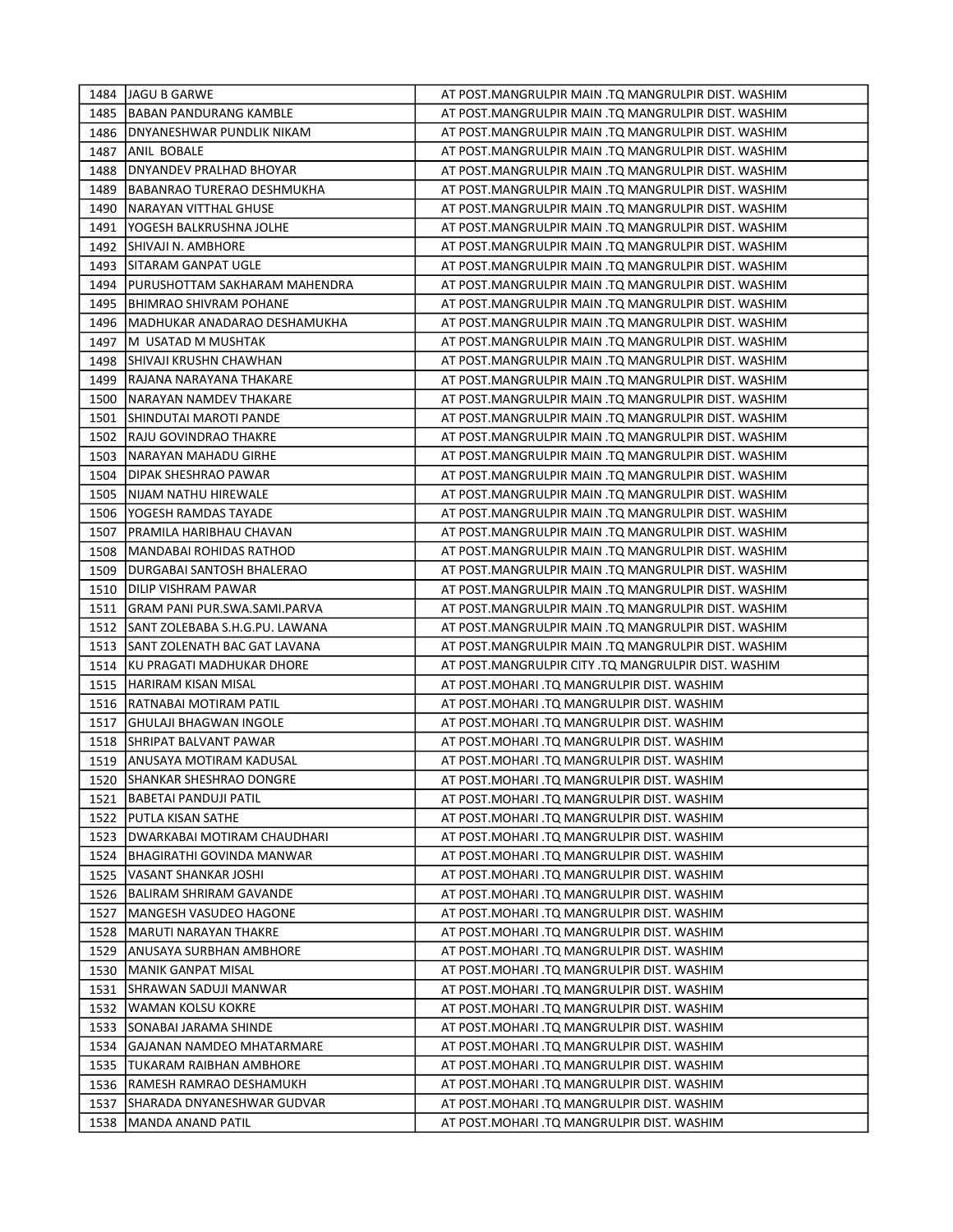| 1539 | <b>IVENUTAI NAMDEV TAYADE</b>        | AT POST.MOHARI .TQ MANGRULPIR DIST. WASHIM      |
|------|--------------------------------------|-------------------------------------------------|
| 1540 | GAJANAN NATHUJI RAJGURE              | AT POST.MOHARI .TQ MANGRULPIR DIST. WASHIM      |
| 1541 | JKAMALA VISHNU CHAVARE               | AT POST.MOHARI .TQ MANGRULPIR DIST. WASHIM      |
| 1542 | lVINU KESHAV MISAL                   | AT POST.MOHARI .TQ MANGRULPIR DIST. WASHIM      |
| 1543 | <b>MANJULA SUKHADEV MHATARMARE</b>   | AT POST.MOHARI .TQ MANGRULPIR DIST. WASHIM      |
| 1544 | IBHASHKAR BAPURAO BHAGAT             | AT POST.MOHARI .TQ MANGRULPIR DIST. WASHIM      |
| 1545 | <b>GANGA ANAND THOMBARE</b>          | AT POST.MOHARI .TQ MANGRULPIR DIST. WASHIM      |
| 1546 | PRALHAD GANUJI KAMBALE               | AT POST.MOHARI .TQ MANGRULPIR DIST. WASHIM      |
| 1547 | MAHADEV DAYARAM GAVANDE              | AT POST.MOHARI .TQ MANGRULPIR DIST. WASHIM      |
| 1548 | INITESH PANJAB WAGH                  | AT POST.MOHARI .TQ MANGRULPIR DIST. WASHIM      |
| 1549 | RAMCHANDR NAMDEO BHAGAT              | AT POST.MOHARI .TQ MANGRULPIR DIST. WASHIM      |
| 1550 | <b>ITATHAGAT M BCG POTI</b>          | AT POST. MOHARI .TO MANGRULPIR DIST. WASHIM     |
| 1551 | MUKTAI M BCGT MOHRI                  | AT POST.MOHARI .TQ MANGRULPIR DIST. WASHIM      |
| 1552 | JJAGDAMBA BCG MOHRI                  | AT POST.MOHARI .TQ MANGRULPIR DIST. WASHIM      |
|      | 1553   ZOLEBABA BCG MOHRI            | AT POST.MOHARI .TQ MANGRULPIR DIST. WASHIM      |
| 1554 | JJAY AMBE BCG POTI                   | AT POST.MOHARI .TQ MANGRULPIR DIST. WASHIM      |
| 1555 | IBALIRAJA BCG MANGRULPIR             | AT POST.MOHARI .TQ MANGRULPIR DIST. WASHIM      |
|      | 1556   KRUSHIRATNA S BCG MOHRI       | AT POST.MOHARI .TQ MANGRULPIR DIST. WASHIM      |
|      | 1557 JJAGDAMBA BCG MOHRI             | AT POST.MOHARI .TQ MANGRULPIR DIST. WASHIM      |
|      | 1558 JOILIP BABA DUD UTP CO SOC TADI | AT POST.SHELU BAZAR .TQ MANGRULPIR DIST. WASHIM |
|      | 1559   MANKARNA K GHUGE              | AT POST.SHELU BAZAR .TQ MANGRULPIR DIST. WASHIM |
|      | 1560   DNANDEV M AVAGAN              | AT POST.SHELU BAZAR .TQ MANGRULPIR DIST. WASHIM |
| 1561 | IGOPICHAND D LAMBHADE                | AT POST.SHELU BAZAR .TQ MANGRULPIR DIST. WASHIM |
| 1562 | <b>IRAM P RAUT</b>                   | AT POST.SHELU BAZAR .TQ MANGRULPIR DIST. WASHIM |
| 1563 | <b>VITTHAL J SAVKE</b>               | AT POST.SHELU BAZAR .TQ MANGRULPIR DIST. WASHIM |
| 1564 | <b>CHANDRABHAGA B INGOLE</b>         | AT POST.SHELU BAZAR .TQ MANGRULPIR DIST. WASHIM |
| 1565 | JDWARKABAI U JAMBHKA                 | AT POST.SHELU BAZAR .TQ MANGRULPIR DIST. WASHIM |
| 1566 | <b>SUNIL N HARANE</b>                | AT POST.SHELU BAZAR .TQ MANGRULPIR DIST. WASHIM |
| 1567 | NILESH V RAUT                        | AT POST.SHELU BAZAR .TQ MANGRULPIR DIST. WASHIM |
| 1568 | GAJANAN AMBAR BASERE                 | AT POST.SHELU BAZAR .TQ MANGRULPIR DIST. WASHIM |
| 1569 | JUTTAM MAROTI SAWAD                  | AT POST.SHELU BAZAR .TQ MANGRULPIR DIST. WASHIM |
| 1570 | KAMAL AJABRAO DESHAMUKH              | AT POST.SHELU BAZAR .TQ MANGRULPIR DIST. WASHIM |
| 1571 | GRAMAROGYA PANI MAJLAPUR             | AT POST.SHELU BAZAR .TO MANGRULPIR DIST. WASHIM |
| 1572 | GAON VIKAS SAMITI                    | AT POST.SHELU BAZAR .TQ MANGRULPIR DIST. WASHIM |
| 1573 | BHAUSAHEB WACHNALYA WANOJA           | AT POST.WANOJA .TQ MANGRULPIR DIST. WASHIM      |
| 1574 | RANJANA SHRIRAM MULE                 | AT POST. WANOJA .TQ MANGRULPIR DIST. WASHIM     |
|      | 1575 JITENDRA SHANKARAO GAWALI       | AT POST.WANOJA .TQ MANGRULPIR DIST. WASHIM      |
| 1576 | JUJWALA SHRIKRUSHN BHAGAT            | AT POST. WANOJA .TQ MANGRULPIR DIST. WASHIM     |
| 1577 | İKISAN RUNJAJI BADAVE                | AT POST.DHANORA .TQ MANGRULPIR DIST. WASHIM     |
| 1578 | <b>SHRIKRUSHANA GANPAT FUSE</b>      | AT POST.DHANORA .TQ MANGRULPIR DIST. WASHIM     |
| 1579 | GAYABAI DAMOJI BHAGAT                | AT POST.DHANORA .TQ MANGRULPIR DIST. WASHIM     |
| 1580 | SHIVRAM GOBARA AADE                  | AT POST.DHANORA .TQ MANGRULPIR DIST. WASHIM     |
| 1581 | NRYAN DHANU RATHOD                   | AT POST.DHANORA .TQ MANGRULPIR DIST. WASHIM     |
| 1582 | JAMUNABAI PUNDLIK BHENDEKAR          | AT POST.DHANORA .TQ MANGRULPIR DIST. WASHIM     |
| 1583 | KESHAR NARAYAN MAMIDKAR              | AT POST.DHANORA .TQ MANGRULPIR DIST. WASHIM     |
| 1584 | JDATTA GOVARDHAN CHAVAN              | AT POST.DHANORA .TQ MANGRULPIR DIST. WASHIM     |
| 1585 | VINOD MANIKRAO ISMATE                | AT POST.DHANORA .TQ MANGRULPIR DIST. WASHIM     |
| 1586 | NANA BALIRAM BHOYAR                  | AT POST.DHANORA .TQ MANGRULPIR DIST. WASHIM     |
| 1587 | JARUN GANGARAM INGOLE                | AT POST.DHANORA .TQ MANGRULPIR DIST. WASHIM     |
| 1588 | GULJAR JAHA SHEKH BASHIR             | AT POST.DHANORA .TQ MANGRULPIR DIST. WASHIM     |
| 1589 | <b>JAYA ASHOK INDRE</b>              | AT POST.DHANORA .TQ MANGRULPIR DIST. WASHIM     |
| 1590 | BHIMRAO MALHARI SATHE                | AT POST.DHANORA .TQ MANGRULPIR DIST. WASHIM     |
| 1591 | GITABAI RAMESH RATHOD                | AT POST.DHANORA .TQ MANGRULPIR DIST. WASHIM     |
| 1592 | GAONSTARIYA SAMIATI SHIVANI          | AT POST.DHANORA .TQ MANGRULPIR DIST. WASHIM     |
| 1593 | VAMANRAO MADAVRAO CHAKRE             | AT POST.MANORA .TQ MANGRULPIR DIST. WASHIM      |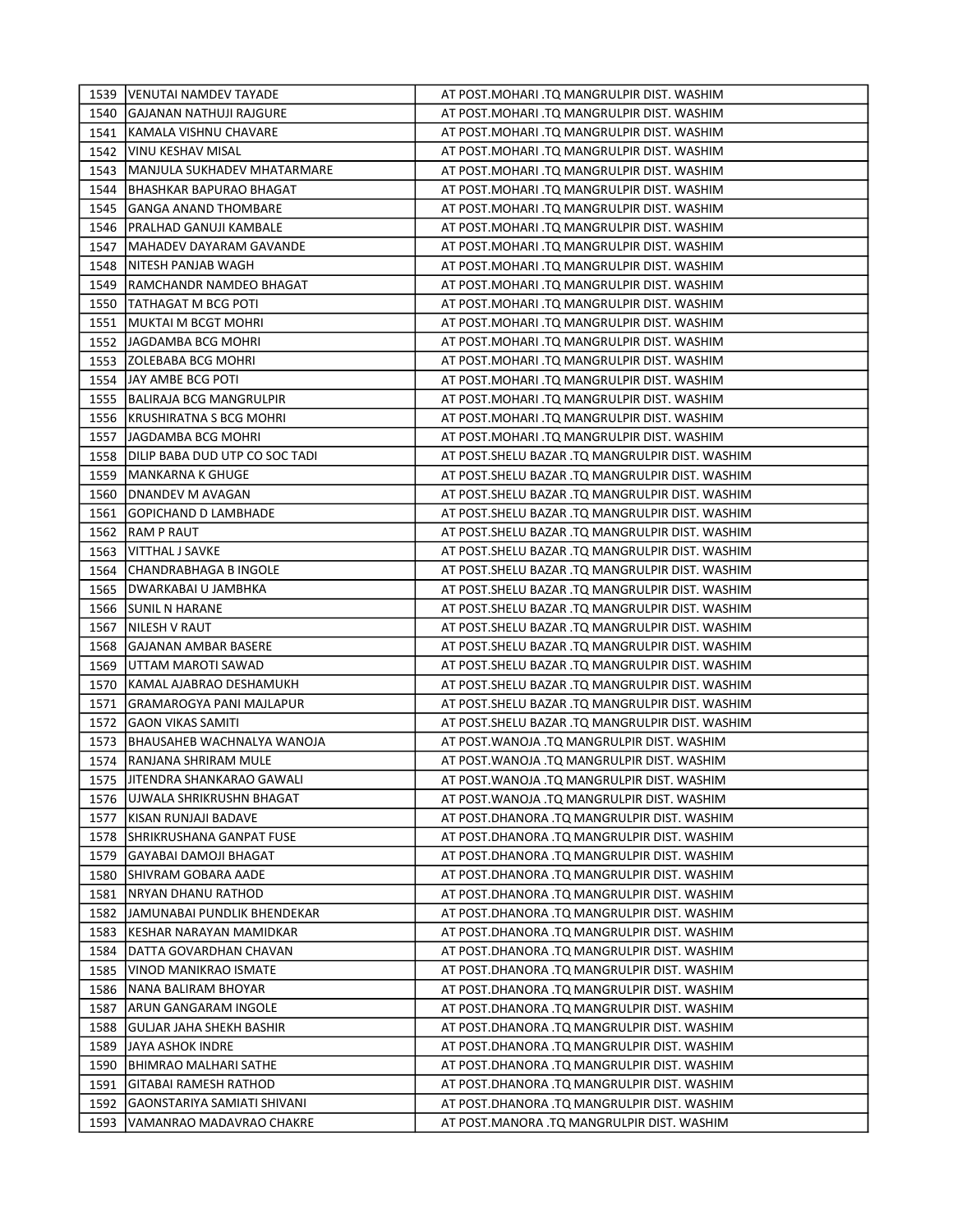|      | 1594 SANJAY RAJARAM RAUT              | AT POST.MANORA .TQ MANGRULPIR DIST. WASHIM  |
|------|---------------------------------------|---------------------------------------------|
|      | 1595   LATCHIRAM HARI JADHAO          | AT POST.MANORA .TQ MANGRULPIR DIST. WASHIM  |
| 1596 | <b>ITARASING CHAVHAN</b>              | AT POST.MANORA .TQ MANGRULPIR DIST. WASHIM  |
| 1597 | BAKSHIRAM PANDU RATHOD                | AT POST.MANORA .TQ MANGRULPIR DIST. WASHIM  |
| 1598 | VASANTKUMAR VISHAVNATH HEDA           | AT POST.MANORA .TQ MANGRULPIR DIST. WASHIM  |
| 1599 | VASRAM AMARSING CHAVAN                | AT POST.MANORA .TQ MANGRULPIR DIST. WASHIM  |
| 1600 | LAKDU BHIKA GAVAI                     | AT POST.MANORA .TQ MANGRULPIR DIST. WASHIM  |
| 1601 | MAMTA TANAJI BHOYAR                   | AT POST.MANORA .TQ MANGRULPIR DIST. WASHIM  |
| 1602 | RUKHMINIBAI VISHNU SULTANE            | AT POST.MANORA .TQ MANGRULPIR DIST. WASHIM  |
| 1603 | ISAVAI BALSHING CHAUHAN               | AT POST.MANORA .TQ MANGRULPIR DIST. WASHIM  |
| 1604 | ISUNITABAI ATMARAM DOLARKAR           | AT POST.MANORA .TQ MANGRULPIR DIST. WASHIM  |
| 1605 | INILESH DATATRY BHOYAR                | AT POST.MANORA .TQ MANGRULPIR DIST. WASHIM  |
| 1606 | NAMDEVRAO SHANKAR GAVAI               | AT POST.MANORA .TQ MANGRULPIR DIST. WASHIM  |
| 1607 | VIJAY LAXMAN DIGHADE                  | AT POST.MANORA .TQ MANGRULPIR DIST. WASHIM  |
| 1608 | ANANDA UDHEBHAN BODAKHE               | AT POST.MANORA .TQ MANGRULPIR DIST. WASHIM  |
| 1609 | KALAWATI RAMKRUSHNA GHODE             | AT POST.MANORA .TQ MANGRULPIR DIST. WASHIM  |
| 1610 | <b>SAROJ KHANDURAO MATRE</b>          | AT POST.MANORA .TQ MANGRULPIR DIST. WASHIM  |
| 1611 | PRAMOD JAGANNATH MANKAR               | AT POST.MANORA .TQ MANGRULPIR DIST. WASHIM  |
| 1612 | PUNDLIK SURYBHAN GHODE                | AT POST.MANORA .TQ MANGRULPIR DIST. WASHIM  |
|      | 1613 BALIRAM KANIRAM PAVAR            | AT POST.MANORA .TQ MANGRULPIR DIST. WASHIM  |
| 1614 | JGAJANAN SHANKAR DESHAMUKH            | AT POST.MANORA .TQ MANGRULPIR DIST. WASHIM  |
|      | 1615 IMAHADEO HARIBHAU INGOLE         | AT POST.MANORA .TQ MANGRULPIR DIST. WASHIM  |
|      | 1616   BEBITAI PARMANAND GAWANDE      | AT POST.MANORA .TQ MANGRULPIR DIST. WASHIM  |
|      | 1617   SUKHDEO LAHANUJI CHAKRANARAYAN | AT POST.MANORA .TQ MANGRULPIR DIST. WASHIM  |
|      | 1618   SHEVANTIBAI NAMDEV CHAVAN      | AT POST.MANORA .TQ MANGRULPIR DIST. WASHIM  |
|      | 1619   SARSWATA SHRAVAN KHADE         | AT POST.MANORA .TQ MANGRULPIR DIST. WASHIM  |
|      | 1620   BANDU GANPAT WALALE            | AT POST.MANORA .TQ MANGRULPIR DIST. WASHIM  |
| 1621 | CHETAN VASANTA JADHAV                 | AT POST.MANORA .TQ MANGRULPIR DIST. WASHIM  |
| 1622 | <b>SANTOSH RAMCHANDRA CHAVAN</b>      | AT POST.MANORA .TQ MANGRULPIR DIST. WASHIM  |
| 1623 | ISANTOSH RAMCHANDRA CHAVAN            | AT POST.MANORA .TQ MANGRULPIR DIST. WASHIM  |
| 1624 | [SANJAY SOMLA CHAVAN                  | AT POST.MANORA .TQ MANGRULPIR DIST. WASHIM  |
| 1625 | DAMODAR GANGARAM NAVAHAL              | AT POST.MANORA .TQ MANGRULPIR DIST. WASHIM  |
| 1626 | IYUWARAJA RAMU PAWAR                  | AT POST.MANORA .TQ MANGRULPIR DIST. WASHIM  |
| 1627 | DADARAV LUKAJI PATIL                  | AT POST.MANORA .TQ MANGRULPIR DIST. WASHIM  |
| 1628 | MANDA VASANTA A.P.K.VASANTA BH        | AT POST.MANORA .TQ MANGRULPIR DIST. WASHIM  |
| 1629 | SAHALIKRAM SOMALA TIKE                | AT POST.MANORA .TQ MANGRULPIR DIST. WASHIM  |
|      | 1630   MADINA NAGAR S.H.G. MANORA FEM | AT POST.SHENDURJANA .TQ MANORA DIST. WASHIM |
| 1631 | RANISATI KURSHI KENDRA                | AT POST.SHENDURJANA .TQ MANORA DIST. WASHIM |
| 1632 | KANIRAM JAGU RATHOD                   | AT POST.SHENDURJANA .TQ MANORA DIST. WASHIM |
| 1633 | DIGAMBAR KASHINATH RUIKAR             | AT POST.SHENDURJANA .TQ MANORA DIST. WASHIM |
| 1634 | GOVIND MADHVJI SABLE                  | AT POST.SHENDURJANA .TQ MANORA DIST. WASHIM |
| 1635 | BASANDAS DAGDU SABLE                  | AT POST.SHENDURJANA .TQ MANORA DIST. WASHIM |
| 1636 | SWRUPCHAND BIRSA                      | AT POST.SHENDURJANA .TQ MANORA DIST. WASHIM |
| 1637 | NARCHOD BHURA SABLE                   | AT POST.SHENDURJANA .TQ MANORA DIST. WASHIM |
| 1638 | ISUBHASH JAGANNATH AGRAWAL            | AT POST.SHENDURJANA .TQ MANORA DIST. WASHIM |
| 1639 | MAHADEV PARASRAM KALE                 | AT POST.SHENDURJANA .TQ MANORA DIST. WASHIM |
| 1640 | PATRIBAI KALAMSING PADVAL             | AT POST.SHENDURJANA .TQ MANORA DIST. WASHIM |
| 1641 | SUMITRABAI MAROTI RAUTH               | AT POST.SHENDURJANA .TQ MANORA DIST. WASHIM |
| 1642 | RAMRAO NARAYAN ZAMARE                 | AT POST.SHENDURJANA .TQ MANORA DIST. WASHIM |
| 1643 | JPRALAD KANIRAM RATHOD                | AT POST.SHENDURJANA .TQ MANORA DIST. WASHIM |
| 1644 | JDEVBA BALIRAM WAGHMARE               | AT POST.SHENDURJANA .TQ MANORA DIST. WASHIM |
| 1645 | GOVINDA CHANDRBHAN SASANE             | AT POST.SHENDURJANA .TQ MANORA DIST. WASHIM |
| 1646 | AVINASH FULSING RATHOD                | AT POST.SHENDURJANA .TQ MANORA DIST. WASHIM |
| 1647 | SUNIL FAKIRAM MORKHADE                | AT POST.SHENDURJANA .TQ MANORA DIST. WASHIM |
| 1648 | <b>G N KHADANKAR</b>                  | AT POST.SHENDURJANA .TQ MANORA DIST. WASHIM |
|      |                                       |                                             |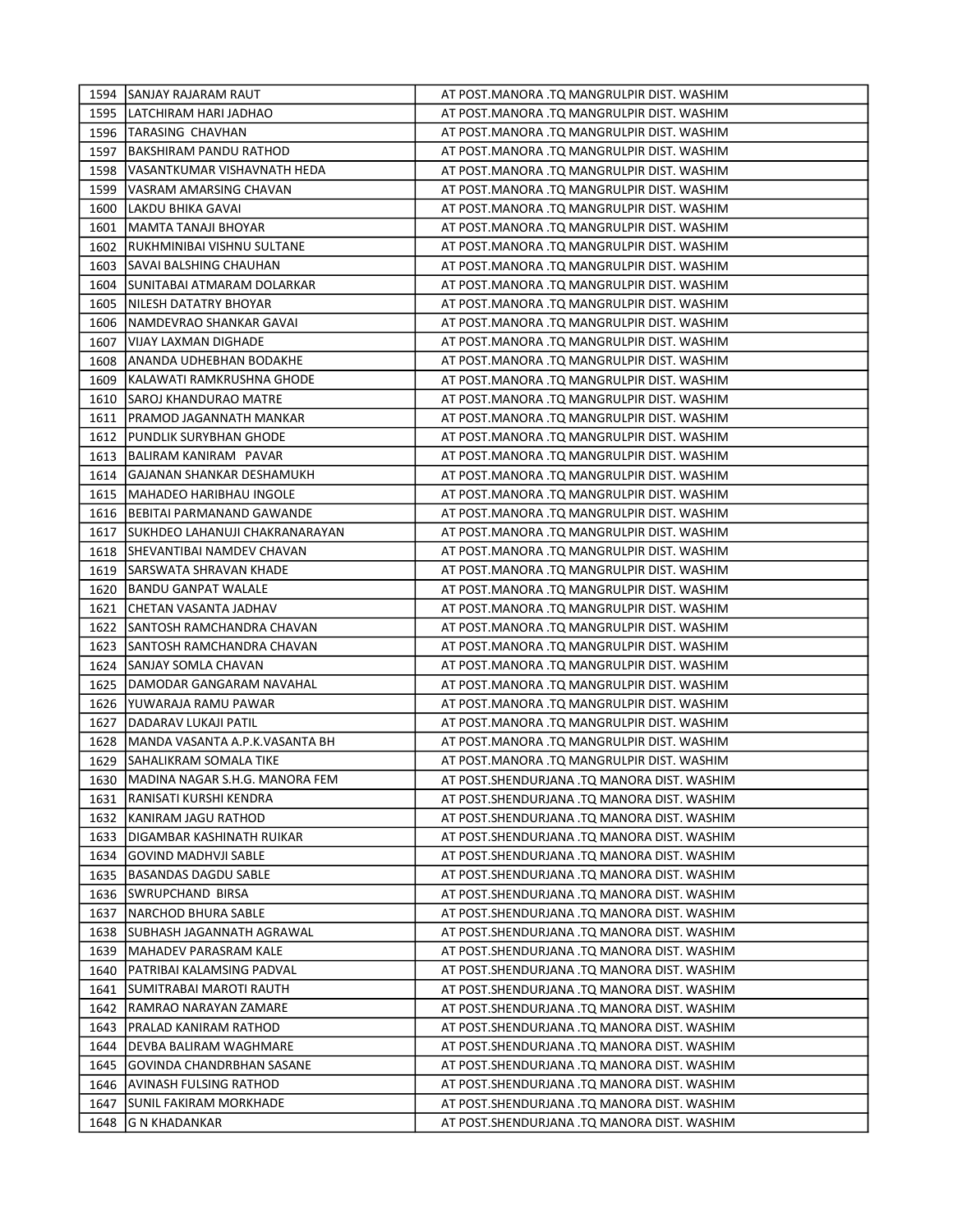| 1649 | IRAMESH BIBISHAN CHAVAN         | AT POST.SHENDURJANA .TQ MANORA DIST. WASHIM |
|------|---------------------------------|---------------------------------------------|
| 1650 | IRADHABAI WYAKOJI HAJARE        | AT POST.SHENDURJANA .TQ MANORA DIST. WASHIM |
| 1651 | BADAMIBAI KAPURA KHACHKAD       | AT POST.SHENDURJANA .TQ MANORA DIST. WASHIM |
| 1652 | KAMALABAI AJABRAO ADHALE        | AT POST.SHENDURJANA .TQ MANORA DIST. WASHIM |
| 1653 | UTTAMRAO PRABHU CHAWAN          | AT POST.SHENDURJANA .TQ MANORA DIST. WASHIM |
| 1654 | ISAHEBRAO MAHADEWRAO DHAGARE    | AT POST.SHENDURJANA .TQ MANORA DIST. WASHIM |
| 1655 | SANJAY GOVINDRAO YELHEKAR       | AT POST.SHENDURJANA .TQ MANORA DIST. WASHIM |
| 1656 | BHAVRAO DTTATRAY DAFLE          | AT POST.SHENDURJANA .TQ MANORA DIST. WASHIM |
| 1657 | VASANT NARAYAN KALE             | AT POST.SHENDURJANA .TQ MANORA DIST. WASHIM |
| 1658 | IDNYNDEO SHRIRAM KHADSE         | AT POST.SHENDURJANA .TQ MANORA DIST. WASHIM |
| 1659 | <b>JAGDISH TARASING JADHAO</b>  | AT POST.SHENDURJANA .TQ MANORA DIST. WASHIM |
| 1660 | JARUN JAGANNATH AGRAWAL         | AT POST.SHENDURJANA .TQ MANORA DIST. WASHIM |
| 1661 | SUREKHA TUKARAM JADHAV          | AT POST.SHENDURJANA .TQ MANORA DIST. WASHIM |
| 1662 | RADHESHYAM VISHNU ZALKE         | AT POST.SHENDURJANA .TQ MANORA DIST. WASHIM |
| 1663 | SHANTABAI MAHADEO RAUT          | AT POST.SHENDURJANA .TQ MANORA DIST. WASHIM |
| 1664 | MULCHAND BALIRAM RATHOD         | AT POST.SHENDURJANA .TQ MANORA DIST. WASHIM |
| 1665 | NIKHIL SURESHRAO KALE           | AT POST.SHENDURJANA .TQ MANORA DIST. WASHIM |
| 1666 | ISUBHASH RAMDHAN JADHAV         | AT POST.SHENDURJANA .TQ MANORA DIST. WASHIM |
| 1667 | DEVANAND BHAURAO BHUKHARI       | AT POST.SHENDURJANA .TQ MANORA DIST. WASHIM |
| 1668 | <b>S D ARKE</b>                 | AT POST.SHENDURJANA .TQ MANORA DIST. WASHIM |
| 1669 | IVANMALA GAJANAN JANGALE        | AT POST.SHENDURJANA .TQ MANORA DIST. WASHIM |
| 1670 | IKISAN ABHANJI AMATE            | AT POST.SHENDURJANA .TQ MANORA DIST. WASHIM |
| 1671 | <b>IKARTAR PACHUSING PADWAL</b> | AT POST.SHENDURJANA .TQ MANORA DIST. WASHIM |
| 1672 | PANCHPHULA PUNDLIK THOMBRE      | AT POST.SHENDURJANA .TQ MANORA DIST. WASHIM |
| 1673 | IN T SASANE                     | AT POST.SHENDURJANA .TQ MANORA DIST. WASHIM |
| 1674 | ISEC GR PAN WATFAL              | AT POST.SHENDURJANA .TQ MANORA DIST. WASHIM |
|      | 1675   SAIBABA SBSHG RUI        | AT POST.SHENDURJANA .TQ MANORA DIST. WASHIM |
| 1676 | <b>RAJU SHAMARAV VAGHAMARE</b>  | AT POST.POHARADEVI .TQ MANORA DIST. WASHIM  |
| 1677 | IV R RATHOD                     | AT POST.POHARADEVI .TQ MANORA DIST. WASHIM  |
| 1678 | IV N MANREAR                    | AT POST.POHARADEVI .TQ MANORA DIST. WASHIM  |
| 1679 | IRAMRAO C NARE                  | AT POST.POHARADEVI .TQ MANORA DIST. WASHIM  |
| 1680 | IN D CHAVAN                     | AT POST.POHARADEVI .TQ MANORA DIST. WASHIM  |
| 1681 | DHHAPOBAI NARAYAN CHAVHAN       | AT POST.POHARADEVI .TQ MANORA DIST. WASHIM  |
| 1682 | MADHAV GYANBA TALE              | AT POST.POHARADEVI .TQ MANORA DIST. WASHIM  |
| 1683 | ITHAPARA BHOYA CHAVHAN          | AT POST.POHARADEVI .TQ MANORA DIST. WASHIM  |
| 1684 | RAJARAM GOBARA RATHOD           | AT POST.POHARADEVI .TQ MANORA DIST. WASHIM  |
| 1685 | RAMRAO PARSHRAM RATHOD MAHARAJ  | AT POST.POHARADEVI .TQ MANORA DIST. WASHIM  |
| 1686 | SHALIKRAM BHAGAWAN JAISWAL      | AT POST.POHARADEVI .TQ MANORA DIST. WASHIM  |
| 1687 | SITARAM RAMDHAN PAWAR           | AT POST.POHARADEVI .TO MANORA DIST. WASHIM  |
| 1688 | KISAN R JADHAV                  | AT POST.POHARADEVI .TQ MANORA DIST. WASHIM  |
| 1689 | RAMI SAVAI RATHOD               | AT POST.POHARADEVI .TQ MANORA DIST. WASHIM  |
| 1690 | CHANPUNRAO VITHOBA SHINDE       | AT POST.POHARADEVI .TQ MANORA DIST. WASHIM  |
| 1691 | RAGHUNATH UDESING RATHOD        | AT POST.POHARADEVI .TQ MANORA DIST. WASHIM  |
| 1692 | RAMESH PRLHAD CHIDKHAR          | AT POST.POHARADEVI .TQ MANORA DIST. WASHIM  |
| 1693 | YAMUNABAI YASHWANT JADHAO       | AT POST.POHARADEVI .TQ MANORA DIST. WASHIM  |
| 1694 | KAMALABAI UDESING RATHOD        | AT POST.POHARADEVI .TQ MANORA DIST. WASHIM  |
| 1695 | VIJAY MANSING RATHOD            | AT POST.POHARADEVI .TQ MANORA DIST. WASHIM  |
| 1696 | PUSHPABAI BABARAO JADHAV        | AT POST.POHARADEVI .TQ MANORA DIST. WASHIM  |
| 1697 | DURGAPRASAD VASUDEV PANDE       | AT POST.POHARADEVI .TQ MANORA DIST. WASHIM  |
| 1698 | VIJAY MANIRAM PAVAR             | AT POST.POHARADEVI .TQ MANORA DIST. WASHIM  |
| 1699 | NEMICHAND RAMDHAN RATHOD        | AT POST.POHARADEVI .TQ MANORA DIST. WASHIM  |
| 1700 | LAXMIBAI SURESH TALE            | AT POST.POHARADEVI .TQ MANORA DIST. WASHIM  |
| 1701 | KANTARAM N TAYADE               | AT POST.POHARADEVI .TQ MANORA DIST. WASHIM  |
| 1702 | DILIP BABARAO RAUT              | AT POST.POHARADEVI .TQ MANORA DIST. WASHIM  |
| 1703 | <b>VIDUR B RATHOD</b>           | AT POST.POHARADEVI .TQ MANORA DIST. WASHIM  |
|      |                                 |                                             |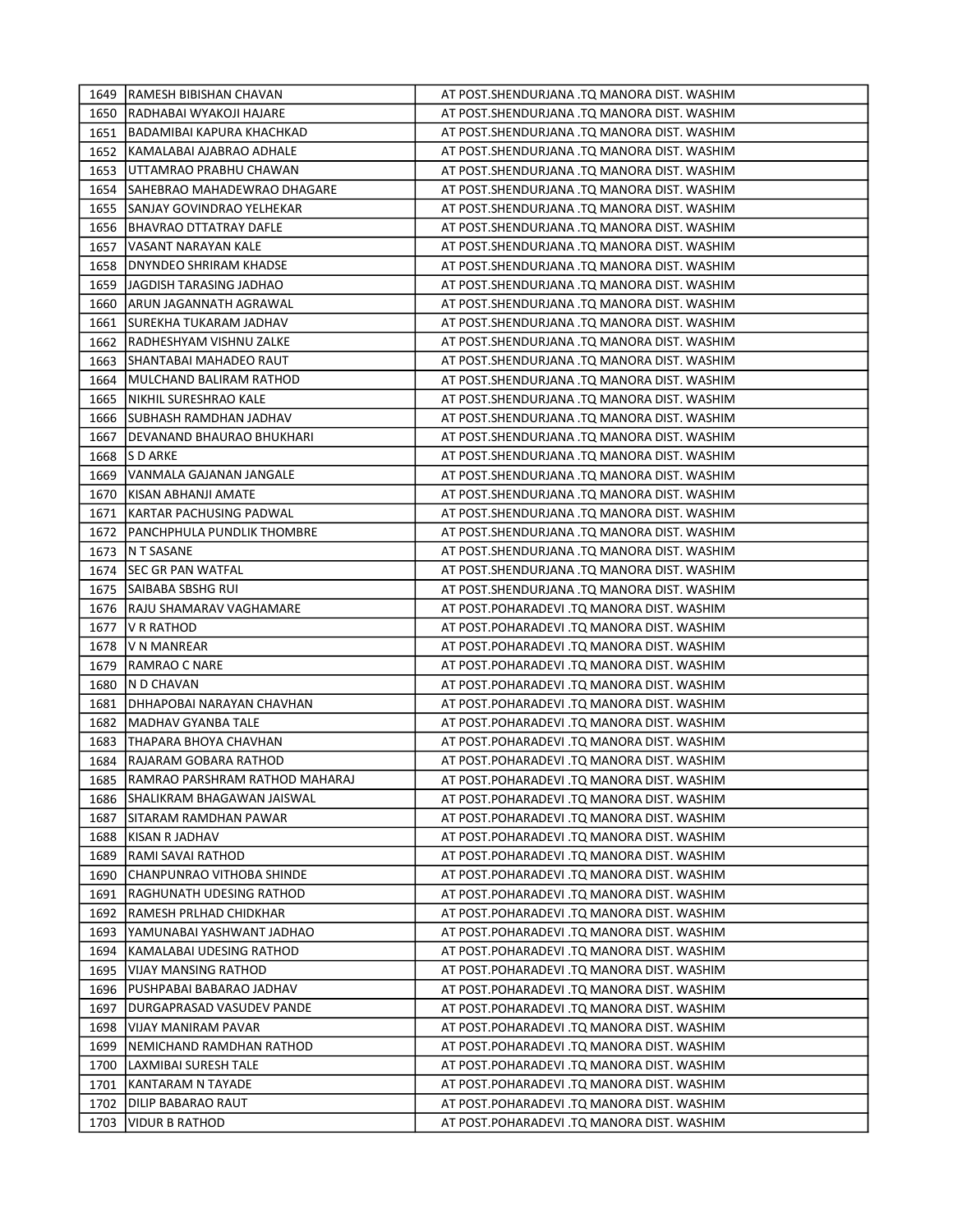|      | 1704 HARADAS PARAMA RATHOD           | AT POST.POHARADEVI .TQ MANORA DIST. WASHIM   |
|------|--------------------------------------|----------------------------------------------|
| 1705 | JJAGDAMBA BCG MANORA                 | AT POST.POHARADEVI .TQ MANORA DIST. WASHIM   |
| 1706 | lGAJADHARJI BCG MANORA               | AT POST.POHARADEVI .TQ MANORA DIST. WASHIM   |
| 1707 | JJAYJAGDAMBA BCG WAIGAUL             | AT POST.POHARADEVI .TQ MANORA DIST. WASHIM   |
| 1708 | IJAY JAGDAMBA BCG MANORA             | AT POST.POHARADEVI .TQ MANORA DIST. WASHIM   |
| 1709 | IS TUKARAM BCG SAVLI                 | AT POST.POHARADEVI .TQ MANORA DIST. WASHIM   |
| 1710 | <b>SEBADAS M BCG MANORA</b>          | AT POST.POHARADEVI .TQ MANORA DIST. WASHIM   |
| 1711 | <b>SEBADAS S BCG MANORA</b>          | AT POST.POHARADEVI .TQ MANORA DIST. WASHIM   |
| 1712 | <b>JBHIMESHWAR BCG MANORA</b>        | AT POST.POHARADEVI .TQ MANORA DIST. WASHIM   |
| 1713 | IVFASANTRAO NAIK MANORA              | AT POST.POHARADEVI .TQ MANORA DIST. WASHIM   |
| 1714 | GAVASTH SAMITI BCG P UMARI           | AT POST.POHARADEVI .TQ MANORA DIST. WASHIM   |
| 1715 | IKASHINATHBABA DUDH WAIGAI           | AT POST.POHARADEVI .TQ MANORA DIST. WASHIM   |
|      | 1716 JJAY BAJARANG DUDH BHULI        | AT POST.POHARADEVI .TQ MANORA DIST. WASHIM   |
| 1717 | KESHAVRAO NAIK DUDH U VASA           | AT POST.POHARADEVI .TQ MANORA DIST. WASHIM   |
| 1718 | <b>HM TKABAWAIGAUR</b>               | AT POST.POHARADEVI .TQ MANORA DIST. WASHIM   |
| 1719 | BANJARA MEMO PODEVI                  | AT POST.POHARADEVI .TQ MANORA DIST. WASHIM   |
| 1720 | VISHWANTH RAMCHANDRA SAKHARKAR       | AT POST.SAKHARDOH .TQ MANORA DIST. WASHIM    |
| 1721 | BHIMRAO DADARAO DESHMUKH             | AT POST.SAKHARDOH .TQ MANORA DIST. WASHIM    |
| 1722 | SHILABAI PRAKASH INGOLE              | AT POST.SAKHARDOH .TQ MANORA DIST. WASHIM    |
|      | 1723 SHASHIBAI B PAWAR               | AT POST.SAKHARDOH .TQ MANORA DIST. WASHIM    |
| 1724 | <b>SUMITRABAI VITTALRAO HALDE</b>    | AT POST.SAKHARDOH .TQ MANORA DIST. WASHIM    |
| 1725 | IGANESH KHUSHAL AKHAND               | AT POST.SAKHARDOH .TQ MANORA DIST. WASHIM    |
|      | 1726   RAMHARI SAKHARAM MOKHADE      | AT POST.SAKHARDOH .TQ MANORA DIST. WASHIM    |
| 1727 | <b>JGRAMIN PANI PUR. SAKHARDOV</b>   | AT POST.SAKHARDOH .TQ MANORA DIST. WASHIM    |
|      | 1728   RAMJI DASRUJI THAKARE         | AT POST. WASHIM MAIN TQ. WASHIM DIST. WASHIM |
|      | 1729   BHAGAWAN SAKHARAM SARNAIK     | AT POST. WASHIM MAIN TO. WASHIM DIST. WASHIM |
|      | 1730   BANSILAL SHALIKRAM JAISWAL    | AT POST. WASHIM MAIN TO. WASHIM DIST. WASHIM |
| 1731 | CHANDRABHAGABAI TIDAKE               | AT POST. WASHIM MAIN TQ. WASHIM DIST. WASHIM |
| 1732 | <b>PRALHAD TUKARAM SARNAIK</b>       | AT POST. WASHIM MAIN TQ. WASHIM DIST. WASHIM |
|      | 1733   DAULATRAMJI KUTE              | AT POST.WASHIM MAIN TQ.WASHIM DIST. WASHIM   |
| 1734 | <b>IBHAGAWAT RAGHUNATH TADAS</b>     | AT POST. WASHIM MAIN TQ. WASHIM DIST. WASHIM |
|      | 1735 SITABAI SHREEKUSHAN HIWARALE    | AT POST. WASHIM MAIN TO. WASHIM DIST. WASHIM |
| 1736 | BALABHU BHAGAVAN ARU                 | AT POST. WASHIM MAIN TO. WASHIM DIST. WASHIM |
| 1737 | LAXIMIBAI ANANDA SURUSE              | AT POST. WASHIM MAIN TQ. WASHIM DIST. WASHIM |
| 1738 | NAMADEO NARAYAN GARULE               | AT POST. WASHIM MAIN TQ. WASHIM DIST. WASHIM |
| 1739 | KUNDALIK LODJI TAYDE                 | AT POST. WASHIM MAIN TO. WASHIM DIST. WASHIM |
|      | 1740   NAMDEO DATTA WANHKEDE         | AT POST.WASHIM MAIN TQ.WASHIM DIST. WASHIM   |
| 1741 | KESHAO TUKARAM SARKATE               | AT POST. WASHIM MAIN TO. WASHIM DIST. WASHIM |
| 1742 | LAXMAN PARASARAM MAHALE              | AT POST. WASHIM MAIN TO. WASHIM DIST. WASHIM |
| 1743 | <b>SUNIL RAMDAS GAVANDE</b>          | AT POST. WASHIM MAIN TO. WASHIM DIST. WASHIM |
| 1744 | NAMADEO NARAYAN GARULE               | AT POST. WASHIM MAIN TO. WASHIM DIST. WASHIM |
| 1745 | SUNIL RAMDAS GAVANDE                 | AT POST. WASHIM MAIN TO. WASHIM DIST. WASHIM |
| 1746 | KISAN JANARDHAN SAWAKE               | AT POST. WASHIM MAIN TQ. WASHIM DIST. WASHIM |
| 1747 | ANITATAI PANJABRAO BAJAD             | AT POST. WASHIM MAIN TQ. WASHIM DIST. WASHIM |
| 1748 | <b>JBABAN RAJARAM TUPE</b>           | AT POST. WASHIM MAIN TO. WASHIM DIST. WASHIM |
| 1749 | <b>SANTOSH KONDIRAM LONDHE</b>       | AT POST. WASHIM MAIN TQ. WASHIM DIST. WASHIM |
| 1750 | <b>REKHA SANTOSH DUBE</b>            | AT POST. WASHIM MAIN TQ. WASHIM DIST. WASHIM |
| 1751 | ISUGANDHABAI MUKINDA DONGARDIWE      | AT POST. WASHIM MAIN TQ. WASHIM DIST. WASHIM |
|      | 1752 SK RASHIDABI SK RAJJAK          | AT POST. WASHIM MAIN TQ. WASHIM DIST. WASHIM |
| 1753 | <b>SAYAD STUBUDIN S.MANAN /VAIDA</b> | AT POST.WASHIM MAIN  TQ.WASHIM DIST. WASHIM  |
| 1754 | JBHIVSAN KISAN KALBANDE              | AT POST.WASHIM MAIN TQ.WASHIM DIST. WASHIM   |
| 1755 | DURGABAI BHIVSAN KALBANDE            | AT POST.WASHIM MAIN TQ.WASHIM DIST. WASHIM   |
| 1756 | JAMNABAI GOPIKISAN SOMANI            | AT POST.WASHIM MAIN TQ.WASHIM DIST. WASHIM   |
| 1757 | CHANDA MAHADEO BHAGAT                | AT POST. WASHIM MAIN TO. WASHIM DIST. WASHIM |
| 1758 | LAXMAN RAJARAM KHAJBAGE              | AT POST. WASHIM MAIN TO. WASHIM DIST. WASHIM |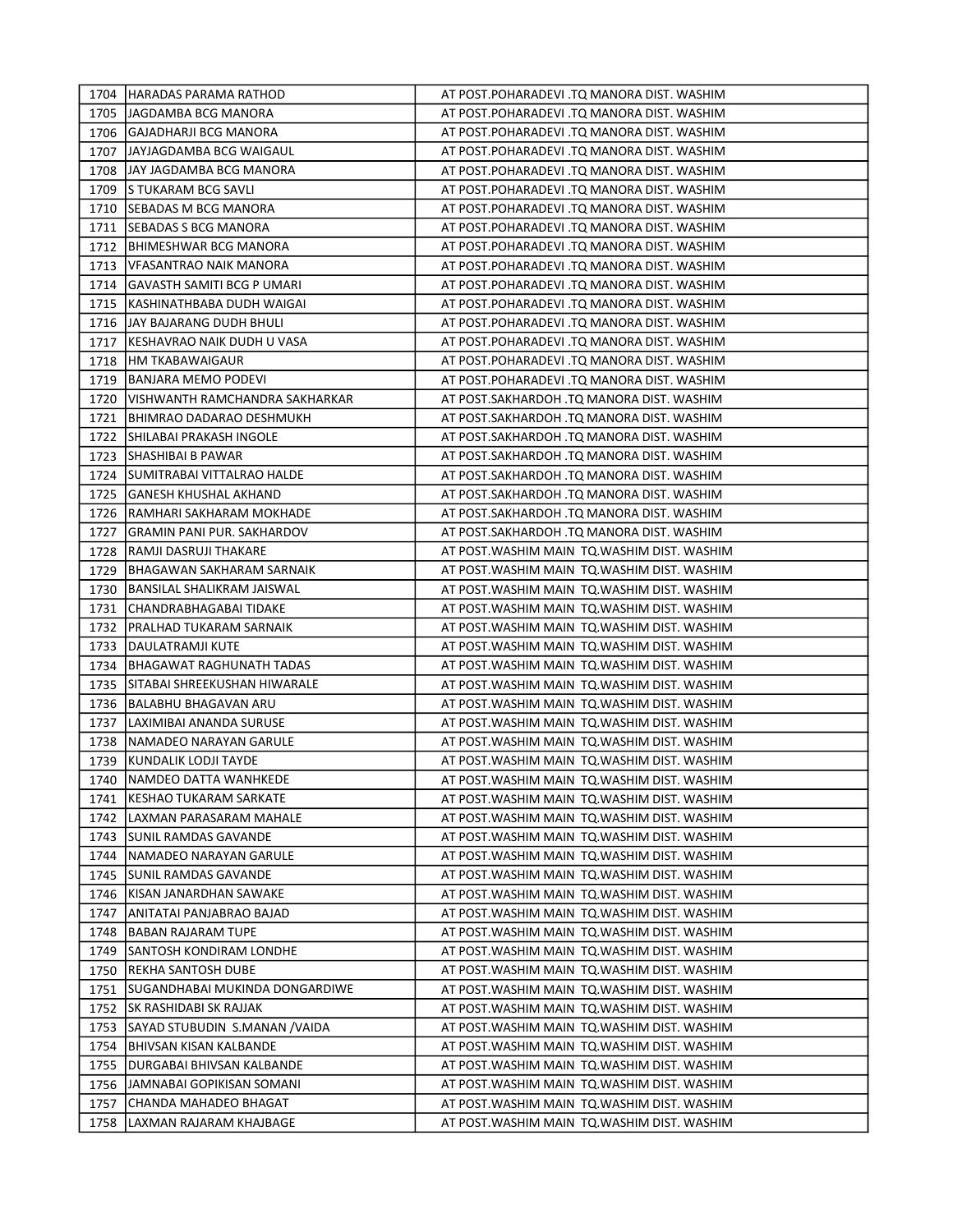|      | 1759   RAJNARAYAN MAHADEO YADEO        | AT POST. WASHIM MAIN TO. WASHIM DIST. WASHIM |
|------|----------------------------------------|----------------------------------------------|
| 1760 | IKUSUM SANTOSH KAD                     | AT POST. WASHIM MAIN TO. WASHIM DIST. WASHIM |
| 1761 | IYASHODA SANTOSH JADHAV                | AT POST. WASHIM MAIN TO. WASHIM DIST. WASHIM |
| 1762 | JAREFAKHATUN GAFAR MAHMADKHAN P        | AT POST. WASHIM MAIN TO. WASHIM DIST. WASHIM |
| 1763 | NARMADABAI LAXMAN GAIKWAD              | AT POST.WASHIM MAIN TQ.WASHIM DIST. WASHIM   |
| 1764 | VIKAS BHAGVANRAO SARNAIK               | AT POST. WASHIM MAIN TO. WASHIM DIST. WASHIM |
| 1765 | VIJAY NARAYAN KAMBLE                   | AT POST.WASHIM MAIN TQ.WASHIM DIST. WASHIM   |
| 1766 | ISALIMA BI DARAFKHAN PATHAN            | AT POST.WASHIM MAIN TQ.WASHIM DIST. WASHIM   |
| 1767 | IKASHIRAM JAYARAM MUTHAL               | AT POST.WASHIM MAIN TQ.WASHIM DIST. WASHIM   |
| 1768 | GAJANAN RAMRAO ARU                     | AT POST. WASHIM MAIN TO. WASHIM DIST. WASHIM |
| 1769 | INANDABAI SHAMRAO CHAVHAN              | AT POST. WASHIM MAIN TO. WASHIM DIST. WASHIM |
| 1770 | GAUTAM ARJUN PRADHN                    | AT POST. WASHIM MAIN TO. WASHIM DIST. WASHIM |
| 1771 | GAO.VIKAS.SAMITI.GONDEGAON             | AT POST. WASHIM MAIN TO. WASHIM DIST. WASHIM |
| 1772 | <b>IRASHTRWADI CONGRESS PARTY WASH</b> | AT POST. WASHIM MAIN TO. WASHIM DIST. WASHIM |
|      | 1773 KUNDALIK KISAN SONUNE             | AT POST. WASHIM CITY TO. WASHIM DIST. WASHIM |
| 1774 | <b>SADASIV MUKINDA KHANDARE</b>        | AT POST. WASHIM CITY TO. WASHIM DIST. WASHIM |
| 1775 | JULHAS RATAN RATHOD                    | AT POST. WASHIM CITY TO. WASHIM DIST. WASHIM |
|      | 1776   BHIKSHU DHAMMADEP               | AT POST.WASHIM CITY TQ.WASHIM DIST. WASHIM   |
| 1777 | IRAMBAHAU N MORE                       | AT POST.WASHIM CITY TQ.WASHIM DIST. WASHIM   |
|      | 1778 GOPA WAGHU RATHOD                 | AT POST.WASHIM CITY TQ.WASHIM DIST. WASHIM   |
|      | 1779   PRALHAD BHAGVANSA PARALKAR      | AT POST.WASHIM CITY TQ.WASHIM DIST. WASHIM   |
|      | 1780 DWARKABAI RAMDAS MAPARI           | AT POST.WASHIM CITY TQ.WASHIM DIST. WASHIM   |
|      | 1781 B H VANI                          | AT POST. WASHIM CITY TO. WASHIM DIST. WASHIM |
|      | 1782 SUBHASH PRABHU PADGHAN            | AT POST. WASHIM CITY TO. WASHIM DIST. WASHIM |
|      | 1783 ENDRAJIT G RAUT                   | AT POST. WASHIM CITY TO. WASHIM DIST. WASHIM |
|      | 1784   KASABAI S UNDAL                 | AT POST. WASHIM CITY TO. WASHIM DIST. WASHIM |
|      | 1785   MADHAV Y PATHE                  | AT POST.WASHIM CITY TQ.WASHIM DIST. WASHIM   |
|      | 1786   NANDU VAMAN MORE                | AT POST. WASHIM CITY TO. WASHIM DIST. WASHIM |
| 1787 | <b>ISANGITA SOAN DUKARE</b>            | AT POST.WASHIM CITY TQ.WASHIM DIST. WASHIM   |
| 1788 | <b>SAKHARAM N AVCHAR</b>               | AT POST.WASHIM CITY TQ.WASHIM DIST. WASHIM   |
| 1789 | <b>IMATHURA R MAHALE</b>               | AT POST.WASHIM CITY TQ.WASHIM DIST. WASHIM   |
| 1790 | VIRENDRA RAJENDRA BABERWAL             | AT POST.WASHIM CITY TQ.WASHIM DIST. WASHIM   |
| 1791 | <b>PRASHRAM B UGALE</b>                | AT POST.WASHIM CITY TQ.WASHIM DIST. WASHIM   |
|      | 1792 RAMESH T MORE                     | AT POST. WASHIM CITY TO. WASHIM DIST. WASHIM |
|      | 1793   SHIVRAM MAHADU MORE             | AT POST.WASHIM CITY TQ.WASHIM DIST. WASHIM   |
|      | 1794   ATAMARAM T MORE                 | AT POST. WASHIM CITY TO. WASHIM DIST. WASHIM |
|      | 1795   VITAHL NARAYAN UGLE             | AT POST.WASHIM CITY TO.WASHIM DIST. WASHIM   |
|      | 1796   VITHAL KISAN BANJARE            | AT POST. WASHIM CITY TO. WASHIM DIST. WASHIM |
| 1797 | KASABAI ZADUJI PADGHAN                 | AT POST. WASHIM CITY TO. WASHIM DIST. WASHIM |
| 1798 | DEVKA G THAKRE                         | AT POST. WASHIM CITY TO. WASHIM DIST. WASHIM |
| 1799 | SHIVRAM MAHADU KANDE                   | AT POST. WASHIM CITY TO. WASHIM DIST. WASHIM |
| 1800 | <b>SANTASH KISAN UGALE</b>             | AT POST. WASHIM CITY TO. WASHIM DIST. WASHIM |
| 1801 | YADAV A KAMBALE                        | AT POST. WASHIM CITY TO. WASHIM DIST. WASHIM |
| 1802 | <b>SABERA KALU GAURAVE</b>             | AT POST. WASHIM CITY TO. WASHIM DIST. WASHIM |
| 1803 | <b>GANESH BHARAT UGLE</b>              | AT POST. WASHIM CITY TO. WASHIM DIST. WASHIM |
| 1804 | ISR. S. ABHIYAN Z.P.SCHOOL UKIL        | AT POST.WASHIM CITY TQ.WASHIM DIST. WASHIM   |
| 1805 | C. SHIVAJI V RAJGAON                   | AT POST. WASHIM CITY TO. WASHIM DIST. WASHIM |
| 1806 | JGRAM VIKAS SA DHANORA MAPARI          | AT POST. WASHIM CITY TO. WASHIM DIST. WASHIM |
| 1807 | MAHALAXMI FEMALE S BCHAT GAT           | AT POST.WASHIM CITY TQ.WASHIM DIST. WASHIM   |
| 1808 | HARI LAKHU RATHOD                      | AT POST.ANSING TQ.WASHIM DIST. WASHIM        |
| 1809 | BHIMRAJ LILADHAR BHADE                 | AT POST.ANSING TQ.WASHIM DIST. WASHIM        |
| 1810 | KAUTIMA NAGOJI DHAGE                   | AT POST.ANSING TQ.WASHIM DIST. WASHIM        |
| 1811 | RAMCHANDRA PRASHRAM RAUT               | AT POST.ANSING TQ.WASHIM DIST. WASHIM        |
| 1812 | ISHWARCHAND SUVALAL HURKAR             | AT POST.ANSING TQ.WASHIM DIST. WASHIM        |
| 1813 | BABAN BALU CAVHAN                      | AT POST.ANSING TQ.WASHIM DIST. WASHIM        |
|      |                                        |                                              |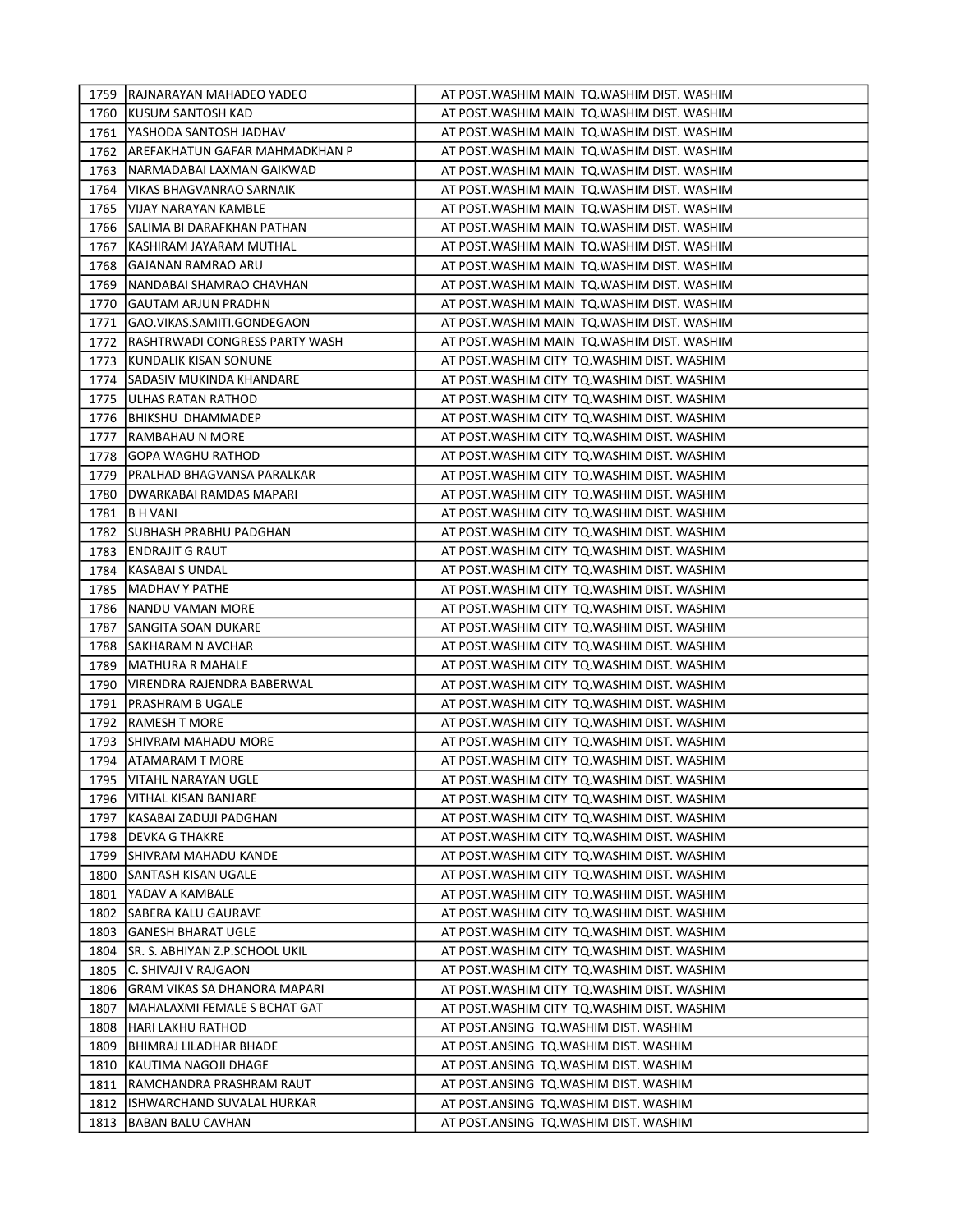|      | 1814   RAMAJI SHAMA RATOD         | AT POST.ANSING TQ.WASHIM DIST. WASHIM      |
|------|-----------------------------------|--------------------------------------------|
|      | 1815   DAJOBA LSMIN KAPASE        | AT POST.ANSING TQ.WASHIM DIST. WASHIM      |
|      | 1816   JANRDHAN RAMJI GANGAWANE   | AT POST.ANSING TQ.WASHIM DIST. WASHIM      |
| 1817 | <b>JCHMFATRAO SAHEBRAO MARKED</b> | AT POST.ANSING TQ.WASHIM DIST. WASHIM      |
| 1818 | BHAGVANDAS DAMODAR MANDHANE       | AT POST.ANSING TQ.WASHIM DIST. WASHIM      |
| 1819 | <b>ITEJRAO B GANGAVANE</b>        | AT POST.ANSING TQ.WASHIM DIST. WASHIM      |
| 1820 | LODABA KISAN BHAGAT               | AT POST.ANSING TQ.WASHIM DIST. WASHIM      |
| 1821 | BALKISAN NAMDEV SHINDE            | AT POST.ANSING TQ.WASHIM DIST. WASHIM      |
| 1822 | GAJANAN B CHIKHALKAR              | AT POST.ANSING TQ.WASHIM DIST. WASHIM      |
| 1823 | RAJKUMAR KISAN MATE               | AT POST.ANSING TQ.WASHIM DIST. WASHIM      |
| 1824 | <b>SAMBHAJI S INGALE</b>          | AT POST.ANSING TQ.WASHIM DIST. WASHIM      |
| 1825 | CHIRANJILAL SUVALAL HURKAT        | AT POST.ANSING TQ.WASHIM DIST. WASHIM      |
|      | 1826   PRAKASH RAMBHAU GADEKAR    | AT POST.ANSING TQ.WASHIM DIST. WASHIM      |
| 1827 | SAHEBRAO KISAN JADHAV             | AT POST.ANSING TQ.WASHIM DIST. WASHIM      |
| 1828 | VAIJNABAI VASANTA BHAGAT          | AT POST.ANSING TQ.WASHIM DIST. WASHIM      |
| 1829 | <b>JGAJANAN RAJARAM AALANE</b>    | AT POST.ANSING TQ.WASHIM DIST. WASHIM      |
| 1830 | IMAJITRAO MANSUKHA PATHAN         | AT POST.ANSING TQ.WASHIM DIST. WASHIM      |
| 1831 | <b>SHESHRAO BHAVANI THAKARE</b>   | AT POST.ANSING TQ.WASHIM DIST. WASHIM      |
|      | 1832   MUKINDA MAROTI DHAGE       | AT POST.ANSING TQ.WASHIM DIST. WASHIM      |
|      | 1833   RAMSIGH B RATHOD           | AT POST.ANSING TO.WASHIM DIST. WASHIM      |
| 1834 | IGANPAT S GHUGE                   | AT POST.ANSING TO.WASHIM DIST. WASHIM      |
|      | 1835   YAMUNABAI BHAGWAT MAPARI   | AT POST.ANSING TQ.WASHIM DIST. WASHIM      |
|      | 1836 SUBHASH VITTHALRAO GAYAKWAD  | AT POST.ANSING TQ.WASHIM DIST. WASHIM      |
| 1837 | VIJAY D SHINDE                    | AT POST.ANSING TO.WASHIM DIST. WASHIM      |
|      | 1838   MANGILWAL C RATHOD         | AT POST.ANSING TQ.WASHIM DIST. WASHIM      |
|      | 1839   GANESH KANHOBA MASKE       | AT POST.ANSING TQ.WASHIM DIST. WASHIM      |
| 1840 | GANESH BAVSHING RATOD             | AT POST.ANSING TQ.WASHIM DIST. WASHIM      |
| 1841 | IYOGIRAJ S DHANBAR                | AT POST.ANSING TQ.WASHIM DIST. WASHIM      |
| 1842 | JDATTA GYANUJI BHAGAT             | AT POST.ANSING TQ.WASHIM DIST. WASHIM      |
| 1843 | <b>JPANDURANG S MAHORE</b>        | AT POST.ANSING TQ.WASHIM DIST. WASHIM      |
|      | 1844 SAVPNIL SUDARSHN VAKALI      | AT POST.ANSING TQ.WASHIM DIST. WASHIM      |
| 1845 | <b>RAVI BASKAR GADE</b>           | AT POST.ANSING TQ.WASHIM DIST. WASHIM      |
| 1846 | DANESWAR SEKURAV MASKE            | AT POST.ANSING TQ.WASHIM DIST. WASHIM      |
| 1847 | <b>JPARLAD RUSTAMRAV NSTE</b>     | AT POST.ANSING TQ.WASHIM DIST. WASHIM      |
| 1848 | <b>SHATABAI BADIRAM LOTE</b>      | AT POST.ANSING TQ.WASHIM DIST. WASHIM      |
| 1849 | <b>INIWRUTTI K KARHE</b>          | AT POST.ANSING TQ.WASHIM DIST. WASHIM      |
|      | 1850 SANJIVANI B SHINDE           | AT POST.ANSING TQ.WASHIM DIST. WASHIM      |
| 1851 | RUKMINA DAMODAR GAWALI            | AT POST.ANSING TQ.WASHIM DIST. WASHIM      |
| 1852 | ISAMADHAN MADHUKAR PAIKRAO        | AT POST.ANSING TO.WASHIM DIST. WASHIM      |
| 1853 | ASARA MATA MAH B G PARDI ASARA    | AT POST.ANSING TQ.WASHIM DIST. WASHIM      |
| 1854 | JUTTAM MARUTI HAJARE              | AT POST.TONDGAON TQ.WASHIM DIST. WASHIM    |
| 1855 | RAMJI D KALBANDE                  | AT POST.TONDGAON TO.WASHIM DIST. WASHIM    |
| 1856 | PANDIT KISAN PAIKRAO              | AT POST.TONDGAON TQ.WASHIM DIST. WASHIM    |
| 1857 | JRAMESHWAR KISAN KHADSE           | AT POST.TONDGAON TQ.WASHIM DIST. WASHIM    |
| 1858 | <b>DNANESHWAR NIRVATI GHOLAP</b>  | AT POST.TONDGAON TQ.WASHIM DIST. WASHIM    |
| 1859 | INANDA VIKAS ARU                  | AT POST.TONDGAON TO.WASHIM DIST. WASHIM    |
| 1860 | KAILAS MURLIDHAR KAKDE            | AT POST.TONDGAON TQ.WASHIM DIST. WASHIM    |
| 1861 | ISK KHAJA SK BASHIR               | AT POST.TONDGAON TQ.WASHIM DIST. WASHIM    |
| 1862 | SHASHIKALA S TENKAR               | AT POST.TONDGAON TQ.WASHIM DIST. WASHIM    |
| 1863 | <b>NANDA U INGOLE</b>             | AT POST.TONDGAON TQ.WASHIM DIST. WASHIM    |
| 1864 | TUKARAM G DABERE                  | AT POST.TONDGAON TQ.WASHIM DIST. WASHIM    |
| 1865 | HANUMAN BAHUUDESHEY GRAM          | AT POST.TONDGAON TQ.WASHIM DIST. WASHIM    |
| 1866 | SAW. NAMDEORAO GOTE SARWJANIK     | AT POST.TONDGAON TQ.WASHIM DIST. WASHIM    |
| 1867 | LAKSHAMIBAI SHIVRAM GAWANDE       | AT POST.PARDITAKMOR TQ.WASHIM DIST. WASHIM |
| 1868 | SAKHARAM TIUKARAM CHUDHARI        | AT POST.PARDITAKMOR TQ.WASHIM DIST. WASHIM |
|      |                                   |                                            |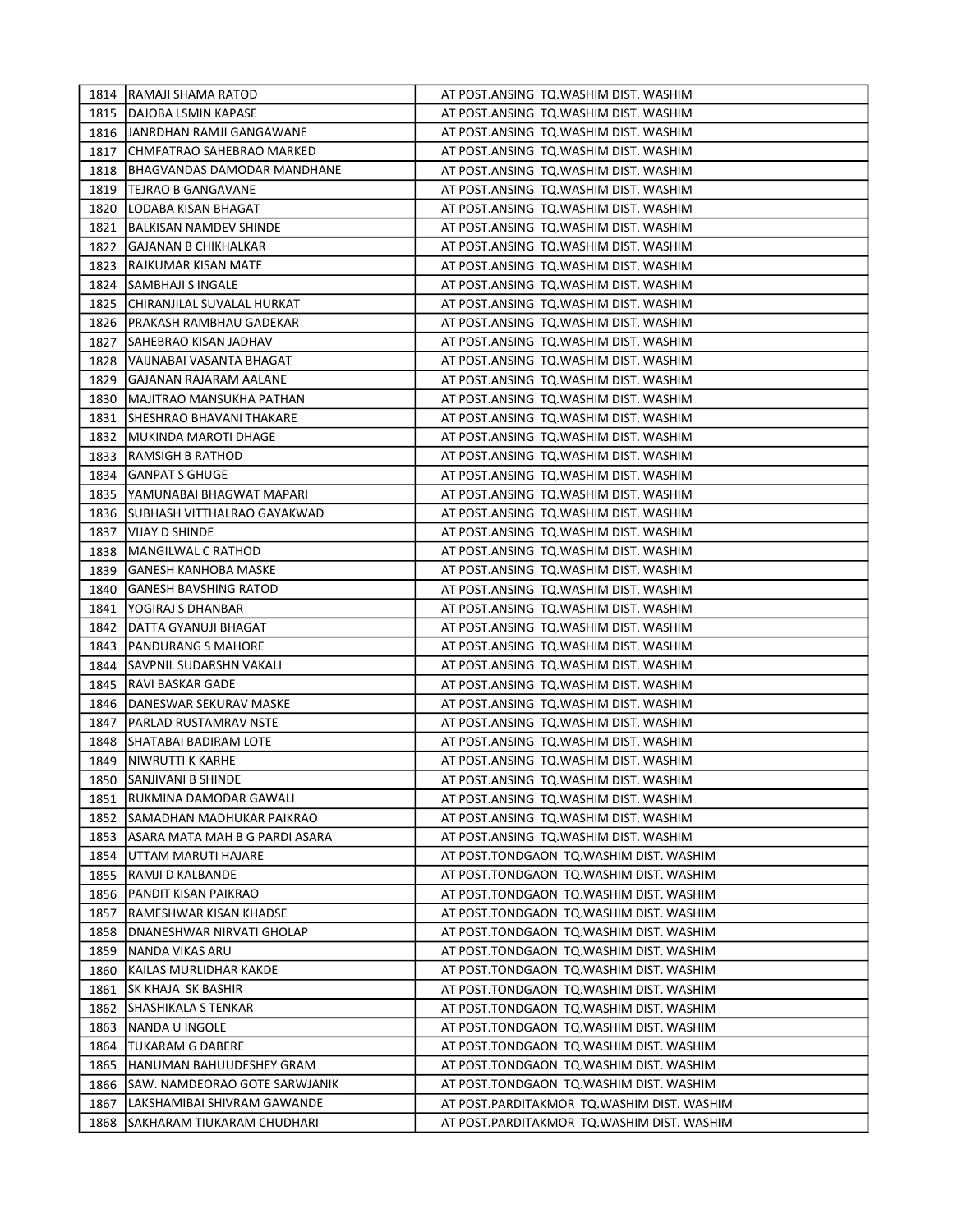| 1869<br>IMUKUND DEORAO CHUDHARI          | AT POST.PARDITAKMOR TQ.WASHIM DIST. WASHIM |
|------------------------------------------|--------------------------------------------|
| <b>SHRIRAM K NAYAWAL</b><br>1870         | AT POST.PARDITAKMOR TQ.WASHIM DIST. WASHIM |
| 1871<br>lGOVINDA BHAGWAN BHALERAO        | AT POST.PARDITAKMOR TQ.WASHIM DIST. WASHIM |
| IDEVIDAS KASHIRAM SAWALE<br>1872         | AT POST.PARDITAKMOR TQ.WASHIM DIST. WASHIM |
| 1873<br>JPARVATABAI KANHUJI MAHALE       | AT POST.PARDITAKMOR TQ.WASHIM DIST. WASHIM |
| 1874<br>VISRAM KISAN KHADSE              | AT POST.PARDITAKMOR TQ.WASHIM DIST. WASHIM |
| 1875<br> GANGARAM VITHOBA MAHALE         | AT POST.PARDITAKMOR TQ.WASHIM DIST. WASHIM |
| 1876<br><b>SHRIRAM HARI MAHALE</b>       | AT POST.PARDITAKMOR TQ.WASHIM DIST. WASHIM |
| 1877<br> SHYAMRAO SANBHAJI SUDKE         | AT POST.PARDITAKMOR TQ.WASHIM DIST. WASHIM |
| 1878<br>IPANDURANG SANPAT PHODKE         | AT POST.PARDITAKMOR TQ.WASHIM DIST. WASHIM |
| 1879<br>INIVRUTTI TUKARAM SAWALE         | AT POST.PARDITAKMOR TQ.WASHIM DIST. WASHIM |
| <b>SOMSING MARESING RATHOD</b><br>1880   | AT POST.PARDITAKMOR TQ.WASHIM DIST. WASHIM |
| 1881<br>IMAHADEO NARAYAN DHOBALE         | AT POST.PARDITAKMOR TQ.WASHIM DIST. WASHIM |
| 1882<br><b>SHALIKRAM TUKARAM BOBADE</b>  | AT POST.PARDITAKMOR TQ.WASHIM DIST. WASHIM |
| MADAN GANPAT PATTEBAHADUR<br>1883        | AT POST.PARDITAKMOR TQ.WASHIM DIST. WASHIM |
| KAUSABAI GANPAT MAHALE<br>1884           | AT POST.PARDITAKMOR TQ.WASHIM DIST. WASHIM |
| 1885<br> SAMBHAJI RAGHUJI INGLE          | AT POST.PARDITAKMOR TQ.WASHIM DIST. WASHIM |
| <b>K B SUMUDRE</b><br>1886               | AT POST.PARDITAKMOR TQ.WASHIM DIST. WASHIM |
| 1887<br> SHEVANTABAI DEMA KAMBLE         | AT POST.PARDITAKMOR TQ.WASHIM DIST. WASHIM |
| 1888<br><b>RAMESH MAHADEV MAHALE</b>     | AT POST.PARDITAKMOR TQ.WASHIM DIST. WASHIM |
| <b>SAMPAT GANPAT SHINDE</b><br>1889      | AT POST.PARDITAKMOR TQ.WASHIM DIST. WASHIM |
| 1890<br>IVISHRAM GANPAT DHOBALE          | AT POST.PARDITAKMOR TQ.WASHIM DIST. WASHIM |
| 1891<br>IDEVIDAS SHRIRAM LAMBHADE        | AT POST.PARDITAKMOR TQ.WASHIM DIST. WASHIM |
| 1892<br><b>JDIPAK DEVIDAS SAVALE</b>     | AT POST.PARDITAKMOR TQ.WASHIM DIST. WASHIM |
| 1893<br>IKALAVATI BHGAVAN AGHAM          | AT POST.PARDITAKMOR TQ.WASHIM DIST. WASHIM |
| 1894<br>SAHEB KHA SADAR KHA PATHAN       | AT POST.PARDITAKMOR TQ.WASHIM DIST. WASHIM |
| MARUTI NARAYAN RAUT<br>1895              | AT POST.PARDITAKMOR TQ.WASHIM DIST. WASHIM |
| 1896<br> VITHAL BALIRAM INGLE            | AT POST.PARDITAKMOR TQ.WASHIM DIST. WASHIM |
| GAJANAN TUKARAM KHARAT<br>1897           | AT POST.PARDITAKMOR TQ.WASHIM DIST. WASHIM |
| 1898<br> BABAN NAMDEO JADHAV             | AT POST.PARDITAKMOR TQ.WASHIM DIST. WASHIM |
| 1899<br> MOHAN NAMDEO BHOYAR             | AT POST.PARDITAKMOR TQ.WASHIM DIST. WASHIM |
| 1900<br> GAJANAN JAYRAM MAHALE           | AT POST.PARDITAKMOR TQ.WASHIM DIST. WASHIM |
| 1901<br>ISITA SURESH MAHALE              | AT POST.PARDITAKMOR TQ.WASHIM DIST. WASHIM |
| PRAYAGBAI GOVIND MAHALE<br>1902          | AT POST.PARDITAKMOR TQ.WASHIM DIST. WASHIM |
| 1903<br>INITIN DEVIDAS SAVLE             | AT POST.PARDITAKMOR TQ.WASHIM DIST. WASHIM |
| 1904<br>DILIP MADHUKAR MAHALE            | AT POST.PARDITAKMOR TQ.WASHIM DIST. WASHIM |
| 1905<br>NILESH GAJANAN THAKRE            | AT POST.PARDITAKMOR TQ.WASHIM DIST. WASHIM |
| BHAGABAI KISAN SHEVALE<br>1906           | AT POST.PARDITAKMOR TQ.WASHIM DIST. WASHIM |
| 1907<br> GANESH NAMDEV LADHAD            | AT POST.PARDITAKMOR TO.WASHIM DIST. WASHIM |
| SONAJI NAMAJI KAMBLE<br>1908             | AT POST.PARDITAKMOR TQ.WASHIM DIST. WASHIM |
| 1909<br> CHATRLEKHA DEVIDAS BHORULE      | AT POST.PARDITAKMOR TQ.WASHIM DIST. WASHIM |
| 1910<br><b>SHANTA RACHANDRA GAIKWAD</b>  | AT POST.PARDITAKMOR TQ.WASHIM DIST. WASHIM |
| KAMALA CHAMPAT GHODAKE<br>1911           | AT POST.PARDITAKMOR TQ.WASHIM DIST. WASHIM |
| 1912<br>RADHABAI BAPURAO SHINDE          | AT POST.PARDITAKMOR TQ.WASHIM DIST. WASHIM |
| 1913<br>TIRTH SH.VIKAS G.P.NAGARDAS      | AT POST.MALEGAO TQ.MALEGAO DIST. WASHIM    |
| 1914<br><b>IKUNDLIK SHYA GUDADE</b>      | AT POST.MALEGAO TQ.MALEGAO DIST. WASHIM    |
| 1915<br>JAMDSHA CHANDSHA FAKIRA          | AT POST.MALEGAO TQ.MALEGAO DIST. WASHIM    |
| 1916<br><b>ITULASHIRAM AMRUTA SHINDE</b> | AT POST.MALEGAO TQ.MALEGAO DIST. WASHIM    |
| 1917<br>JDATTU DAGDU JHALKE              | AT POST.MALEGAO TQ.MALEGAO DIST. WASHIM    |
| 1918<br>ISAMADHAN NARAYAN INGALE         | AT POST.MALEGAO TQ.MALEGAO DIST. WASHIM    |
| 1919   LATABAI PUNJAJI PAKHALE           | AT POST.MALEGAO TQ.MALEGAO DIST. WASHIM    |
| 1920 JIJABAI BABJI JOGDAND               | AT POST.MALEGAO TQ.MALEGAO DIST. WASHIM    |
| 1921<br> TAUKARAM DIVASING RATHOAD       | AT POST.MALEGAO TQ.MALEGAO DIST. WASHIM    |
| 1922<br> BHIKAJI TAUKARAM WINKHEDE       | AT POST.MALEGAO TQ.MALEGAO DIST. WASHIM    |
| 1923<br>DATTU NATTHU PAWAR               | AT POST.MALEGAO TQ.MALEGAO DIST. WASHIM    |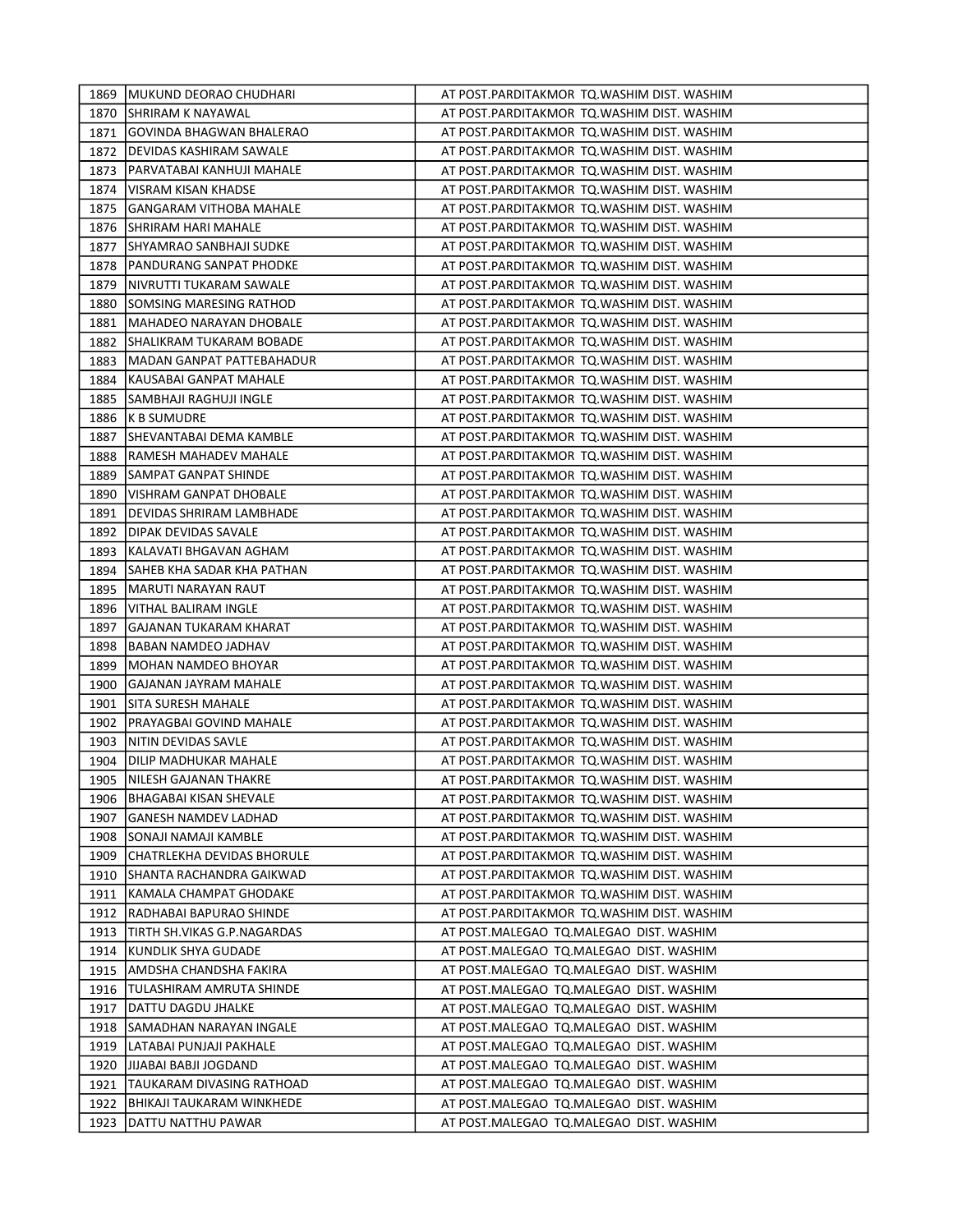|      | 1924   VILAS SAHEBRAO DESHMUKH     | AT POST.MALEGAO TQ.MALEGAO DIST. WASHIM   |
|------|------------------------------------|-------------------------------------------|
|      | 1925 BABARAO AVDHUTRAO DESHMUKH    | AT POST.MALEGAO TQ.MALEGAO DIST. WASHIM   |
|      | 1926   RAMCHANDR RAYAJI BANSOD     | AT POST.MALEGAO TQ.MALEGAO DIST. WASHIM   |
|      | 1927   MAHEBUB VAJIER SHEKHA       | AT POST.MALEGAO TQ.MALEGAO DIST. WASHIM   |
|      | 1928   ANANDRAO GUGBARAO GHUGE     | AT POST.MALEGAO TQ.MALEGAO DIST. WASHIM   |
|      | 1929 SADASHIV NAMDEV GAYKWAD       | AT POST.MALEGAO TQ.MALEGAO DIST. WASHIM   |
| 1930 | <b>SATISH NARAYAN SENDGE</b>       | AT POST.MALEGAO TQ.MALEGAO DIST. WASHIM   |
| 1931 | PRAKASH PANNU NAWARKAR             | AT POST.MALEGAO TQ.MALEGAO DIST. WASHIM   |
|      | 1932 KUNDLIK JAIRAM KHNDARE        | AT POST.MALEGAO TQ.MALEGAO DIST. WASHIM   |
|      | 1933 JJITRAM BAXIRAM CHAVHAN       | AT POST.MALEGAO TQ.MALEGAO DIST. WASHIM   |
| 1934 | <b>JGULAB TRABAK SAGALE</b>        | AT POST.MALEGAO TQ.MALEGAO DIST. WASHIM   |
|      | 1935   LILA NIURUTTI DEVDARE       | AT POST.MALEGAO TQ.MALEGAO DIST. WASHIM   |
|      | 1936   NIURUTTI B.DEVDARE          | AT POST.MALEGAO TQ.MALEGAO DIST. WASHIM   |
| 1937 | MADHUKAR KASHIRAM SAVALE           | AT POST.MALEGAO TQ.MALEGAO DIST. WASHIM   |
|      | 1938   RAMESH S TALE               | AT POST.MALEGAO TQ.MALEGAO DIST. WASHIM   |
|      | 1939   LEELA PR.PAWAR              | AT POST.MALEGAO TQ.MALEGAO DIST. WASHIM   |
| 1940 | A L. RATHOD                        | AT POST.MALEGAO TQ.MALEGAO DIST. WASHIM   |
|      | 1941   PA. V. KI .ALAKE            | AT POST.MALEGAO TQ.MALEGAO DIST. WASHIM   |
|      | 1942 BA. NA. PAWAR                 | AT POST.MALEGAO TQ.MALEGAO DIST. WASHIM   |
|      | 1943   MA. PA. BALI                | AT POST.MALEGAO TQ.MALEGAO DIST. WASHIM   |
|      | 1944   KESHVPURI M.GOSAVI          | AT POST.MALEGAO TQ.MALEGAO DIST. WASHIM   |
|      | 1945 ISINDHUBAI O.KAGANE           | AT POST.MALEGAO TQ.MALEGAO DIST. WASHIM   |
|      | 1946   DYNANBA CHA. CHATARAKAR     | AT POST.MALEGAO TQ.MALEGAO DIST. WASHIM   |
|      | 1947  JANABAI L. JADHAWA.          | AT POST.MALEGAO TQ.MALEGAO DIST. WASHIM   |
|      | 1948   MOHAN SI. BORCHATE          | AT POST.MALEGAO TQ.MALEGAO DIST. WASHIM   |
|      | 1949   BHANUDASH DINKAR AVACHAR    | AT POST.MALEGAO TQ.MALEGAO DIST. WASHIM   |
|      | 1950 JJANKABAI UTTAM GAVLI         | AT POST.MALEGAO TQ.MALEGAO DIST. WASHIM   |
|      | 1951 SAVITA SANJIV KSHIRSAGAR      | AT POST.MALEGAO TQ.MALEGAO DIST. WASHIM   |
|      | 1952   KISAN GAYANU KHADSE         | AT POST.MALEGAO TQ.MALEGAO DIST. WASHIM   |
|      | 1953 SANTOSH KUDALIK NAVAGHARE     | AT POST.MALEGAO TQ.MALEGAO DIST. WASHIM   |
|      | 1954  INDIRABAI SOPAN WAGH         | AT POST.MALEGAO TQ.MALEGAO DIST. WASHIM   |
|      | 1955   BHIKA RAGHU GAWALI          | AT POST.MALEGAO TQ.MALEGAO DIST. WASHIM   |
|      | 1956   PARVATABAI BHAGVAN AKHAND   | AT POST.MALEGAO TQ.MALEGAO DIST. WASHIM   |
|      | 1957 ISURESH SAKHARAM INGALE       | AT POST.MALEGAO TQ.MALEGAO DIST. WASHIM   |
|      | 1958 SHAMRAO WAMAN GUDADE          | AT POST.MALEGAO TQ.MALEGAO DIST. WASHIM   |
|      | 1959   PARKASH RIPA SHINDE         | AT POST.MALEGAO TQ.MALEGAO DIST. WASHIM   |
|      | 1960   BALAJI AMRUTA GAJBHAR       | AT POST.MALEGAO TQ.MALEGAO DIST. WASHIM   |
| 1961 | JANTAKALA VISHVANATH KAMBALE       | AT POST.MALEGAO TQ.MALEGAO DIST. WASHIM   |
| 1962 | ISHILABAI SHESARAO BANSOD          | AT POST.MALEGAO TQ.MALEGAO DIST. WASHIM   |
| 1963 | VANITA DADARAO NAVGHRE             | AT POST.MALEGAO TQ.MALEGAO DIST. WASHIM   |
| 1964 | BALIRAM GUNDIRAM SURYAVANSHI       | AT POST.MALEGAO TQ.MALEGAO DIST. WASHIM   |
| 1965 | GAJANAN SAHEBRAO GAVLI             | AT POST.MALEGAO TQ.MALEGAO DIST. WASHIM   |
| 1966 | <b>SATABAI VITTHAL BALI</b>        | AT POST.MALEGAO TQ.MALEGAO DIST. WASHIM   |
| 1967 | <b>SHANATA BAI MADHAVRAO NAYAK</b> | AT POST.MALEGAO TQ.MALEGAO DIST. WASHIM   |
|      | 1968   ASHOK LAKSHMAN NAVGHARE     | AT POST.MALEGAO TQ.MALEGAO DIST. WASHIM   |
|      | 1969   MEHABUB SHAH GHASHI SHAH    | AT POST.MALEGAO TQ.MALEGAO DIST. WASHIM   |
|      | 1970   PRAKASH UDEMAN BHAGT        | AT POST.MALEGAO TQ.MALEGAO DIST. WASHIM   |
|      | 1971   BHAGAVAN KUNDLIK JOGADAND   | AT POST.MALEGAO TQ.MALEGAO DIST. WASHIM   |
|      | 1972  RAMKRISHNA ATMARAM SHELAKE   | AT POST.MALEGAO TQ.MALEGAO DIST. WASHIM   |
|      | 1973 SHINDUBAI UCHITRAO DESHMUKH   | AT POST.MALEGAO TQ.MALEGAO DIST. WASHIM   |
|      | 1974   DAL.VAS.YOJ.GR.PA.SONALA    | AT POST.MALEGAO TQ.MALEGAO DIST. WASHIM   |
| 1975 | KRU.RATN.MAHI.SWA.SAH.B.G.MAS.     | AT POST.MALEGAO TQ.MALEGAO DIST. WASHIM   |
| 1976 | SHIVPR.BA.SHI.SOC.WASHIM           | AT POST.MALEGAO TQ.MALEGAO DIST. WASHIM   |
| 1977 | DNYANABA KANHUJI KHURSADE          | AT POST.KINHIRAJA TQ.MALEGAO DIST. WASHIM |
| 1978 | V M NAKHATE                        | AT POST.KINHIRAJA TQ.MALEGAO DIST. WASHIM |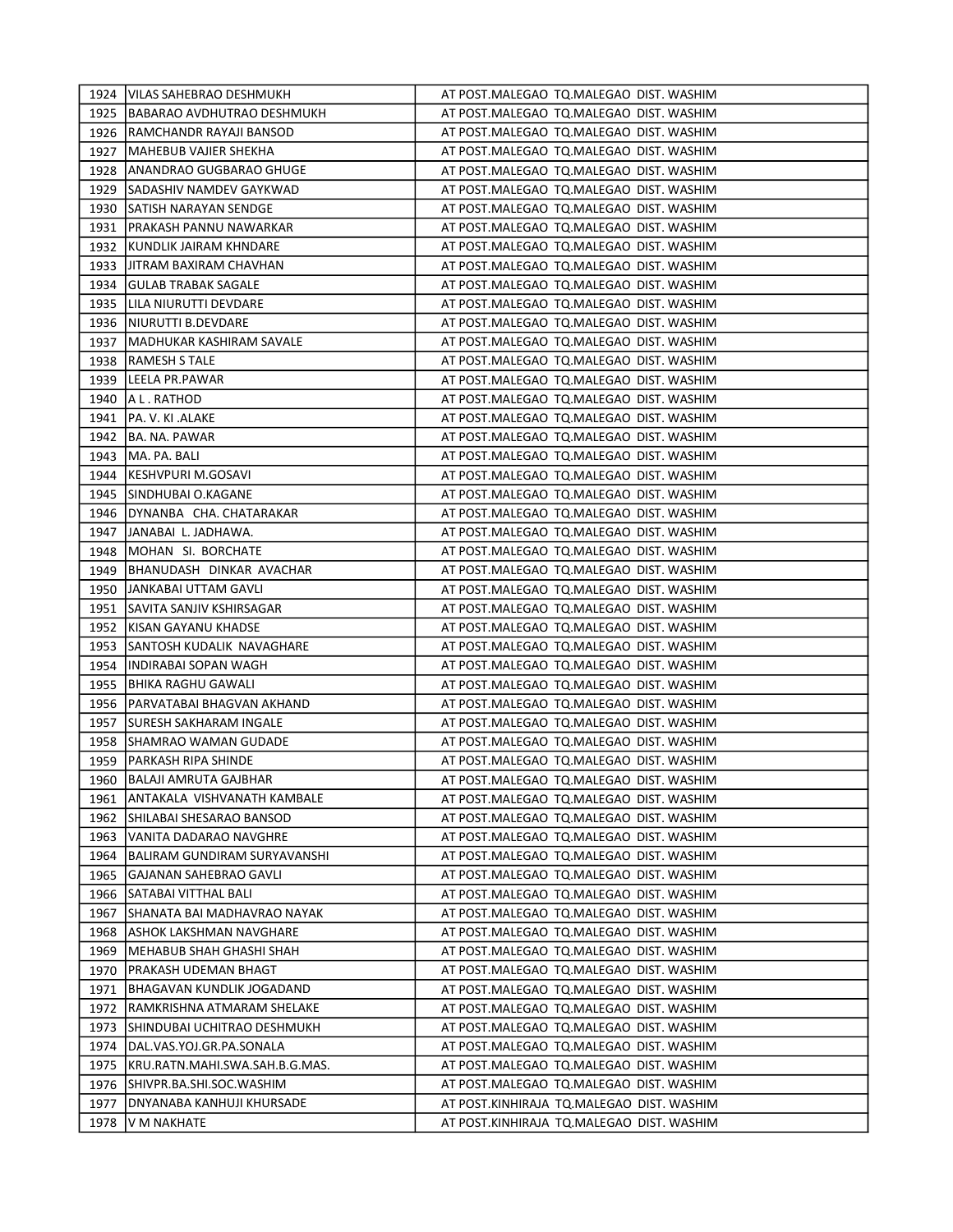|      | 1979   RAMKRUSHN NATHUJI KOKNE        | AT POST.KINHIRAJA TQ.MALEGAO DIST. WASHIM      |
|------|---------------------------------------|------------------------------------------------|
| 1980 | MAHADU SHANKAR DONGARDIVE             | AT POST.KINHIRAJA TQ.MALEGAO DIST. WASHIM      |
| 1981 | IMADHUKAR K GHUGE                     | AT POST.KINHIRAJA TQ.MALEGAO DIST. WASHIM      |
| 1982 | IWAMAN G PAWAR                        | AT POST.KINHIRAJA TQ.MALEGAO DIST. WASHIM      |
| 1983 | VASANTA U CHATI                       | AT POST.KINHIRAJA TQ.MALEGAO DIST. WASHIM      |
| 1984 | IMAHADEV NAMDEV BILONE                | AT POST.KINHIRAJA TQ.MALEGAO DIST. WASHIM      |
| 1985 | ISUDHAKAR LAXMAN KHURKADE             | AT POST.KINHIRAJA TQ.MALEGAO DIST. WASHIM      |
| 1986 | BHAGAVAN LAKSHMAN SANGALE             | AT POST.KINHIRAJA TQ.MALEGAO DIST. WASHIM      |
| 1987 | JPANDURANG VITHAL WANKHADE            | AT POST.KINHIRAJA TQ.MALEGAO DIST. WASHIM      |
| 1988 | INARAYAN NARAYAN JOGDAND              | AT POST.KINHIRAJA TQ.MALEGAO DIST. WASHIM      |
| 1989 | IVANDANA M GHUGE                      | AT POST.KINHIRAJA TQ.MALEGAO DIST. WASHIM      |
| 1990 | LALSING DEVALA PAVAR                  | AT POST.KINHIRAJA TQ.MALEGAO DIST. WASHIM      |
| 1991 | JANANDRAO SHANKARRAO SANGALE          | AT POST.KINHIRAJA TQ.MALEGAO DIST. WASHIM      |
|      | 1992   SAHEBARAO D MANE               | AT POST.KINHIRAJA TQ.MALEGAO DIST. WASHIM      |
|      | 1993   ATMARAM CHANDRABHAN LOKHANDE   | AT POST.KINHIRAJA TQ.MALEGAO DIST. WASHIM      |
|      | 1994   GUNVANT KHUSHAL GHUGE          | AT POST.KINHIRAJA TQ.MALEGAO DIST. WASHIM      |
| 1995 | ISANGITA RAMDAS KARAVATE              | AT POST.KINHIRAJA TQ.MALEGAO DIST. WASHIM      |
| 1996 | <b>VINOD K WANKHADE</b>               | AT POST.KINHIRAJA TQ.MALEGAO DIST. WASHIM      |
| 1997 | IMOSIM KHA SAMSER KHA PATHAN          | AT POST.KINHIRAJA TQ.MALEGAO DIST. WASHIM      |
| 1998 | INIRMALA DAYRAM AMBEKAR               | AT POST.KINHIRAJA TQ.MALEGAO DIST. WASHIM      |
| 1999 | IPRATAP Z GHUGE                       | AT POST.KINHIRAJA TQ.MALEGAO DIST. WASHIM      |
| 2000 | CHAHADU MAHADU MASKE                  | AT POST.KINHIRAJA TQ.MALEGAO DIST. WASHIM      |
| 2001 | <b>SURESH ARJUNA SOLAV</b>            | AT POST.KINHIRAJA TQ.MALEGAO DIST. WASHIM      |
| 2002 | ISHALIKRAM SHIVAJI KITANSWATE         | AT POST.KINHIRAJA TQ.MALEGAO DIST. WASHIM      |
|      | 2003 GAJANAN SHRIRAM GOREKAR          | AT POST.KINHIRAJA TQ.MALEGAO DIST. WASHIM      |
|      | 2004   VANHAKK SAMITI SONALA          | AT POST.KINHIRAJA TQ.MALEGAO DIST. WASHIM      |
|      | 2005   HAMIDKHAN NYAMADKHAN PATHAN    | AT POST.KINHIRAJA TQ.MALEGAO DIST. WASHIM      |
|      | 2006 SUJATA KISHOR DHUNDLE            | AT POST.KINHIRAJA TQ.MALEGAO DIST. WASHIM      |
| 2007 | JVIKAS PRALHAD BHENDEKAR              | AT POST.KINHIRAJA TQ.MALEGAO DIST. WASHIM      |
| 2008 | IR GOPAL GOVARDHAN AGARAWAL           | AT POST.KINHIRAJA TQ.MALEGAO DIST. WASHIM      |
| 2009 | JCM HANUMAN SAN KINHIRAJA             | AT POST.KINHIRAJA TQ.MALEGAO DIST. WASHIM      |
| 2010 | <b>SHRI SHIVAJI HIGH SCHOOL KINHI</b> | AT POST.KINHIRAJA TQ.MALEGAO DIST. WASHIM      |
| 2011 | GRAM PANCHAYAT KINHIRAJA              | AT POST.KINHIRAJA TQ.MALEGAO DIST. WASHIM      |
|      | 2012 SHIVAJI HIGH SCHOOL KINHIRAJA    | AT POST.KINHIRAJA TQ.MALEGAO DIST. WASHIM      |
|      | 2013   SHRIRAM PUNJAJI VYVHARE        | AT POST.SHIRPUR JAIN TQ.MALEGAO DIST. WASHIM   |
| 2014 | <b>IPRAKASH S GAVALI</b>              | AT POST.SHIRPUR JAIN TQ.MALEGAO DIST. WASHIM   |
|      | 2015   MADHAV S GHATEKAR              | AT POST.SHIRPUR JAIN TQ.MALEGAO DIST. WASHIM   |
|      | 2016   MANGLA RAJU BAKAL              | AT POST.SHIRPUR JAIN TQ.MALEGAO DIST. WASHIM   |
| 2017 | SATISH VILAS IRATKAR                  | AT POST.SHIRPUR JAIN TQ.MALEGAO DIST. WASHIM   |
|      | 2018   SUDHAKAR GANGARAM GAIKWAD      | AT POST.SHIRPUR JAIN TQ.MALEGAO DIST. WASHIM   |
|      | 2019   MADHUKAR S KHADSE              | AT POST.SHIRPUR JAIN TQ.MALEGAO DIST. WASHIM   |
| 2020 | KUNDLIK YADAO GAYAKWAD                | AT POST.SHIRPUR JAIN TQ.MALEGAO DIST. WASHIM   |
| 2021 | GAJANAN DEVARAO MUTHAL                | AT POST.SHIRPUR JAIN TQ.MALEGAO DIST. WASHIM   |
| 2022 | <b>ISURESH CHINKU KALE</b>            | AT POST.SHIRPUR JAIN TQ.MALEGAO DIST. WASHIM   |
| 2023 | INAMDEV DANAJI JADHAV                 | AT POST.SHIRPUR JAIN TQ.MALEGAO DIST. WASHIM   |
| 2024 | JANIL KONDIRAM SURVE                  | AT POST. SHIRPUR JAIN TO. MALEGAO DIST. WASHIM |
| 2025 | <b>IKHAJAGARIB NAVAJ BACHAT GAT</b>   | AT POST.SHIRPUR JAIN TQ.MALEGAO DIST. WASHIM   |
|      | 2026 BABURAO B GHUGE                  | AT POST.SHIRPUR JAIN TQ.MALEGAO DIST. WASHIM   |
| 2027 | JRUKHMABAI ARJUNRAO XYZ               | AT POST.SHIRPUR JAIN TQ.MALEGAO DIST. WASHIM   |
| 2028 | <b>PRALHAD RAMBHAU INGOLE</b>         | AT POST.MEDASHI TQ.MALEGAO DIST. WASHIM        |
|      | 2029   RUKHMABAI ARJUNRAO XYZ         | AT POST.MEDASHI TQ.MALEGAO DIST. WASHIM        |
| 2030 | PRALHAD RAMBHAU INGOLE                | AT POST.MEDASHI TQ.MALEGAO DIST. WASHIM        |
| 2031 | LAXMAN HABAJI TAYADE                  | AT POST.MEDASHI TQ.MALEGAO DIST. WASHIM        |
| 2032 | RAGOJI SUDAMA EANGLE                  | AT POST.MEDASHI TQ.MALEGAO DIST. WASHIM        |
| 2033 | PRADIP RAMRAO BHVTE                   | AT POST.MEDASHI TQ.MALEGAO DIST. WASHIM        |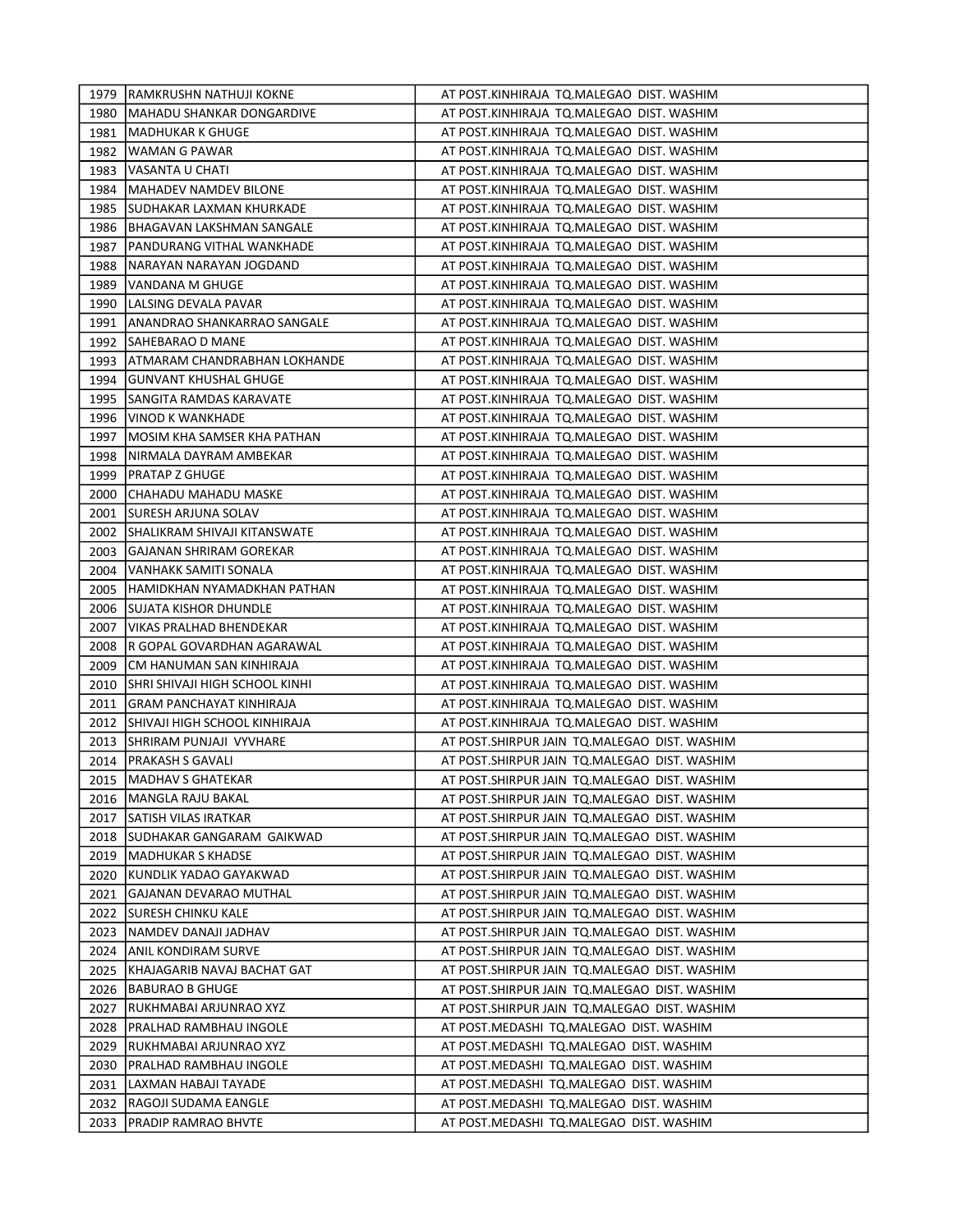|      | 2034 KISAN UKANDA KAMBLE           | AT POST.MEDASHI TQ.MALEGAO DIST. WASHIM |
|------|------------------------------------|-----------------------------------------|
| 2035 | GANESH GHAMRAO GHUGE               | AT POST.MEDASHI TQ.MALEGAO DIST. WASHIM |
|      | 2036   MALU KISANRAO KOLAKAHALE    | AT POST.MEDASHI TQ.MALEGAO DIST. WASHIM |
| 2037 | <b>IYASHODABAI UTTAM KARWATE</b>   | AT POST.MEDASHI TQ.MALEGAO DIST. WASHIM |
| 2038 | <b>SUBHAS VITHOBA KARVTE</b>       | AT POST.MEDASHI TQ.MALEGAO DIST. WASHIM |
| 2039 | <b>SHAMRAO DATTAJI GHUGE</b>       | AT POST.MEDASHI TQ.MALEGAO DIST. WASHIM |
| 2040 | <b>RAMDAS SAKRU CHAVAN</b>         | AT POST.MEDASHI TQ.MALEGAO DIST. WASHIM |
| 2041 | JANKABAI BALIRAM BANSOD            | AT POST.MEDASHI TQ.MALEGAO DIST. WASHIM |
|      | 2042 IK S GHUGE                    | AT POST.MEDASHI TQ.MALEGAO DIST. WASHIM |
| 2043 | GAYABAI TULSHITRAM DAHATRE         | AT POST.MEDASHI TQ.MALEGAO DIST. WASHIM |
| 2044 | <b>JANJANABI UTTAM DAKHORE</b>     | AT POST.MEDASHI TQ.MALEGAO DIST. WASHIM |
|      | 2045 SONAJI SAKHARAM KHILLARE      | AT POST.MEDASHI TQ.MALEGAO DIST. WASHIM |
|      | 2046   AKARAM SEVA CHAVAN          | AT POST.MEDASHI TQ.MALEGAO DIST. WASHIM |
| 2047 | GAON VIKAS SAMITI RIDHORA          | AT POST.MEDASHI TQ.MALEGAO DIST. WASHIM |
| 2048 | VARSHA UADHDV KHADSE               | AT POST.MEDASHI TQ.MALEGAO DIST. WASHIM |
| 2049 | JDATTRAO ANANDRAO GHUGE            | AT POST.MEDASHI TQ.MALEGAO DIST. WASHIM |
| 2050 | <b>VILAS UTTM EANGALE</b>          | AT POST.MEDASHI TQ.MALEGAO DIST. WASHIM |
| 2051 | <b>PRALHAD BHIVAJI ZALKE</b>       | AT POST.MEDASHI TQ.MALEGAO DIST. WASHIM |
|      | 2052   VISHNU RAMDAS CHAVAN        | AT POST.MEDASHI TQ.MALEGAO DIST. WASHIM |
|      | 2053   PRADNYA GORKHNATH AVACHAR   | AT POST.MEDASHI TQ.MALEGAO DIST. WASHIM |
|      | 2054 LAXMIBAI PUNDLIK GHUGE        | AT POST.MEDASHI TQ.MALEGAO DIST. WASHIM |
|      | 2055 KALAVATI DATTA GHUGE          | AT POST.MEDASHI TQ.MALEGAO DIST. WASHIM |
|      | 2056 BHANUDAS PUNDLIKRAO GHUGE     | AT POST.MEDASHI TQ.MALEGAO DIST. WASHIM |
|      | 2057   MUNGSAJI MAHA SHG GONALVADI | AT POST.MEDASHI TQ.MALEGAO DIST. WASHIM |
|      | 2058 GAJANAN SHG VAKALVADI         | AT POST.MEDASHI TQ.MALEGAO DIST. WASHIM |
|      | 2059 SEVALAL MAHA SHG DEVTHANA     | AT POST.MEDASHI TQ.MALEGAO DIST. WASHIM |
| 2060 | <b>ISAVITRIBAI FULE SHG MEDSHI</b> | AT POST.MEDASHI TQ.MALEGAO DIST. WASHIM |
| 2061 | MHALKSHMI SHG BRAMHANVADA          | AT POST.MEDASHI TQ.MALEGAO DIST. WASHIM |
| 2062 | JNATHNAGE MAH SHG DEVTHANA         | AT POST.MEDASHI TQ.MALEGAO DIST. WASHIM |
| 2063 | JJAI DURGA SHG KHAIRKHEDA          | AT POST.MEDASHI TQ.MALEGAO DIST. WASHIM |
| 2064 | NIRANKARI S BCG UMRAWADI           | AT POST.MEDASHI TQ.MALEGAO DIST. WASHIM |
| 2065 | <b>ADARSH S BCG MEDSHI</b>         | AT POST.MEDASHI TQ.MALEGAO DIST. WASHIM |
| 2066 | GAJANAN M S BCG MALEGAON           | AT POST.MEDASHI TQ.MALEGAO DIST. WASHIM |
| 2067 | JJAY BHAWANI BCG MALEGAON          | AT POST.MEDASHI TQ.MALEGAO DIST. WASHIM |
|      | 2068 SEVALAL S BCG RAJURA          | AT POST.MEDASHI TQ.MALEGAO DIST. WASHIM |
|      | 2069 LJAY MUNGASAJI BCG UMARWADI   | AT POST.MEDASHI TQ.MALEGAO DIST. WASHIM |
|      | 2070 JAY BAJRANG S BCG UMARWADI    | AT POST.MEDASHI TQ.MALEGAO DIST. WASHIM |
| 2071 | <b>NATHKRUPA M BCG MALEGAON</b>    | AT POST.MEDASHI TQ.MALEGAO DIST. WASHIM |
|      | 2072 JJAY KISAN BCG VARANBHI       | AT POST.MEDASHI TQ.MALEGAO DIST. WASHIM |
|      | 2073   ANAND BCG VARANBHI          | AT POST.MEDASHI TQ.MALEGAO DIST. WASHIM |
|      | 2074 SHAHABABU M BCGT MEDSHI       | AT POST.MEDASHI TQ.MALEGAO DIST. WASHIM |
| 2075 | VISHAKHA BCG MOGRABANDI            | AT POST.MEDASHI TQ.MALEGAO DIST. WASHIM |
|      | 2076 JJAYBHOLE S BCG SANGAVI       | AT POST.MEDASHI TQ.MALEGAO DIST. WASHIM |
| 2077 | <b>IKRUSHIMITRA BCG KARANGI</b>    | AT POST.MEDASHI TQ.MALEGAO DIST. WASHIM |
|      | 2078 SAINATH BCG SANGAVI           | AT POST.MEDASHI TQ.MALEGAO DIST. WASHIM |
|      | 2079 B GAUTAM BUDH BCG MEDSHI      | AT POST.MEDASHI TQ.MALEGAO DIST. WASHIM |
|      | 2080 JJAY MALHAAR BCG SANGAVI      | AT POST.MEDASHI TQ.MALEGAO DIST. WASHIM |
| 2081 | JAMRAPALI BCG WASHIM               | AT POST.MEDASHI TQ.MALEGAO DIST. WASHIM |
| 2082 | VISHAKHA M BCG RIDHORA             | AT POST.MEDASHI TQ.MALEGAO DIST. WASHIM |
| 2083 | <b>SANT GAJANAN SHG A SANGAVI</b>  | AT POST.MEDASHI TQ.MALEGAO DIST. WASHIM |
| 2084 | GAJANAN MAHA SHG VAKALVADI         | AT POST.MEDASHI TQ.MALEGAO DIST. WASHIM |
| 2085 | MUNGSAJI MAHA SHG VAKALVADI        | AT POST.MEDASHI TQ.MALEGAO DIST. WASHIM |
| 2086 | <b>JVASANTRAO NAIK SHG SUDI</b>    | AT POST.MEDASHI TQ.MALEGAO DIST. WASHIM |
| 2087 | SHIVKRUPA SHG SUDI                 | AT POST.MEDASHI TQ.MALEGAO DIST. WASHIM |
| 2088 | VYANKTESH SANSTHA KHAIKHEDA        | AT POST.MEDASHI TQ.MALEGAO DIST. WASHIM |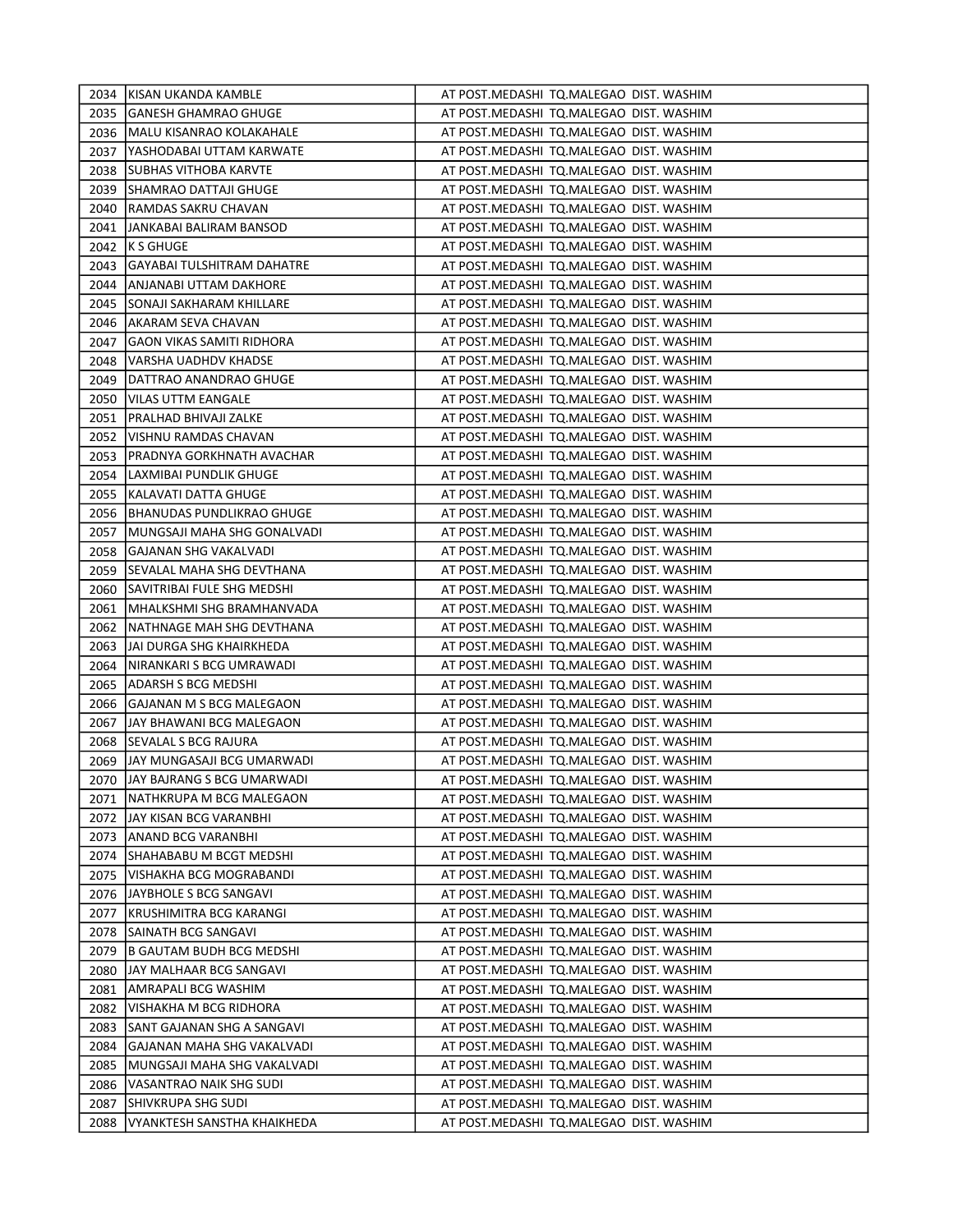|      | 2089 ISAKHARAM MAROTI MAGAR        | AT POST.PANGRIKUTE TQ.MALEGAO DIST. WASHIM    |
|------|------------------------------------|-----------------------------------------------|
|      | 2090 ISURYABHAN SONAJI KAMBLE      | AT POST.PANGRIKUTE TQ.MALEGAO DIST. WASHIM    |
| 2091 | <b>JANJIRABAI PANDURANG MAGAR</b>  | AT POST.PANGRIKUTE TQ.MALEGAO DIST. WASHIM    |
| 2092 | IDAGADU RAMJI GAIKWAK              | AT POST.PANGRIKUTE TQ.MALEGAO DIST. WASHIM    |
| 2093 | NIRUTTI DAOULAT GALAT              | AT POST.PANGRIKUTE TQ.MALEGAO DIST. WASHIM    |
| 2094 | KAOUSALAYABAI PRALHAD KUTE         | AT POST.PANGRIKUTE TQ.MALEGAO DIST. WASHIM    |
| 2095 | SAKHARAM BAPUNA MAHAJAN            | AT POST.PANGRIKUTE TQ.MALEGAO DIST. WASHIM    |
| 2096 | V M NAKHATE                        | AT POST.PANGRIKUTE TQ.MALEGAO DIST. WASHIM    |
| 2097 | <b>JASHOK DHONDU VAIDYA</b>        | AT POST.PANGRIKUTE TQ.MALEGAO DIST. WASHIM    |
| 2098 | <b>SOPAN SONAJI GHODE</b>          | AT POST.PANGRIKUTE TQ.MALEGAO DIST. WASHIM    |
|      | 2099 IRUSTUM BALAJI THETE          | AT POST.PANGRIKUTE TQ.MALEGAO DIST. WASHIM    |
| 2100 | <b>DASHRAT NAGORAO THETE</b>       | AT POST.PANGRIKUTE TQ.MALEGAO DIST. WASHIM    |
| 2101 | ISKHARAM PARASRAM WANKHEDE         | AT POST.PANGRIKUTE TQ.MALEGAO DIST. WASHIM    |
|      | 2102 SHIVAJI RAMAJI KUTE           | AT POST.PANGRIKUTE TQ.MALEGAO DIST. WASHIM    |
| 2103 | BAJIRAO MAROTI LADE                | AT POST.PANGRIKUTE TQ.MALEGAO DIST. WASHIM    |
| 2104 | IBHARAT HANUMAN GAIKWAD            | AT POST.PANGRIKUTE TQ.MALEGAO DIST. WASHIM    |
| 2105 | <b>BEBIBAI PARMESHWAR KUTE</b>     | AT POST.PANGRIKUTE TQ.MALEGAO DIST. WASHIM    |
|      | 2106   PRAVIN LAXMAN DESHMUKH      | AT POST.PANGRIKUTE TQ.MALEGAO DIST. WASHIM    |
| 2107 | BEBI JANARDHAN KUTE                | AT POST.PANGRIKUTE TQ.MALEGAO DIST. WASHIM    |
| 2108 | <b>INITIN JIJEBA PARHAD</b>        | AT POST.PANGRIKUTE TQ.MALEGAO DIST. WASHIM    |
|      | 2109   RAMESH DINKAR DESHMUKH      | AT POST.PANGRIKUTE TQ.MALEGAO DIST. WASHIM    |
|      | 2110 RAMRAO KONDBARAO DESHMUKH     | AT POST.PANGRIKUTE TQ.MALEGAO DIST. WASHIM    |
|      | 2111   MADAN TUKARAM MOHALE        | AT POST.PANGRIKUTE TQ.MALEGAO DIST. WASHIM    |
|      | 2112 SHAMRAO SHESHRAO DESHMUKH     | AT POST.PANGRIKUTE TQ.MALEGAO DIST. WASHIM    |
|      | 2113   GITABAI DHARMA RATHOD       | AT POST.PANGRIKUTE TQ.MALEGAO DIST. WASHIM    |
|      | 2114   RAMCHANDRA RAMJI LATHAD     | AT POST.PANGRIKUTE TQ.MALEGAO DIST. WASHIM    |
|      | 2115   WAN HAKKA SAMITI            | AT POST.PANGRIKUTE TQ.MALEGAO DIST. WASHIM    |
|      | 2116   NARAYAN DNANBA KUTE         | AT POST.PANGRIKUTE TQ.MALEGAO DIST. WASHIM    |
|      | 2117 GOVIND SHIVRAM DAVRE          | AT POST.JAULKARAILWAY TQ.MALEGAO DIST. WASHIM |
|      | 2118 JJAGDISH MAHADEO SHARMA       | AT POST.JAULKARAILWAY TQ.MALEGAO DIST. WASHIM |
|      | 2119  RAMDAS LAXMAN KADAM          | AT POST.JAULKARAILWAY TQ.MALEGAO DIST. WASHIM |
| 2120 | JVIDYA MOTIRAM ROKDE               | AT POST.JAULKARAILWAY TQ.MALEGAO DIST. WASHIM |
| 2121 | BHIMRAO SADASHIV VANDREKAR         | AT POST.JAULKARAILWAY TQ.MALEGAO DIST. WASHIM |
| 2122 | <b>BHARAT KISAN RAUT</b>           | AT POST.JAULKARAILWAY TQ.MALEGAO DIST. WASHIM |
| 2123 | <b>IKAMALKISHOR SITARAM MANTRI</b> | AT POST.JAULKARAILWAY TQ.MALEGAO DIST. WASHIM |
| 2124 | <b>VILASH KRUSHNAJI NAGRE</b>      | AT POST.JAULKARAILWAY TQ.MALEGAO DIST. WASHIM |
|      | 2125   BHAURAO GUNWANTRAO GHUGE    | AT POST.JAULKARAILWAY TQ.MALEGAO DIST. WASHIM |
| 2126 | BHAGWAT KISAN RAUT                 | AT POST.JAULKARAILWAY TQ.MALEGAO DIST. WASHIM |
| 2127 | ISHIVRAM BALIRAM GNGAVANE          | AT POST.JAULKARAILWAY TO.MALEGAO DIST. WASHIM |
| 2128 | DEVIDAS BAPURAO BARGET             | AT POST.JAULKARAILWAY TQ.MALEGAO DIST. WASHIM |
| 2129 | MANSING KISAN CHAWHAN              | AT POST.JAULKARAILWAY TQ.MALEGAO DIST. WASHIM |
| 2130 | IBABARAO RAMBHAU LANDGE            | AT POST.JAULKARAILWAY TQ.MALEGAO DIST. WASHIM |
| 2131 | BHIKAJI KISAN PAWAR                | AT POST.JAULKARAILWAY TQ.MALEGAO DIST. WASHIM |
| 2132 | ISUBHADRABAI MURLIDHAR KHONDHE     | AT POST.JAULKARAILWAY TQ.MALEGAO DIST. WASHIM |
| 2133 | <b>MAROTI TUKARAM KADAM</b>        | AT POST.JAULKARAILWAY TQ.MALEGAO DIST. WASHIM |
| 2134 | <b>GYNU BALIRAM DHANDRE</b>        | AT POST.JAULKARAILWAY TQ.MALEGAO DIST. WASHIM |
| 2135 | JUKANDA RAVJI DUKRE                | AT POST.JAULKARAILWAY TQ.MALEGAO DIST. WASHIM |
| 2136 | VITTHAL HIRAMAN DHANGAR            | AT POST.JAULKARAILWAY TQ.MALEGAO DIST. WASHIM |
| 2137 | <b>SUBHDARABAI TUKARAM PHOPLE</b>  | AT POST.JAULKARAILWAY TQ.MALEGAO DIST. WASHIM |
| 2138 | JUDHAVRAO RAMCHANDRA POPHALE       | AT POST.JAULKARAILWAY TQ.MALEGAO DIST. WASHIM |
| 2139 | SAROSATI TREMBAK KAHRALE           | AT POST.JAULKARAILWAY TQ.MALEGAO DIST. WASHIM |
| 2140 | PRAMILA PRALHAD KHANDARE           | AT POST.JAULKARAILWAY TQ.MALEGAO DIST. WASHIM |
| 2141 | RAMDAS BHAGWAT BHOKRE              | AT POST.JAULKARAILWAY TQ.MALEGAO DIST. WASHIM |
| 2142 | ASHOK GOVINDRAO MARASKOLHE         | AT POST.JAULKARAILWAY TQ.MALEGAO DIST. WASHIM |
| 2143 | GAUKARNA PUNJAJI EANGOLE           | AT POST.JAULKARAILWAY TQ.MALEGAO DIST. WASHIM |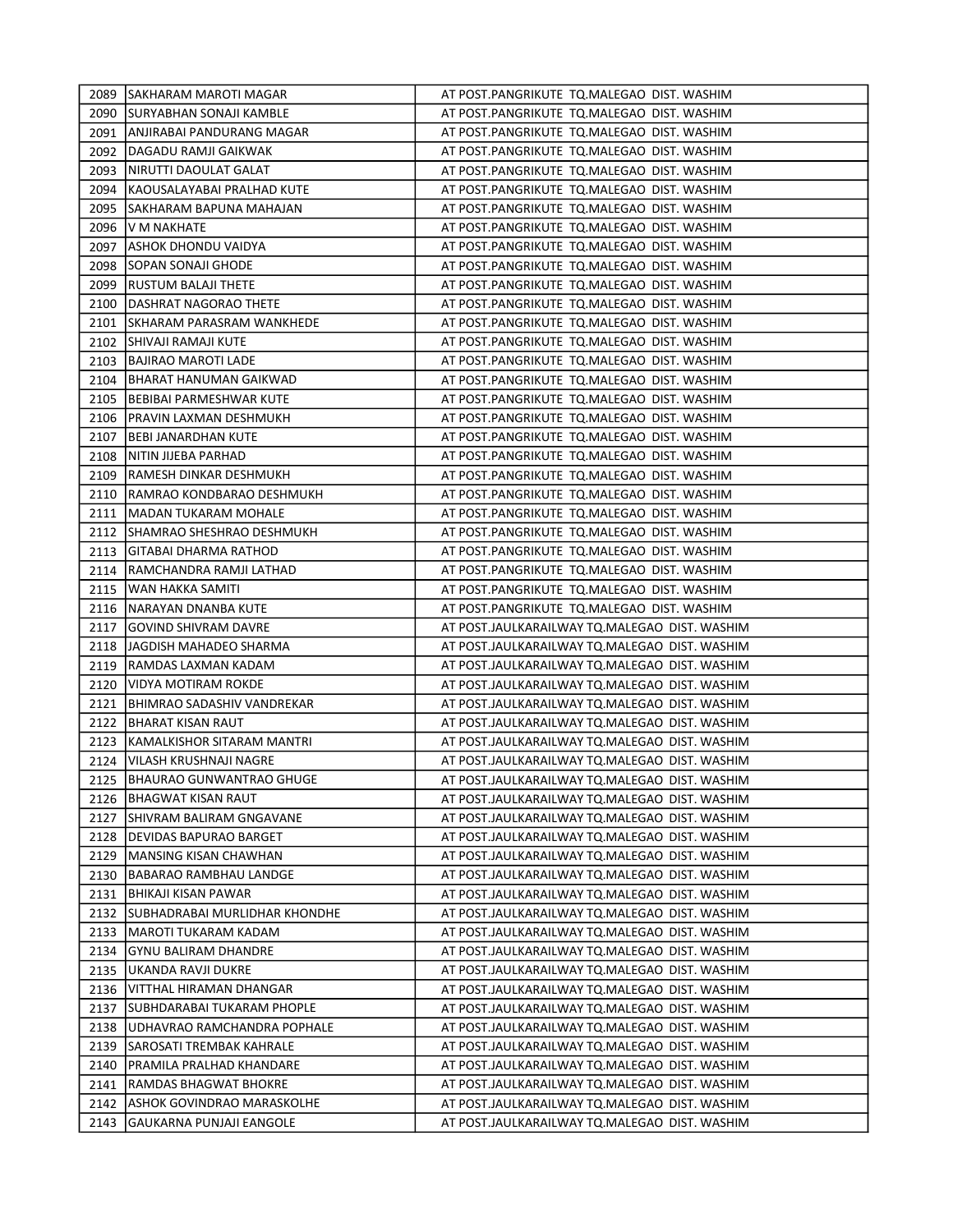|      | 2144 KANTAPRASAD RAGHUNATH TIWALE     | AT POST.JAULKARAILWAY TQ.MALEGAO DIST. WASHIM |
|------|---------------------------------------|-----------------------------------------------|
|      | 2145 ISUSHILA PREMDAS PAWAR           | AT POST.JAULKARAILWAY TQ.MALEGAO DIST. WASHIM |
|      | 2146 SUMANBAI PUNJAJI GHUGE           | AT POST.JAULKARAILWAY TQ.MALEGAO DIST. WASHIM |
|      | 2147   SOPAN NIVRUTTI GOTE            | AT POST.JAULKARAILWAY TQ.MALEGAO DIST. WASHIM |
| 2148 | <b>SANJAY BHANUDAS IVARKAR</b>        | AT POST.JAULKARAILWAY TQ.MALEGAO DIST. WASHIM |
|      | 2149 JJANARDHAN RAMBHAU KUTE          | AT POST.JAULKARAILWAY TQ.MALEGAO DIST. WASHIM |
| 2150 | INANDA L BHANUSE                      | AT POST.JAULKARAILWAY TQ.MALEGAO DIST. WASHIM |
| 2151 | VISHAKHA SHG UDI                      | AT POST.JAULKARAILWAY TQ.MALEGAO DIST. WASHIM |
| 2152 | <b>IRAGHUNATH SAKHARAM KARWATE</b>    | AT POST.JAULKARAILWAY TQ.MALEGAO DIST. WASHIM |
| 2153 | TUKARAM UDEBHAN LOKHANDE              | AT POST.JAULKARAILWAY TQ.MALEGAO DIST. WASHIM |
| 2154 | JDINKAR GULABRAO MUNDHE               | AT POST.JAULKARAILWAY TQ.MALEGAO DIST. WASHIM |
|      | 2155 JAMRUTA DAGDU BHODNE             | AT POST.JAULKARAILWAY TQ.MALEGAO DIST. WASHIM |
|      | 2156 HANUVANTA LAXMAN TADKE           | AT POST.JAULKARAILWAY TQ.MALEGAO DIST. WASHIM |
| 2157 | KAUSALAYBAI LAXMAN BALI               | AT POST.JAULKARAILWAY TQ.MALEGAO DIST. WASHIM |
| 2158 | <b>RAJESH GOPALSING KANJHAR</b>       | AT POST.JAULKARAILWAY TQ.MALEGAO DIST. WASHIM |
| 2159 | JANUSAYA KISAN MASANE                 | AT POST.JAULKARAILWAY TQ.MALEGAO DIST. WASHIM |
| 2160 | <b>JPARVATI MOTIRAM LOKHANDE</b>      | AT POST.JAULKARAILWAY TQ.MALEGAO DIST. WASHIM |
| 2161 | BEBIBAI MANIK BHAGAT                  | AT POST.JAULKARAILWAY TQ.MALEGAO DIST. WASHIM |
| 2162 | <b>BHARAT JAGDISH SHARMA</b>          | AT POST.JAULKARAILWAY TQ.MALEGAO DIST. WASHIM |
| 2163 | JDAYARAM ATAMARAM THAKRE              | AT POST.JAULKARAILWAY TQ.MALEGAO DIST. WASHIM |
|      | 2164 IS P INGLE                       | AT POST.JAULKARAILWAY TQ.MALEGAO DIST. WASHIM |
|      | 2165 LJAY MUNGASAJIMABSHECOSOJAULKA   | AT POST.JAULKARAILWAY TQ.MALEGAO DIST. WASHIM |
|      | 2166   NIY SAMBHAJI MH MAJKAMCOSO UDI | AT POST.JAULKARAILWAY TQ.MALEGAO DIST. WASHIM |
|      | 2167 SHILAWATI QRAJEDRA SURWASE       | AT POST.RISOD MAIN TQ.RISOD DIST. WASHIM      |
|      | 2168 KAILASH MANIK ARU                | AT POST.RISOD MAIN TQ.RISOD DIST. WASHIM      |
|      | 2169  RAMRAO GUNAVANTRAO DESHMUKH     | AT POST.RISOD MAIN TQ.RISOD DIST. WASHIM      |
|      | 2170 JANADA DAKU NAYIK RATHOD         | AT POST.RISOD MAIN TQ.RISOD DIST. WASHIM      |
|      | 2171 CHANDKHA HUSENKHA S              | AT POST.RISOD MAIN TQ.RISOD DIST. WASHIM      |
|      | 2172  KAUTIKA SAKHARAM                | AT POST.RISOD MAIN TQ.RISOD DIST. WASHIM      |
| 2173 | LAXMANRAO JIGABARAO DESHMUKH          | AT POST.RISOD MAIN TQ.RISOD DIST. WASHIM      |
|      | 2174 SHAHAJI ARJUNA KALDATE           | AT POST.RISOD MAIN TQ.RISOD DIST. WASHIM      |
|      | 2175   GOVERDHANDAS RAMNARAYAN KARVA  | AT POST.RISOD MAIN TQ.RISOD DIST. WASHIM      |
|      | 2176  TULSHIRAM GANPAT ARGHADE        | AT POST.RISOD MAIN TQ.RISOD DIST. WASHIM      |
|      | 2177 SITARAM SAMBHAPPA PAWAR          | AT POST.RISOD MAIN TQ.RISOD DIST. WASHIM      |
| 2178 | <b>ITUKARAM SAMBHAJI RAUT</b>         | AT POST.RISOD MAIN TQ.RISOD DIST. WASHIM      |
| 2179 | <b>IDEVIDAS JAYRAM AVCHAR</b>         | AT POST.RISOD MAIN TQ.RISOD DIST. WASHIM      |
|      | 2180   NIVRUTI SRUJI KOLHE            | AT POST.RISOD MAIN TQ.RISOD DIST. WASHIM      |
| 2181 | VILAS YASHVANTRAO HADE                | AT POST.RISOD MAIN TQ.RISOD DIST. WASHIM      |
| 2182 | ASRU GOPALA GARKAL                    | AT POST.RISOD MAIN TQ.RISOD DIST. WASHIM      |
| 2183 | <b>JPRABHAKAR DINKAR MORE</b>         | AT POST.RISOD MAIN TQ.RISOD DIST. WASHIM      |
| 2184 | KASHIRAM BALIRAM HEBADE               | AT POST.RISOD MAIN TQ.RISOD DIST. WASHIM      |
| 2185 | RAMRAO GHANU MAWAL                    | AT POST.RISOD MAIN TQ.RISOD DIST. WASHIM      |
| 2186 | VITHHAL MAHADU DHOLE                  | AT POST.RISOD MAIN TQ.RISOD DIST. WASHIM      |
| 2187 | CHANDRAKANT KISAN KHANDARE            | AT POST.RISOD MAIN TQ.RISOD DIST. WASHIM      |
| 2188 | BALAJI BHIMRAO DESHMUKH               | AT POST.RISOD MAIN TQ.RISOD DIST. WASHIM      |
| 2189 | MURLIDHAR SHIVRAM INGOLE              | AT POST.RISOD MAIN TQ.RISOD DIST. WASHIM      |
| 2190 | IMAHENDRA SHISHUPAL BELOKAR           | AT POST.RISOD MAIN TQ.RISOD DIST. WASHIM      |
|      | 2191  JAYJAYHARI TULSHIRAM INGOLE     | AT POST.RISOD MAIN TQ.RISOD DIST. WASHIM      |
|      | 2192   SULOCHANA NAMDEV SURVE         | AT POST.RISOD MAIN TQ.RISOD DIST. WASHIM      |
|      | 2193   YADAV SHIVARAM INGOLE          | AT POST.RISOD MAIN TQ.RISOD DIST. WASHIM      |
|      | 2194 R B DESHMUKH                     | AT POST.RISOD MAIN TQ.RISOD DIST. WASHIM      |
|      | 2195 SAYAJI RAMJI DEVKAR              | AT POST.RISOD MAIN TQ.RISOD DIST. WASHIM      |
|      | 2196   PRAVIN ABHIMANYU MAWAL         | AT POST.RISOD MAIN TQ.RISOD DIST. WASHIM      |
| 2197 | JASHRU SHRIRAM KHADSE                 | AT POST.RISOD MAIN TQ.RISOD DIST. WASHIM      |
| 2198 | H. S. TANPURE                         | AT POST.RISOD MAIN TQ.RISOD DIST. WASHIM      |
|      |                                       |                                               |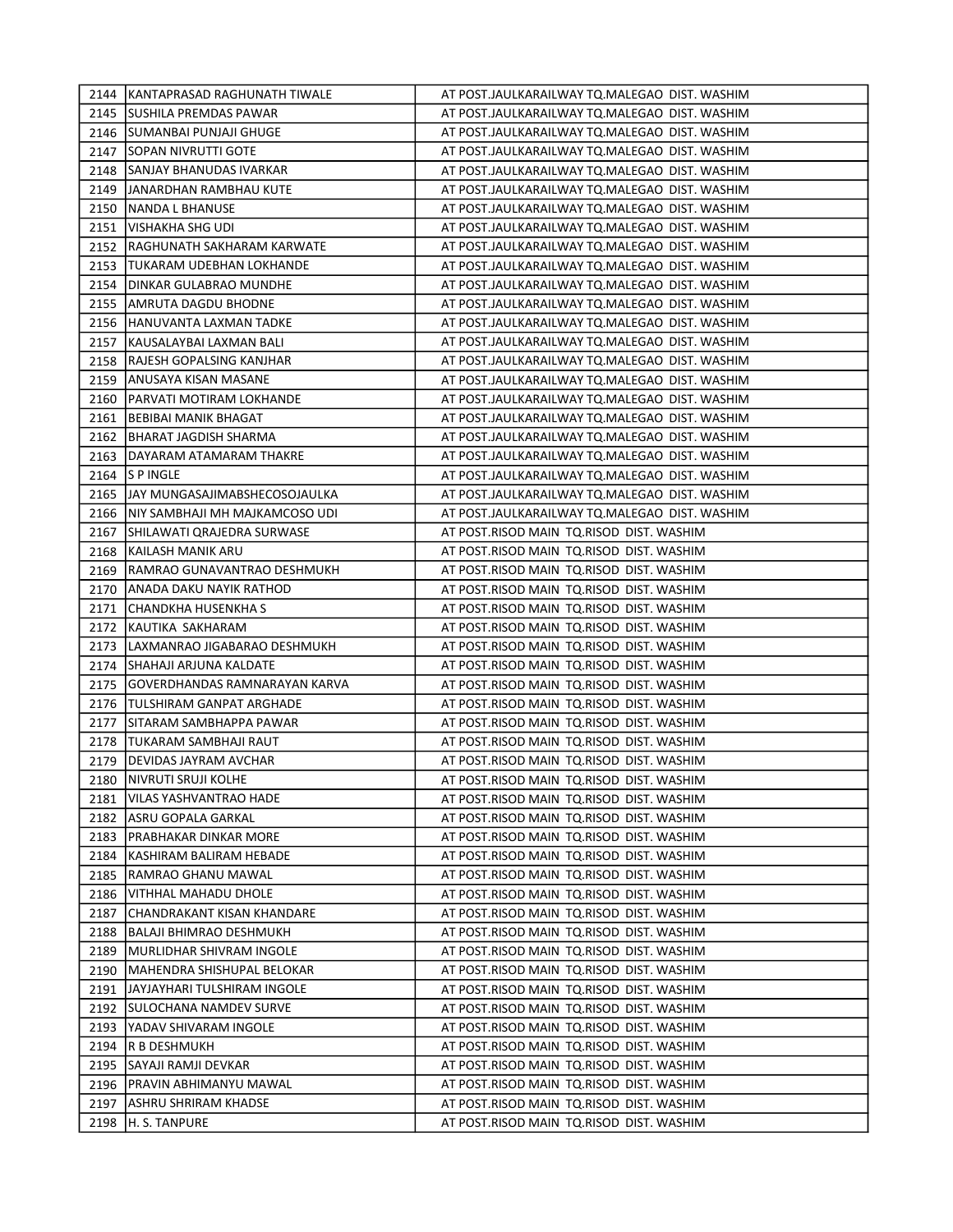|      | 2199   NAMDEV MAINAJI KHORANE     | AT POST.RISOD MAIN TQ.RISOD DIST. WASHIM |
|------|-----------------------------------|------------------------------------------|
|      | 2200 SHRIKRUSHN DATTDRAY LANDE    | AT POST.RISOD MAIN TQ.RISOD DIST. WASHIM |
| 2201 | <b>IPUSHPABAI YASHWANT HADE</b>   | AT POST.RISOD MAIN TQ.RISOD DIST. WASHIM |
|      | 2202 SAKHARAM M KHOGADGE          | AT POST.RISOD MAIN TQ.RISOD DIST. WASHIM |
|      | 2203 JANKUSH PARMESHWAR HUMBAD    | AT POST.RISOD MAIN TQ.RISOD DIST. WASHIM |
| 2204 | JDEWAKABAI LAXMAN POGHARE         | AT POST.RISOD MAIN TQ.RISOD DIST. WASHIM |
| 2205 | JPANDURTANG LAXMAN WANKHEDE       | AT POST.RISOD MAIN TQ.RISOD DIST. WASHIM |
| 2206 | RAJARAM RAMJI SHINDE              | AT POST.RISOD MAIN TQ.RISOD DIST. WASHIM |
| 2207 | VTHAAL BANDOBARAO TAYDE           | AT POST.RISOD MAIN TQ.RISOD DIST. WASHIM |
| 2208 | JDATU MARATI LANDE                | AT POST.RISOD MAIN TQ.RISOD DIST. WASHIM |
|      | 2209 SHIVAJI LAXMAN KHANPATE      | AT POST.RISOD MAIN TQ.RISOD DIST. WASHIM |
|      | 2210   PRALHAD TULSHIRAM KALE     | AT POST.RISOD MAIN TQ.RISOD DIST. WASHIM |
| 2211 | DURGABAI GHANSHYAM GIRI           | AT POST.RISOD MAIN TQ.RISOD DIST. WASHIM |
|      | 2212   VILAS DYANBA GAYAKWAD      | AT POST.RISOD MAIN TQ.RISOD DIST. WASHIM |
|      | 2213 S R KHANPARE                 | AT POST.RISOD MAIN TQ.RISOD DIST. WASHIM |
|      | 2214   SANTOSH BABAN SHINDE       | AT POST.RISOD MAIN TQ.RISOD DIST. WASHIM |
|      | 2215 ISHOBABAI ASHOK BADAR        | AT POST.RISOD MAIN TQ.RISOD DIST. WASHIM |
|      | 2216   UJAWALA MAHADA BHAMALE     | AT POST.RISOD MAIN TQ.RISOD DIST. WASHIM |
|      | 2217 IMAHEDRA PURASHOTAM HUMBAD   | AT POST.RISOD MAIN TQ.RISOD DIST. WASHIM |
|      | 2218   PRAMCHAND RAMBHU DHANDE    | AT POST.RISOD MAIN TQ.RISOD DIST. WASHIM |
|      | 2219 SURESH RAMDAS GAWAI          | AT POST.RISOD MAIN TQ.RISOD DIST. WASHIM |
|      | 2220   MADHAV ASHOK BADAR         | AT POST.RISOD MAIN TQ.RISOD DIST. WASHIM |
|      | 2221 SACHIN PRAKASH PRADH         | AT POST.RISOD MAIN TQ.RISOD DIST. WASHIM |
|      | 2222   SHANTABAI SHRIPAT PANDIT   | AT POST.RISOD MAIN TQ.RISOD DIST. WASHIM |
|      | 2223 SANGITA SANTOSH DESHMUKH     | AT POST.RISOD MAIN TQ.RISOD DIST. WASHIM |
|      | 2224   VISHNU SUDAMA KALE         | AT POST.RISOD MAIN TQ.RISOD DIST. WASHIM |
|      | 2225 KISAN SAKHARAM WAGHAMARE     | AT POST.RISOD MAIN TQ.RISOD DIST. WASHIM |
|      | 2226 VIJAYRAO VYANKATRAO DESHMUKH | AT POST.RISOD MAIN TQ.RISOD DIST. WASHIM |
|      | 2227 GITABAI SHAMRAO KALE         | AT POST.RISOD MAIN TQ.RISOD DIST. WASHIM |
|      | 2228   HARIBHAU CHINKU WANKHEDE   | AT POST.RISOD MAIN TQ.RISOD DIST. WASHIM |
|      | 2229 SOPAN MARAJI DHANDE          | AT POST.RISOD MAIN TQ.RISOD DIST. WASHIM |
|      | 2230   SHRIPATI GANPATI INGLE     | AT POST.RISOD MAIN TQ.RISOD DIST. WASHIM |
|      | 2231 JJANKIRAM TUKARAM DHAMBRE    | AT POST.RISOD MAIN TQ.RISOD DIST. WASHIM |
|      | 2232   WAMANRAO GULABRAO SARNAIK  | AT POST.RISOD MAIN TQ.RISOD DIST. WASHIM |
|      | 2233 IINDUBAI DAMODHAR NAGRE      | AT POST.RISOD MAIN TQ.RISOD DIST. WASHIM |
|      | 2234 ISUNITA LAXMAN BODKHE        | AT POST.RISOD MAIN TQ.RISOD DIST. WASHIM |
|      | 2235 SHEKH SIRAJ SHEKH MEHBUB     | AT POST.RISOD MAIN TQ.RISOD DIST. WASHIM |
| 2236 | BRAMHDEV PUNJAJI DHANDE           | AT POST.RISOD MAIN TQ.RISOD DIST. WASHIM |
| 2237 | lkandu yashwant pawde             | AT POST.RISOD MAIN TQ.RISOD DIST. WASHIM |
| 2238 | <b>BI BI RAHEMANBI S AMIR</b>     | AT POST.RISOD MAIN TQ.RISOD DIST. WASHIM |
| 2239 | INIMBABAI KUNDLIK WATHORE         | AT POST.RISOD MAIN TQ.RISOD DIST. WASHIM |
| 2240 | ISANTOSH K JAYABHAYE              | AT POST.RISOD MAIN TQ.RISOD DIST. WASHIM |
| 2241 | ISHAMRAO KUNDLIKRAO DESHAMUKH     | AT POST.RISOD MAIN TQ.RISOD DIST. WASHIM |
| 2242 | JDNAYNESHWAR DAGDUBARAO DESHAMU   | AT POST.RISOD MAIN TQ.RISOD DIST. WASHIM |
|      | 2243   MANOJ MHADEVRAO BHAGAT     | AT POST.RISOD MAIN TQ.RISOD DIST. WASHIM |
| 2244 | VIJAY SHRIRAM GARKAL              | AT POST.RISOD MAIN TQ.RISOD DIST. WASHIM |
| 2245 | <b>ROHIDAS RAGHUNATH CHARATE</b>  | AT POST.RISOD MAIN TQ.RISOD DIST. WASHIM |
|      | 2246 SHASHIKALA ASHRUGI GIRI      | AT POST.RISOD MAIN TQ.RISOD DIST. WASHIM |
|      | 2247   GAJANAN RAMRAO DESHMUKH    | AT POST.RISOD MAIN TQ.RISOD DIST. WASHIM |
| 2248 | IGAJANAN DHYANBA PARISKAR         | AT POST.RISOD MAIN TQ.RISOD DIST. WASHIM |
|      | 2249  TASALIM MUGIBASHA           | AT POST.RISOD MAIN TQ.RISOD DIST. WASHIM |
|      | 2250 SHANTARAM GOVINDHA GAYAKWAD  | AT POST.RISOD MAIN TQ.RISOD DIST. WASHIM |
| 2251 | IYASHAVANTA NIMBAGI JAMADHADE     | AT POST.RISOD MAIN TQ.RISOD DIST. WASHIM |
| 2252 | PARMESHAVR BHANUDAS KHADASE       | AT POST.RISOD MAIN TQ.RISOD DIST. WASHIM |
| 2253 | JANITA SUBHAASH RANJVE            | AT POST.RISOD MAIN TQ.RISOD DIST. WASHIM |
|      |                                   |                                          |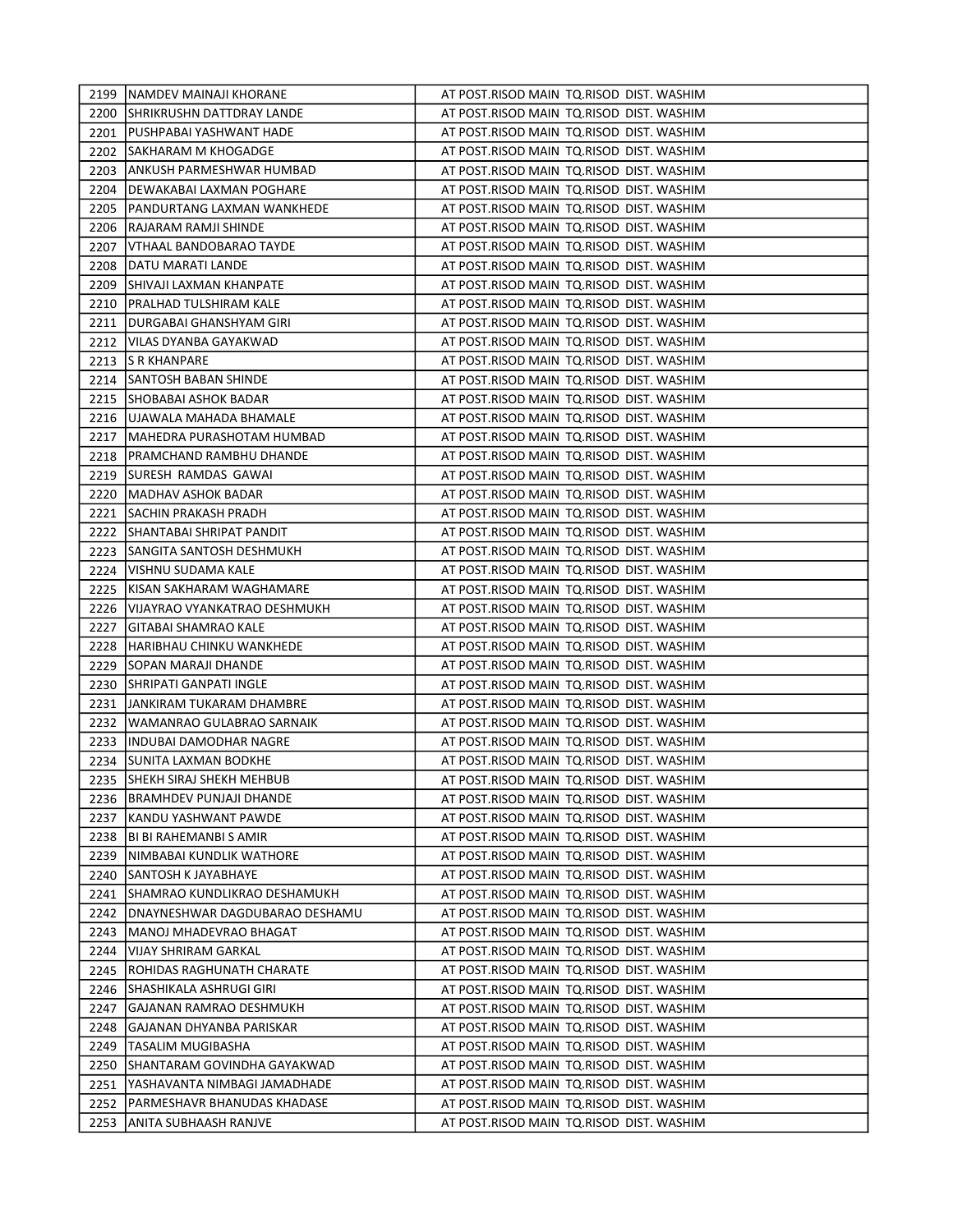|      | 2254 SARASWATI SHESHARAO GANGAVANE     | AT POST.RISOD MAIN TQ.RISOD DIST. WASHIM |
|------|----------------------------------------|------------------------------------------|
|      | 2255 SAKHUBAI SITARAM KATHALA          | AT POST.RISOD MAIN TQ.RISOD DIST. WASHIM |
|      | 2256   VANITA PANDURANG DESHMUKH       | AT POST.RISOD MAIN TQ.RISOD DIST. WASHIM |
|      | 2257 KUSHNRAO ABARAO DESHMUKH          | AT POST.RISOD MAIN TQ.RISOD DIST. WASHIM |
|      | 2258 LAKSHMAN BALA AADE                | AT POST.RISOD MAIN TQ.RISOD DIST. WASHIM |
|      | 2259 ISK TANNAAJILA SK AHEMAD          | AT POST.RISOD MAIN TQ.RISOD DIST. WASHIM |
| 2260 | LILABAI RAMPRSAD LADE                  | AT POST.RISOD MAIN TQ.RISOD DIST. WASHIM |
| 2261 | LAXMINRAO SHIVRAM DESHMUKH             | AT POST.RISOD MAIN TQ.RISOD DIST. WASHIM |
| 2262 | JAUBKHAN MEHABUB KHAN                  | AT POST.RISOD MAIN TQ.RISOD DIST. WASHIM |
|      | 2263 KISHOR NATTHU RAUT                | AT POST.RISOD MAIN TQ.RISOD DIST. WASHIM |
|      | 2264   PANDURANG JANKIRAM DAVHARE      | AT POST.RISOD MAIN TQ.RISOD DIST. WASHIM |
|      | 2265   BHAGWAT RAMRAO KHADSE           | AT POST.RISOD MAIN TQ.RISOD DIST. WASHIM |
|      | 2266   DILIP MAHADU BHANDURGE          | AT POST.RISOD MAIN TQ.RISOD DIST. WASHIM |
|      | 2267 ADIWASI MAHILA BACHAT GAT         | AT POST.RISOD MAIN TQ.RISOD DIST. WASHIM |
|      | 2268  JAGDAMBADEVI BACHAT GAT MAN      | AT POST.RISOD MAIN TQ.RISOD DIST. WASHIM |
| 2269 | <b>IM.P MATOSHRI KUKUTPALAN MORGHA</b> | AT POST.RISOD MAIN TQ.RISOD DIST. WASHIM |
| 2270 | <b>PINGALAXIDAVI S H G RISOD</b>       | AT POST.RISOD CITY TQ.RISOD DIST. WASHIM |
| 2271 | IKANTILAL OANKAR RAUAT                 | AT POST.RISOD CITY TQ.RISOD DIST. WASHIM |
| 2272 | IKAMALKISHOR R SARMA                   | AT POST.RISOD CITY TQ.RISOD DIST. WASHIM |
|      | 2273 JASHOK N BHAGAT                   | AT POST.RISOD CITY TQ.RISOD DIST. WASHIM |
|      | 2274  PANDURANG BHAURAO SARNAIK        | AT POST.RISOD CITY TQ.RISOD DIST. WASHIM |
|      | 2275 PUNJAJI GOVINDA SHINDE            | AT POST.RISOD CITY TQ.RISOD DIST. WASHIM |
|      | 2276   DNYANESHWAR KUNDALIK MANKARI    | AT POST.RISOD CITY TQ.RISOD DIST. WASHIM |
|      | 2277   BALU VITTHAL SHINDE             | AT POST.RISOD CITY TQ.RISOD DIST. WASHIM |
|      | 2278 IRATAN N KHADASE                  | AT POST.RISOD CITY TQ.RISOD DIST. WASHIM |
|      | 2279  KACHARU D GAYAKWAD               | AT POST.RISOD CITY TQ.RISOD DIST. WASHIM |
|      | 2280 SONALI PRATAPRAO JADHAV           | AT POST.RISOD CITY TQ.RISOD DIST. WASHIM |
|      | 2281 JUDHAV NAMAJI DHANGRE             | AT POST.RISOD CITY TQ.RISOD DIST. WASHIM |
|      | 2282 JOM NAMAH SHIVAY ADI ASH KENWAD   | AT POST.KENWAD TQ.RISOD DIST. WASHIM     |
|      | 2283   DAULAT SAKHARAM DESHAMUKH       | AT POST.KENWAD TQ.RISOD DIST. WASHIM     |
|      | 2284  RATAN SAMPAT MORE                | AT POST.KENWAD TQ.RISOD DIST. WASHIM     |
|      | 2285   BHAGAJI HABAJI KALAMBE          | AT POST.KENWAD TQ.RISOD DIST. WASHIM     |
|      | 2286 JJJJOBA NATHUJI WANKHADE          | AT POST.KENWAD TQ.RISOD DIST. WASHIM     |
| 2287 | <b>INAMDEV KESU CHAVAN</b>             | AT POST.KENWAD TQ.RISOD DIST. WASHIM     |
| 2288 | VISHVNATH BHIVSAN JADHAV               | AT POST.KENWAD TQ.RISOD DIST. WASHIM     |
|      | 2289 KASIRAM SHRIPAT CHATARKAR         | AT POST.KENWAD TQ.RISOD DIST. WASHIM     |
|      | 2290   MOHANLAL MAHADEV GATYUNI        | AT POST.KENWAD TQ.RISOD DIST. WASHIM     |
| 2291 | RAMESH MADAN GATYANI                   | AT POST.KENWAD TQ.RISOD DIST. WASHIM     |
| 2292 | ISHAM HARIBHAU KHARATE                 | AT POST.KENWAD TQ.RISOD DIST. WASHIM     |
| 2293 | <b>DILIP DNYANBA WAGH</b>              | AT POST.KENWAD TQ.RISOD DIST. WASHIM     |
| 2294 | KALYANASA RAGHOBA GORE                 | AT POST.KENWAD TQ.RISOD DIST. WASHIM     |
| 2295 | <b>BHIVSAN SHAM JUNGHARE</b>           | AT POST.KENWAD TQ.RISOD DIST. WASHIM     |
| 2296 | PANDURANG SAMPAT LAYAKAR               | AT POST.KENWAD TQ.RISOD DIST. WASHIM     |
| 2297 | NIRVATI NAGOJI DHENGLE                 | AT POST.KENWAD TQ.RISOD DIST. WASHIM     |
| 2298 | JVINAYAK NARAYAN DESHMUKH              | AT POST.KENWAD TQ.RISOD DIST. WASHIM     |
| 2299 | <b>SATISH JAGNATH CHAVRE</b>           | AT POST.KENWAD TQ.RISOD DIST. WASHIM     |
| 2300 | <b>SUNITA JAYVANT GOLE</b>             | AT POST.KENWAD TQ.RISOD DIST. WASHIM     |
| 2301 | GANPAT DNANBA BATOKAR                  | AT POST.KENWAD TQ.RISOD DIST. WASHIM     |
| 2302 | INARAYAN MALHARI JADHAV                | AT POST.KENWAD TQ.RISOD DIST. WASHIM     |
| 2303 | IGAJANAN DEVRAO DESHAMUKH              | AT POST.KENWAD TQ.RISOD DIST. WASHIM     |
| 2304 | <b>IMANIK SHIVRANM ZUNJARKAR</b>       | AT POST.KENWAD TQ.RISOD DIST. WASHIM     |
|      | 2305  MAHADA GANPAT VAKUDE             | AT POST.KENWAD TQ.RISOD DIST. WASHIM     |
| 2306 | <b>IMH.KHADI GR. UDHYOG AKOLA</b>      | AT POST.KENWAD TQ.RISOD DIST. WASHIM     |
| 2307 | SARALA N KISHOR GOPAL                  | AT POST.KENWAD TQ.RISOD DIST. WASHIM     |
| 2308 | VALEBUKHAR WAMAN SARKATE               | AT POST.KENWAD TQ.RISOD DIST. WASHIM     |
|      |                                        |                                          |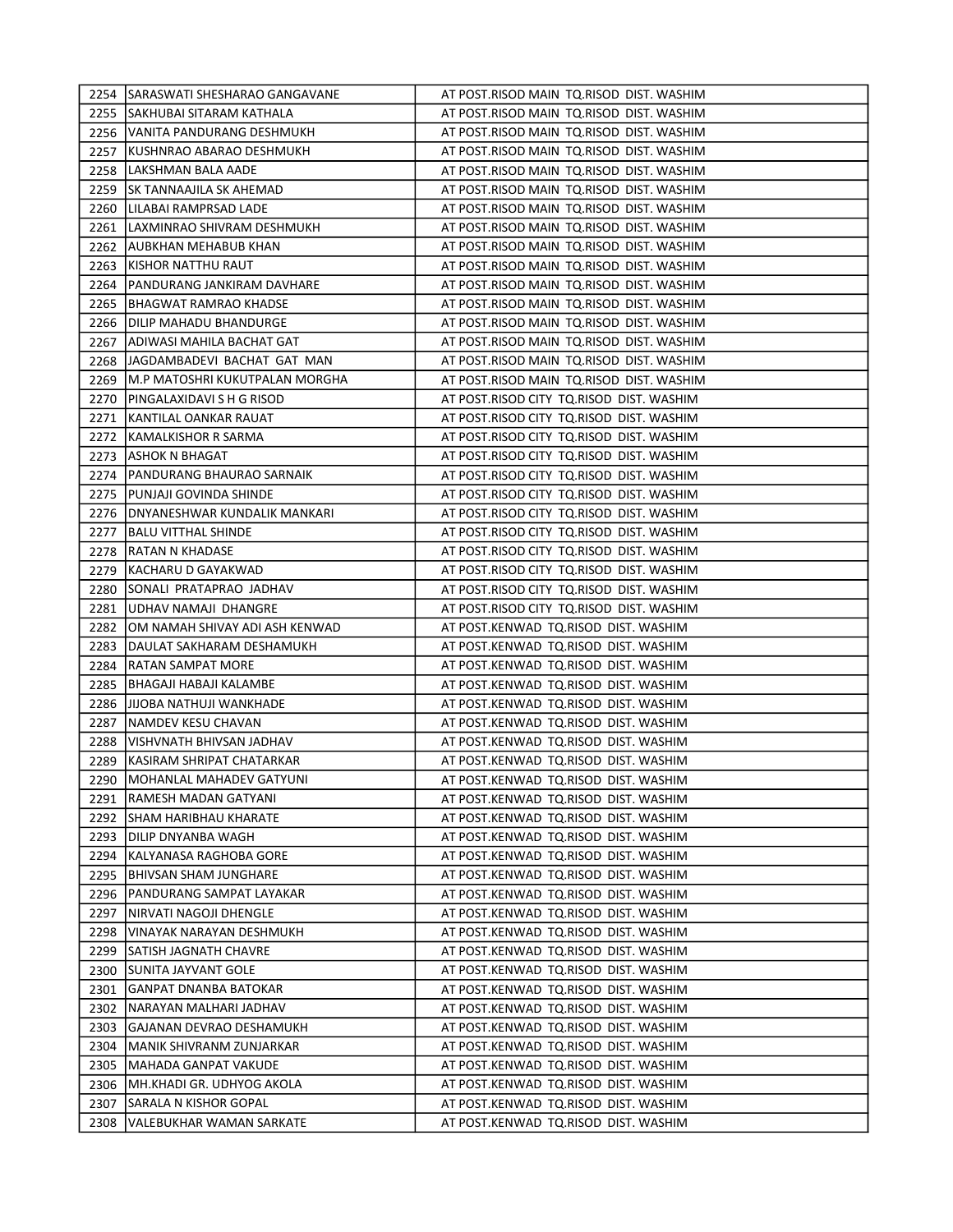|      | 2309   SUNANDA BHARAT NANDKULE      | AT POST.KENWAD TQ.RISOD DIST. WASHIM        |
|------|-------------------------------------|---------------------------------------------|
| 2310 | JASHOK SHYAMRAO WANKHEDE            | AT POST.KENWAD TQ.RISOD DIST. WASHIM        |
| 2311 | IKISAN TUKARAM KHODKE               | AT POST.KENWAD TQ.RISOD DIST. WASHIM        |
| 2312 | JMALA PARASRAM MEHATA               | AT POST.KENWAD TQ.RISOD DIST. WASHIM        |
| 2313 | NAMDEV MALHARI KHANDARE             | AT POST.KENWAD TQ.RISOD DIST. WASHIM        |
| 2314 | BHAGABAI LAXMAN GOLE                | AT POST.KENWAD TQ.RISOD DIST. WASHIM        |
|      | 2315  RAMBHAU GOPAL SAVANE          | AT POST.KENWAD TQ.RISOD DIST. WASHIM        |
|      | 2316 SHANKAR NARAYAN WAGH           | AT POST.KENWAD TQ.RISOD DIST. WASHIM        |
| 2317 | GEETA YADAV DAVGEWAR                | AT POST.KENWAD TQ.RISOD DIST. WASHIM        |
|      | 2318   NARMADA BAJRANG CHAUDHARI    | AT POST.KENWAD TQ.RISOD DIST. WASHIM        |
| 2319 | <b>BHAGAVAN MAROTI AARU</b>         | AT POST.KENWAD TQ.RISOD DIST. WASHIM        |
| 2320 | VISHAL SAHEB DHNELKAR               | AT POST.KENWAD TQ.RISOD DIST. WASHIM        |
| 2321 | PRAMILA MAROTI KHARAT               | AT POST.KENWAD TQ.RISOD DIST. WASHIM        |
| 2322 | <b>GANGARAM VISHNU KAVARE</b>       | AT POST.KENWAD TQ.RISOD DIST. WASHIM        |
| 2323 | <b>IGANESH BABAN GOLE</b>           | AT POST.KENWAD TQ.RISOD DIST. WASHIM        |
| 2324 | PRAKASH SHRIRAM NAVGHARE            | AT POST.KENWAD TQ.RISOD DIST. WASHIM        |
| 2325 | <b>RADHE RADHE SHG JAMB ADHAV</b>   | AT POST.KENWAD TQ.RISOD DIST. WASHIM        |
|      | 2326 DYANESHWAR DUDUTPSAN KOYALI BK | AT POST.KENWAD TQ.RISOD DIST. WASHIM        |
|      | 2327 CM SHET TAN SHIK MAN KENWAD    | AT POST.KENWAD TQ.RISOD DIST. WASHIM        |
|      | 2328 PUNDLIK KACHARU MORE           | AT POST.MANGHUL ZANAK TQ.RISOD DIST. WASHIM |
|      | 2329 ISAKHARAM SAMPAT MORE          | AT POST.MANGHUL ZANAK TQ.RISOD DIST. WASHIM |
|      | 2330 SHAYAM JANARDHAN BAJAD         | AT POST.MANGHUL ZANAK TQ.RISOD DIST. WASHIM |
|      | 2331  TEJARAO PARASARAM AVALE       | AT POST.MANGHUL ZANAK TQ.RISOD DIST. WASHIM |
|      | 2332 ISANDIP DIGAMBAR GHOTE         | AT POST.MANGHUL ZANAK TQ.RISOD DIST. WASHIM |
|      | 2333   VISHNU TUKARAM BAJAD         | AT POST.MANGHUL ZANAK TQ.RISOD DIST. WASHIM |
|      | 2334   MAHADEV NAMDEV SUKUSHE       | AT POST.MANGHUL ZANAK TQ.RISOD DIST. WASHIM |
|      | 2335   DURGADAS MADHAV RAUT         | AT POST.MANGHUL ZANAK TQ.RISOD DIST. WASHIM |
|      | 2336 GODAVARIBAI SHESHRAO BODKHE    | AT POST.MANGHUL ZANAK TQ.RISOD DIST. WASHIM |
|      | 2337  HARIBHAU TULSHIRAM KHILLARI   | AT POST.MANGHUL ZANAK TQ.RISOD DIST. WASHIM |
| 2338 | IPRASHANT M MAHAJAN                 | AT POST.HARAL TQ.RISOD DIST. WASHIM         |
|      | 2339   KASHINATH GANPAT BILLARI     | AT POST.HARAL TQ.RISOD DIST. WASHIM         |
| 2340 | SHYAMRAO SHANKAR SAVANT             | AT POST.HARAL TQ.RISOD DIST. WASHIM         |
|      | 2341 IPRALHAD VAMAN SARKATE         | AT POST.HARAL TQ.RISOD DIST. WASHIM         |
|      | 2342   KESHAR RAMRAO WANKHADE       | AT POST.HARAL TQ.RISOD DIST. WASHIM         |
| 2343 | <b>B S GAVALI</b>                   | AT POST.HARAL TQ.RISOD DIST. WASHIM         |
|      | 2344   RUPALI HIMMAT GAVALI         | AT POST.HARAL TQ.RISOD DIST. WASHIM         |
|      | 2345 SAGAR DINKAR SARKATE           | AT POST.HARAL TQ.RISOD DIST. WASHIM         |
|      | 2346   AMAR SHG HARAL               | AT POST.HARAL TQ.RISOD DIST. WASHIM         |
| 2347 | lUTTAM BAPU NARWADE                 | AT POST.MOP TQ.RISOD DIST. WASHIM           |
|      | 2348   DNANBA DAULAT SONUNE         | AT POST.MOP TQ.RISOD DIST. WASHIM           |
|      | 2349   AASHA SHRIRAM GARKAL         | AT POST.MOP TQ.RISOD DIST. WASHIM           |
|      | 2350   MANIKRAO KADANU GITE         | AT POST.MOP TQ.RISOD DIST. WASHIM           |
| 2351 | INIVRUTTI NARAYAN MUNDHE            | AT POST.MOP TQ.RISOD DIST. WASHIM           |
|      | 2352 ASARAM BHIKAJI GARKAL          | AT POST.MOP TQ.RISOD DIST. WASHIM           |
|      | 2353  TRAMBAK GANPAT INGOLE         | AT POST.MOP TQ.RISOD DIST. WASHIM           |
| 2354 | DROPADA CHINKU PARAV                | AT POST.MOP TQ.RISOD DIST. WASHIM           |
|      | 2355   NAMDEO RAMJI NAGARE          | AT POST.MOP TQ.RISOD DIST. WASHIM           |
|      | 2356   NIRVATI BABURAO BOBDE        | AT POST.MOP TQ.RISOD DIST. WASHIM           |
| 2357 | <b>SITARAM NAMDEO SANAP</b>         | AT POST.MOP TQ.RISOD DIST. WASHIM           |
|      | 2358   VITHAL LAXMAN MORE           | AT POST.MOP TQ.RISOD DIST. WASHIM           |
|      | 2359   MADHUKAR ASHRUBA GADE        | AT POST.MOP TQ.RISOD DIST. WASHIM           |
| 2360 | JJANARDHAN NATHA SONUNE             | AT POST.MOP TQ.RISOD DIST. WASHIM           |
| 2361 | ISHOBHA BHAGWAN SANAP               | AT POST.MOP TQ.RISOD DIST. WASHIM           |
| 2362 | KISAN LAXMAN BUDHVANT               | AT POST.MOP TQ.RISOD DIST. WASHIM           |
| 2363 | JARUN MAHAVIR PASARI                | AT POST.MOP TQ.RISOD DIST. WASHIM           |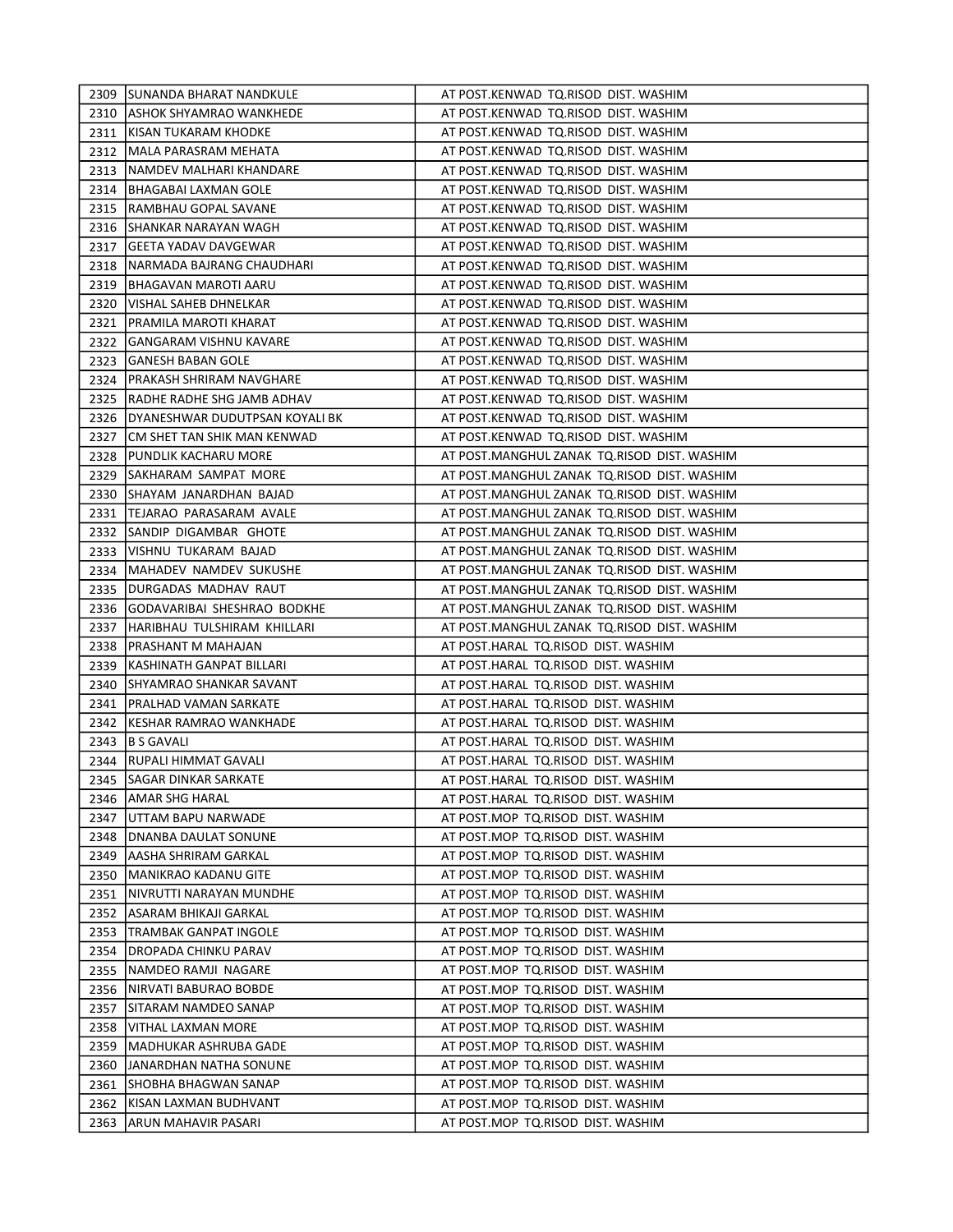|      | 2364   BABU MAHADAJI VACHBHASE      | AT POST.MOP TQ.RISOD DIST. WASHIM          |
|------|-------------------------------------|--------------------------------------------|
| 2365 | IVIJAY SHAMRAO JADHAV               | AT POST.MOP TQ.RISOD DIST. WASHIM          |
|      | 2366   NIRVATI NARAYAN BODKHE       | AT POST.MOP TQ.RISOD DIST. WASHIM          |
| 2367 | JDATRAO MAHADAVI GARKAS             | AT POST.MOP TQ.RISOD DIST. WASHIM          |
| 2368 | RAJIV SHRIRAM GARKAL                | AT POST.MOP TQ.RISOD DIST. WASHIM          |
| 2369 | JRUKHAMINA BHAGWAN SHINDE           | AT POST.MOP TQ.RISOD DIST. WASHIM          |
| 2370 | RAM MADAD GIRI                      | AT POST.MOP TQ.RISOD DIST. WASHIM          |
| 2371 | BADRI NARAYAN MANIK GADE            | AT POST.MOP TQ.RISOD DIST. WASHIM          |
| 2372 | IKASTURA NAYAB WANKHADE             | AT POST.MOP TQ.RISOD DIST. WASHIM          |
| 2373 | <b>IMINAKSHI SURESH NARWADE</b>     | AT POST.MOP TQ.RISOD DIST. WASHIM          |
|      | 2374 JALKA ASHOK BODAKHE            | AT POST.MOP TQ.RISOD DIST. WASHIM          |
|      | 2375   MADHAV NARAYAN KAMATHE       | AT POST.MOP TQ.RISOD DIST. WASHIM          |
|      | 2376   TUKARAM RAGHOJI GARKAL       | AT POST.MOP TQ.RISOD DIST. WASHIM          |
| 2377 | DNYANESHWAR T SAKHARKAR             | AT POST.MOP TQ.RISOD DIST. WASHIM          |
| 2378 | <b>IPRATAP ASHRUJI MUNDHE</b>       | AT POST.MOP TQ.RISOD DIST. WASHIM          |
| 2379 | JPRALHAD NARAYAN MUNDHE             | AT POST.MOP TQ.RISOD DIST. WASHIM          |
| 2380 | LATA KAILASH RETHE                  | AT POST.MOP TQ.RISOD DIST. WASHIM          |
| 2381 | <b>JBHAGWAN YANASING PADWALE</b>    | AT POST.MOP TQ.RISOD DIST. WASHIM          |
| 2382 | <b>IDAMODHAR JAGANNATH VAIBHASE</b> | AT POST.MOP TQ.RISOD DIST. WASHIM          |
| 2383 | <b>JGOVINDA MUKINDA GARKAL</b>      | AT POST.MOP TQ.RISOD DIST. WASHIM          |
|      | 2384   ASARAM KISAN DONGARE         | AT POST.MOP TQ.RISOD DIST. WASHIM          |
|      | 2385 ANUSAYA G BORKAR               | AT POST.MOP TQ.RISOD DIST. WASHIM          |
|      | 2386   AANTU C SHIRBHAU             | AT POST.MOP TQ.RISOD DIST. WASHIM          |
|      | 2387  KAUSLYA R NARAWADE            | AT POST.MOP TQ.RISOD DIST. WASHIM          |
|      | 2388   BHAGYSREE MABGAT MOP         | AT POST.MOP TQ.RISOD DIST. WASHIM          |
|      | 2389 JJAYKARA B GAT BORKHEDI        | AT POST.MOP TQ.RISOD DIST. WASHIM          |
| 2390 | <b>IMA JIJAU BGAT MOP</b>           | AT POST.MOP TQ.RISOD DIST. WASHIM          |
|      | 2391 JJAYGAJANAN BGAT MOP           | AT POST.MOP TQ.RISOD DIST. WASHIM          |
|      | 2392  RAMABAI BGAT CHAKOLI          | AT POST.MOP TQ.RISOD DIST. WASHIM          |
| 2393 | BALAJI KURPA SGAT AASOLA            | AT POST.MOP TQ.RISOD DIST. WASHIM          |
|      | 2394  MAULI KURPA SGAT AASOLA       | AT POST.MOP TQ.RISOD DIST. WASHIM          |
| 2395 | <b>INISRGA SGAT PIMPRAKHEDA</b>     | AT POST.MOP TQ.RISOD DIST. WASHIM          |
|      | 2396   MAHILA BGAT MOP              | AT POST.MOP TQ.RISOD DIST. WASHIM          |
|      | 2397 SAINATH VIKAS GAT AASOLA       | AT POST.MOP TQ.RISOD DIST. WASHIM          |
| 2398 | <b>IVINAYAK BGAT MOP</b>            | AT POST.MOP TQ.RISOD DIST. WASHIM          |
| 2399 | SAVITRIBAI FULE M BGAT AASOLA       | AT POST.MOP TQ.RISOD DIST. WASHIM          |
|      | 2400 MAHADEV KURPA BGAT MOP         | AT POST.MOP TQ.RISOD DIST. WASHIM          |
|      | 2401   DUDHA U SAH SASTRHA LONI BU  | AT POST.MOP TQ.RISOD DIST. WASHIM          |
| 2402 | <b>S P MANDALKAR</b>                | AT POST.MOP TQ.RISOD DIST. WASHIM          |
|      | 2403 SITARAM R TONCHAR              | AT POST.KESHAV NAGAR TQ.RISOD DIST. WASHIM |
| 2404 | <b>JUDDHAV R TONCHAR</b>            | AT POST.KESHAV NAGAR TQ.RISOD DIST. WASHIM |
| 2405 | <b>SK CHAND SK BABA</b>             | AT POST.KESHAV NAGAR TQ.RISOD DIST. WASHIM |
| 2406 | <b>SANTOSH R KHODAKE</b>            | AT POST.KESHAV NAGAR TQ.RISOD DIST. WASHIM |
| 2407 | <b>IRAMESHWAR A DESHMUKH</b>        | AT POST.KESHAV NAGAR TQ.RISOD DIST. WASHIM |
| 2408 | JASHOK SITARAM PADGHAN              | AT POST.KESHAV NAGAR TQ.RISOD DIST. WASHIM |
| 2409 | <b>ISHESHRAO BAPURAO TAYDE</b>      | AT POST.KESHAV NAGAR TQ.RISOD DIST. WASHIM |
|      | 2410 BALASAHEB SAHEB DESHMUKH       | AT POST.KESHAV NAGAR TQ.RISOD DIST. WASHIM |
|      | 2411  NIRVATI BALVANTA WAGH         | AT POST.KESHAV NAGAR TQ.RISOD DIST. WASHIM |
|      | 2412   BHUJANG BHAURAO WAGH         | AT POST.KESHAV NAGAR TQ.RISOD DIST. WASHIM |
|      | 2413   A SATTAR M AKABAR            | AT POST.KESHAV NAGAR TQ.RISOD DIST. WASHIM |
|      | 2414 SHE YUSUF SHE CHAND            | AT POST.KESHAV NAGAR TQ.RISOD DIST. WASHIM |
|      | 2415   RAGHUNATH BHODHLAJI LAMNE    | AT POST.KESHAV NAGAR TQ.RISOD DIST. WASHIM |
|      | 2416 JJANARDHAN MADHAV TIDKE        | AT POST.KESHAV NAGAR TQ.RISOD DIST. WASHIM |
| 2417 | NAGORAO YADAV WAGH                  | AT POST.KESHAV NAGAR TQ.RISOD DIST. WASHIM |
| 2418 | IDHONDU BANDU MOTHE                 | AT POST.KESHAV NAGAR TQ.RISOD DIST. WASHIM |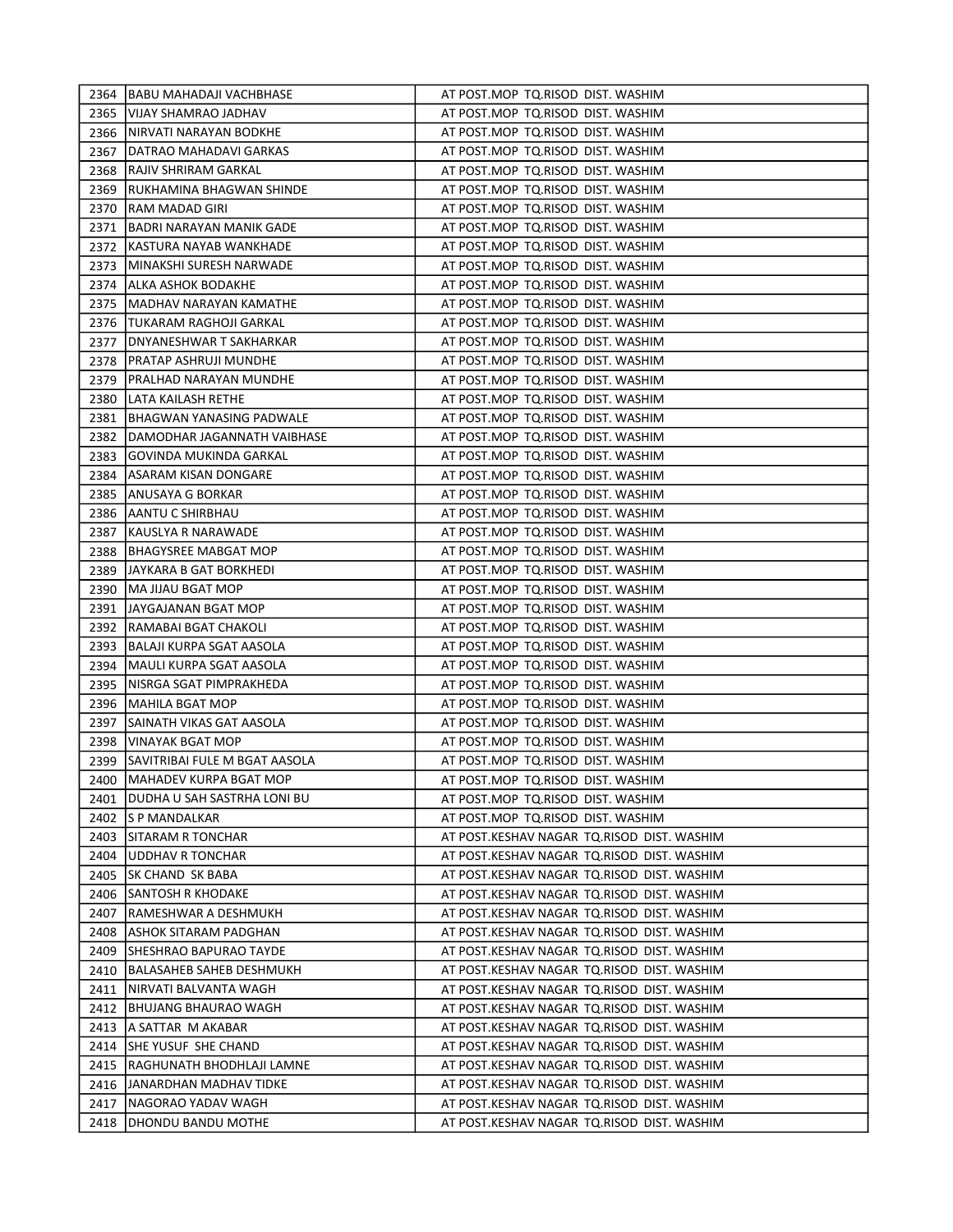|      | 2419  RAMRAO KHANDERAO WAGH        | AT POST.KESHAV NAGAR TQ.RISOD DIST. WASHIM |
|------|------------------------------------|--------------------------------------------|
|      | 2420 IS PRASAD GANESH TAPDIYA      | AT POST.KESHAV NAGAR TQ.RISOD DIST. WASHIM |
|      | 2421 IDNANBA NARAYAN LOKHANDE      | AT POST.KESHAV NAGAR TQ.RISOD DIST. WASHIM |
|      | 2422   ABADABI J PHAKIR            | AT POST.KESHAV NAGAR TQ.RISOD DIST. WASHIM |
|      | 2423 ILAXMAN SIDUJI JADHAV         | AT POST.KESHAV NAGAR TQ.RISOD DIST. WASHIM |
| 2424 | JUDHAV NARAYAN DELSAKAR            | AT POST.KESHAV NAGAR TQ.RISOD DIST. WASHIM |
|      | 2425   RAMBHAU NIMBAJI MOHITE      | AT POST.KESHAV NAGAR TQ.RISOD DIST. WASHIM |
|      | 2426   MADHUMATI KESHAV SHINGARE   | AT POST.KESHAV NAGAR TQ.RISOD DIST. WASHIM |
| 2427 | <b>IMANIK UTTAM SARNAIK</b>        | AT POST.KESHAV NAGAR TQ.RISOD DIST. WASHIM |
|      | 2428   MURLIDHAR BIHARILAL YANTRI  | AT POST.KESHAV NAGAR TQ.RISOD DIST. WASHIM |
|      | 2429 KISAN SAMPAT JADHAV           | AT POST.KESHAV NAGAR TQ.RISOD DIST. WASHIM |
|      | 2430 JANIL GAURISHNKAR BIYANI      | AT POST.KESHAV NAGAR TQ.RISOD DIST. WASHIM |
| 2431 | IRAJENDRA SHESHRAO GHOTKAR         | AT POST.KESHAV NAGAR TQ.RISOD DIST. WASHIM |
|      | 2432 ISHANKAR SHRIRAM TAHKIK       | AT POST.KESHAV NAGAR TQ.RISOD DIST. WASHIM |
|      | 2433   ANANDA ISHANAJI DANGE       | AT POST.KESHAV NAGAR TQ.RISOD DIST. WASHIM |
|      | 2434 IP B KATYARMAL                | AT POST.KESHAV NAGAR TQ.RISOD DIST. WASHIM |
|      | 2435 SHILABAI MADHUKAR KALE        | AT POST.KESHAV NAGAR TQ.RISOD DIST. WASHIM |
|      | 2436   SANTOSH PANDURANG BHANDUGE  | AT POST.KESHAV NAGAR TQ.RISOD DIST. WASHIM |
|      | 2437 ISUBHASH SAKHRAM WAGH         | AT POST.KESHAV NAGAR TQ.RISOD DIST. WASHIM |
|      | 2438 BALAPRASAD TUKARAM SORE       | AT POST.KESHAV NAGAR TQ.RISOD DIST. WASHIM |
|      | 2439   NIRVATI RAGHOJI INDOLE      | AT POST.KESHAV NAGAR TQ.RISOD DIST. WASHIM |
|      | 2440   PARMANAND RAMHANDR LOKHANDE | AT POST.KESHAV NAGAR TQ.RISOD DIST. WASHIM |
|      | 2441   DASHRATH SAKHARAM BHANDUGE  | AT POST.KESHAV NAGAR TQ.RISOD DIST. WASHIM |
|      | 2442 IBHANUDAS NARAYAN AVACHAR     | AT POST.KESHAV NAGAR TQ.RISOD DIST. WASHIM |
|      | 2443 JUSHA VASANT SONUNE           | AT POST.KESHAV NAGAR TQ.RISOD DIST. WASHIM |
|      | 2444   KANTA ASHOK WAGHMARE        | AT POST.KESHAV NAGAR TQ.RISOD DIST. WASHIM |
|      | 2445 ISHANTA KHANDUJI DABHADE      | AT POST.KESHAV NAGAR TQ.RISOD DIST. WASHIM |
|      | 2446 KACHARU BHAGAJI KAJERAO       | AT POST.KESHAV NAGAR TQ.RISOD DIST. WASHIM |
|      | 2447   PRABHAKAR BHIMSEN KATYARMAL | AT POST.KESHAV NAGAR TQ.RISOD DIST. WASHIM |
|      | 2448 ISAYAD HARSHAD SAI AHAMAD     | AT POST.KESHAV NAGAR TQ.RISOD DIST. WASHIM |
|      | 2449   PARVATI DNANBA LOKHANDE     | AT POST.KESHAV NAGAR TQ.RISOD DIST. WASHIM |
| 2450 | JBARKU SAKHARAM SARODE             | AT POST.KESHAV NAGAR TQ.RISOD DIST. WASHIM |
| 2451 | IN KISHOR NIRVATI GURHALKAR        | AT POST.KESHAV NAGAR TQ.RISOD DIST. WASHIM |
| 2452 | JVISHWASH SHNKAR SARNAIK           | AT POST.KESHAV NAGAR TQ.RISOD DIST. WASHIM |
| 2453 | JDIGAMBAR DNANBA MAPARI            | AT POST.KESHAV NAGAR TQ.RISOD DIST. WASHIM |
|      | 2454 DILIP PANDURANG KHOTE         | AT POST.KESHAV NAGAR TQ.RISOD DIST. WASHIM |
|      | 2455   VISHVBHAR ASHRUJI SINUNE    | AT POST.KESHAV NAGAR TO.RISOD DIST. WASHIM |
| 2456 | SHIROJODIN SHAMSHODIN              | AT POST.KESHAV NAGAR TQ.RISOD DIST. WASHIM |
| 2457 | PANDHARI VITHOBA WAGH              | AT POST.KESHAV NAGAR TO.RISOD DIST. WASHIM |
|      | 2458 SANDIP SHALIGRAM SARODE       | AT POST.KESHAV NAGAR TQ.RISOD DIST. WASHIM |
| 2459 | A AJIJ M AJAM                      | AT POST.KESHAV NAGAR TQ.RISOD DIST. WASHIM |
| 2460 | SK DADUBHAI SK DILAWAR             | AT POST.KESHAV NAGAR TQ.RISOD DIST. WASHIM |
| 2461 | DATRAO NATHUJI GIRHE               | AT POST.KESHAV NAGAR TQ.RISOD DIST. WASHIM |
| 2462 | JANNPURNA MADANLAL MANTRI          | AT POST.KESHAV NAGAR TQ.RISOD DIST. WASHIM |
| 2463 | PRIYANKA J KAKADE                  | AT POST.KESHAV NAGAR TQ.RISOD DIST. WASHIM |
| 2464 | GANESH N BANDURGE                  | AT POST.KESHAV NAGAR TQ.RISOD DIST. WASHIM |
| 2465 | PANCHFULA T BHALERAO               | AT POST.KESHAV NAGAR TQ.RISOD DIST. WASHIM |
| 2466 | VITTHAL SH SEV CO SOC C PEN        | AT POST.KESHAV NAGAR TQ.RISOD DIST. WASHIM |
| 2467 | <b>SUSHILA G RAUT</b>              | AT POST.KESHAV NAGAR TQ.RISOD DIST. WASHIM |
| 2468 | IRAMESH U DESHMUKH                 | AT POST.KESHAV NAGAR TQ.RISOD DIST. WASHIM |
| 2469 | WAMAN B GAWALI                     | AT POST.KESHAV NAGAR TQ.RISOD DIST. WASHIM |
|      | 2470   RAVINDRA R GURHALKAR        | AT POST.KESHAV NAGAR TQ.RISOD DIST. WASHIM |
| 2471 | HARIBHAU K AMBHORE                 | AT POST.KESHAV NAGAR TQ.RISOD DIST. WASHIM |
| 2472 | MADHUKAR RAMJI PADGHAN             | AT POST.KESHAV NAGAR TQ.RISOD DIST. WASHIM |
| 2473 | MOHAN D INDOLE                     | AT POST.KESHAV NAGAR TQ.RISOD DIST. WASHIM |
|      |                                    |                                            |